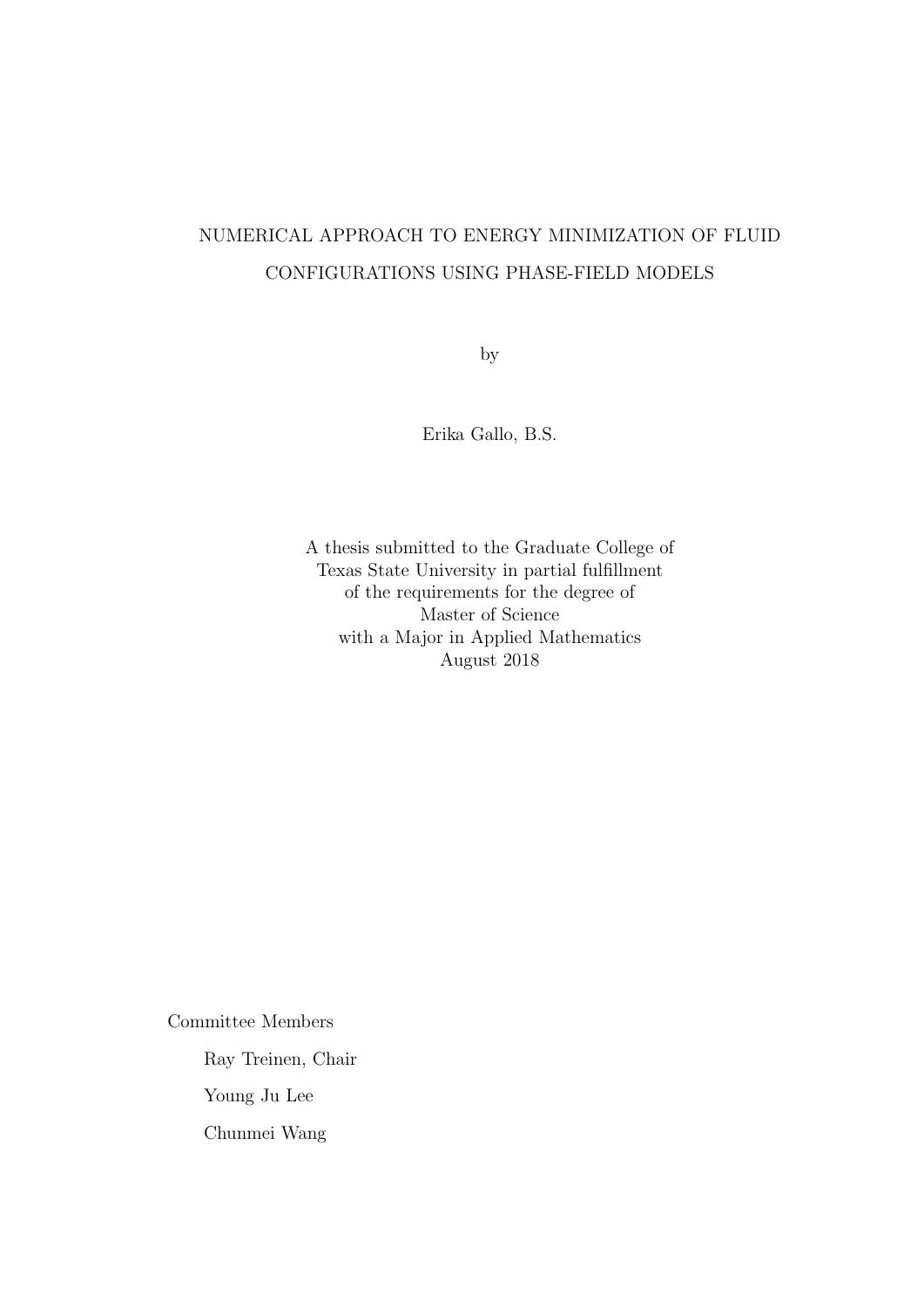# COPYRIGHT

by

Erika Gallo

2018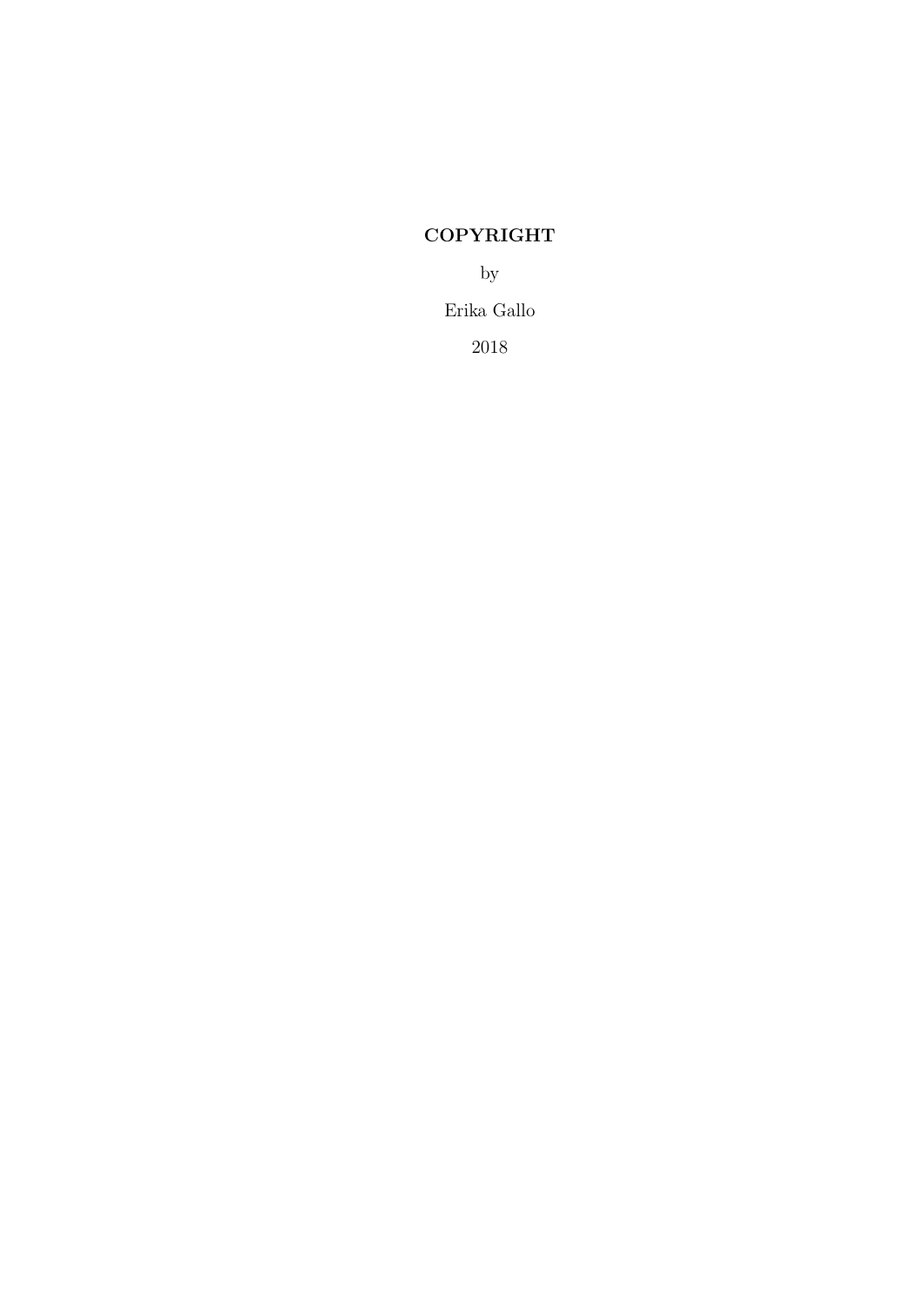## FAIR USE AND AUTHOR'S PERMISSION STATEMENT

## Fair Use

This work is protected by the Copyright Laws of the United States (Public Law 94-553, section 107). Consistent with fair use as defined in the Copyright Laws, brief quotations from this material are allowed with proper acknowledgement. Use of this material for financial gain without the author's express written permission is not allowed.

#### Duplication Permission

As the copyright holder of this work I, Erika Gallo, authorize duplication of this work, in whole or in part, for educational or scholarly purposes only.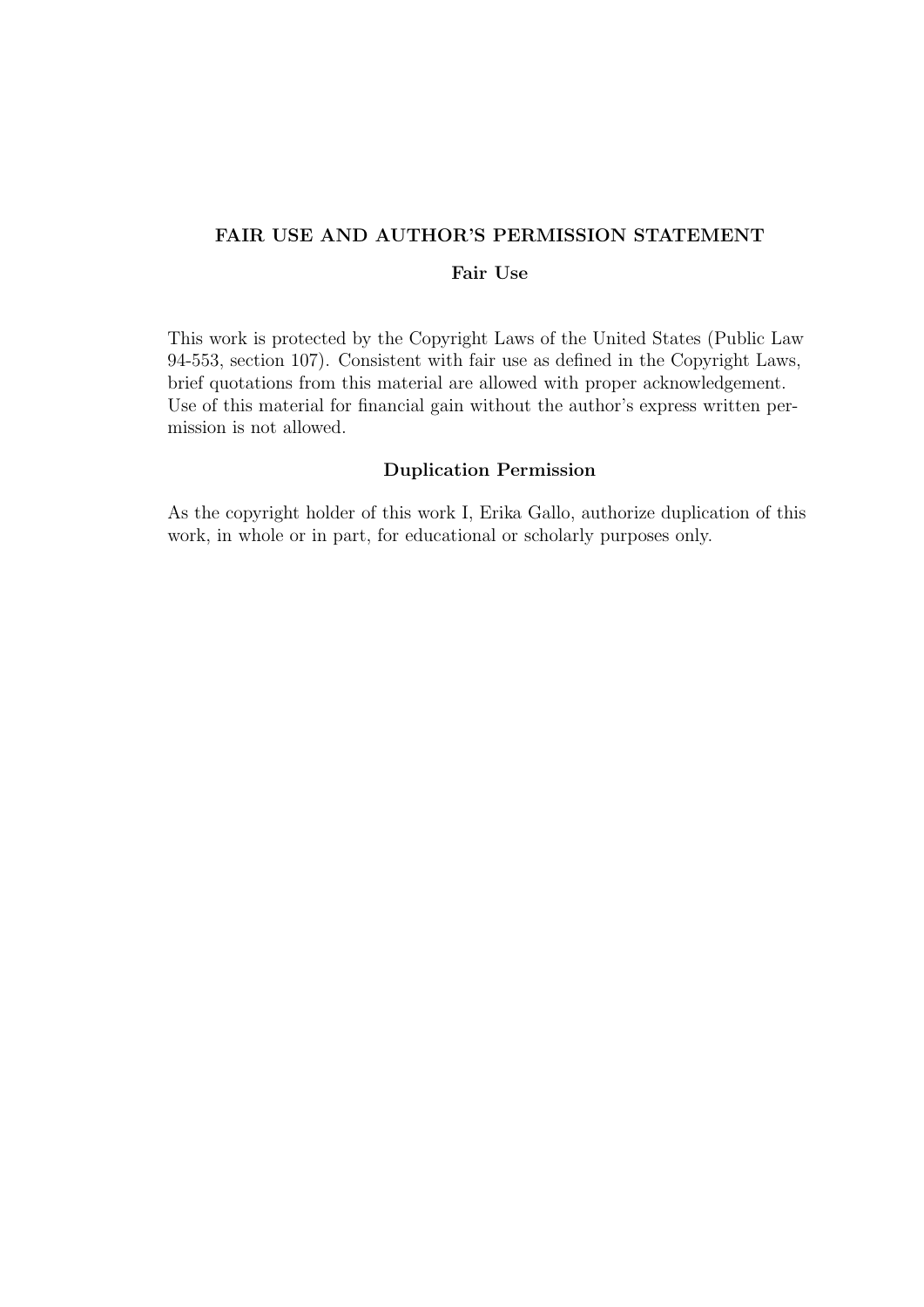## ACKNOWLEDGEMENTS

I would foremost like to thank my committee chair, Dr. Treinen, for his invaluable input and patience during this project. Similarly, I extend my gratitude towards my committee members, Dr. Young Ju Lee and Dr. Chunmei Wang. I would also like to thank my family and friends for their support.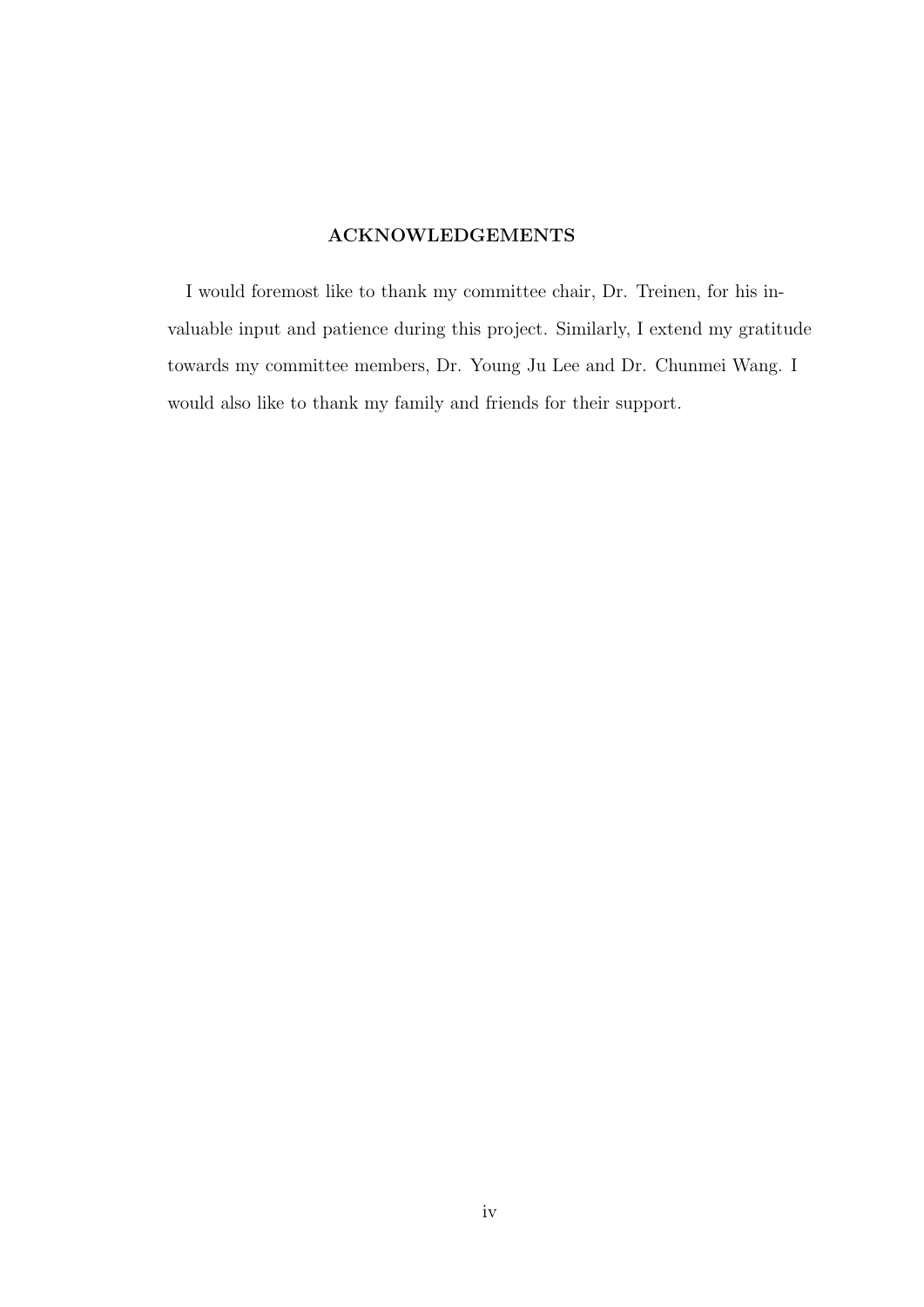## TABLE OF CONTENTS

| Page                                            |
|-------------------------------------------------|
|                                                 |
|                                                 |
|                                                 |
| <b>CHAPTER</b>                                  |
|                                                 |
| 2                                               |
| $\overline{7}$                                  |
|                                                 |
| Finite Element Method Framework<br>-9           |
|                                                 |
|                                                 |
|                                                 |
|                                                 |
|                                                 |
|                                                 |
| 25                                              |
| 58                                              |
| Volume Constraint and Boundary Conditions<br>63 |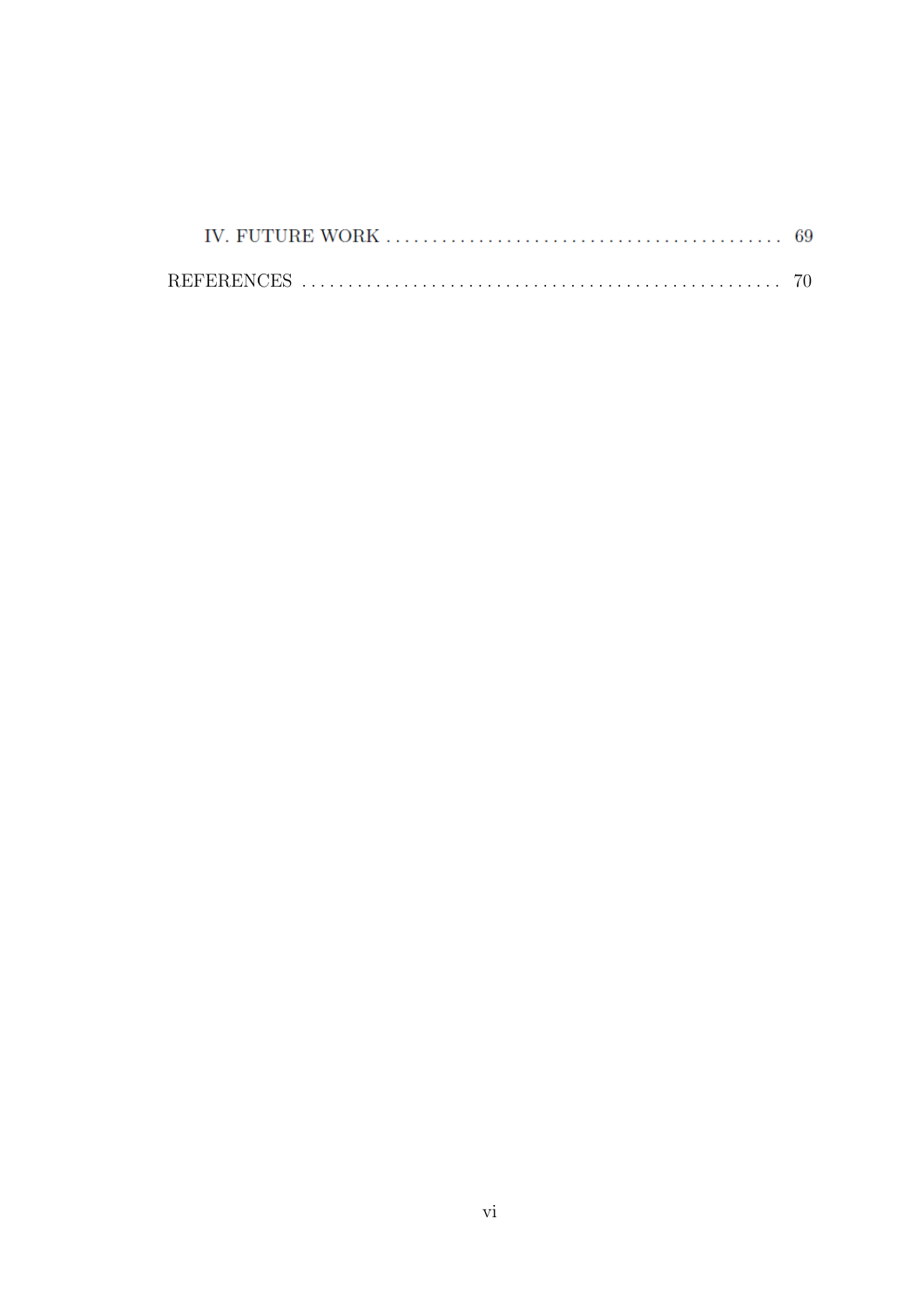# LIST OF FIGURES

#### Figure Page Page 2014 Page 2014 Page 2014 Page 2014 Page 2014 Page 2014 Page 2014 Page 2014 Page 2014 Page 2014

| 5: Rotated Element Divided into Easily Integrable Regions 21 |  |
|--------------------------------------------------------------|--|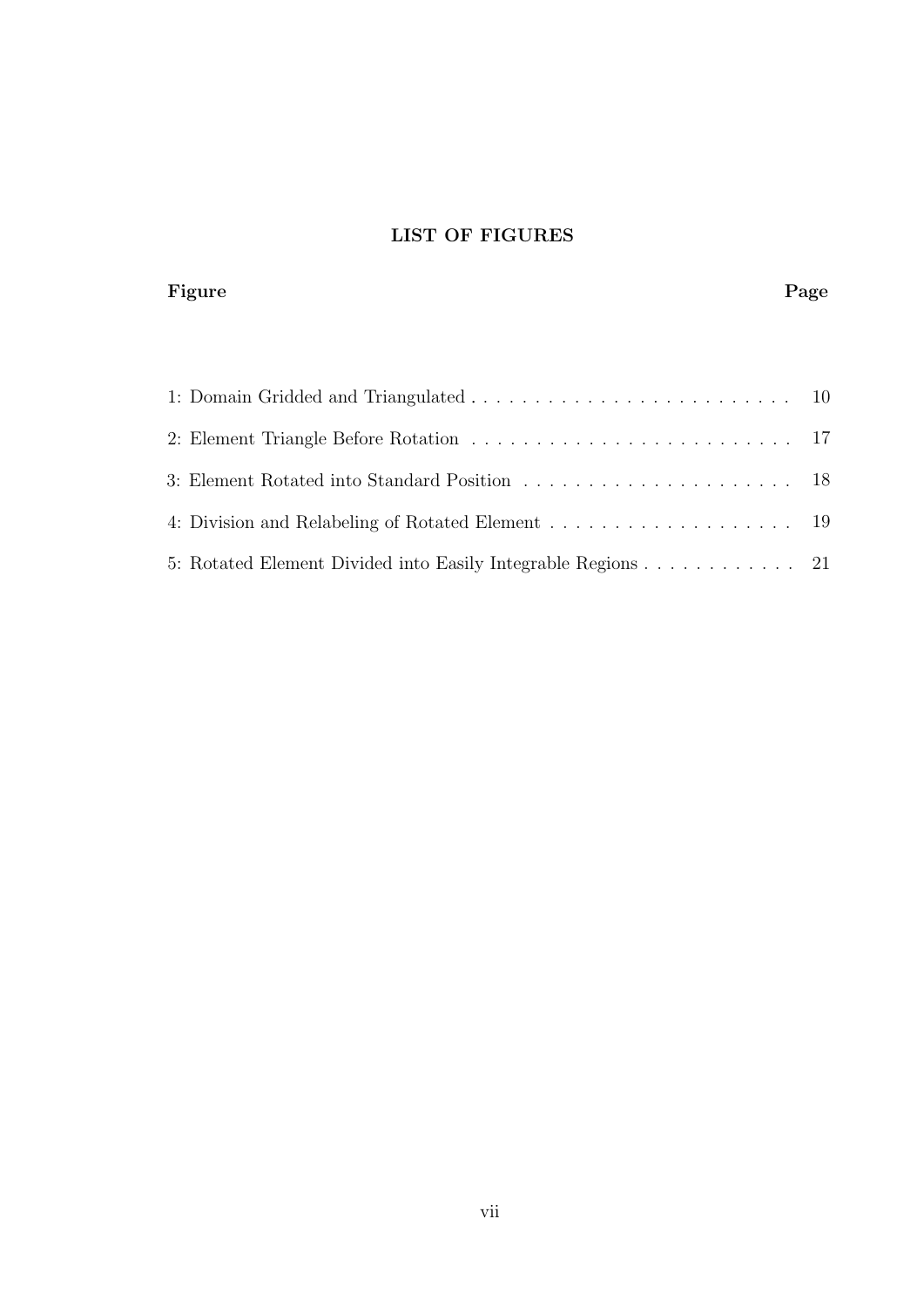#### ABSTRACT

We consider a fluid, under isothermal conditions and confined to a bounded container of homogeneous makeup, whose Gibbs free energy, per unit volume, is a prescribed function of its density distribution. Based on the Van der Waals-Cahn-Hilliard Theory of phase transitions, we minimize our functional, whose phase field formulation is obtained by considering an energy of the type

$$
E_{\epsilon}(u) = \int_{\Omega} \left( \epsilon |\nabla u|^2 + \frac{1}{\epsilon} a^2 u^2 (1 - u)^2 + uG(x) + \lambda u \right) dx,
$$

where u is the phase function, G is a potential energy, and  $\lambda$  represents volume constraint. We know that these minimizers,  $E_{\epsilon}$ , as  $\epsilon$  goes to 0, will  $\Gamma$ -converge to the minimizer of the capillary energy functional.

Although numerical approaches to this minimization exists, current approaches are unable to distinguish between local and global minimizers of the functional. I propose a mesh-grid-based optimization approach, with Dirichlet boundary conditions. Assuming convexity of our system, we utilize a logarithmic barrier optimization scheme in hopes to guarantee convergence to the global minimum of our energy functional.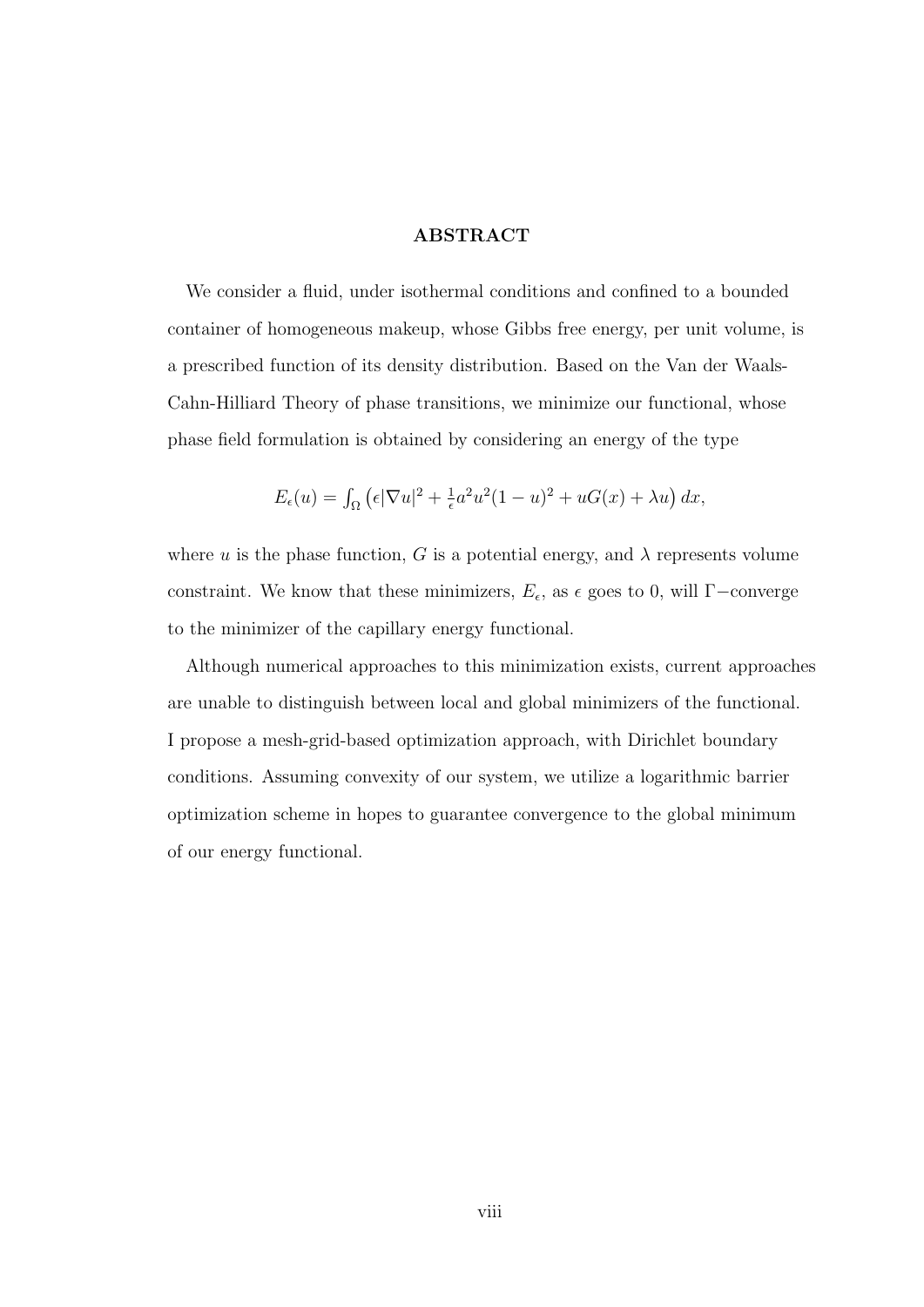#### I. INTRODUCTION

Capillarity describes the tendency of liquids under certain surface conditions to sink or rise as a result of surface tension. The theory of capillarity as an application to static equilibrium in fluids has been studied for centuries. Common problems in this field include the "liquid-drop problem," the study of Sessile drops, analysis of fluid-like bubbles, and the calculation of an equilibrium configuration for a fluid(s) on a surface or in a container. We will focus on the latter of these, in whose field recent discoveries have been made.

Classic capillary theory, as described by Young and Laplace, which can be read in [3], states that in a multiphase system (including a solid phase, liquid phase, and gaseous/vapor phase), where the solid surface in question is smooth and of homogenenous chemical makeup and the liquid is pure, there is a relationship between the surface tensions between the phases and the contact angle between the liquid and solid phase. In particular, Young's equation takes the form

$$
cos(\theta_Y) = -\frac{\sigma_{SL} - \sigma_{SV}}{\sigma_{LV}},
$$
\n(1.1)

where  $\sigma_{AB}$  represents the surface tension between any two phases A, B,  $\theta_Y$  represents the so-called Young's angle, and S, L, V represent the Solid, Liquid, and Vapor phases, respectively.

Classic capillary theory takes a geometric form, modeling the free energy of the system as a function of the geometric configuration of the liquid, and states that equilibrium can be gained from the solution which minimizes the free en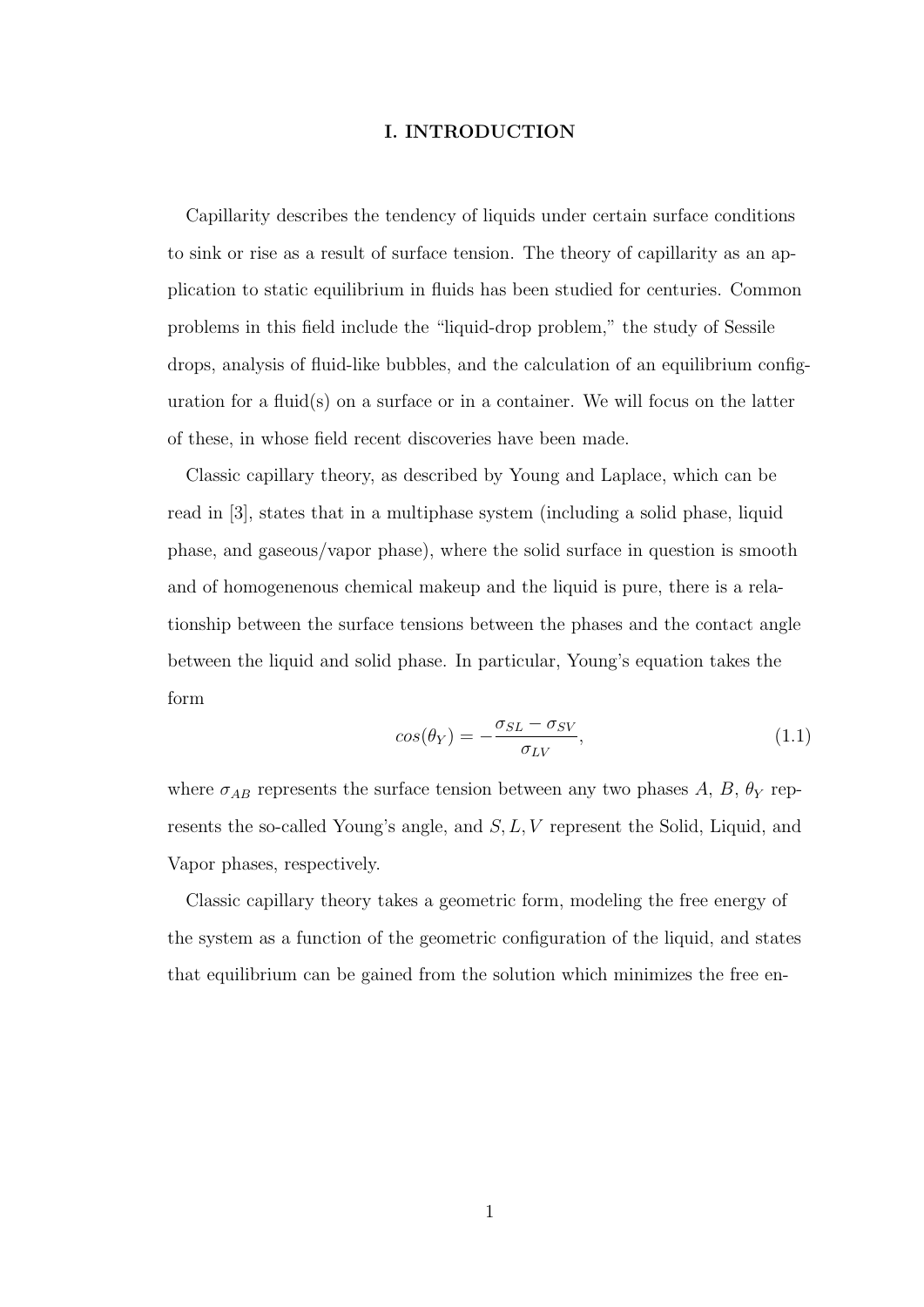ergy functional given in [6]:

$$
E(\omega, t) = \int_{\partial_S \omega} \sigma_{SL}(x) dA_x + \int_{\partial_V \omega} \sigma_{LV}(x) dA_x + \int_{\partial_S/\partial_S \omega} \sigma_{SV}(x) dA_x \quad (1.2)
$$

$$
+ \int_{\omega} \rho_L(x) G(x, t) dV_x,
$$

where  $E(\omega, t)$  is the free energy of a liquid drop  $\omega$  at a time t,  $\partial_S \omega$  represents the interface between the liquid and solid,  $\partial_V \omega$  is the interface between the liquid and vapor, and  $\partial_S/\partial_S\omega$  is the interface between the solid and vapor,  $\rho_L$  represents the density of our liquid, and  $G(x, t)$  represents some generic potential external force, usually gravity, at a point  $x$  in our domain.

Recent studies have shown that there are situations in which the multiphase system may achieve equilibrium at states which do not minimize the free energy. You can see examples of such phenomena in daily experiences, such as water droplets adhering to a window regardless of gravitational pull. The theory behind such a phenomenon describes the potential of a non-minimal equilibrium state as a result of the contact angle of the liquid with the surface, known as contact angle hysteresis, and can be predicted by the introduction of a dissipation mechanism into the classical theory. The need for an adaptive mechanism gave way to a new model for the classic capillary theory.

#### Phase Field Model

With the study of hysteresis, new methods for describing capillary theory have arisen, and a new model for the free energy has been created in order to deal with non-minimial equilibria. This new approach is called a phase field model. The concepts behind the phase field model can be attributed to van der Waals, but Cahn was the first to use a phase field model to study wetting phenomena. In fact, the Cahn-Hilliard model for free energy inspired the modern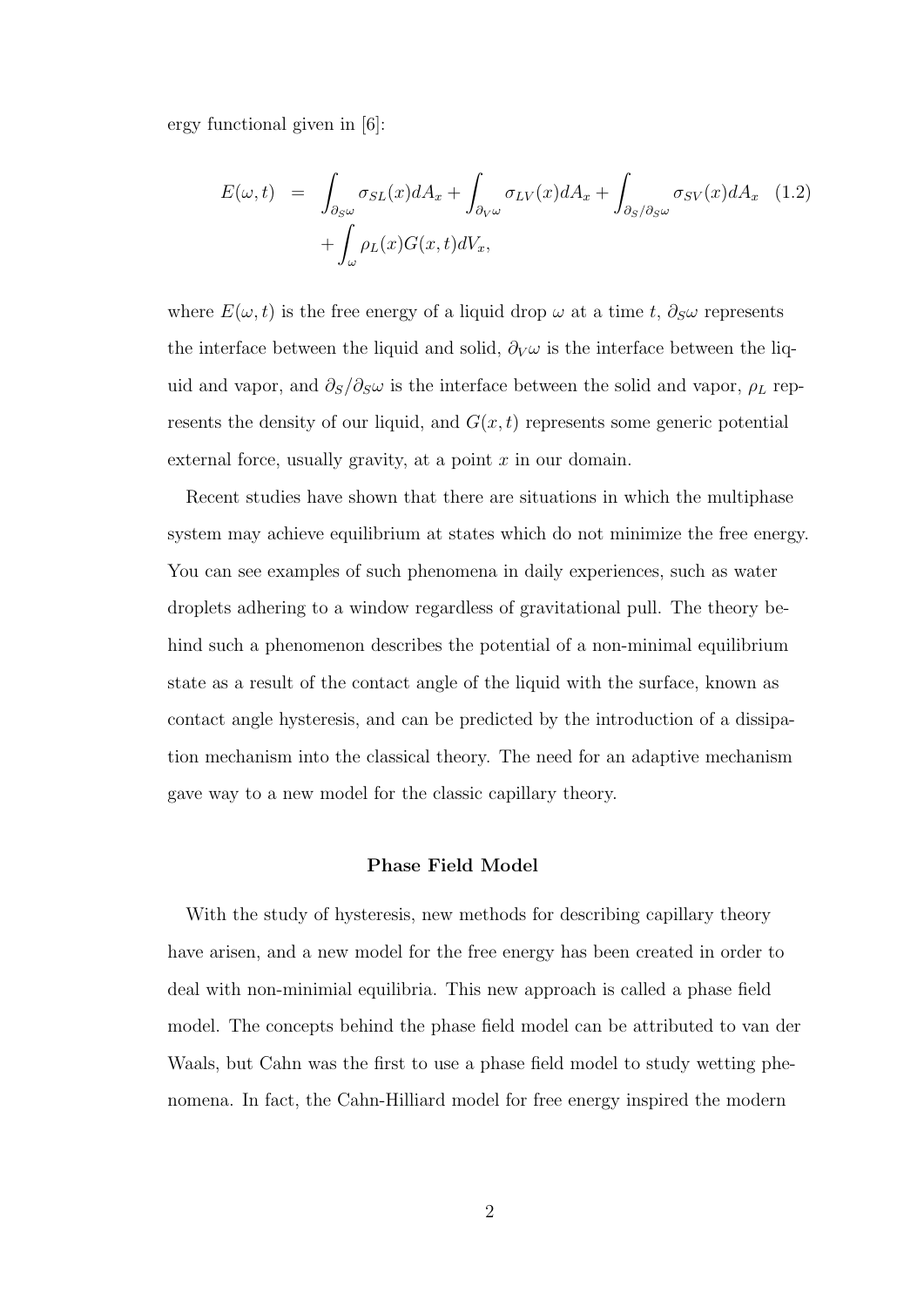formulations of similar models. We often refer to the phase field formulation in capillary study as the van der Waals-Cahn-Hilliard theory of phase transitions.

The phase field model is quintessential to the study of hysteresis, as the classic geometric model does not allow for the natural merging/splitting of drops, and the new model alone allows introduction of boundary conditions which can model the frictional pinning forces involved in contact angle hysteresis [8]. Additionally, the phase field model handles phase transition differently than the classic, interchanging the sharp interfaces of the geometric theory with smoother ones by the introduction of narrow transitional layers between phases.

Consider a bounded container  $\Omega$  in  $\mathbb{R}^3$  under isothermic conditions whose solid domain  $\partial\Omega$  is of homogeneous chemical makeup. A phase field model of the time-independent capillary problem can be expressed by the energy functional

$$
E_{\epsilon}(u) = \int_{\Omega} \left[ \epsilon |\nabla u|^2 + \frac{1}{\epsilon} W(u) + uG(x) + \lambda u \right] dx, \tag{1.3}
$$

where u is the phase function,  $\lambda$  is a Lagrange multiplier for the purposes of modeling the volume constraint of the system, i.e.  $\int_{\Omega} u dx = V_{\Omega}$ , for a volume  $V_{\Omega}$  prescribed to the system, and  $W(u) = a^2u^2(1-u)^2$  is a double-well type function that models a strictly non-negative potential, with the constant  $a > 0$ to be determined. The potential W vanishes at exactly two points,  $u = 0$  and  $u = 1$ , where the phase function u is 0 in the vapor stage and 1 in the liquid stage.  $u$ , continuous, will also take on values in [0, 1] during transitional phases.

Boundary conditions for the system have been recovered, as mentioned by Fedeli [2]. Theory fixes the parameter a from  $W(u)$  such that

$$
a = 3\sigma_{LV},\tag{1.4}
$$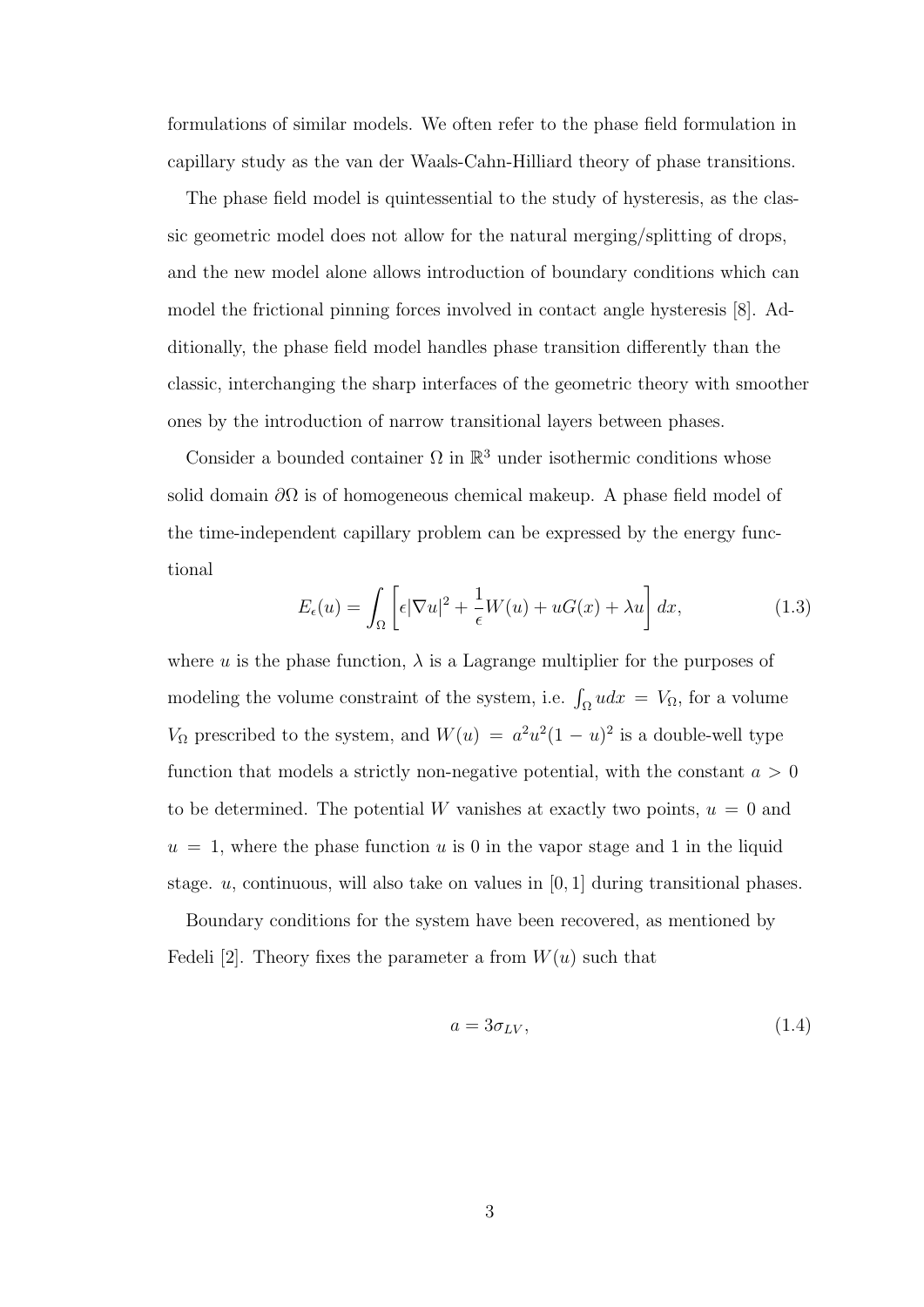and finds that the Dirichlet and Neumann boundaries can be solved as follows:

$$
cos(\theta_Y) = -4u_{\partial S}^3 + 6u_{\partial S}^2 - 1, \ 0 \le u_{\partial S} \le 1,\tag{1.5}
$$

where  $u_{\partial S}$  denotes the Dirichlet value on the boundary of the solid domain, or

$$
-2\epsilon \frac{\partial u}{\partial \mathbf{n}} = N, \tag{1.6}
$$

$$
inf_{s\geq 0}\left\{Ns+2a\left(\frac{s^3}{3}-\frac{s^2}{2}+\frac{1}{6}\right)\right\} = \sigma_{SL}-\sigma_{SV}
$$
 (1.7)

where finding N in (1.7) will yield the correct Neumann boundary  $\frac{\partial u}{\partial \mathbf{n}}$  in (1.6). With the correct Dirichlet/Neumann boundary conditions added, we will find that  $(1.3)$  will Γ− converge to the geometric capillary energy as described by Young. That is, as  $\epsilon$  tends to zero, we will find solutions for (1.3) which serve as good approximations for the minimizers of the overall system.

For the purpose of simplifying the following proof, consider the functional (1.3) without the volume constraint or gravitational energy, and consider the possibility of a two-phase function for W. That is, temporarily consider the following definition for  $E_{\epsilon}(u)$ :

$$
E_{\epsilon}(u) = \int_{\Omega} \epsilon |\nabla u|^2 + \frac{1}{\epsilon} W(u) dV_x, \qquad (1.8)
$$

$$
W(u) = a^2 u_1^2 (1 - u_1)^2 + b^2 u_2^2,
$$
\n(1.9)

$$
a = 3\sigma_{LV} > 0,\tag{1.10}
$$

$$
b = \frac{1}{2}(\sigma_{SV} + \sigma_{SL} - \sigma_{LV}) > 0.
$$
 (1.11)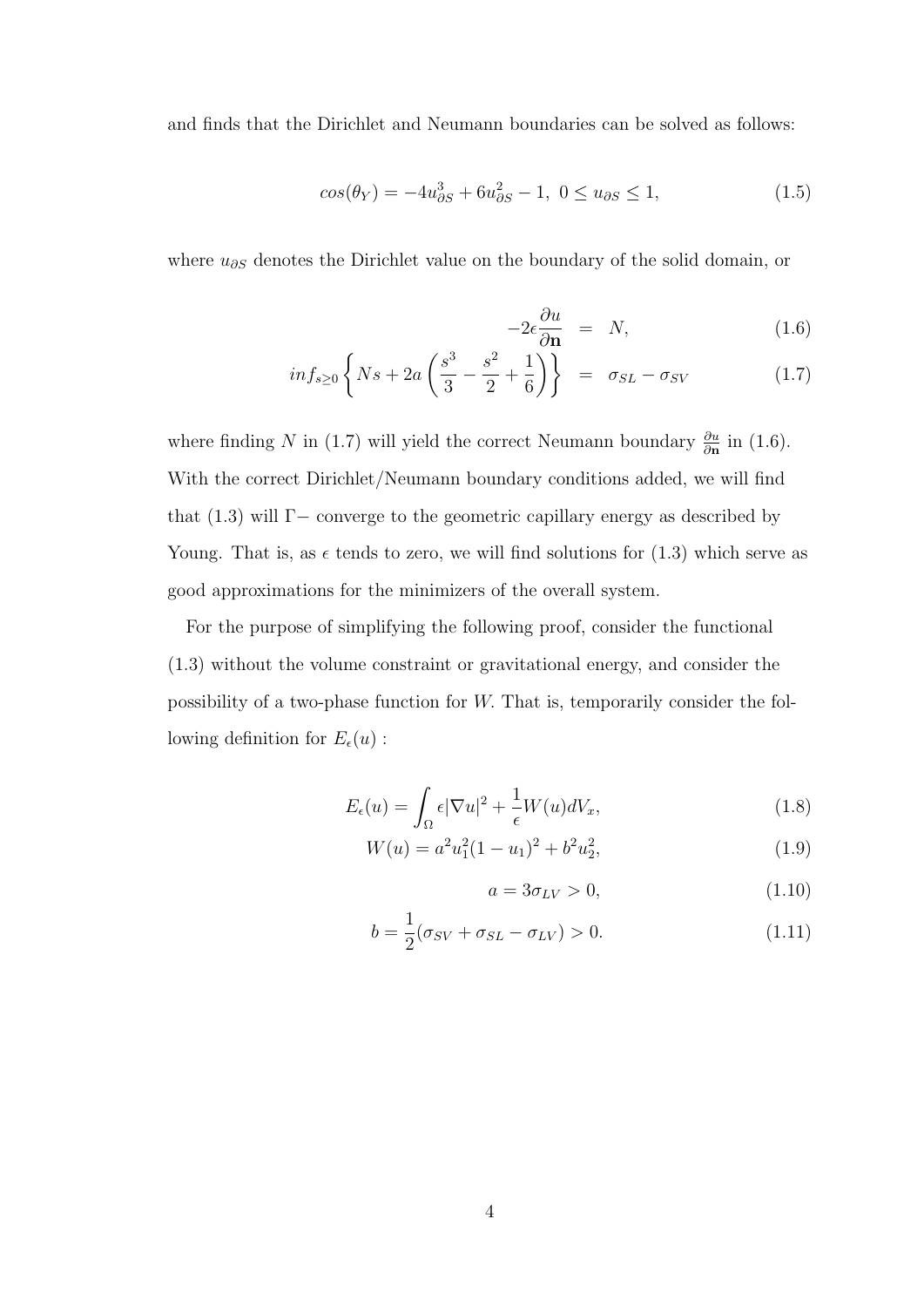**Theorem -** Let  $\overline{E}_0$  and  $\overline{E}_\epsilon$  be given by:

$$
\overline{E_{\epsilon}}(u) = \begin{cases} E_{\epsilon}(u) \; if & u \in H^{1}(\Omega, \mathbb{R}^{2}) \; and \; u|_{\partial\Omega} = g; \\ +\infty & otherwise \; in \; L^{1}, \\ E_{0}(u) = \begin{cases} E(\{u \equiv L\}) \; if & u \in BV(\Omega, \{V, L\}); \\ +\infty & otherwise \; in \; L^{1}. \end{cases} \end{cases}
$$

Then  $\overline{E_0}$  is the Γ−limit of  $\overline{E_\epsilon}$  as  $\epsilon$  tends to zero in the topology of  $L^1$ . Moreover, for every  $\epsilon > 0$ , let  $u_{\epsilon}^* = argmin \{ \overline{E_{\epsilon}}(u) : \int_{\Omega} u = V_{\Omega} \}$ ; then the sequence  $(u_{\epsilon}^*$ is pre-compact in  $L^1$  and every cluster point, say  $u^*$ , belongs to  $BV(\Omega, \{V, L\})$ , and we have  $u^* = argmin \{ \overline{E_0}(u) : \int_{\Omega} u = V_{\Omega} \}.$ 

**proof:** Let us define a metric on  $\mathbb{R}^2$  (other possible definitions of this metric exist):

$$
d(v_1, v_2) = \min \left\{ \int_{-\infty}^{+\infty} (\rho^2 + W(\rho)) dt, \ \rho(-\infty) = v_1, \ \rho(+\infty) = v_2 \right\}, \quad (1.12)
$$

and a functional on  $BV(\Omega,\{V,L\})$  :

$$
\tilde{E}_0(u) = 2d(V, L)\mathcal{H}_{n-1}(\partial^*\{u \equiv L\}) \cap \partial^*\{u \equiv V\})
$$
\n
$$
+2\int_{\partial\Omega} d(u|_{\partial\Omega}(x), g(x))d\mathcal{H}_{n-1},
$$
\n(1.13)

where  $\partial^* A$  denotes the reduced boundary of the set A,  $L \equiv (1,0)$  and  $V \equiv$  $(0, 0)$  are the only zeros of  $W(u)$ , and  $\mathcal{H}_{n-1}$  denotes the Hausdorff measure of dimension  $n-1$ . Given that  $\partial\Omega = \partial_S \Omega \cup \partial_V \Omega$ , we choose  $g : \partial \Omega \to R^2$  such that  $g \equiv V$  on  $\partial_V \Omega$  and  $g \equiv (u_{\partial S}, 1) := S$  on  $\partial_S \Omega$ , where  $u_{\partial S}$  is the unique solution to (1.5). We want to show that in our situation,  $2\overline{E_0} = \tilde{E_0}$ . In the wetting setting, we lablel the "liquid" as the set  $\{u \equiv L\}$  and the "vapor" as the set  $\{u \equiv V\}$ .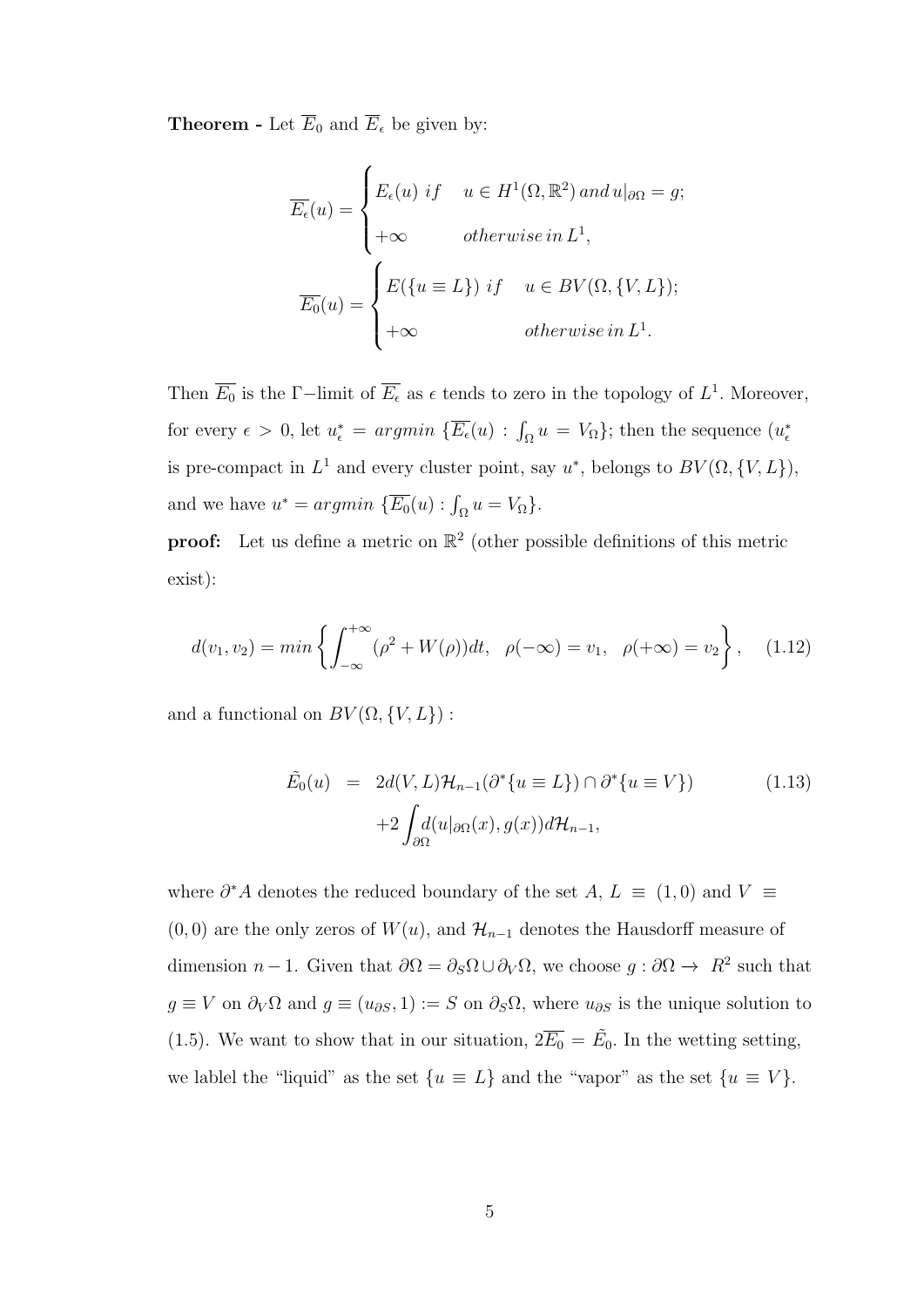Moreover, considering our choice of  $g$ , the functional  $(1.13)$  becomes

$$
\tilde{E}_0(u) = 2d(V, L)|\Sigma_{LV}(u)| + 2d(V, S)|\Sigma_{SV}(u)| + 2d(S, L)|\Sigma_{SL}(u)|, \qquad (1.14)
$$

where  $\Sigma_{AB}$  is the interface between phases A, B, and |A| denotes the measure of the set A. The integral in  $(1.13)$  decomposes into the sum of two terms, as g is constant and u can assume only the values  $V$  and  $L$ . We need only show that our chosen metric and the equation (1.5) for Young's angle give us the correct surface tensions when parameters  $a$  and  $b$  are chosen appropriately in the potential W. Substituting the appropriate values, we obtain

$$
\sigma_{LV} = d(L, V) = \min \int_{-\infty}^{+\infty} [\rho_1^2 + W(\rho_1, 0)] dt
$$
\n
$$
= 2 \int_{-\infty}^{1} \sqrt{W(\tau, 0)} d\tau = \frac{a}{2}
$$
\n(1.15)

$$
\sigma_{SV} = d(S, V) = 2 \int_0^{u|_{\partial\Omega}} \sqrt{W(\tau, 0)} d\tau + 2 \int_0^1 \sqrt{W(\tau, 0)} d\tau
$$
 (1.16)

$$
= -2a\left(-\frac{u_{\partial\Omega}}{2} + \frac{u_{\partial\Omega}}{3}\right) + b
$$
  
\n
$$
\sigma_{SL} = d(S, L) = 2\int_{u_{\partial\Omega}}^{1} \sqrt{W(\tau, 0)}d\tau + 2\int_{0}^{1} \sqrt{W(\tau, 0)}d\tau
$$
  
\n
$$
= -2a\left(\frac{1}{6} - \frac{u_{\partial\Omega}^2}{2} + \frac{u_{\partial\Omega}^3}{3}\right) + b.
$$
\n(1.17)

Hence,  $b$  is as described in  $(1.11)$  and  $(1.5)$  holds. Observe that in the form of W listed in  $(1.9)$ , the minimal  $u_2$  is always zero, and thus, we can continue to think of  $W$  only in terms of  $u$  as one input. With this proof, we can easily conclude that Γ−convergence holds in our gravity and volume-restricted model. By standard properties of  $\Gamma-$  convergence, since G will be modeled by the gravitational potential,  $u \to \int uGdV_x$  is continuous in the  $L^1$  topology and is therefore admissible. Similarly, the subspace  $\{u \in L^1, \int u = V_{\Omega}\}\)$  is closed in the  $L^1$  topology and, in the recovering sequence of the  $\Gamma - \limsup$ , we can always assume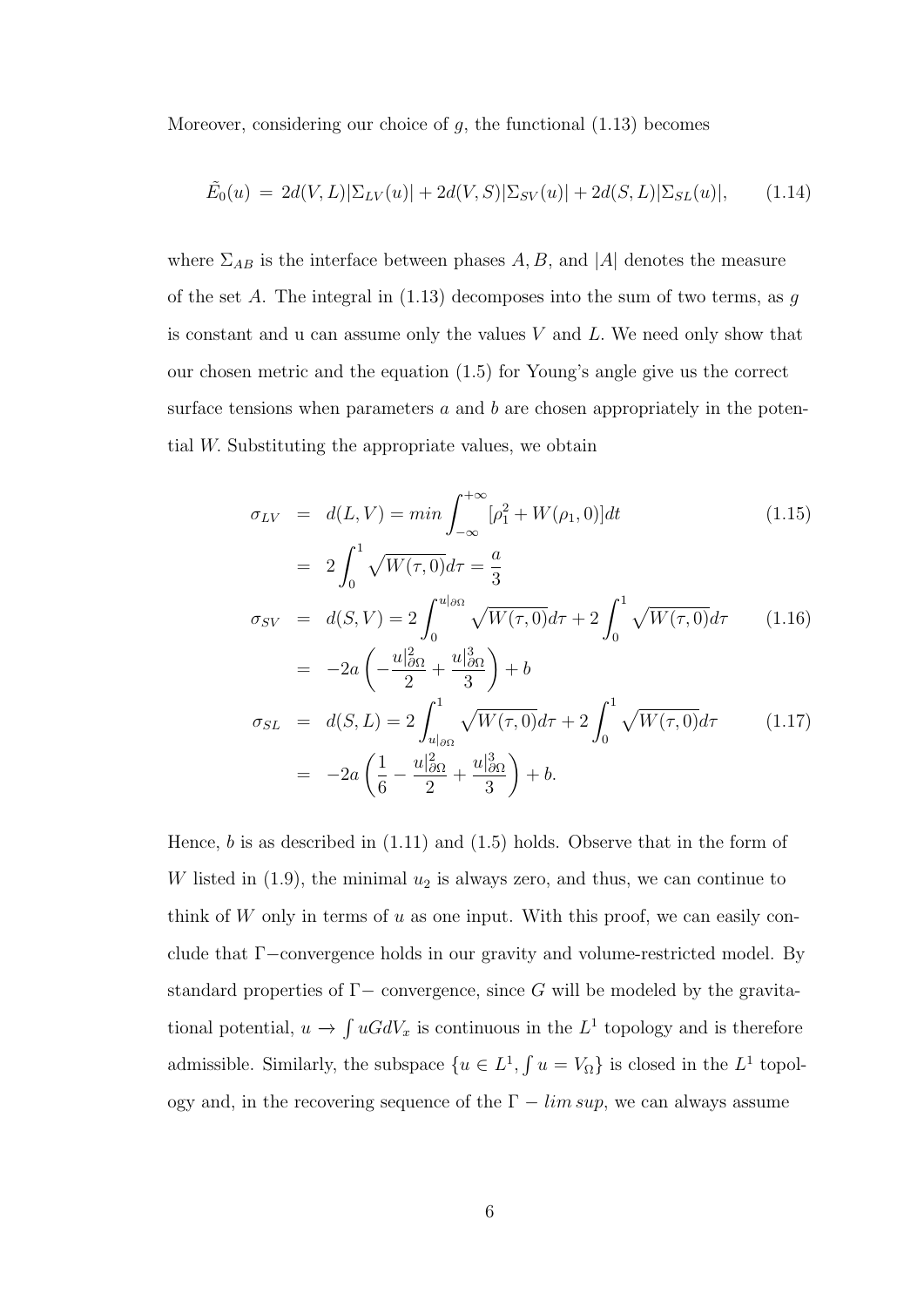that  $\int u_{\epsilon} = \int u$ .

This proof by Turco [8] ensures our ability to assume Γ− convergence of our system upon a proper solution.  $\square$ 

#### Numerical Implementations

Currently, numerical implementations of the phase field model in (1.3) exist for varying purposes. Most of these focus on acquiring data about contact angle hysteresis or focus on the equilibria obtained over heterogeneous surfaces rather than homogeneous. Instead, we wish to minimize our energy functional in accordance with the classical capillary theory, and we will take a unique approach in doing so.

There is some ambiguity with how to handle certain parts of our energy system (the boundary conditions, the gravitational potential, the volume constraints, and the general scheme of minimization).

While both Dirichlet and Neumann boundary conditions have proven sufficient for the solution of the system, in the numerical implementations seen in [2] and [8], Neumann boundary data is chosen. Use of Neumann data can be pertinent to the solution of systems modeling hysteresis. But for ease of calculation, and because we are not studying a system with dissipation effects, we will choose to use the Dirichlet boundary conditions instead.

In some schemes [8], the function  $G(u)$  as a time-independent function is excluded, as gravity is considered to be negligent in the solution of the system. However, we will complete our energy minimization including the typical gravity potential as a function of height in the container.

Also, as in the numerical implementation by Turco [8], one can model the volume constraint in our system as is written in  $(1.3)$ , by way of a Lagrange multiplier. However, there is also the option to use a penalty function in order to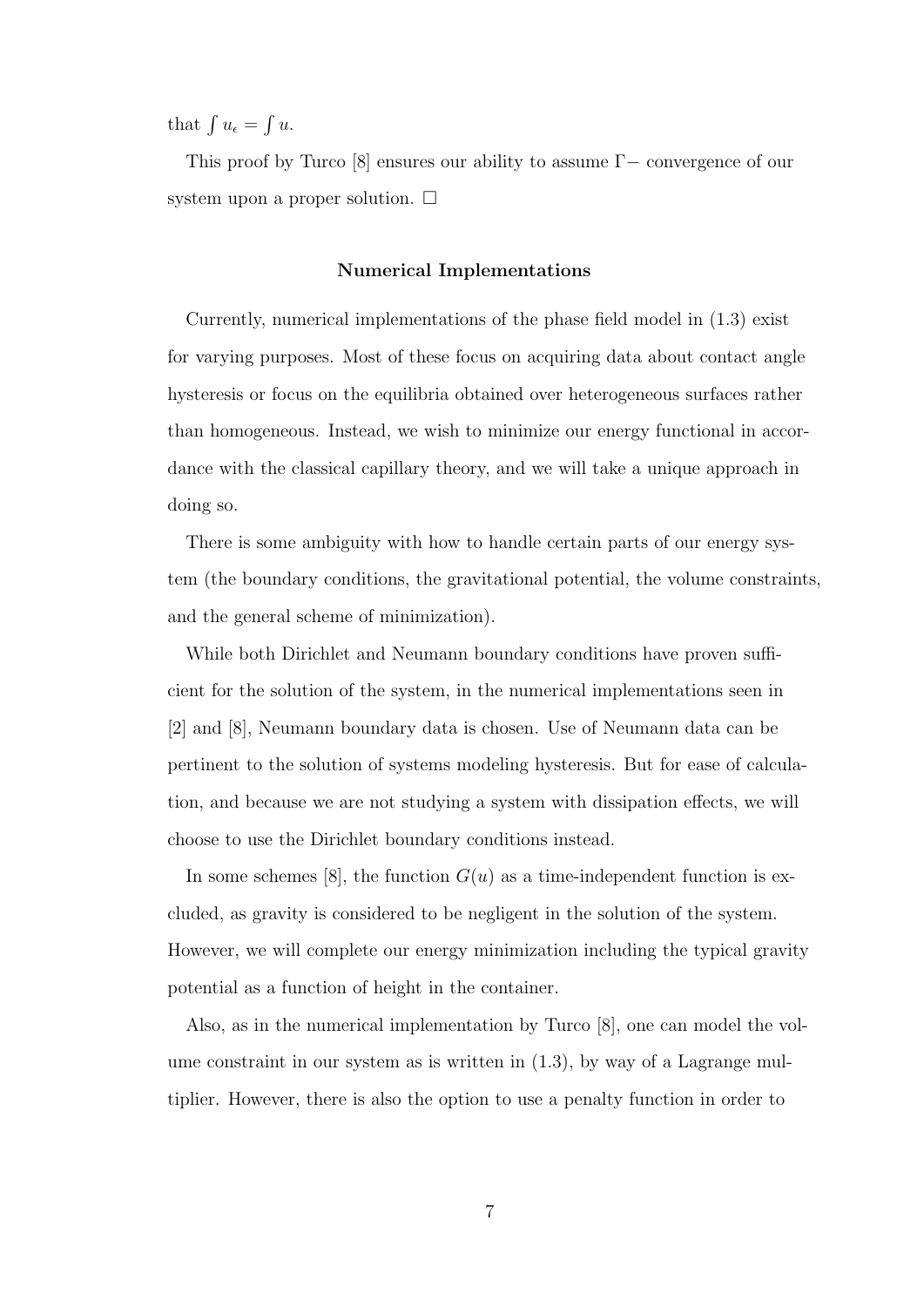model the volume constraint instead, and as you will see by our choice of minimization scheme later on, we will handle the volume constraint in this way. We consider this equality constraint as we opt for an equality-constrained minimzation scheme.

Lastly, the numerical implementations so far revolve around turning the energy functional into a parabolic PDE and solving with some sort of gradient flow method. No direct optimization scheme on the functional has been used. The issue with this choice of scheme, however, is the absence of guarantee of convergence upon a global minimum for the energy functional versus a local minimum. The theory of  $\Gamma$  – convergence only guarantees the accuracy of global minimizers, not critical points [2], and numerical schemes like Turco's in [8] do not distinguish between these. We will, instead, use a pure optimization scheme, assuming the convexity or near-convexity of our system, in order to guarantee convergence to the global minimum of the system.

We arrive with our phase field energy functional system, with our above choices implemented:

$$
min \ E_{\epsilon}(u) = \int_{\Omega} \epsilon |\nabla u|^2 dx + \frac{1}{\epsilon} \int_{\Omega} W(u) dx + \int_{\Omega} uG(x)) dx, \qquad (1.18)
$$

$$
with \t 0 \le u \le 1,\t(1.19)
$$

such that 
$$
\int_{\Omega} u dx = V_{\Omega}, \qquad (1.20)
$$

and now we need only decide the best numerical approach for minimizing the energy functional problem.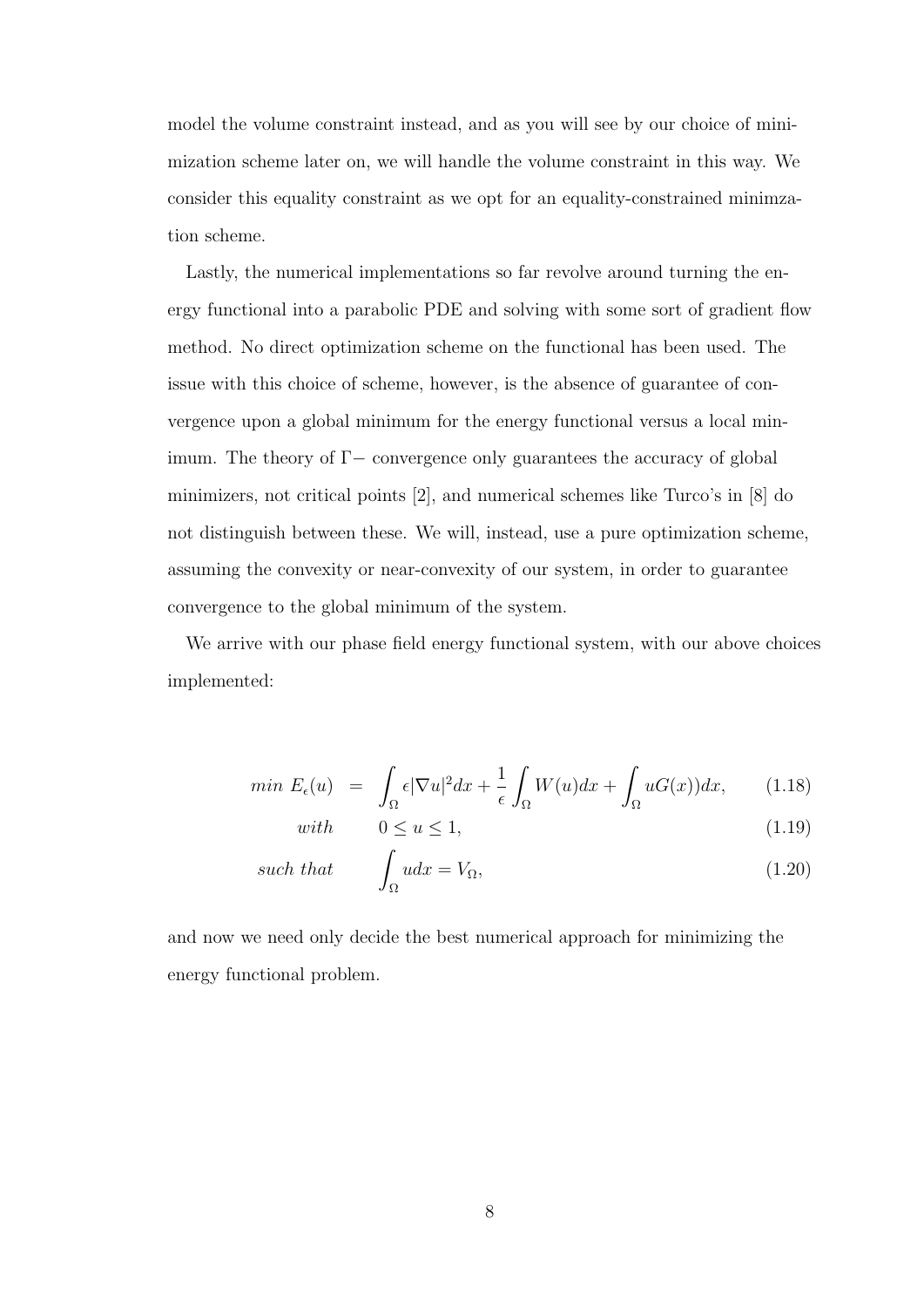#### II. NUMERICAL APPROACH

In this section, we discuss our particular numerical approach towards finding the global minimizer of our energy functional. We must find an efficient way to model our data, as well as find a sufficient optimization scheme to satisfy our particular type of problem.

Firstly, to model our domain for a numerical approach, we will utilize a Finite Element Method framework to appropriately discretize our domain and model our phase-field equation. Secondly, we must choose an appropriate method of optimization to handle the equality and inequality constraints of our system. We want to ensure that our method will find a global minimum in any situation. We will use a logarithmic barrier technique for this purpose.

#### Finite Element Method Framework

The Finite Element Method [7] is a technique used to numerically solve partial differential equations. Many physical phenomena can be modeled by PDE's, including conservation and equilibrium of energies. Given certain constraints for the PDE in question, one would find the optimal solution to the original problem by solving a simplified numerical approximation. For example, one could solve the system

$$
\Delta u = f, \quad on \Omega
$$
  
\n
$$
u = g_D, \quad on \Gamma_D
$$
  
\n
$$
\frac{\partial u}{\partial n} = g_N, \quad on \Gamma_N,
$$
  
\n(2.1)

which is known as Poisson's Equation, where  $f$ ,  $g_D$ , and  $g_N$  are prescribed functions, u is the variable function,  $\Omega$  is the domain,  $\Gamma_D$  represents the portion of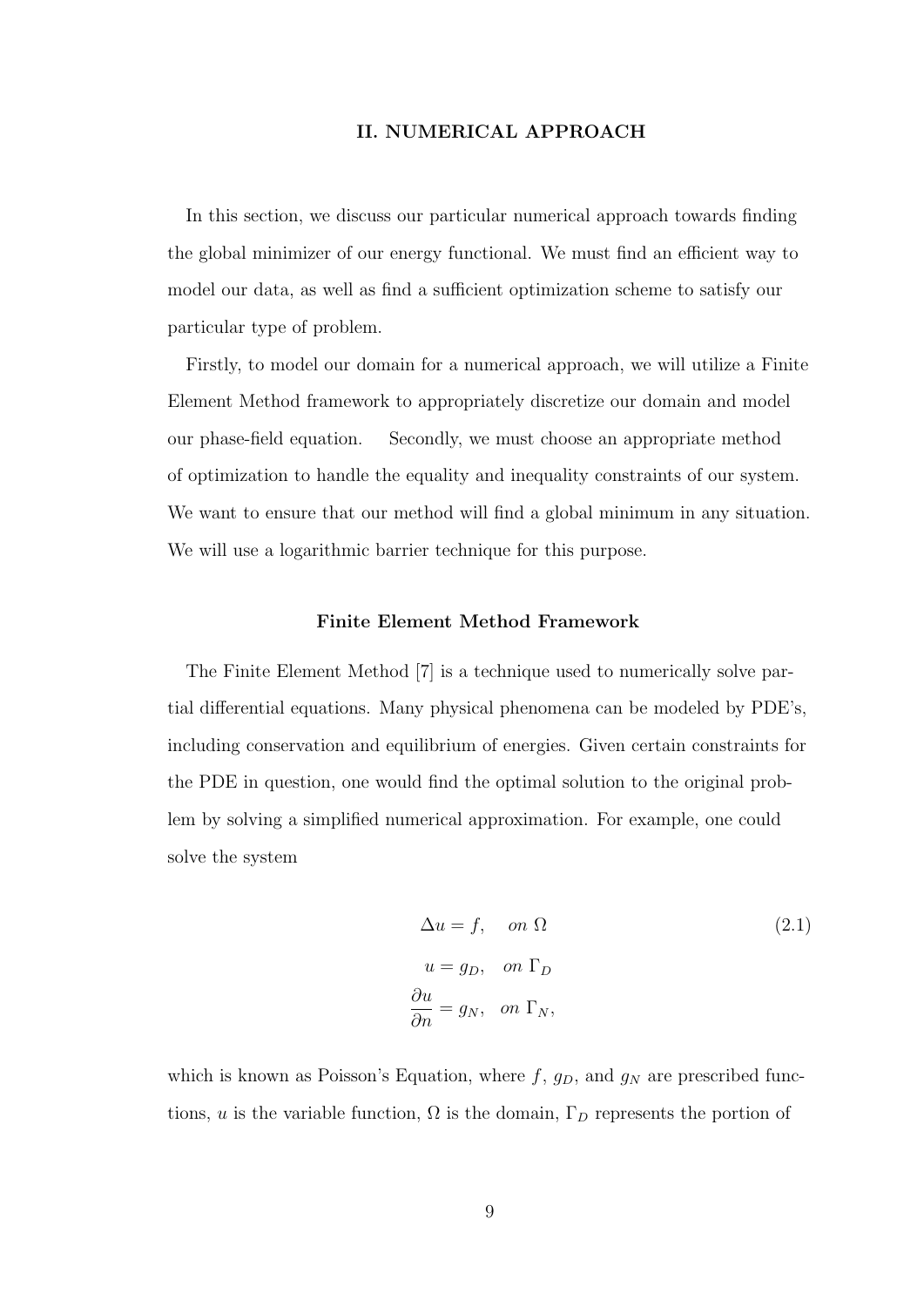the boundary subject to Dirichlet boundary conditions, and  $\Gamma_N$  represents the portion of the boundary subject to Neumann boundary conditions. Although our problem is not a PDE, we will still use the basic FEM framework to allow great flexibility in applying our methods to non-trivial domains.

To solve a PDE using the Finite Element Method, firstly, one would discretize the domain into a collection of "elements." Although triangular and quadrilateral elements are the most popular, the FEM can be adapted to more difficult geometries. Sophisticated mesh generators exist for complex domains, but for our purposes, with a simple domain, we will use a simplistic uniform triangular mesh:



Figure 1: Domain Gridded and Triangulated

Referring to the above figure, each triangular element of the discretized domain can be handled individually. In actual FEM calculations, the approximate solution is represented by a series of "test functions." On each element, we model our variable function,  $u$ , by a series of "basis functions," which are usually linear functions to model the plane on an individual element. For our particular work, we will use basis functions to model density distribution as a plane over each triangular element. These basis functions model the linear edges of each triangular element, and the endpoints of each element edge are referred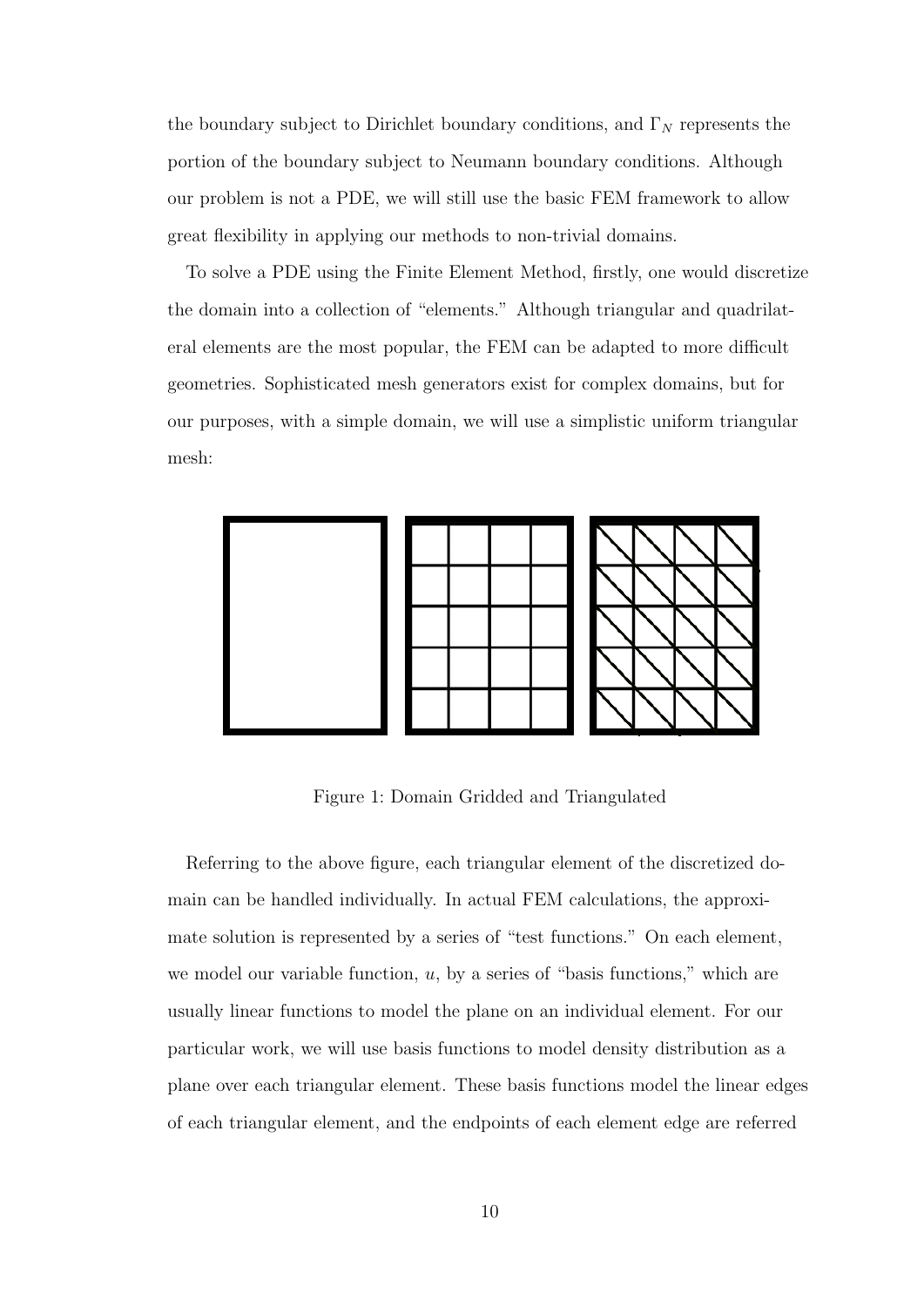to as "nodes."

In the Finite Element Method, one would go on to model the PDE with a series of matrices known as the "Stiffness Matrix" and "Load Matrix," but we do not need to go so far for our particular optimization problem. In fact, the major contributions the FEM will make to our project are the mesh-grid and elementwise solution system concept and the linear basis functions.

#### Logarithmic Barrier Optimization

When considering which method to use in order to solve our optimization problem, we must consider the additional constraints in our system.

$$
\min_{u} \quad \epsilon \int_{\Omega} |\nabla u|^2 dx + \frac{1}{\epsilon} \int_{\Omega} W(u) dx + \int_{\Omega} uG(x) dx \tag{2.2}
$$

with  $0 \le u \le 1$ , (2.3)

subject to 
$$
\int_{\Omega} u = V_{\Omega} \tag{2.4}
$$

Because we have both equality and inequality constraints, we must carefully choose our method of optimization. Although Newton's Method seems to be a plausible option for our optimization problem, because we know our energy functional to be twice differentiable and infer that it is likely convex, Newton's Method cannot, on its own, handle inequality constraints like those present in our system. However, there is an adaptation, known as a barrier method, which we can use to bypass this issue by treating our inequality constraints as additional parts of our minimization term. More specifically, we will use the logarithmic barrier method [1] to optimize our problem.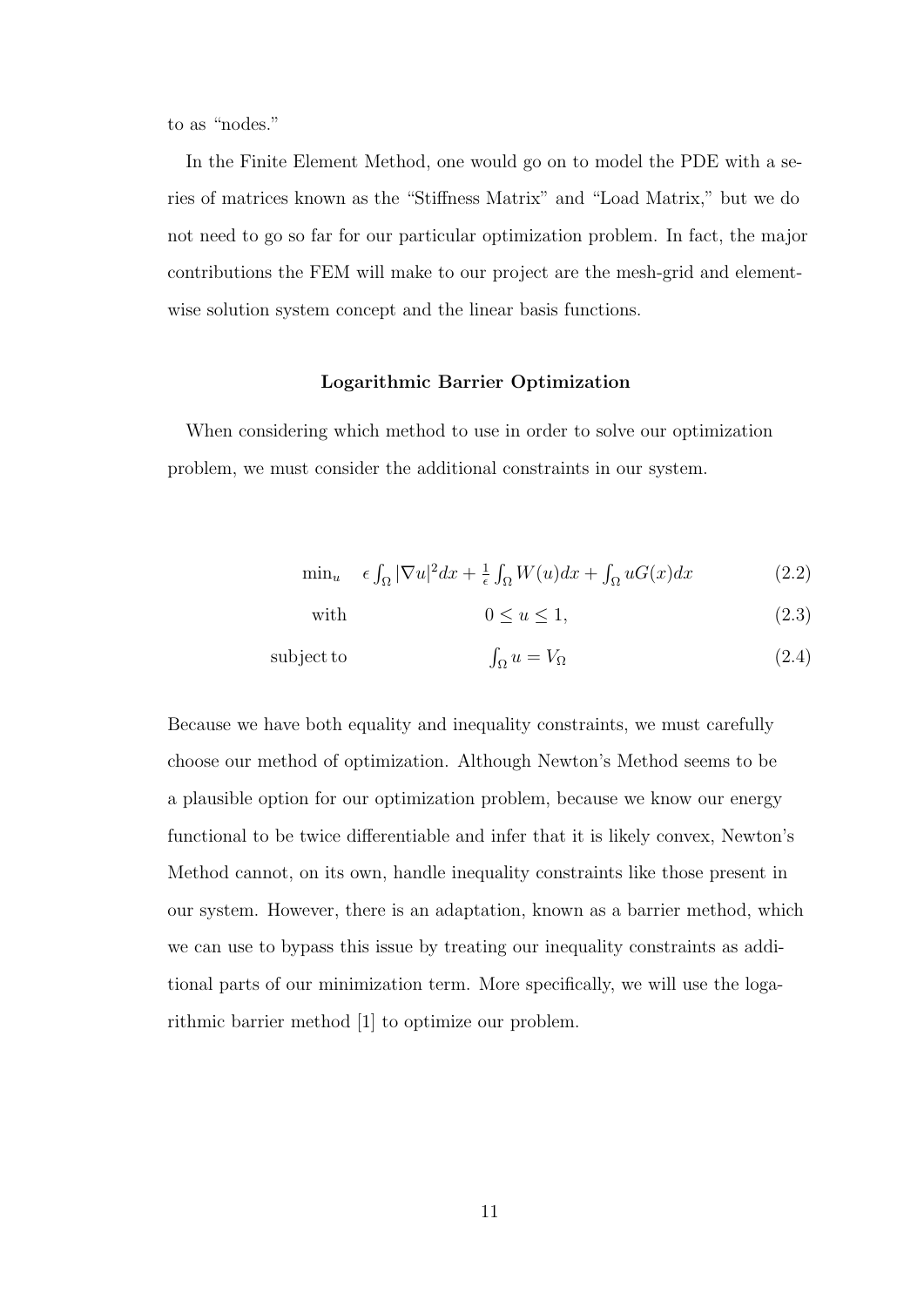The logarithmic barrier method for optimization trials a problem like

$$
\min_{\mathbf{x}} \qquad \qquad f(x) \tag{2.5}
$$

with 
$$
h_i(x) \le 0, i = 1, ..., m,
$$
 (2.6)

$$
subject to \t\t Ax = b.
$$
\t(2.7)

The general barrier method uses an indicator function

$$
I(x) = \begin{cases} 0 \text{ if } x \le 0 \\ \infty \text{ if } x > 0 \end{cases}
$$

to model inequality constraints, turning the minimization term of the former system into  $min f(x) + \sum_{n=1}^{m}$  $i=1$  $I_{(h_i(x)\leq 0)}$ , where I is the indicator function. The logarithmic barrier method uses a series of minimization equations to serve as a smooth approximation for this indicator term. As t approaches  $\infty$ , we get that 1  $\frac{1}{t}\phi(x) = \left(\frac{-1}{t}\right)$  $\left(\frac{-1}{t}\right)\sum^m$  $i=1$  $\ln(-h_i(x))$  converges upon our indictator function, as the domain of  $\phi(x)$  is precisely the points which satisfy our inequality constraints. We transform our system into the following:

$$
\min tf(x) + \phi(x),\tag{2.8}
$$

with 
$$
Ax = b
$$
. (2.9)

Then the solution to the minimization problem for any given  $t$  is found by the central path  $x_t^*$  as t approaches  $\infty$  via Newton's Method, where this central path refers to the set of points  $x_t^*$  for  $t > 0$  which strictly satisfy these Primal Feasibility and Stationarity conditions: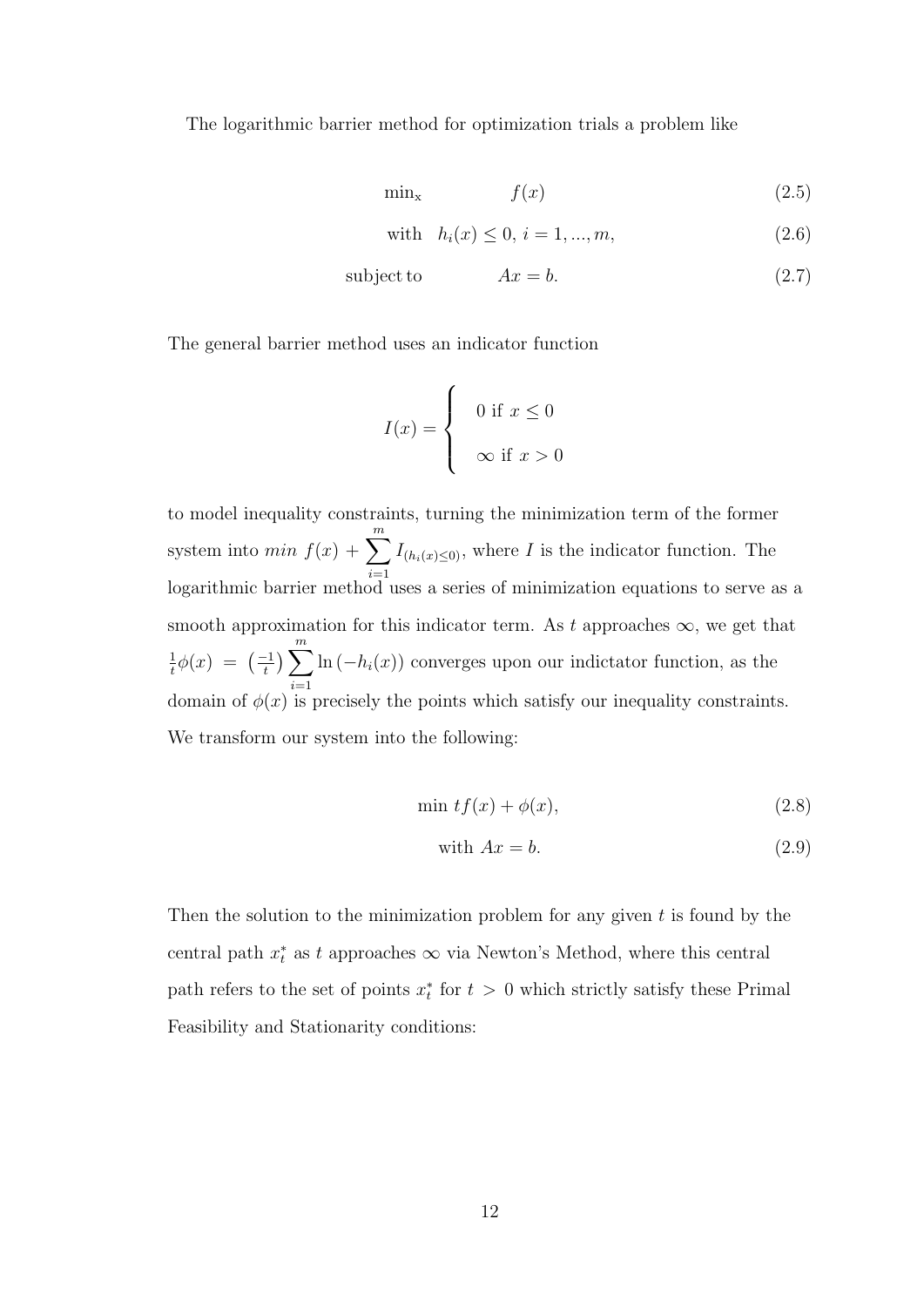$$
Ax_t^* = b, \quad h_i(x^*) \le 0, \quad i = 1, \dots, m \quad \text{Primal Feasibility} \tag{2.10}
$$

$$
t\nabla f(x_t^*) + \nabla \phi(x^*) + A^T \vec{w} = 0 - \text{Stationarity}, \qquad (2.11)
$$

where  $\vec{w}$  exists in  $\mathbb{R}^n$ . Assuming these conditions hold, we may traverse the central path as t approaches  $\infty$  and approach a more accurate solution to our initial problem. With these conditions, specifically the primal feasibility, we assume a strictly feasible starting value for our variable function,  $x$  above, that is, one which satisfies our equality and inequality constraints. An infeasible start for the barrier method does exist; however, as we will explore in our Numerical Results, an infeasible starting point may also be transformed into one which is strictly feasible for simplicity of our optimization.

Considering our particular capillary problem, after employing the logarithmic barrier method, we have the following system to solve:

$$
\min_{u} \quad tE_{\epsilon}(u) + \phi(u) \tag{2.12}
$$

with 
$$
\int_{\Omega} (u) = V_{\Omega},
$$
 (2.13)

where t is our iteration from the barrier method, and  $\epsilon$  is our desired accuracy level for each iteration of the Γ−convergence. We assign this minimization problem to an equality-constrained Newton's Method. Consider the general formula for Newton's Method, described in terms of feasible guesses  $u^{(k)}$ ,  $u^{(k+1)}$ :

$$
u^{(k+1)} - u^{(k)} = -t^{(k)} \nabla u^{(k)}.
$$
\n(2.14)

Like the general Newton's method, we iterate through our minimization by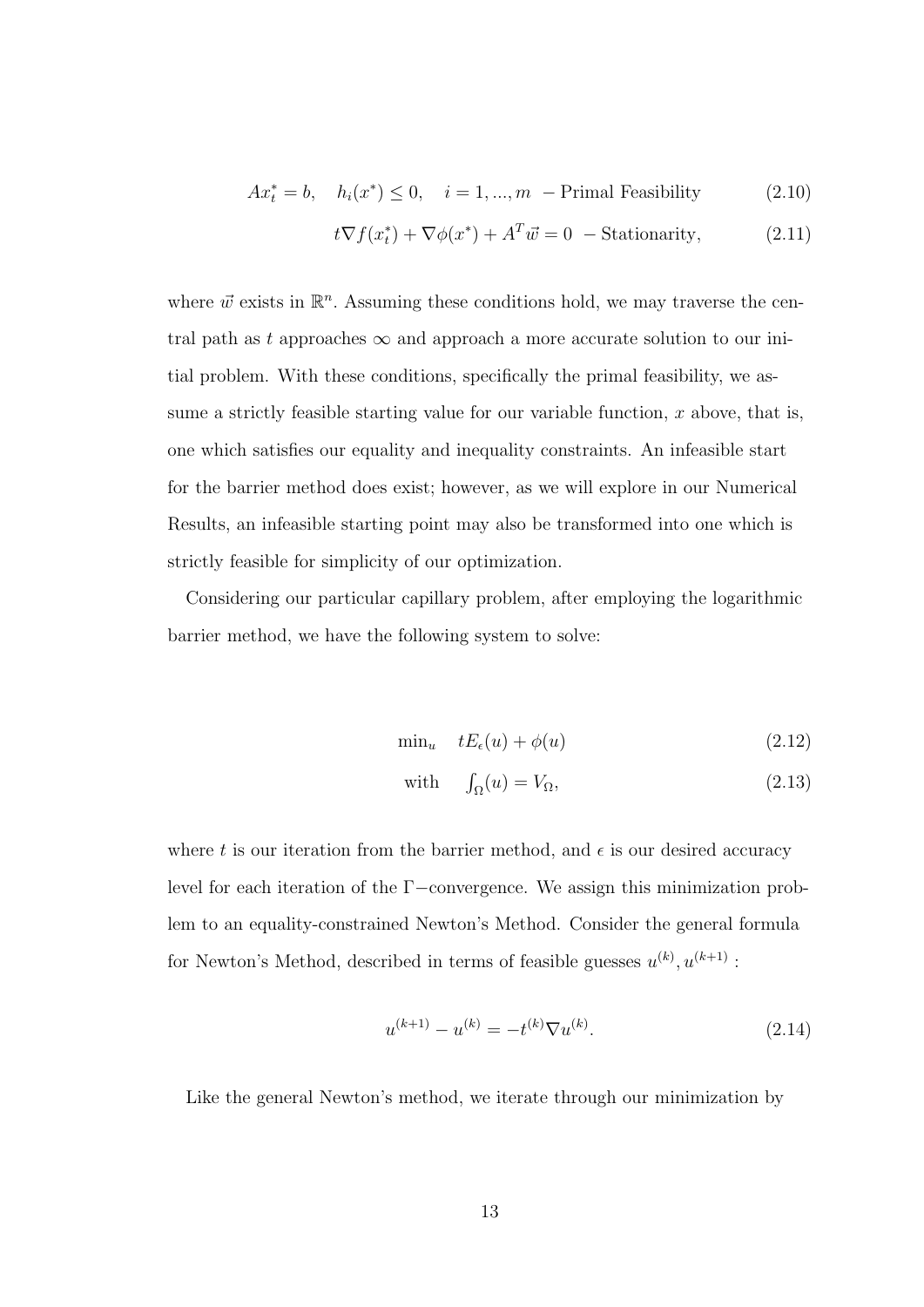calculating our Newton's step. We will do this similarly here, where we solve

$$
\begin{bmatrix} \nabla_u^2 f(u) & A^T \\ A & 0 \end{bmatrix} \begin{bmatrix} \Delta u_{nt} \\ w \end{bmatrix} = \begin{bmatrix} -\nabla_u f(u) \\ 0 \end{bmatrix}
$$
 (2.15)

for our Newton step  $\Delta u_{nt}$ , where  $f(u)$  represents our adjusted equation  $tE_{\epsilon}(u)$  +  $\phi(u)$ . We find our Newton direction via backtracking line search. We iterate through our Newton steps, computing  $u_t^*$  for each t, and then increasing  $t = \mu t$ for some barrier parameter  $\mu$ , until we get that  $t \geq \frac{m}{\epsilon}$  $\frac{m}{\epsilon}$ , which guarantees an  $\epsilon$ suboptimal solution for our original equation, by the duality of our logarithmic barrier system, as described by Boyd [1].

Varying choices for initial t value and  $\mu$  affect the number of iterations required for our system to converge upon a solution. For our optimization scheme, we will leave the choices of initial  $t = t_0$  and barrier parameter  $\mu$  as options for input into our numerical solver.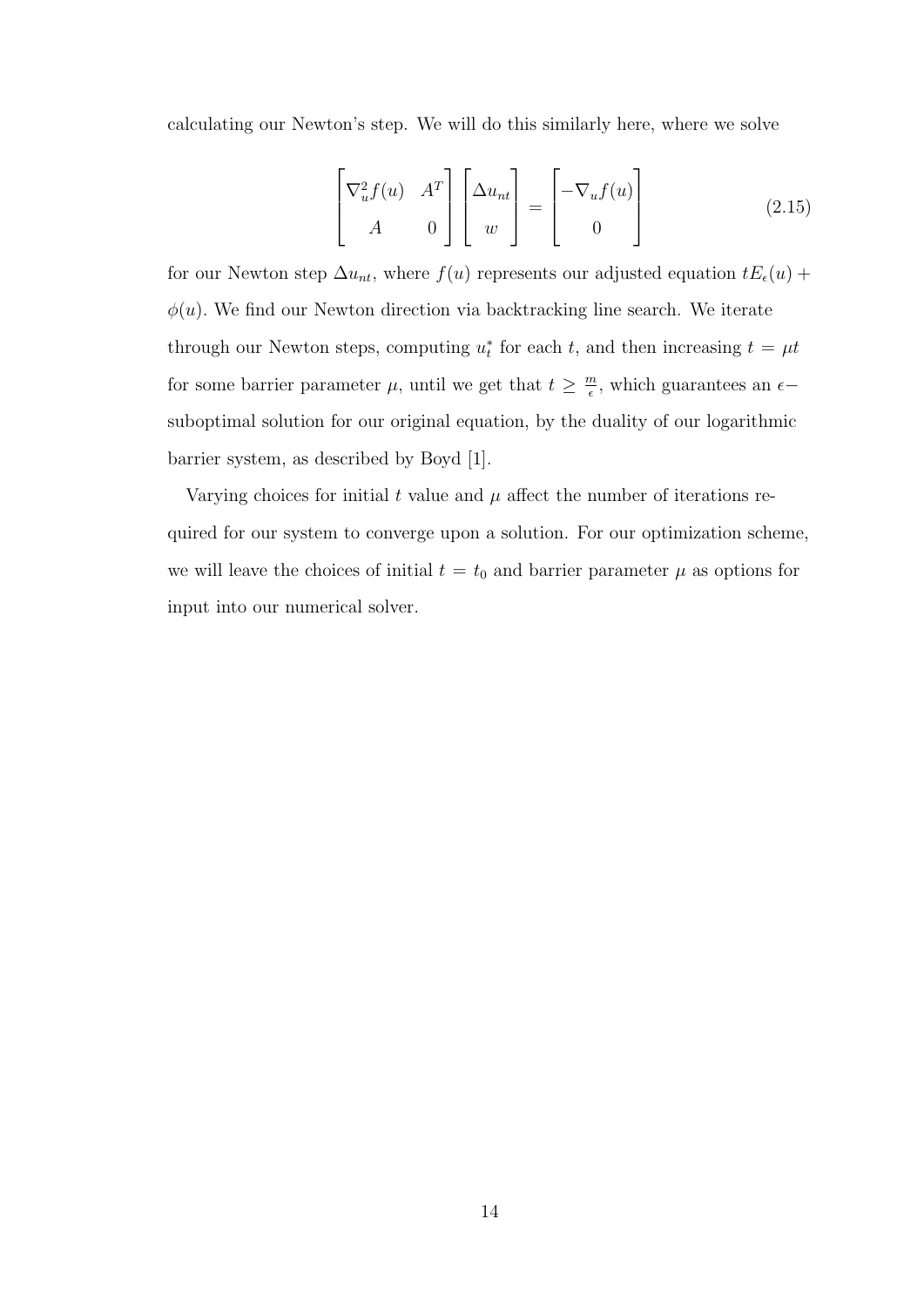#### III. IMPLEMENTATION

In this section, we shall go through steps necessary to compute each portion of our energy functional as needed for our optimization scheme. Our logarithmic barrier method requires us to solve the following system for our Newton step  $\Delta u_{nt}$ :

$$
\nabla_u^2(tE_\epsilon(u) + \phi(u))\Delta u_{nt} + A^T w + \nabla_u(tE_\epsilon(u) + \phi(u)) = 0,
$$
\n(3.1)

$$
A\Delta u_{nt} = 0 \tag{3.2}
$$

during our Newton's method centering steps, for feasible configurations  $u$ , where  $\phi(u)$ , our barrier function, represents our inequality constraints, and A our equality constraint. We will show calculations for the first term of this system and include steps taken to ensure ease of calculation. We must calculate appropriate values for each of the terms in this equation, beginning with those attributed to the inequality constraints.

#### Configuration of Barrier Function

Firstly, we will calculate the gradient and Hessian for our barrier function  $\phi(u)$ . Knowing that  $\phi(u) = -\sum_{n=1}^{\infty}$  $i=1$  $\ln(-f_i(u))$ , we get that

$$
\nabla_u \phi(u) = \sum_{i=1}^m \frac{1}{-f_i(u)} \nabla_u f_i(u) \tag{3.3}
$$

$$
\nabla_u^2 \phi(u) = \sum_{i=1}^m \frac{1}{f_i^2(u)} \nabla_u f_i(u) \nabla_u f_i(u)^T + \sum_{i=1}^m \frac{1}{-f_i(u)} \nabla_u^2 f_i(u). \tag{3.4}
$$

The inequality constraints of our system, as represented by  $\phi(u)$ , are restrictions on the phase function of our fluid configuration as it corresponds with density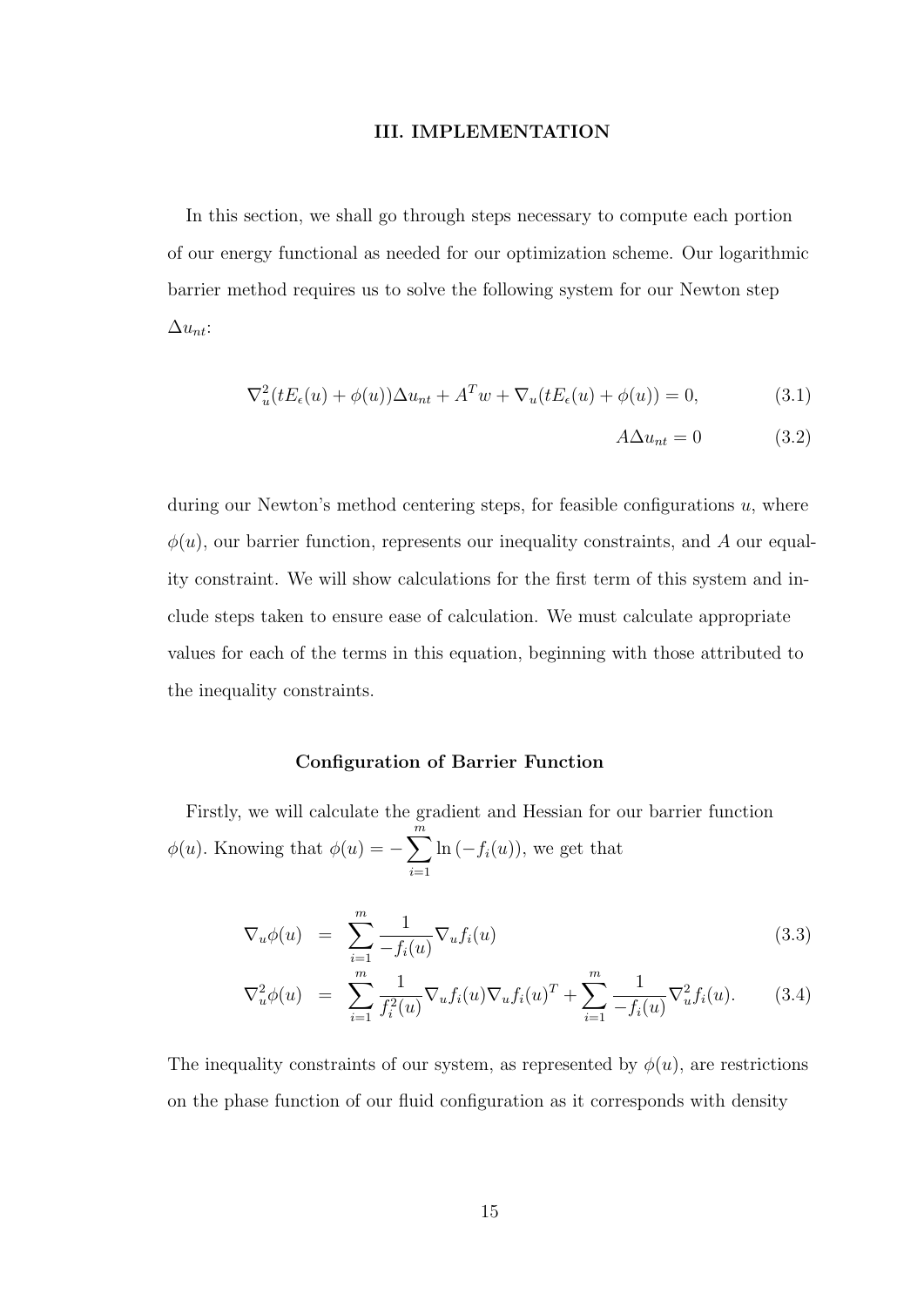change. In standard form, we have that

$$
-u \leq 0, \tag{3.5}
$$

$$
u - 1 \leq 0. \tag{3.6}
$$

Because we are evaluating our functional on a discretized domain, these two inequality constraints apply themselves to every node of our meshed domain. Letting n represent the number of nodes in any given mesh, our constraints become

$$
-u_i \leq 0, \quad i = 1, ..., n \tag{3.7}
$$

$$
u_i - 1 \leq 0, \quad i = 1, ..., n,
$$
\n(3.8)

yielding 2n total inequality constraints.

We get that

$$
\nabla_u \phi(u) = \sum_{i=1}^n \frac{1}{u_i} \nabla_u(-u_i) + \sum_{i=1}^n \frac{1}{1 - u_i} \nabla_u(u_i - 1)
$$
  
= 
$$
\sum_{i=1}^n \frac{2u_i - 1}{u_i(1 - u_i)},
$$
(3.9)

where we get the latter vector from the gradient of  $u_i$  being 1 at  $u_i$  and 0 everywhere else. Similarly, we get that

$$
\nabla_u^2 \phi(u) = \sum_{i=1}^n \frac{1}{u_i^2} \nabla_u (-u_i) \nabla (-u_i)^T + \sum_{i=1}^n \frac{1}{(u_i - 1)^2} \nabla_u (u_i - 1) \nabla_u (u_i - 1)^T
$$
  
+ 
$$
\sum_{i=1}^n \frac{1}{u_i} \nabla_u^2 (-u_i) + \sum_{i=1}^n \frac{1}{1 - u_i} \nabla_u^2 (u_i - 1)
$$
  
= 
$$
\sum_{i=1}^n \frac{1}{u_i^2} I_n + \sum_{i=1}^n \frac{1}{(u_i - 1)^2} I_n + \sum_{i=1}^n 0
$$
  
= 
$$
\sum_{i=1}^n \frac{2u_i (u_i - 1) + 1}{u_i^2 (1 - u_i)^2} I_n,
$$
 (3.10)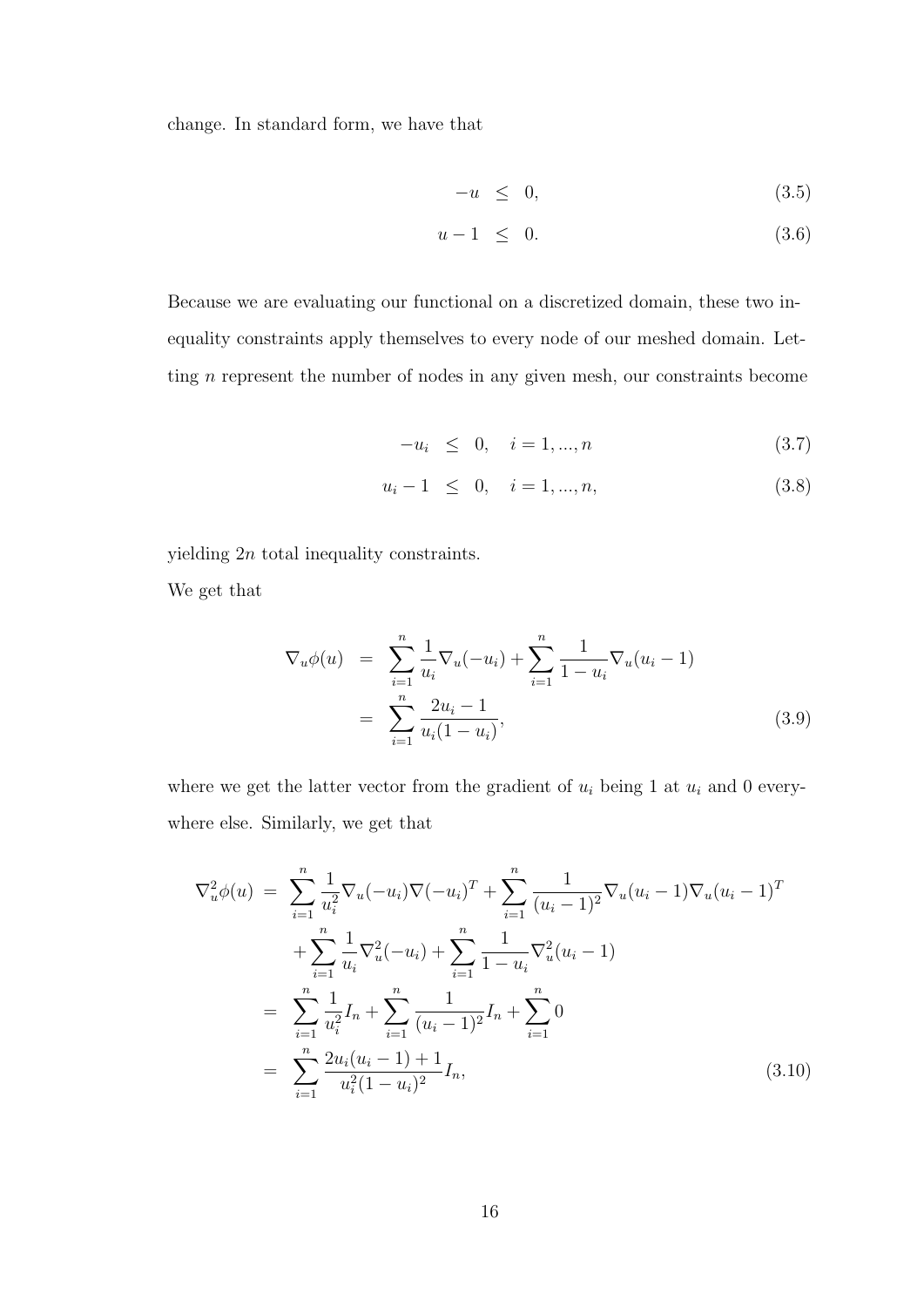where  $I_n$  is the n-dimensional Identity matrix. With the gradient and Hessian of our barrier function having been calculated, we must now calculate the gradient and Hessian of our energy functional

$$
tE_{\epsilon}(u)
$$
\n
$$
= t\left(\epsilon \int_{\Omega} |\nabla u|^2 dx + \frac{1}{\epsilon} \int_{\Omega} W(u) dx + \int_{\Omega} uG(x) dx\right)
$$
\n
$$
= t\left(\epsilon \int_{\Omega} |\nabla u|^2 dx + \frac{1}{\epsilon} \int_{\Omega} a^2 u^2 (1 - u)^2 dx + \int_{\Omega} u \cdot \rho gy dx\right).
$$
\n(3.11)

We will show calculations for each of these three gradient terms where the first is denoted as the Dirichlet Integral, the second as our Double-Well Term, and the third as our Gravity Term, and we will calculate the respective Hessian at each step. First, however, we must configure our domain to be more easily integrable.

### Rotation of Elements for Ease of Integration

Because we may use any mesh, uniform or otherwise, to model our domain  $\Omega$ , we will rotate our triangular elements into standard form to ensure ease of integration. We will do this by applying a rotation matrix to our  $(x, y, u)$  coordinate system on each element.



Figure 1: Element Triangle Before Rotation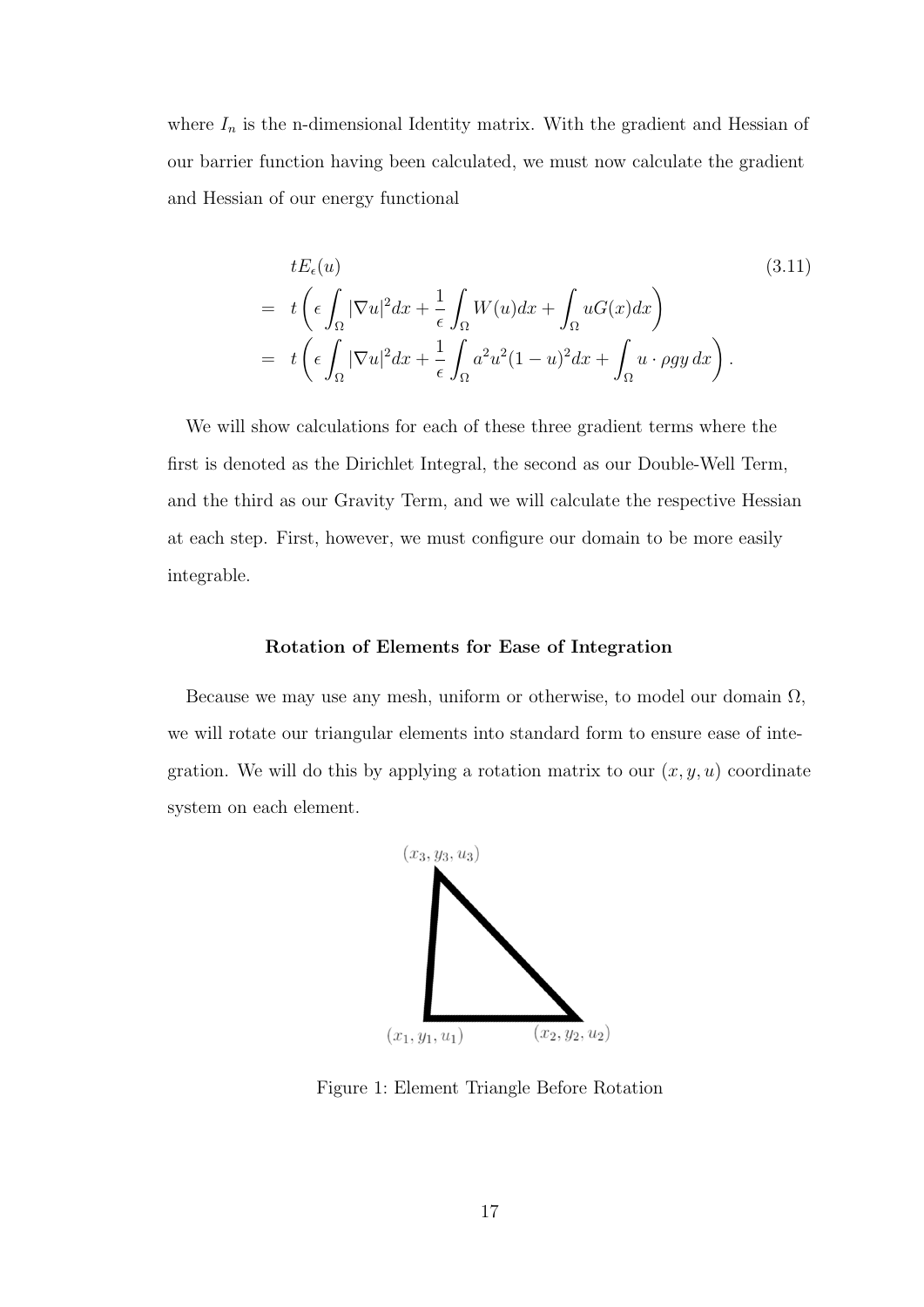In order to rotate our element into standard triangle position, we calculate the angle  $\theta$  between the hypotenuse and the horizontal. Then, we apply the following rotation matrix, in the negative direction, keeping in mind to preserve the values of  $u_1, u_2$ , and  $u_3$ . We have

$$
R = \begin{bmatrix} \cos(-\theta) & -\sin(-\theta) & 0 \\ \sin(-\theta) & \cos(-\theta) & 0 \\ 0 & 0 & 1 \end{bmatrix}.
$$

Multiplying this matrix by our element coordinate matrix:

Element = 
$$
\begin{bmatrix} x_1 & x_2 & x_3 \ y_1 & y_2 & y_3 \ u_1 & u_2 & u_3 \end{bmatrix}
$$
,

we get our rotated matrix and thereby our rotated element.



Figure 2: Element Rotated into Standard Position

In all future calculations over an element, note that  $\langle x_1, y_1, u_1 \rangle, \langle x_2, y_2, u_2 \rangle, \langle x_3, y_3, u_3 \rangle$ will refer to the coordinates post-rotation. The equation  $u(x, y)$  will also be calculated with the rotated element.

In addition to rotating our element into standard position, we will also divide the element into two triangular regions,  $T_1, T_2$ , about the center, and label the nodes of each of these triangles by their relative position (left, middle, and right).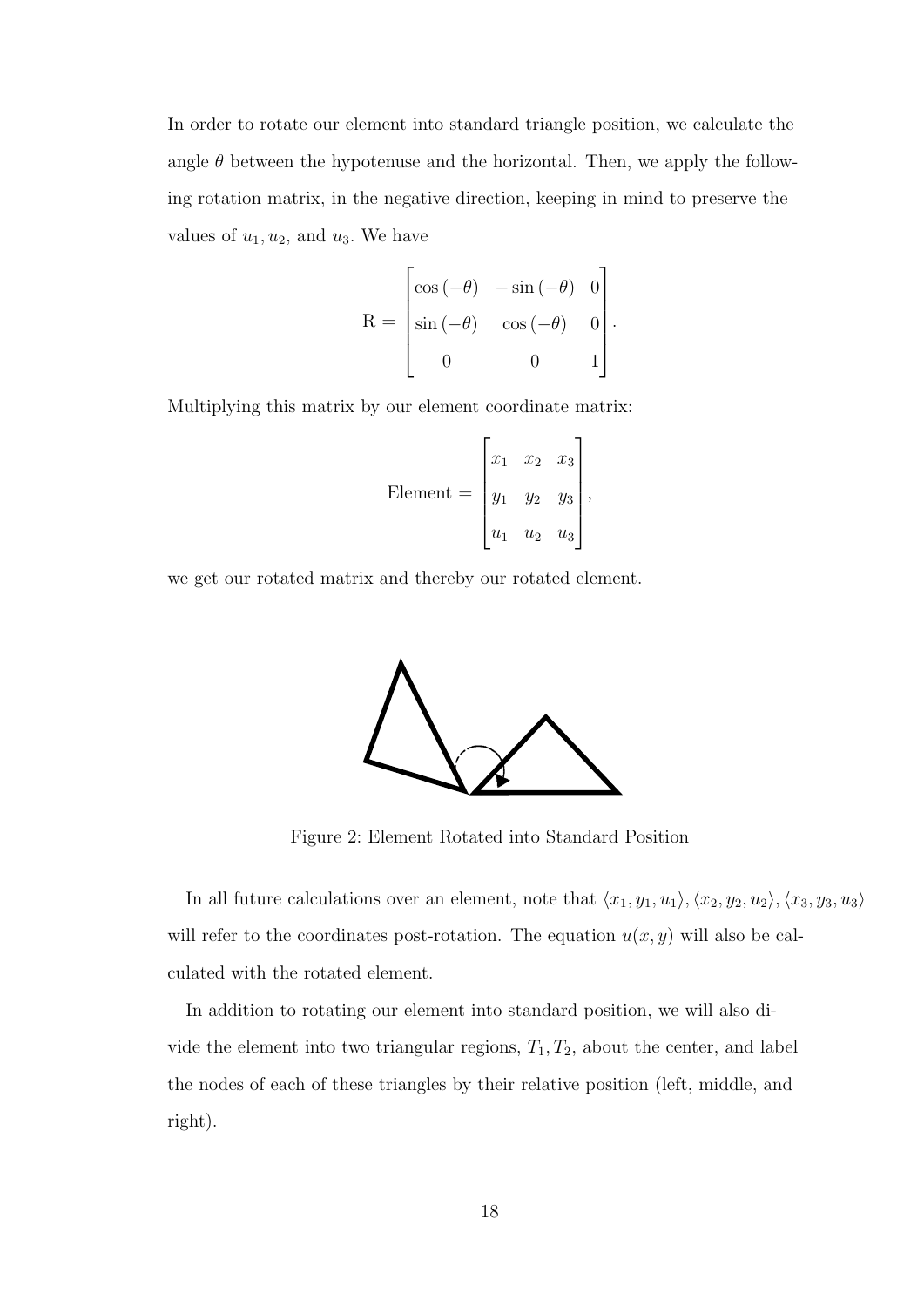

Figure 3: Division and Relabeling of Rotated Element

In the above figure, we label the left-most  $(x, y)$  coordinates as  $(x_{\ell}, y_{\ell})$ , the middle coordinates as  $(x_m, y_m)$ , and the right-most coordinates as  $(x_r, y_r)$ . We do not use new notation for the u-coordinates of our elements, as they did not change post-rotation. Because of this, we will note that calculations involving  $u(x, y)$  will contain node values labeled position-wise, as well as those labeled numerically. The lines  $L_1(x)$ ,  $L_2(x)$ , which will be used as integration bounds, take the form

$$
L_1(x) = \frac{y_m - y_\ell}{x_m - x_\ell}(x - x_\ell) + y_\ell \tag{3.12}
$$

$$
L_2(x) = \frac{y_r - y_m}{x_r - x_m}(x - x_r) + y_r.
$$
 (3.13)

where we may create  $L_2(x)$  from  $L_1(x)$  by simply replacing  $x_\ell$  and  $y_\ell$  with  $x_r$ and  $y_r$ , respectively. We will get that for the integral of any function  $f(x, y)$ over an element  $T$ ,

$$
\int_{T} f(x, y) dy dx = \int_{T_1} f(x, y) dy dx - \int_{T_2} f(x, y) dy dx \qquad (3.14)
$$

$$
= \int_{x_{\ell}}^{x_m} \int_{y_{\ell}}^{y=L_1(x)} f(x,y) dy dx - \int_{x_r}^{x_m} \int_{y_r}^{y=L_2(x)} f(x,y) dy dx \quad (3.15)
$$

as the bounds appropriated for the integration of  $T_2$  produce the negative integral over  $T_2$ .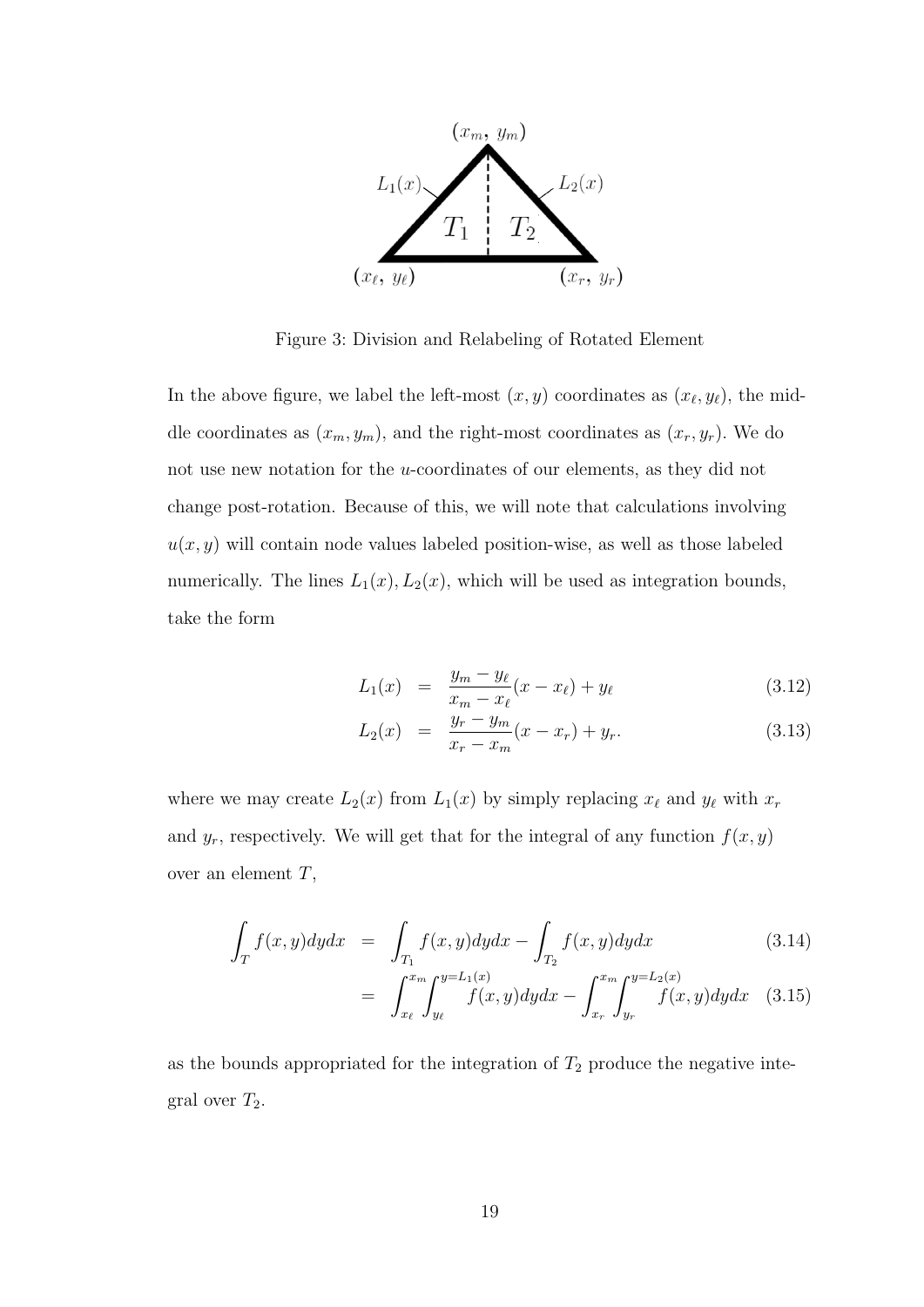#### Calculation of Plane Equation

After rotating element triangles into standard position, consider three vertices of a single element triangle T:  $v_1, v_2, v_3$ . Then  $v_1 = \langle x_1, y_1, u_1 \rangle, v_2 = \langle x_2, y_2, u_2 \rangle$ , and  $v_3 = \langle x_3, y_3, u_3 \rangle$ . To find the equation of the height  $u(x, y)$  of a single element, we find the plane equation on that element. We begin by calculating two vectors in our plane:

$$
\overrightarrow{v_1v_2} = \langle x_2 - x_1, y_2 - y_1, u_2 - u_1 \rangle, \tag{3.16}
$$

$$
\overrightarrow{v_3v_2} = \langle x_3 - x_2, y_3 - y_2, u_3 - u_2 \rangle. \tag{3.17}
$$

Then the determinant of our cross-product matrix will yield the following equation for the plane  $u(x, y)$ :

$$
0 = ((y_2 - y_1)(u_3 - u_2) - (y_3 - y_2)(u_2 - u_1))(x - x_1)
$$
\n
$$
-((x_2 - x_1)(u_3 - u_2) - (x_3 - x_2)(u_2 - u_1))(y - y_1)
$$
\n
$$
+((x_2 - x_1)(y_3 - y_2) - (x_3 - x_2)(y_2 - y_1))(u - u_1).
$$
\n(3.18)

To simplify our final plane equation, assign the following quantities:

$$
\Delta = (x_2 - x_1)(y_3 - y_2) - (x_3 - x_2)(y_2 - y_1) \tag{3.19}
$$

$$
C_x = (y_2 - y_1)(u_3 - u_2) - (y_3 - y_2)(u_2 - u_1)
$$
\n(3.20)

$$
C_y = (x_2 - x_1)(u_3 - u_2) - (x_3 - x_2)(u_2 - u_1). \tag{3.21}
$$

Our final equation for element height is:

$$
u(x,y) = \frac{C_y(y-y_1) - C_x(x-x_1)}{\Delta} + u_1.
$$
 (3.22)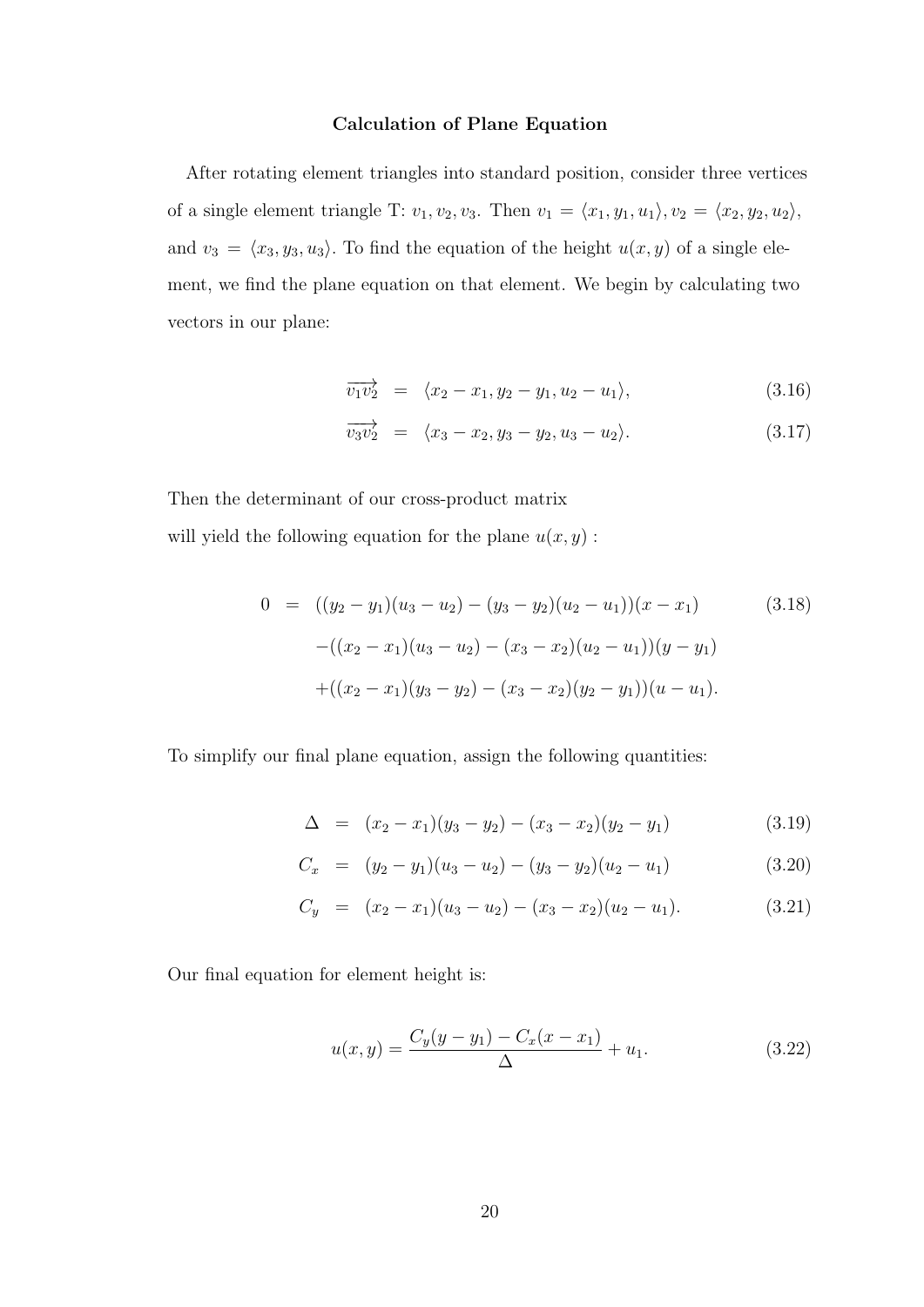Also consider the following quantities:

$$
u_x = \frac{-C_x}{\Delta}, \quad u_x^2 = \frac{C_x^2}{\Delta^2} \tag{3.23}
$$

$$
u_y = \frac{C_y}{\Delta}, \quad u_y^2 = \frac{C_y^2}{\Delta^2}.
$$
 (3.24)

#### Dirichlet Integral

The first of three terms needed for our phase-field equation is  $\int_{\Omega} |\nabla u|^2 dy dx$ , to be calculated on each element  $T$  of our domain. Our standardized triangular element  $T$  takes the following form:



Figure 4: Rotated Element Divided into Easily Integrable Regions

Recall that we have defined

$$
L_1(x) = \frac{y_m - y_\ell}{x_m - x_\ell}(x - x_\ell) + y_\ell \tag{3.25}
$$

$$
L_2(x) = \frac{y_r - y_m}{x_r - x_m}(x - x_r) + y_r.
$$
 (3.26)

The integral over  $T$  can be calculated by summing over  $T_1$  and  $T_2$ . We have

$$
\int_{T} |\nabla u|^{2} dy dx = \int_{T_{1}} |\nabla u|^{2} dy dx + \int_{T_{2}} |\nabla u|^{2} dy dx
$$
\n(3.27)\n
$$
= \int_{x_{\ell}}^{x_{m}} \int_{y_{\ell}}^{y=L_{1}(x)} |\nabla u|^{2} dy dx - \int_{x_{r}}^{x_{m}} \int_{y_{r}}^{y=L_{2}(x)} |\nabla u|^{2} dy dx.
$$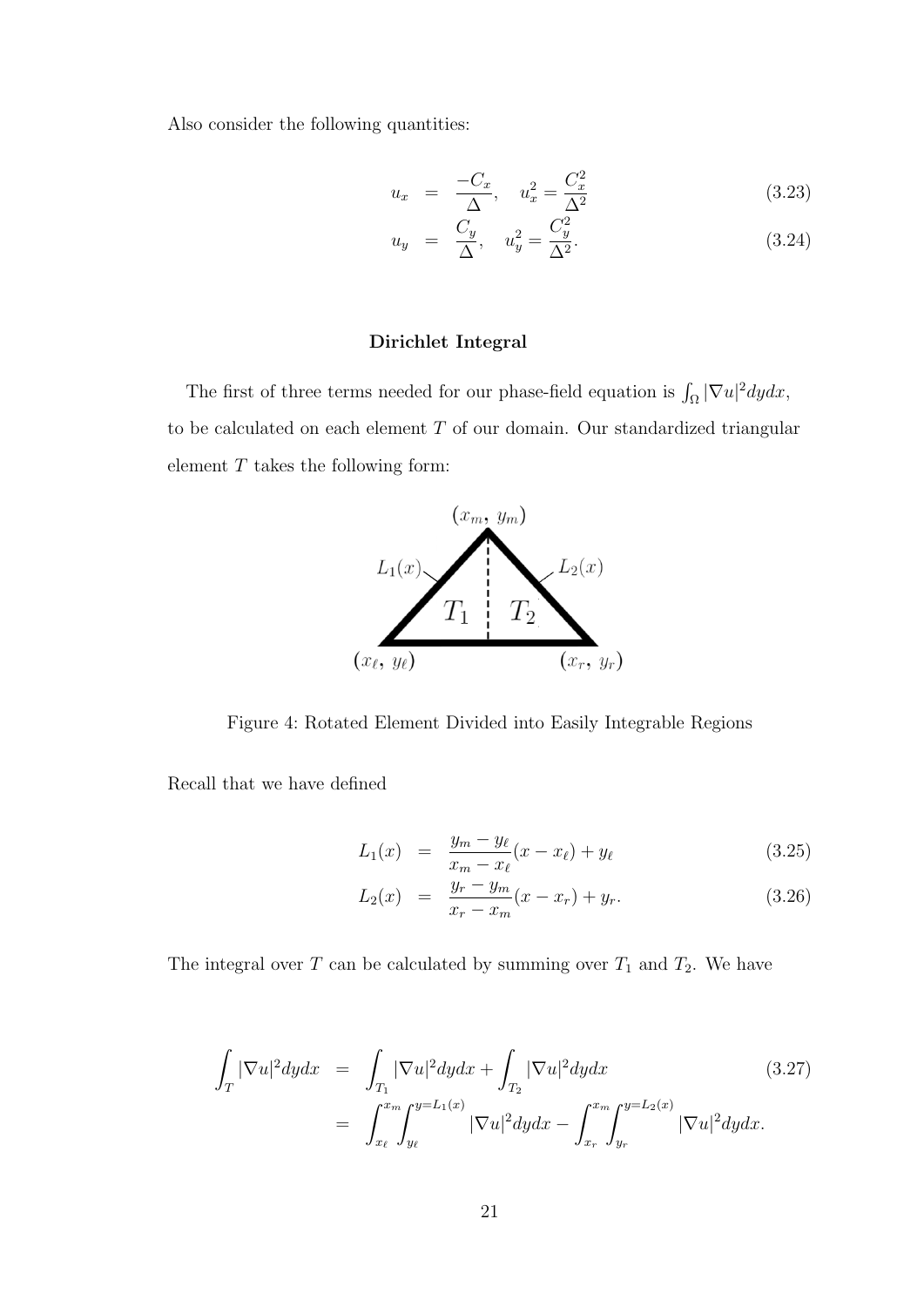Each of the integrals  $T_1, T_2$  will be integrated similarly, so without loss of generality, we shall show only the integration of  $T_1$ . We have

$$
\int_{T_1} |\nabla u|^2 dy dx = \int_{x_\ell}^{x_m} \int_{y_\ell}^{y=L_1(x)} |\nabla u|^2 dy dx \qquad (3.28)
$$
\n
$$
= \int_{x_\ell}^{x_m} \int_{y_\ell}^{y=L_1(x)} (u_x^2 + u_y^2) dy dx
$$
\n
$$
= \int_{x_\ell}^{x_m} \int_{y_\ell}^{y=L_1(x)} \frac{C_x^2 + C_y^2}{\Delta^2} dy dx
$$
\n
$$
= \frac{C_x^2 + C_y^2}{\Delta^2} \int_{x_\ell}^{x_m} \int_{y_\ell}^{y=L_1(x)} 1 dy dx
$$
\n
$$
= \frac{C_x^2 + C_y^2}{\Delta^2} \int_{x_\ell}^{x_m} \frac{y_m - y_\ell}{x_m - x_\ell} (x - x_\ell) dx
$$
\n
$$
= \frac{C_x^2 + C_y^2}{\Delta^2} \frac{y_m - y_\ell}{x_m - x_\ell} \left[ \frac{x_m^2 - x_\ell^2}{2} - x_\ell (x_m - x_\ell) \right]
$$
\n
$$
= \frac{C_x^2 + C_y^2}{2\Delta^2} (y_m - y_\ell)(x_m - x_\ell).
$$
\n(3.28)

Define this to be the quantity  $I_1$ , the integral over the left-hand triangle. Then

$$
I_1 = \frac{C_x^2 + C_y^2}{2\Delta^2} (y_m - y_\ell)(x_m - x_\ell). \tag{3.29}
$$

We may compute a similar result for the integral over the right-hand triangle, by replacing  $x_{\ell}$  and  $y_{\ell}$  with  $x_r$  and  $y_r$ , respectively:

$$
I_2 = -\frac{C_x^2 + C_y^2}{2\Delta^2} (y_m - y_r)(x_m - x_r).
$$
 (3.30)

Now we must calculate the gradient of the integrated term with respect to each of the nodes,  $u_1, u_2, u_3$ , of our integrated element T. Considering  $C_x$  and  $C_y$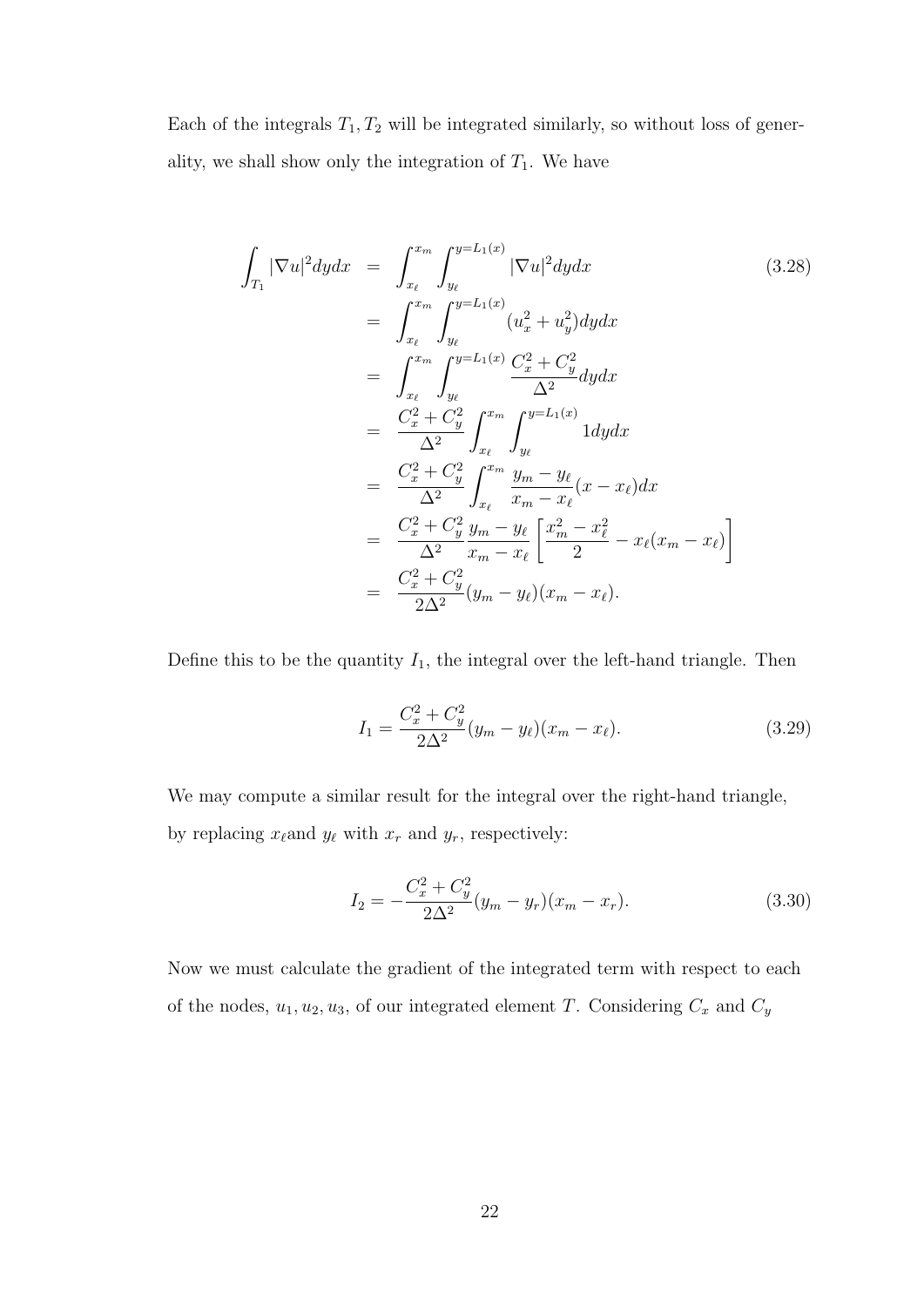from before, we get that

$$
C_x^2 + C_y^2 = (u_3^2 + u_2^2 - 2u_2u_3)((y_2 - y_1)^2 + (x_2 - x_1)^2)
$$
(3.31)  
+ 
$$
(u_2^2 + u_1^2 - 2u_2u_1)((y_3 - y_2)^2 + (x_3 - x_2)^2)
$$

$$
-2 \{ (u_2u_3 - u_2^2 - u_1u_3 + u_2u_1)
$$

$$
\cdot [(y_3 - y_2)(y_2 - y_1) + (x_3 - x_2)(x_2 - x_1)] \}.
$$

We gain our node-wise partial derivatives:

$$
\frac{\partial}{\partial u_1} \int_T |\nabla u|^2 dy dx = \frac{1}{\Delta^2} [(y_m - y_\ell)(x_m - x_\ell) - (y_r - y_m)(x_r - x_m)]
$$
  
 
$$
\cdot [C_x(y_3 - y_2) + C_y(x_3 - x_2)], \qquad (3.32)
$$

$$
\frac{\partial}{\partial u_2} \int_T |\nabla u|^2 dy dx = \frac{1}{\Delta^2} [(y_m - y_\ell)(x_m - x_\ell) - (y_r - y_m)(x_r - x_m)]
$$
  
 
$$
\cdot [C_x(y_1 - y_3) + C_y(x_1 - x_3)], \qquad (3.33)
$$

$$
\frac{\partial}{\partial u_3} \int_T |\nabla u|^2 dy dx = \frac{1}{\Delta^2} [(y_m - y_\ell)(x_m - x_\ell) - (y_r - y_m)(x_r - x_m)]
$$
  
-(C<sub>x</sub>(y<sub>2</sub> - y<sub>1</sub>) + C<sub>y</sub>(x<sub>2</sub> - x<sub>1</sub>)]. (3.34)

For the purposes of our Newton's method for optimization. we will also need to calculate the Hessian for this term. That is, letting  $d(u)$  represent the Dirichlet Integral term, we must calculate the partial derivatives  $\frac{\partial d(u)}{\partial u_1^2}$ ,  $\frac{\partial d(u)}{\partial u_1 \partial u}$  $\frac{\partial d(u)}{\partial u_1 \partial u_2}, \frac{\partial d(u)}{\partial u_1 \partial u}$  $\frac{\partial a(u)}{\partial u_1 \partial u_3}$  $\partial d(u)$  $\frac{\partial d(u)}{\partial u_2 \partial u_1}, \frac{\partial d(u)}{\partial u_2^2}$  $\frac{\partial d(u)}{\partial u_2^2}, \frac{\partial d(u)}{\partial u_2 \partial u}$  $\frac{\partial d(u)}{\partial u_2 \partial u_3}, \frac{\partial d(u)}{\partial u_3 \partial u}$  $\frac{\partial d(u)}{\partial u_3 \partial u_1}, \frac{\partial d(u)}{\partial u_3 \partial u}$  $\frac{\partial d(u)}{\partial u_3 \partial u_2}$ , and  $\frac{\partial d(u)}{\partial u_3^2}$ .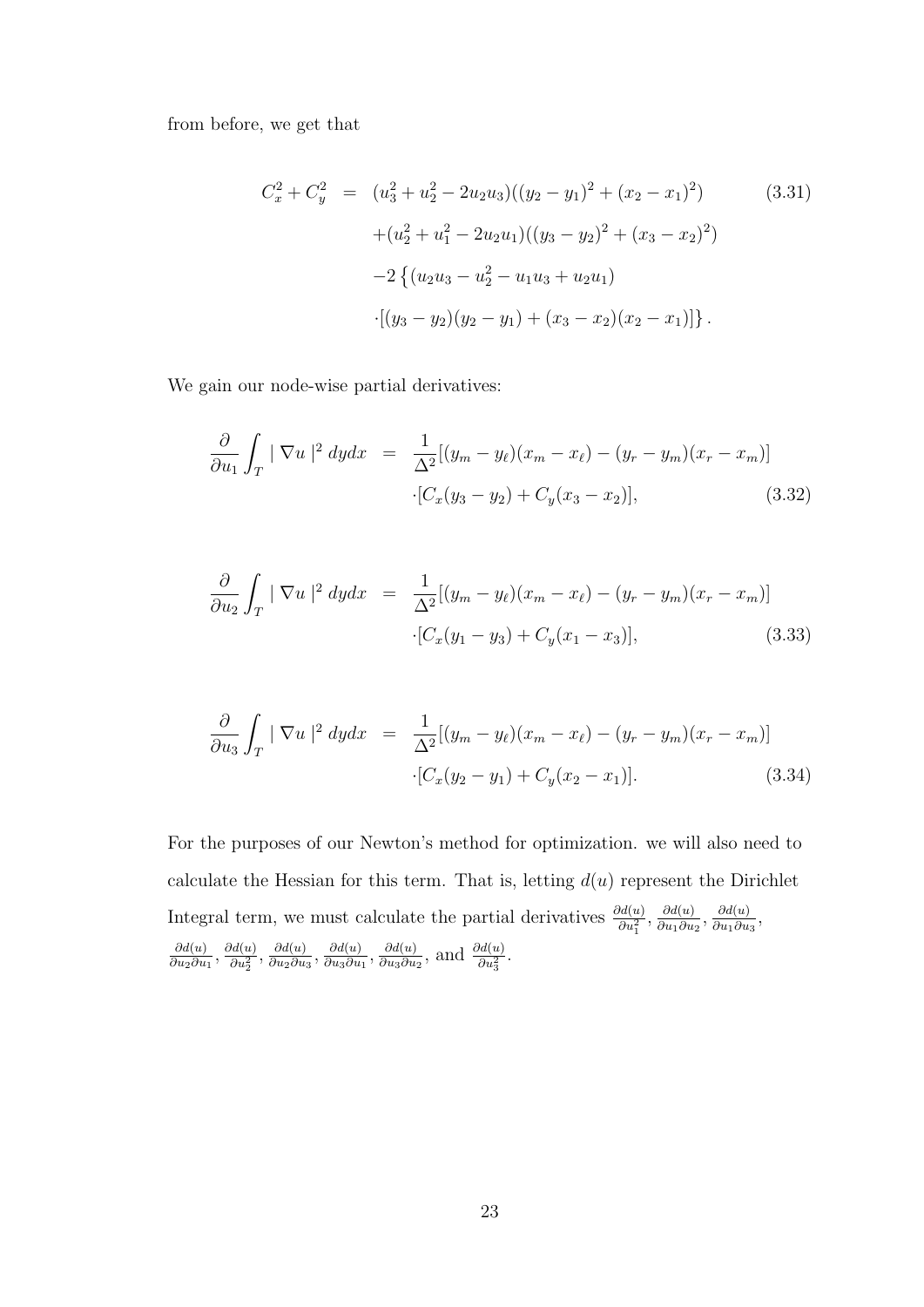We get that

$$
\frac{\partial d(u)}{\partial u_1^2} = \frac{1}{\Delta^2} [(y_m - y_\ell)(x_m - x_\ell) - (y_r - y_m)(x_r - x_m)] \qquad (3.35)
$$

$$
\cdot [(y_3 - y_2)^2 + (x_3 - x_2)^2],
$$

$$
\frac{\partial d(u)}{\partial u_1 \partial u_2} = \frac{1}{\Delta^2} [(y_m - y_\ell)(x_m - x_\ell) - (y_r - y_m)(x_r - x_m)] \qquad (3.36)
$$

$$
\cdot [(y_3 - y_2)(y_1 - y_3) + (x_3 - x_2)(x_1 - x_3)],
$$

$$
\frac{\partial d(u)}{\partial u_1 \partial u_3} = \frac{1}{\Delta^2} [(y_m - y_\ell)(x_m - x_\ell) - (y_r - y_m)(x_r - x_m)] \qquad (3.37)
$$

$$
\cdot [(y_3 - y_2)(y_2 - y_1) + (x_3 - x_2)(x_2 - x_1)],
$$

$$
\frac{\partial d(u)}{\partial u_2 \partial u_1} = \frac{1}{\Delta^2} [(y_m - y_\ell)(x_m - x_\ell) - (y_r - y_m)(x_r - x_m)] \qquad (3.38)
$$

$$
\cdot [(y_1 - y_3)(y_3 - y_2) + (x_1 - x_3)(x_3 - x_2)],
$$

$$
\frac{\partial d(u)}{\partial u_2^2} = \frac{1}{\Delta^2} [(y_m - y_\ell)(x_m - x_\ell) - (y_r - y_m)(x_r - x_m)] \qquad (3.39)
$$

$$
\cdot [(y_1 - y_3)^2 + (x_1 - x_3)^2],
$$

$$
\frac{\partial d(u)}{\partial u_2 \partial u_3} = \frac{1}{\Delta^2} [(y_m - y_\ell)(x_m - x_\ell) - (y_r - y_m)(x_r - x_m)] \qquad (3.40)
$$

$$
\cdot [(y_1 - y_3)(y_2 - y_1) + (x_1 - x_3)(x_2 - x_1)],
$$

$$
\frac{\partial d(u)}{\partial u_3 \partial u_1} = \frac{1}{\Delta^2} [(y_m - y_\ell)(x_m - x_\ell) - (y_r - y_m)(x_r - x_m)] \qquad (3.41)
$$

$$
\cdot [(y_2 - y_1)(y_3 - y_2) + (x_2 - x_1)(x_3 - x_2)],
$$

$$
\frac{\partial d(u)}{\partial u_3 \partial u_2} = \frac{1}{\Delta^2} [(y_m - y_\ell)(x_m - x_\ell) - (y_r - y_m)(x_r - x_m)] \qquad (3.42)
$$

$$
\cdot [(y_2 - y_1)(y_1 - y_3) + (x_2 - x_1)(x_1 - x_3)],
$$

$$
\frac{\partial d(u)}{\partial u_3^2} = \frac{1}{\Delta^2} [(y_m - y_\ell)(x_m - x_\ell) - (y_r - y_m)(x_r - x_m)] \qquad (3.43)
$$

$$
\cdot [(y_2 - y_1)^2 + (x_2 - x_1)^2].
$$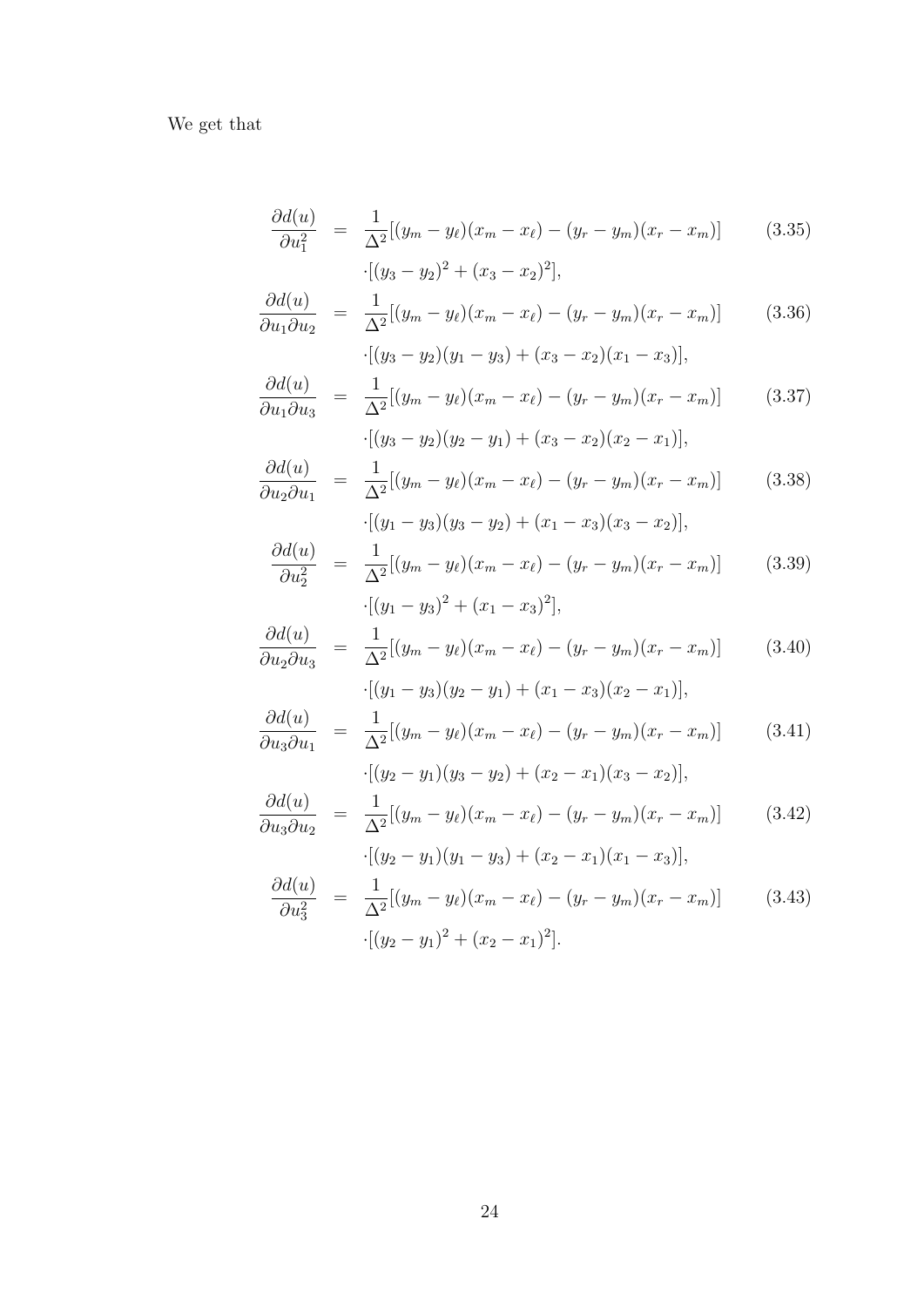#### Double-Well Term

The second term to be integrated is our double-well term:  $\int_{\Omega} a^2 u^2 (1-u)^2 dy dx$ , where  $a$  is a constant dependent on the phase-plane model. We have that

$$
\int_{\Omega} a^2 u^2 (1 - u)^2 \, dy dx = a^2 \int_{\Omega} (u^4 - 2u^3 + u^2) \, dy dx \tag{3.44}
$$

We will integrate the first of these terms,  $\int_{\Omega} u^4$ , and will apply the integration to the remaining terms. Once again, without loss of generality, we will show only the integration of the left-hand triangle  $T_1$ . Recall that  $u(x, y) = \frac{C_y(y-y_1) - C_x(x-x_1)}{\Delta} +$  $u_1$ . Also, recall that  $L_1(x) = \frac{y_m - y_\ell}{x_m - x_\ell}(x - x_\ell) + y_\ell$ , which gives

$$
\int_{T_1} u^4 dy dx = \int_{x_\ell}^{x_m} \int_{y_\ell}^{L_1(x)} u^4 dy dx
$$
\n
$$
= \int_{x_\ell}^{x_m} \int_{y_\ell}^{L_1(x)} \left[ \frac{C_y(y - y_1) - C_x(x - x_1)}{\Delta} + u_1 \right]^4 dy dx
$$
\n
$$
= \int_{x_\ell}^{x_m} \int_{y_\ell}^{L_1(x)} \left[ \frac{C_y(y - y_1) - C_x(x - x_1)}{\Delta} \right]^4 dy dx
$$
\n
$$
+ 4u_1 \int_{x_\ell}^{x_m} \int_{y_\ell}^{L_1(x)} \left[ \frac{C_y(y - y_1) - C_x(x - x_1)}{\Delta} \right]^3 dy dx
$$
\n
$$
+ 6u_1^2 \int_{x_\ell}^{x_m} \int_{y_\ell}^{L_1(x)} \left[ \frac{C_y(y - y_1) - C_x(x - x_1)}{\Delta} \right]^2 dy dx
$$
\n
$$
+ 4u_1^3 \int_{x_\ell}^{x_m} \int_{y_\ell}^{L_1(x)} \frac{C_y(y - y_1) - C_x(x - x_1)}{\Delta} dy dx
$$
\n
$$
+ u_1^4 \int_{x_\ell}^{x_m} \int_{y_\ell}^{L_1(x)} 1 dy dx.
$$
\n(3.45)

Notice that the majority of the terms above take the form of  $\int_{x_{\ell}}^{x_m} \int_{y_{\ell}}^{L_1(x)}$  $C_y(y-y_1) - C_x(x-x_1)$  $\left[\frac{-C_x(x-x_1)}{\Delta}\right]^n$  dydx for some n. Therefore, by integrating the first term of this summation,  $\int_{x_\ell}^{x_m} \int_{y_\ell}^{L_1(x)}$  $C_y(y-y_1) - C_x(x-x_1)$  $\int_{\Delta}^{-C_x(x-x_1)} \int_0^4 dy dx$ , we can form the additional integral terms by adjusting this integral for the appropriate expo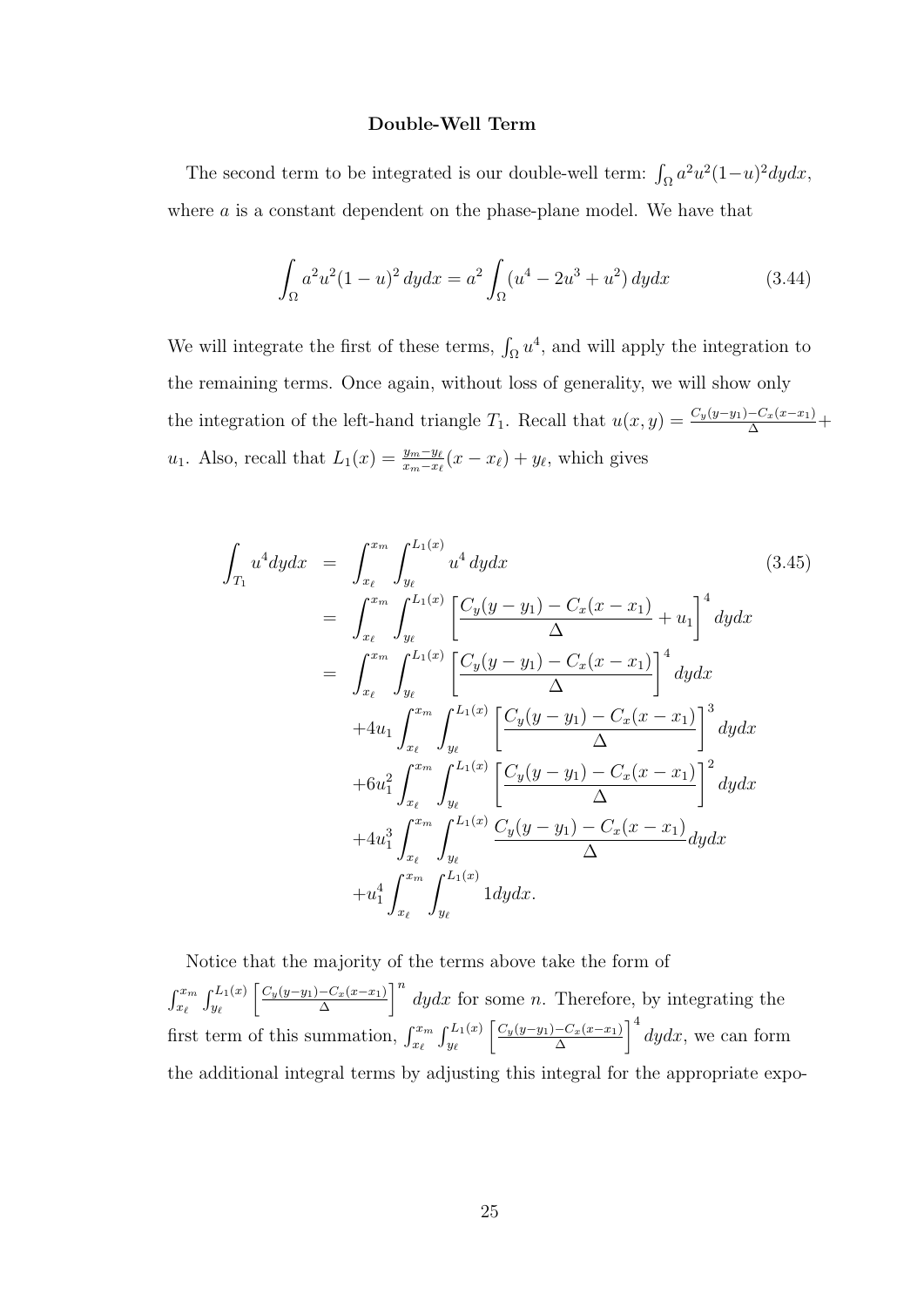nent $\boldsymbol{n}$  and related coefficients. We calculate

$$
\int_{x_{\ell}}^{x_{m}} \int_{y_{\ell}}^{L_{1}(x)} \left[ \frac{C_{y}(y-y_{1}) - C_{x}(x-x_{1})}{\Delta} \right]^{4} dy dx
$$
\n
$$
= \frac{1}{\Delta^{4}} \int_{x_{\ell}}^{x_{m}} \int_{y_{\ell}}^{L_{1}(x)} \left[ C_{y}(y-y_{1}) - C_{x}(x-x_{1}) \right]^{4} dy dx
$$
\n
$$
= \frac{1}{5\Delta^{4}C_{y}} \int_{x_{\ell}}^{x_{m}} \left[ C_{y}(\frac{y_{m} - y_{\ell}}{x_{m} - x_{\ell}}(x-x_{\ell}) + y_{\ell} - y_{1}) - C_{x}(x-x_{1}) \right]^{5}
$$
\n
$$
- \frac{1}{5\Delta^{4}C_{y}} \int_{x_{\ell}}^{x_{m}} \left[ C_{y}(y_{\ell} - y_{1}) - C_{x}(x-x_{1}) \right]^{5} dx
$$
\n
$$
= \frac{1}{30\Delta^{4}C_{y}^{2} \frac{y_{m} - y_{\ell}}{x_{m} - x_{\ell}} - 30\Delta^{4}C_{y}C_{x}}
$$
\n
$$
\cdot \left[ (C_{y}(y_{m} - y_{1}) - C_{x}(x_{m} - x_{1}))^{6} - (C_{y}(y_{\ell} - y_{1}) - C_{x}(x_{\ell} - x_{1}))^{6} \right]
$$
\n
$$
+ \frac{1}{30\Delta^{4}C_{y}C_{x}}
$$
\n
$$
\cdot \left[ (C_{y}(y_{\ell} - y_{1}) - C_{x}(x_{m} - x_{1}))^{6} - (C_{y}(y_{\ell} - y_{1}) - C_{x}(x_{\ell} - x_{1}))^{6} \right].
$$
\n(8.46)

With the remaining terms of  $\int_{T_1} u^4$  taking similar form, we simply substitute coefficients and exponents based on the appropriate exponent  $n$ .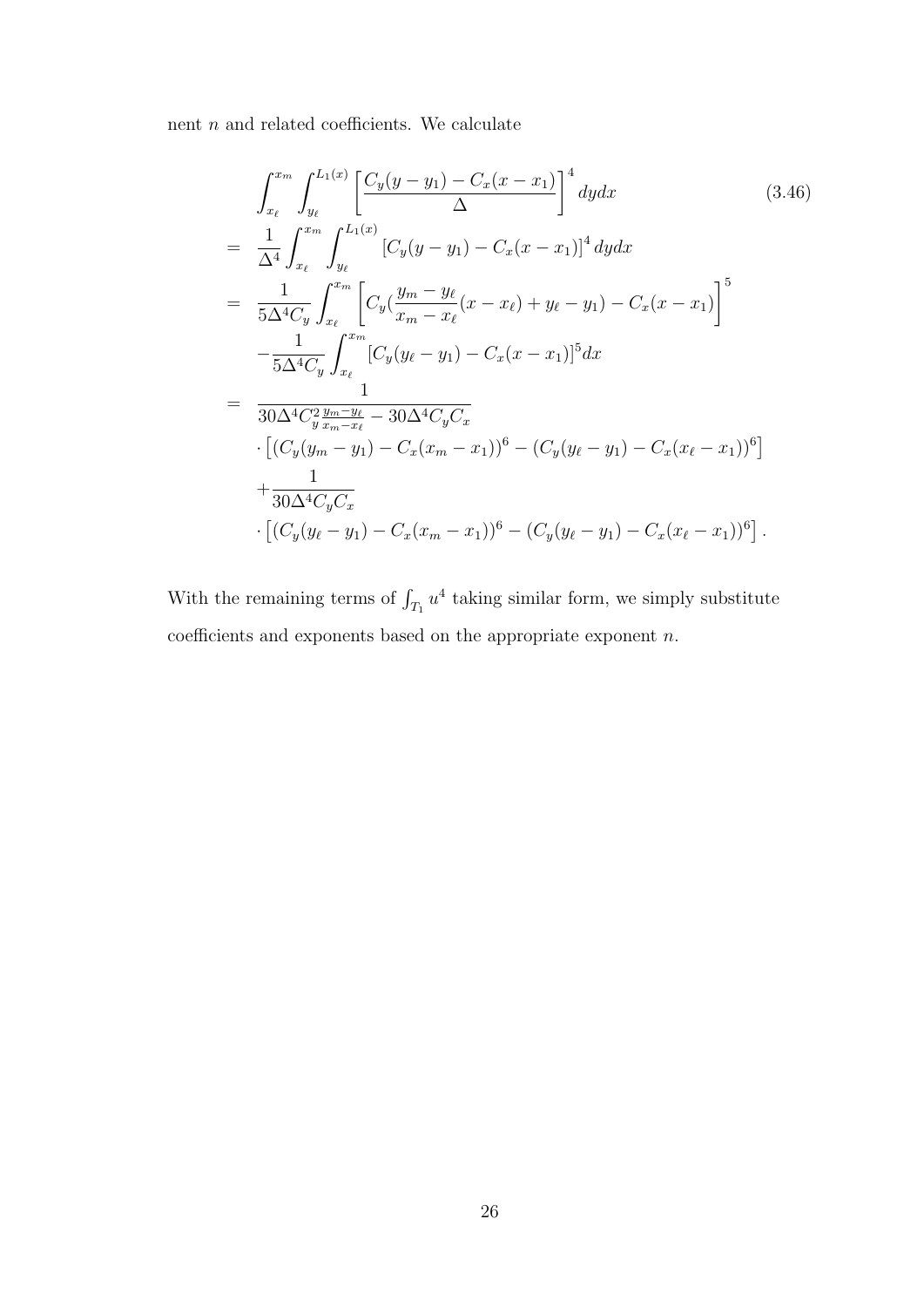Then we get that

$$
\int_{T_1} u^4 dy dx
$$
\n
$$
= \frac{1}{30\Delta^4 C_y^2 \frac{y_{m} - y_{\ell}}{x_{m} - x_{\ell}} - 30\Delta^4 C_y C_x}
$$
\n
$$
\cdot \left[ (C_y(y_m - y_1) - C_x(x_m - x_1))^6 - (C_y(y_{\ell} - y_1) - C_x(x_{\ell} - x_1))^6 \right]
$$
\n
$$
+ \frac{1}{30\Delta^4 C_y C_x} \left[ (C_y(y_{\ell} - y_1) - C_x(x_m - x_1))^6 - (C_y(y_{\ell} - y_1) - C_x(x_{\ell} - x_1))^6 \right]
$$
\n
$$
+ \frac{1}{5\Delta^3 C_y^2 \frac{y_m - y_{\ell}}{x_{m} - x_{\ell}} - 5\Delta^3 C_y C_x}
$$
\n
$$
\cdot \left[ (C_y(y_m - y_1) - C_x(x_m - x_1))^5 - (C_y(y_{\ell} - y_1) - C_x(x_{\ell} - x_1))^5 \right]
$$
\n
$$
+ \frac{u_1}{5\Delta^3 C_y C_x} \left[ (C_y(y_{\ell} - y_1) - C_x(x_m - x_1))^5 - (C_y(y_{\ell} - y_1) - C_x(x_{\ell} - x_1))^5 \right]
$$
\n
$$
+ \frac{u_1^2}{2\Delta^2 C_y^2 \frac{y_{m} - y_{\ell}}{x_{m} - x_{\ell}} - 2\Delta^2 C_y C_x}
$$
\n
$$
\cdot \left[ (C_y(y_m - y_1) - C_x(x_m - x_1))^4 - (C_y(y_{\ell} - y_1) - C_x(x_{\ell} - x_1))^4 \right]
$$
\n
$$
+ \frac{u_1^2}{2\Delta^2 C_y C_x} \left[ (C_y(y_{\ell} - y_1) - C_x(x_m - x_1))^4 - (C_y(y_{\ell} - y_1) - C_x(x_{\ell} - x_1))^4 \right]
$$
\n
$$
+ \frac{2u_1^3}{3\Delta C_y^2 \frac{y_{m} - y_{\ell}}{x_{m} - x_{\ell}} - 3\Delta C_y C_x}
$$
\n
$$
\cdot \left[ (C_y(y_m - y_1) - C_x(x_m - x_1))^3 - (C_y(y_{\ell} - y_1) - C_x
$$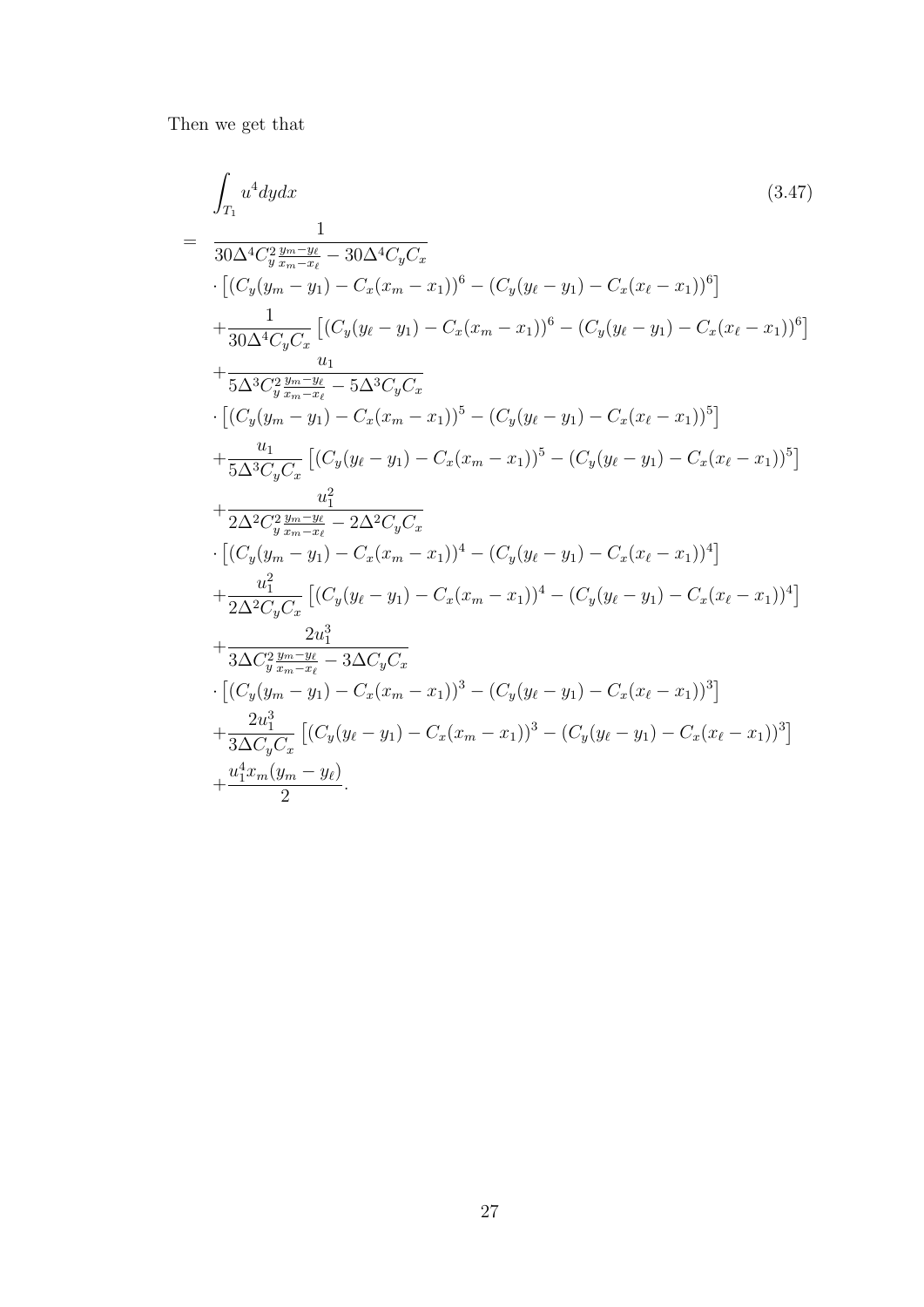Similarly, we have that

$$
\int_{T_1} -2u^3 dy dx
$$
\n
$$
= \frac{-1}{10\Delta^3 C_y^2 \frac{y_m - y_\ell}{x_m - x_\ell} - 10\Delta^3 C_y C_x}
$$
\n
$$
\cdot \left[ (C_y(y_m - y_1) - C_x(x_m - x_1))^5 - (C_y(y_\ell - y_1) - C_x(x_\ell - x_1))^5 \right]
$$
\n
$$
+ \frac{-1}{10\Delta^3 C_y C_x} \left[ (C_y(y_\ell - y_1) - C_x(x_m - x_1))^5 - (C_y(y_\ell - y_1) - C_x(x_\ell - x_1))^5 \right]
$$
\n
$$
+ \frac{-u_1}{2\Delta^2 C_y^2 \frac{y_m - y_\ell}{x_m - x_\ell} - 2\Delta^2 C_y C_x}
$$
\n
$$
\cdot \left[ (C_y(y_m - y_1) - C_x(x_m - x_1))^4 - (C_y(y_\ell - y_1) - C_x(x_\ell - x_1))^4 \right]
$$
\n
$$
+ \frac{-u_1}{2\Delta^2 C_y C_x} \left[ (C_y(y_\ell - y_1) - C_x(x_m - x_1))^4 - (C_y(y_\ell - y_1) - C_x(x_\ell - x_1))^4 \right]
$$
\n
$$
+ \frac{-u_1^2}{\Delta C_y^2 \frac{y_m - y_\ell}{x_m - x_\ell} - \Delta C_y C_x}
$$
\n
$$
\cdot \left[ (C_y(y_m - y_1) - C_x(x_m - x_1))^3 - (C_y(y_\ell - y_1) - C_x(x_\ell - x_1))^3 \right]
$$
\n
$$
+ \frac{-u_1^2}{\Delta C_y C_x} \left[ (C_y(y_\ell - y_1) - C_x(x_m - x_1))^3 - (C_y(y_\ell - y_1) - C_x(x_\ell - x_1))^3 \right]
$$
\n
$$
- u_1^3 x_m (y_m - y_\ell).
$$
\n(8.48)

Likewise, we have

$$
\int_{T_1} u^2 dy dx
$$
\n
$$
= \frac{1}{12\Delta^2 C_y^2 \frac{y_m - y_\ell}{x_m - x_\ell} - 12\Delta^2 C_y C_x}
$$
\n
$$
\cdot \left[ (C_y(y_m - y_1) - C_x(x_m - x_1))^4 - (C_y(y_\ell - y_1) - C_x(x_\ell - x_1))^4 \right]
$$
\n
$$
+ \frac{1}{12\Delta^2 C_y C_x} \left[ (C_y(y_\ell - y_1) - C_x(x_m - x_1))^4 - (C_y(y_\ell - y_1) - C_x(x_\ell - x_1))^4 \right]
$$
\n
$$
+ \frac{u_1}{3\Delta C_y^2 \frac{y_m - y_\ell}{x_m - x_\ell} - 3\Delta C_y C_x}
$$
\n
$$
\cdot \left[ (C_y(y_m - y_1) - C_x(x_m - x_1))^3 - (C_y(y_\ell - y_1) - C_x(x_\ell - x_1))^3 \right]
$$
\n
$$
+ \frac{u_1}{3\Delta C_y C_x} \left[ (C_y(y_\ell - y_1) - C_x(x_m - x_1))^3 - (C_y(y_\ell - y_1) - C_x(x_\ell - x_1))^3 \right]
$$
\n
$$
+ \frac{u_1^2 x_m (y_m - y_\ell)}{2}.
$$
\n(3.49)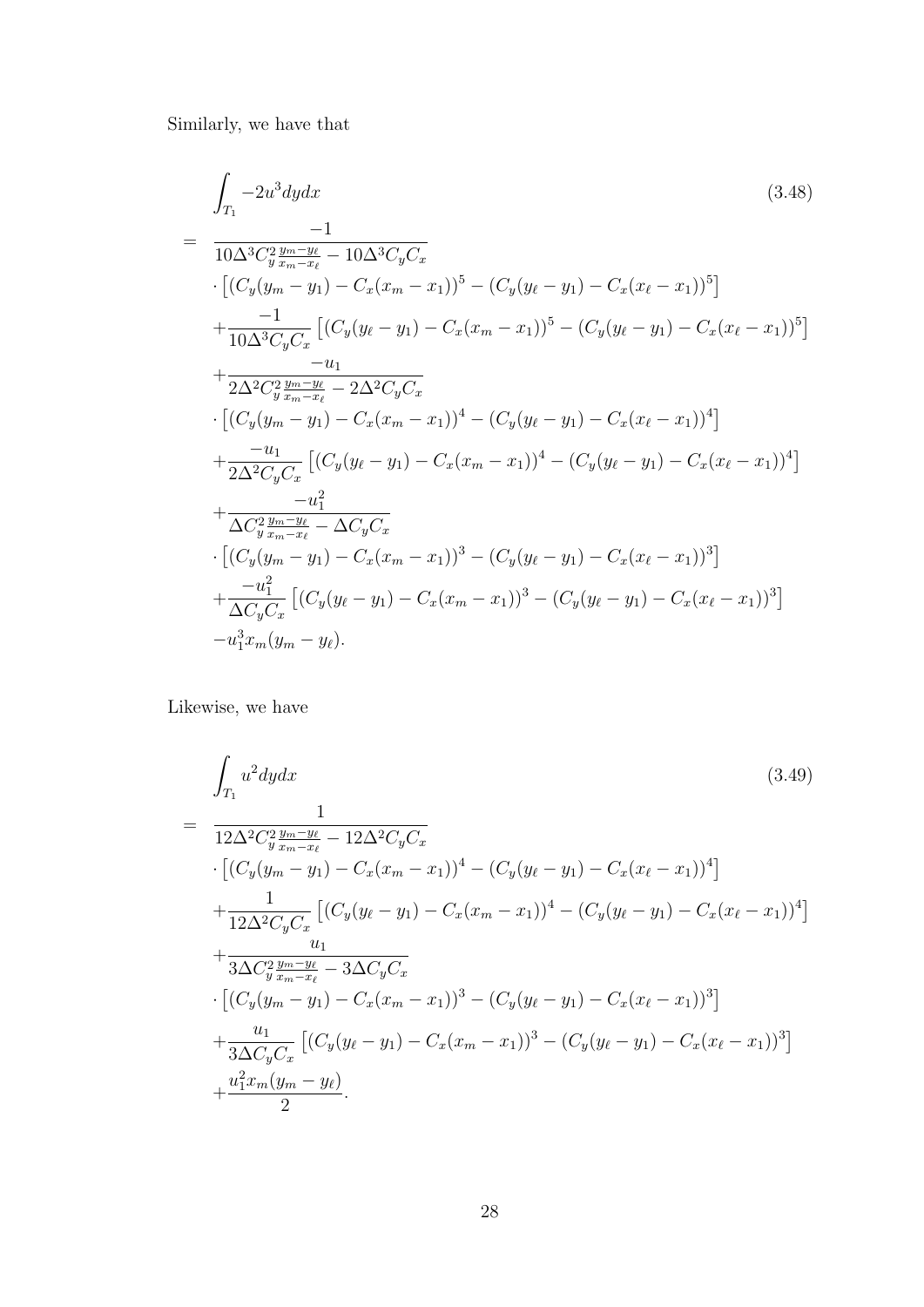Define the following quantities:

$$
\alpha = C_y(y_m - y_1) - C_x(x_m - x_1),\tag{3.50}
$$

$$
\beta = C_y(y_{\ell} - y_1) - C_x(x_m - x_1), \tag{3.51}
$$

$$
\gamma = C_y(y_\ell - y_1) - C_x(x_\ell - x_1). \tag{3.52}
$$

Then we have that

$$
\int_{T_1} a^2 u^2 (1 - u)^2 dy dx
$$
\n
$$
= \frac{a^2}{\Delta C_y^2 \frac{y_m - y_\ell}{x_m - x_\ell} - \Delta C_y C_x}
$$
\n
$$
\cdot \left[ \frac{\alpha^6}{30\Delta^3} + \frac{\alpha^5 (2u_1 - 1)}{10\Delta^2} + \frac{\alpha^4 (6u_1^2 - 6u_1 + 1)}{12\Delta} + \frac{\alpha^3 (2u_1^3 - 3u_1^2 + u_1)}{3} \right]
$$
\n
$$
+ \frac{a^2}{\Delta C_y C_x} \cdot \left[ \frac{\beta^6}{30\Delta^3} + \frac{\beta^5 (2u_1 - 1)}{10\Delta^2} + \frac{\beta^4 (6u_1^2 - 6u_1 + 1)}{12\Delta} + \frac{\beta^3 (2u_1^3 - 3u_1^2 + u_1)}{3} \right]
$$
\n
$$
+ \left( \frac{a^2}{\Delta C_y^2 \frac{y_m - y_\ell}{x_m - x_\ell} - \Delta C_y C_x} - \frac{a^2}{\Delta C_y C_x} \right)
$$
\n
$$
\cdot \left[ \frac{\gamma^6}{30\Delta^3} + \frac{\gamma^5 (2u_1 - 1)}{10\Delta^2} + \frac{\gamma^4 (6u_1^2 - 6u_1 + 1)}{12\Delta} + \frac{\gamma^3 (2u_1^3 - 3u_1^2 + u_1)}{3} \right]
$$
\n
$$
+ \frac{a^2 x_m (y_m - y_\ell) (u_1^4 - 2u_1^3 + u_1^2)}{2}.
$$
\n(3.53)

We can now take the partial derivatives of this quantity with respect to nodes  $u_1, u_2$ , and  $u_3$ . We calculate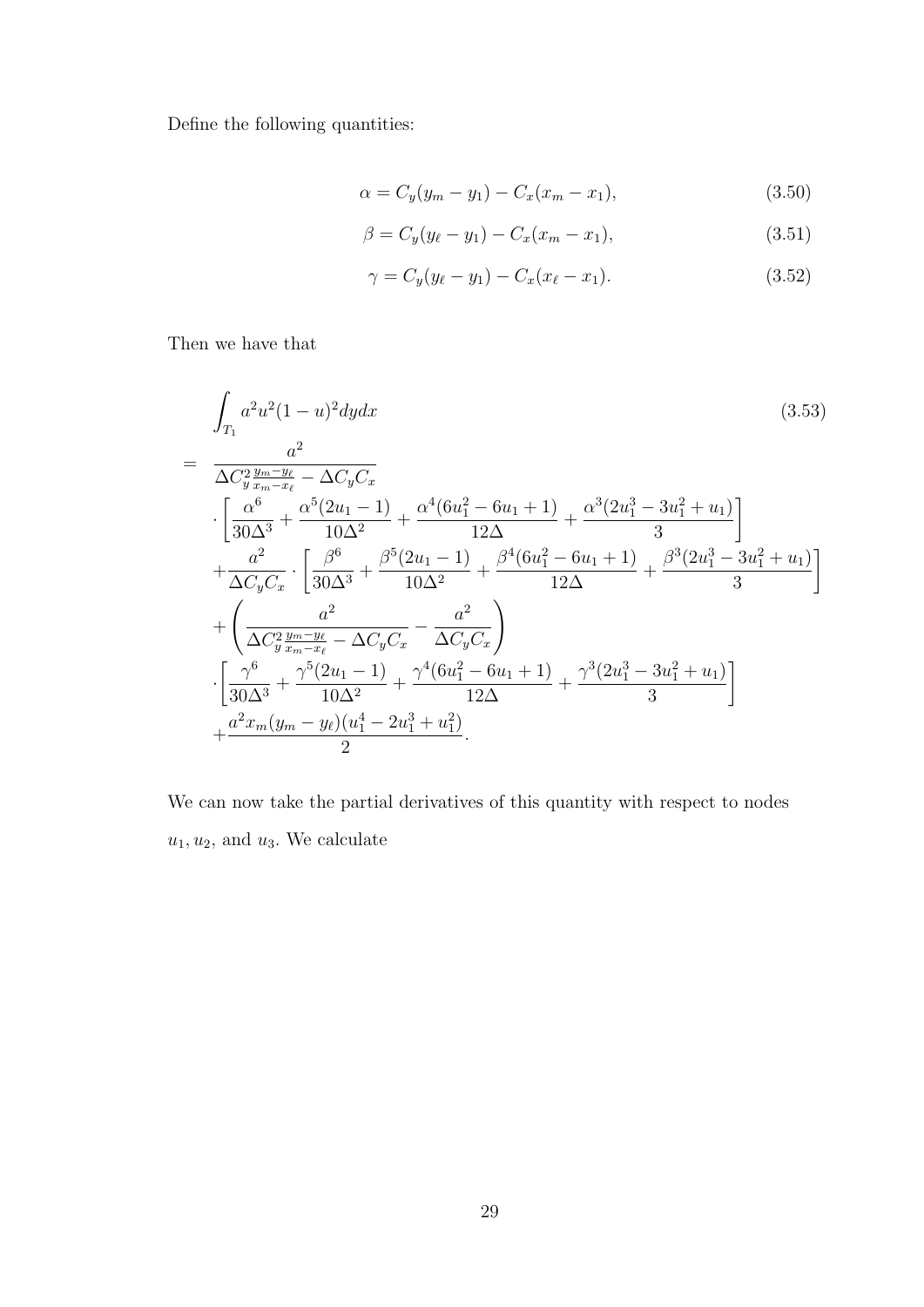$$
\frac{\partial}{\partial u_1} \int_{T_1} a^2 u^2 (1-u)^2 dy dx
$$
\n
$$
= \frac{2a^2 \Delta C_y \frac{y_m - y_k}{\pi_{m-x_\ell}} (x_3 - x_2) - a^2 \Delta (C_x (x_3 - x_2) + C_y (y_3 - y_2))}{1 - (\Delta y \frac{y_m - y_\ell}{3\pi_{m-x_\ell}} - \Delta C_y C_x)^2}
$$
\n
$$
\cdot \left[ \frac{\alpha^6}{30 \Delta^3} + \frac{\alpha^5 (2u_1 - 1)}{10 \Delta^2} + \frac{\alpha^4 (6u_1^2 - 6u_1 + 1)}{12 \Delta} + \frac{\alpha^3 (2u_1^3 - 3u_1^2 + u_1)}{3} \right]
$$
\n
$$
+ \frac{a^2 [(y_m - y_1)(x_3 - x_2) - (x_m - x_1)(y_3 - y_2)]}{\Delta C_y^2 \frac{y_m - y_\ell}{2\pi_{m-x_\ell}}} - \Delta C_y C_x
$$
\n
$$
\cdot \left[ \frac{\alpha^5}{5 \Delta^3} + \frac{\alpha^4 (2u_1 - 1)}{2 \Delta^2} + \frac{\alpha^3 (6u_1^2 - 6u_1 + 1)}{3 \Delta} + \frac{\alpha^2 (2u_1^3 - 3u_1^2 + u_1)}{1} \right]
$$
\n
$$
+ \frac{a^2 \Delta (C_x (x_3 - x_2) + C_y (y_3 - y_2))}{\Delta C_x^2}
$$
\n
$$
\cdot \left[ \frac{\alpha^6}{5 \Delta^2} + \frac{\alpha^4 (12u_1 - 6)}{12 \Delta} + \frac{\alpha^3 (6u_1^2 - 6u_1 + 1)}{3} \right]
$$
\n
$$
+ \frac{a^2 \Delta (C_x (x_3 - x_2) + C_y (y_3 - y_2))}{\Delta C_y C_x}
$$
\n
$$
\cdot \left[ \frac{\beta^6}{30 \Delta^3} + \frac{\beta^6 (2u_1 - 1)}{10 \Delta^2} + \frac{\beta^4 (6u_1^2 - 6u_1 + 1)}{12 \Delta} + \frac{\beta^3 (2u_1^3 - 3u_1^2 + u_1)}{3} \right]
$$
\n
$$
+ \frac{a^
$$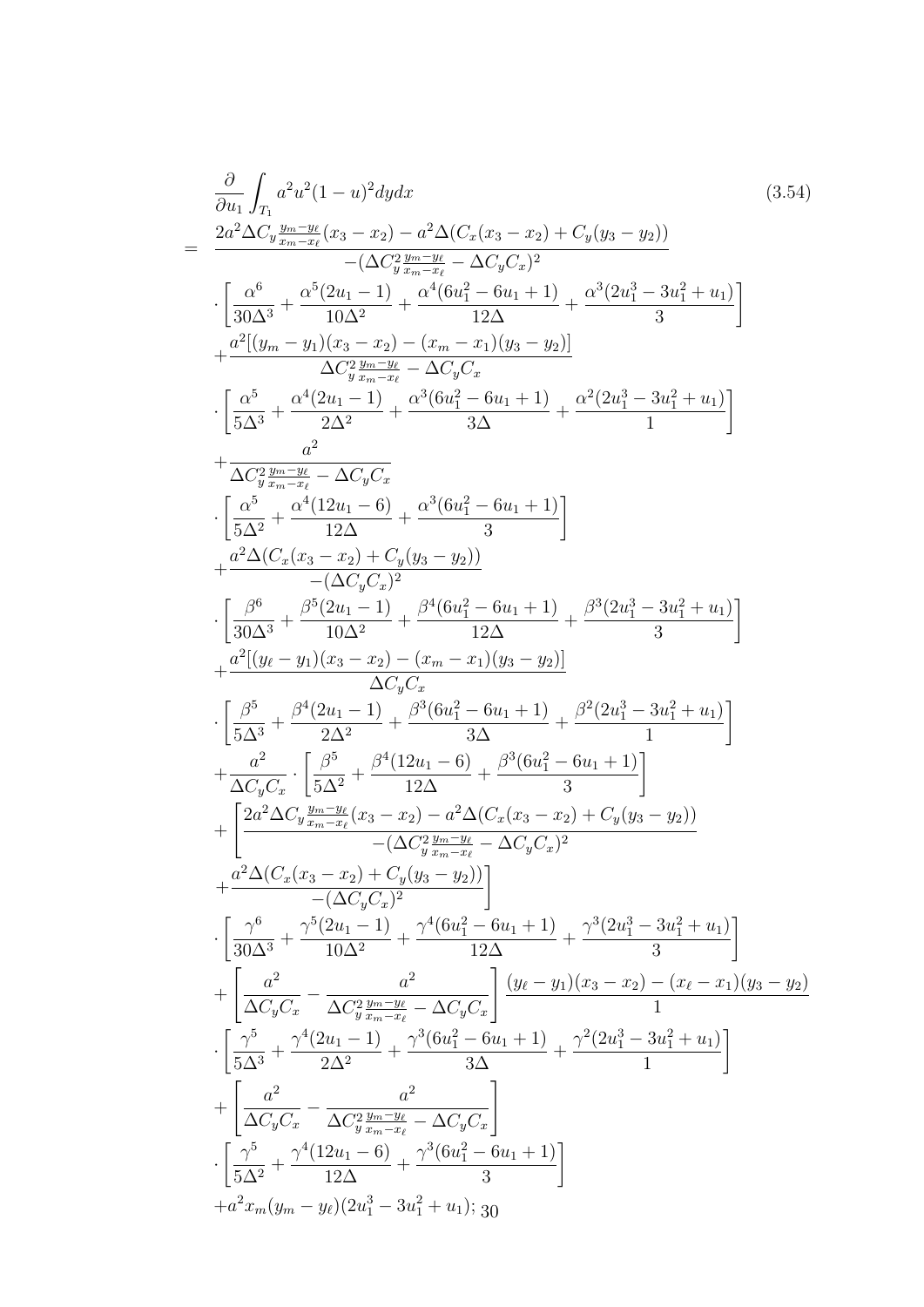$$
\frac{\partial}{\partial u_2} \int_{T_1} a^2 u^2 (1 - u)^2 dy dx
$$
\n
$$
= \frac{2a^2 \Delta C_y \frac{y_m - y_t}{x_m - x_t} (x_1 - x_3) - a^2 \Delta (C_x (x_1 - x_3) + C_y (y_1 - y_3))}{-(\Delta C_y \frac{y_m - y_t}{x_m - x_t} - \Delta C_y C_x)^2}
$$
\n
$$
\cdot \left[ \frac{\alpha^6}{30 \Delta^3} + \frac{\alpha^5 (2u_1 - 1)}{10 \Delta^2} + \frac{\alpha^4 (6u_1^2 - 6u_1 + 1)}{12 \Delta} + \frac{\alpha^3 (2u_1^3 - 3u_1^2 + u_1)}{3} \right]
$$
\n
$$
+ \frac{a^2 [(y_m - y_1)(x_1 - x_3) - (x_m - x_1)(y_1 - y_3)]}{\Delta C_y^2 \frac{y_m - y_t}{2\Delta}} - \frac{\alpha^3 (6u_1^2 - 6u_1 + 1)}{3\Delta} + \frac{\alpha^2 (2u_1^3 - 3u_1^2 + u_1)}{1} \right]
$$
\n
$$
+ \frac{a^2 \Delta (C_x (x_1 - x_3) + C_y (y_1 - y_3))}{-(\Delta C_y C_x)^2}
$$
\n
$$
\cdot \left[ \frac{\beta^6}{5 \Delta^3} + \frac{\beta^5 (2u_1 - 1)}{10 \Delta^2} + \frac{\beta^4 (6u_1^2 - 6u_1 + 1)}{12 \Delta} + \frac{\beta^3 (2u_1^3 - 3u_1^2 + u_1)}{3} \right]
$$
\n
$$
+ \frac{a^2 [(y_\ell - y_1)(x_1 - x_3) - (x_m - x_1)(y_1 - y_3)]}{\Delta C_y C_x}
$$
\n
$$
\cdot \left[ \frac{\beta^5}{5 \Delta^3} + \frac{\beta^4 (2u_1 - 1)}{2 \Delta^2} + \frac{\beta^3 (6u_1^2 - 6u_1 + 1)}{12 \Delta} + \frac{\beta^2 (2u_1^3 - 3u_1^2 + u_1)}{3} \right]
$$
\n
$$
+ \frac{a^2 (C_x (x_1 - x_3) - (x_m - x_1)(y_1
$$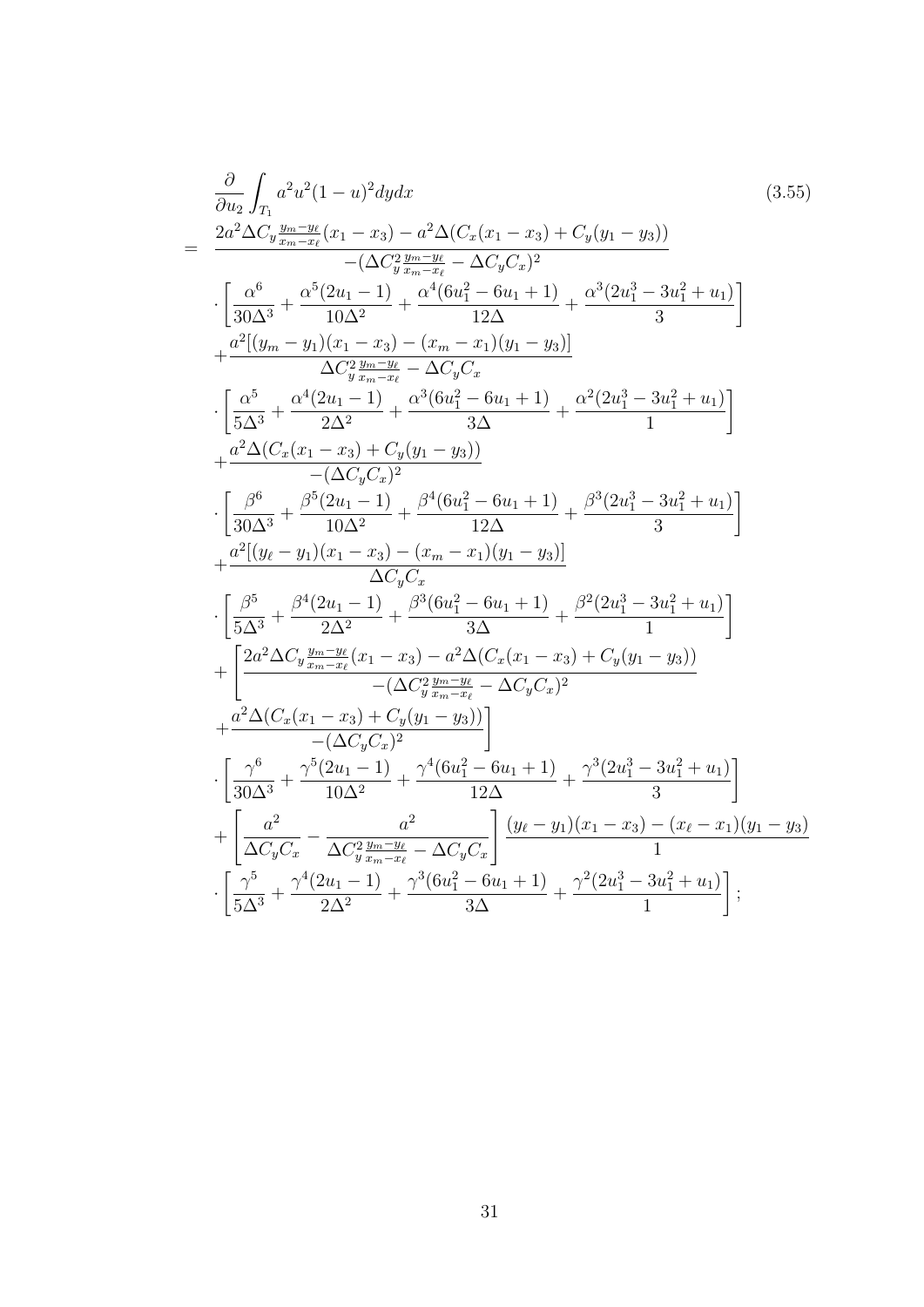$$
\frac{\partial}{\partial u_3} \int_{T_1} a^2 u^2 (1 - u)^2 dy dx \qquad (3.56)
$$
\n
$$
= \frac{2a^2 \Delta C_y \frac{y_m - y_\ell}{x_m - x_\ell} (x_2 - x_1) - a^2 \Delta (C_x (x_2 - x_1) + C_y (y_2 - y_1))}{-(\Delta C_y \frac{y_m - y_\ell}{x_m - x_\ell} - \Delta C_y C_x)^2} \cdot \left[ \frac{\alpha^6}{30 \Delta^3} + \frac{\alpha^5 (2u_1 - 1)}{10 \Delta^2} + \frac{\alpha^4 (6u_1^2 - 6u_1 + 1)}{12 \Delta} + \frac{\alpha^3 (2u_1^3 - 3u_1^2 + u_1)}{3} \right] \Delta C_y^2 \frac{y_m - y_\ell}{x_m - x_\ell} - \Delta C_y C_x \cdot \left[ \frac{\alpha^5}{5 \Delta^3} + \frac{\alpha^4 (2u_1 - 1)}{2 \Delta^2} + \frac{\alpha^3 (6u_1^2 - 6u_1 + 1)}{3 \Delta} + \frac{\alpha^2 (2u_1^3 - 3u_1^2 + u_1)}{1} \right] \Delta C_y^2 \frac{y_m - y_\ell}{x_m - x_\ell} - \Delta C_y C_x \cdot \left[ \frac{\alpha^5}{5 \Delta^3} + \frac{\alpha^4 (2u_1 - 1)}{2 \Delta^2} + \frac{\alpha^3 (6u_1^2 - 6u_1 + 1)}{3 \Delta} + \frac{\alpha^2 (2u_1^3 - 3u_1^2 + u_1)}{1} \right] \Delta C_y C_x \cdot \left[ \frac{\beta^6}{30 \Delta^3} + \frac{\beta^6 (2u_1 - 1)}{10 \Delta^2} + \frac{\beta^4 (6u_1^2 - 6u_1 + 1)}{12 \Delta} + \frac{\beta^3 (2u_1^3 - 3u_1^2 + u_1)}{3} \right] \Delta C_y C_x \cdot \left[ \frac{\beta^5}{5 \Delta^3} + \frac{\beta^4 (2u_1 - 1)}{2 \Delta^2} + \frac{\beta^3 (6u_1^2 - 6u_1 + 1)}{12 \Delta} + \frac{\beta^2 (2u_1^3 - 3u_1^2 + u_1)}{3} \right] \Delta C_y C_x \cdot \left[ \frac{\beta
$$

We can calculate this integral over  $T_2$  by replacing  $x_{\ell}$  with  $x_r$  and  $y_{\ell}$  with  $y_r$ . We must also calculate the Hessian for this Double-Well Term, which we will do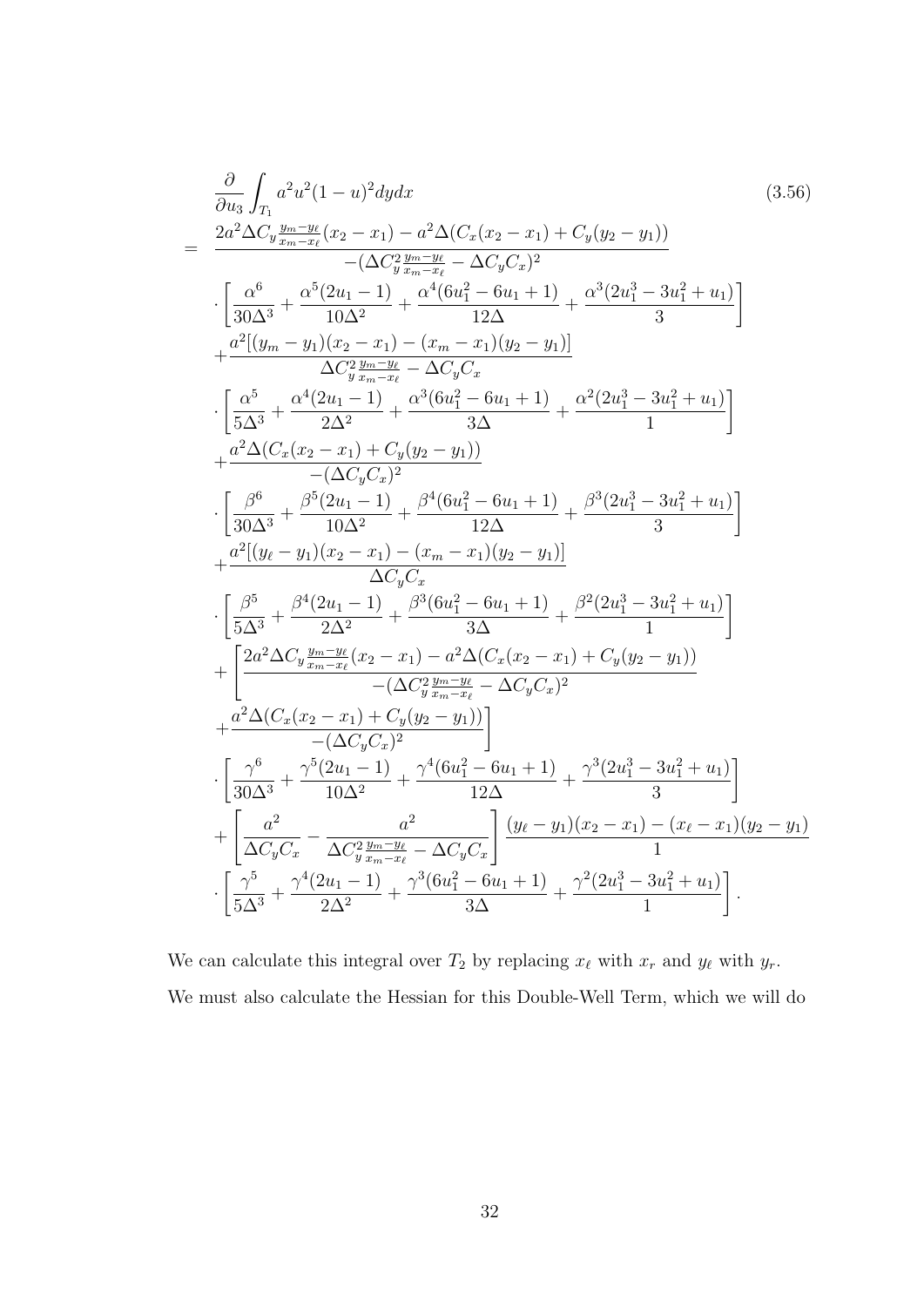over  $T_1$ .

$$
\frac{\partial}{\partial u_{1}^{2}} \int_{T_{1}} a^{2}u^{2}(1-u)^{2}dydx
$$
\n
$$
= \frac{2a^{2}\Delta C_{y}\frac{y_{m}-y_{k}}{x_{m}-x_{\ell}}(x_{3}-x_{2})-a^{2}\Delta (C_{x}(x_{3}-x_{2})+C_{y}(y_{3}-y_{2}))}{-(\Delta C_{y}^{2}\frac{y_{m}-y_{k}}{x_{m}-x_{\ell}}-\Delta C_{y}C_{x})^{2}}
$$
\n
$$
\cdot\left[\frac{(y_{m}-y_{1})(x_{3}-x_{2})-(x_{m}-x_{1})(y_{3}-y_{2})}{3\Delta^{2}}\right]
$$
\n
$$
\cdot\left[\frac{a^{5}}{5\Delta^{3}}+\frac{\alpha^{4}(2u_{1}-1)}{2\Delta^{2}}+\frac{a^{3}(6u_{1}^{2}-6u_{1}+1)}{3\Delta^{2}}+\frac{\alpha^{2}(2u_{1}^{3}-3u_{1}^{2}+u_{1})}{1}\right]
$$
\n
$$
+\left[\frac{a^{5}}{5\Delta^{2}}+\frac{\alpha^{4}(2u_{1}-1)}{2\Delta}+\frac{\alpha^{3}(6u_{1}^{2}-6u_{1}+1)}{3\Delta^{2}}\right]
$$
\n
$$
\cdot\left[\frac{2a^{2}\Delta[\frac{y_{m}-y_{k}}{x_{m}-x_{\ell}}(x_{3}-x_{2})^{2}-(x_{3}-x_{2})(y_{3}-y_{2})]}{2\Delta^{2}}\right]
$$
\n
$$
\cdot\left[\frac{2a^{2}\Delta[\frac{y_{m}-y_{k}}{x_{m}-x_{\ell}}(x_{3}-x_{2})^{2}-(x_{3}-x_{2})(y_{3}-y_{2})]}{-(\Delta C_{y}\frac{y_{m}-y_{k}}{x_{m}-x_{\ell}}-\Delta C_{y}C_{x})^{2}}\right]
$$
\n
$$
\cdot\left[-4\Delta C_{y}\frac{y_{m}-y_{\ell}}{x_{m}-x_{\ell}}(x_{3}-x_{2})-\alpha^{2}\Delta(C_{x}(x_{3}-x_{2})+C_{y}(y_{3}-y_{2}))\right]
$$
\n
$$
+\frac{a^{2}[(y_{m}-y_{1})(x_{3}-x_{2})-(x_{m}-x_{1})(y_{3}-y_{2})^{2}}{(\Delta C_{y}^{2}\frac{y_{
$$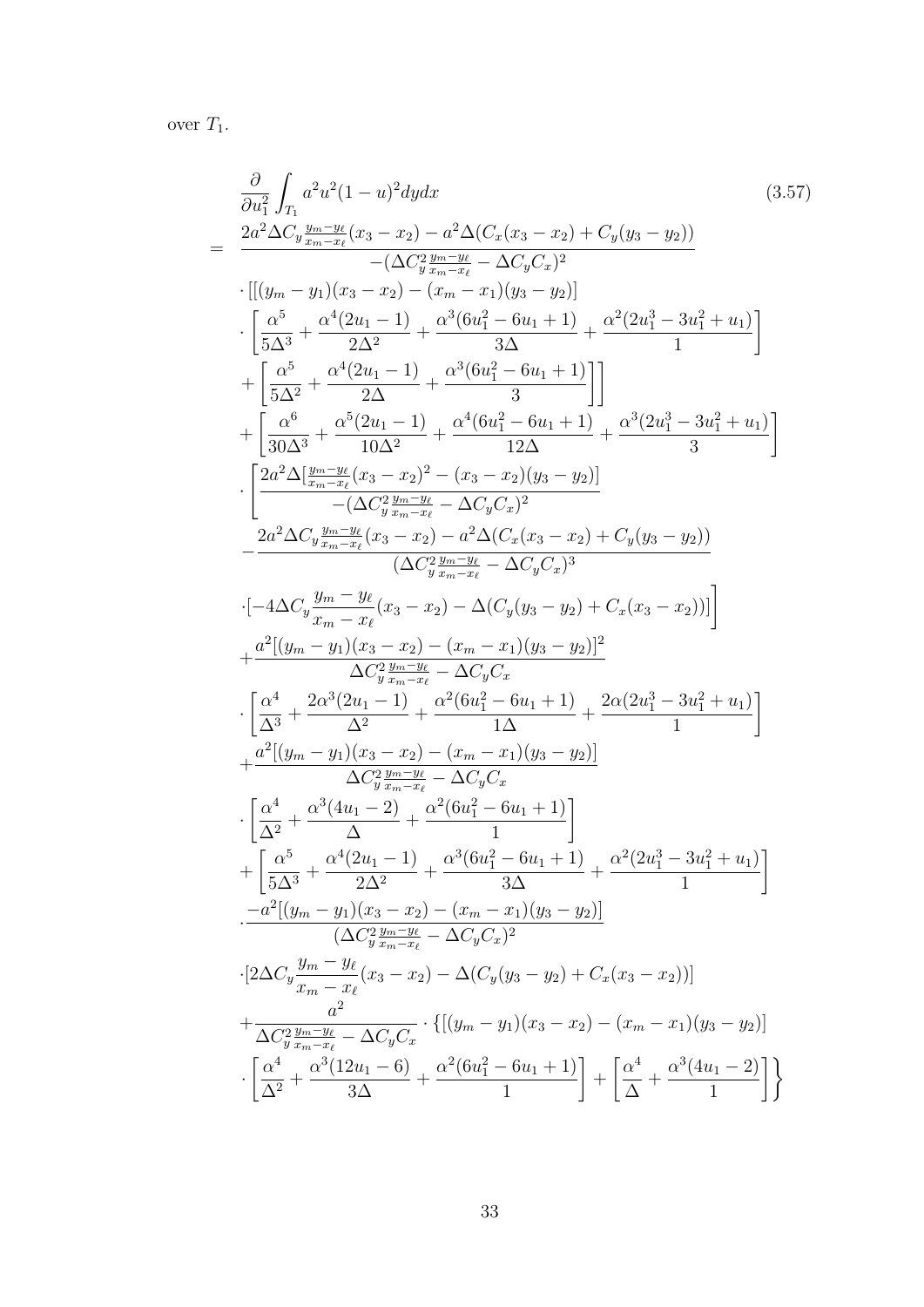$$
\begin{split} &+\left[\frac{\alpha^{5}}{5\Delta^{2}}+\frac{\alpha^{4}(12u_{1}-6)}{12\Delta}-\frac{\alpha^{3}(6u_{1}^{2}-6u_{1}+1)}{3}\right]\\ &\quad -\alpha^{2}\{2\Delta C_{y}\frac{y_{m}-y_{t}}{x_{m}-x_{t}}(x_{3}-x_{2})-\Delta[C_{y}(y_{3}-y_{2})+C_{x}(x_{3}-x_{2})]\} \\ &+\frac{\alpha^{2}\Delta[C_{x}(x_{3}-x_{2})+C_{y}(y_{3}-y_{2})]}{-(\Delta C_{y}C_{x})^{2}}\\ \cdot\left[\frac{\beta^{5}}{(\Delta y^{2}+2)}+\frac{\beta^{3}(6u_{1}^{2}-6u_{1}+1)}{3\Delta}+\frac{\beta^{2}(2u_{1}^{3}-3u_{1}^{2}+1)}{1}\right]\\ &+\left[\frac{\beta^{5}}{5\Delta^{2}}+\frac{\beta^{4}(2u_{1}-1)}{2\Delta}+\frac{\beta^{3}(6u_{1}^{2}-6u_{1}+1)}{3\Delta}\right]\\ &+\left[\frac{\beta^{5}}{30\Delta^{3}}+\frac{\beta^{5}(2u_{1}-1)}{2\Delta}+\frac{\beta^{3}(6u_{1}^{2}-6u_{1}+1)}{12}\right]\\ &\quad -\frac{2a^{2}\Delta^{3}(C_{y}C_{x})^{2}(x_{3}-x_{2})(y_{3}-y_{2})+2a^{2}\Delta^{3}(C_{y}C_{x})(C_{y}(y_{3}-y_{2})+C_{x}(x_{3}-x_{2})]^{2}}{-2a^{2}\Delta^{3}(C_{y}C_{x})^{2}(x_{3}-x_{2})(y_{3}-y_{2})+2a^{2}\Delta^{3}(C_{y}C_{x})(C_{y}(y_{3}-y_{2})+C_{x}(x_{3}-x_{2})]^{2}}\\ &\quad -\frac{2a^{2}\Delta^{3}(2u_{1}-1)}{\Delta C_{y}C_{x}}+\frac{\alpha^{2}((y_{\ell}-y_{1})(x_{3}-x_{2})-(x_{m}-x_{1})(y_{3}-y_{2})]}{\Delta C_{y}C_{x}}\\ &\quad \cdot\left[\frac{\beta^{4}}{\Delta^{3}}+\frac{2\beta^{3}(2u_{1}-1)}{\Delta^{3}}+\frac{\beta^{2}(6u_{1}^{2}-6u_{1}+1)}{1}\right]\\ &+\left[\frac{\beta^{4}}{\Delta^{3}}+\frac{\beta^{3
$$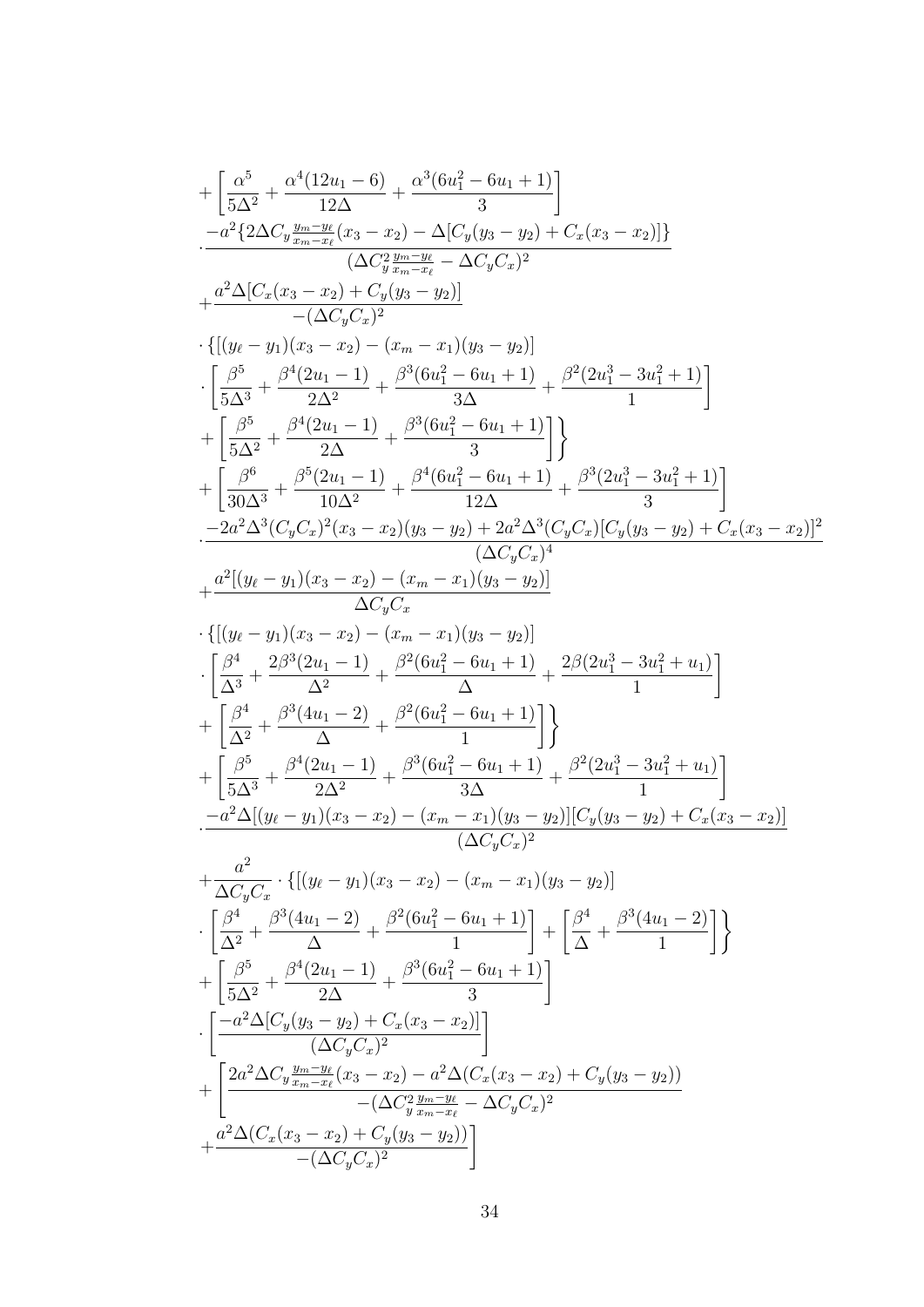$$
\begin{split} &\cdot\left\{[(y_{\ell}-y_{1})(x_{3}-x_{2})-(x_{\ell}-x_{1})(y_{3}-y_{2})\right] \\ &\cdot\left[\frac{\gamma^{5}}{5\Delta^{3}}+\frac{\gamma^{4}(2u_{1}-1)}{2\Delta^{2}}+\frac{\gamma^{3}(6u_{1}^{2}-6u_{1}+1)}{3\Delta}+\frac{\gamma^{2}(2u_{1}^{3}-3u_{1}^{2}+1)}{1}\right] \\ &+\left[\frac{\gamma^{5}}{5\Delta^{2}}+\frac{\gamma^{4}(2u_{1}-1)}{2\Delta}+\frac{\gamma^{3}(6u_{1}^{2}-6u_{1}+1)}{3}\right]\} \\ &\cdot\left[\left\{(2a^{2})\left\{2C_{y}\frac{y_{m}-y_{\ell}}{x_{m}-x_{\ell}}(x_{3}-x_{2})-[C_{y}(y_{3}-y_{2})+C_{x}(x_{3}-x_{2})]\right\}\right. \\ &\cdot\left.\left.\left.\left.\left.\left.\left.\left.\left(2C_{y}\frac{y_{m}-y_{\ell}}{x_{m}-x_{\ell}}(x_{3}-x_{2})-[C_{y}(y_{3}-y_{2})+C_{x}(x_{3}-x_{2})]\right)\right.\right.\right.\right.\right. \\ &\cdot\left.\left.\left.\left.\left.\left.\left.\left.\left.\left(2C_{y}\frac{y_{m}-y_{\ell}}{x_{m}-x_{\ell}}(x_{3}-x_{2})-[C_{y}(y_{3}-y_{2})+C_{x}(x_{3}-x_{2})]\right)\right.\right.\right.\right.\right. \\ &\left.\left.\left.\left.\left.\left.\left.\left.\left(\left.\frac{2}{x_{m}-x_{\ell}}\right)^{2}+(y_{3}-y_{2})\right|\right|\right.\right.\right.\right.\right.\left.\left.\left.\frac{1}{x_{m}-x_{\ell}}(x_{3}-x_{2})^{2} \\ &\left.\left.\left.\left.\left(\left.\frac{2}{x_{m}-x_{\ell}}\right)^{2}+(y_{3}-y_{2})\right|\right|\right.\right.\right.\right.\right. \\ &\left.\left.\left.\left.\left.\left.\left.\left.\frac{2}{x_{m}-x_{\ell}}\right|(-C_{y}C_{x})\right.\right.\right.\right. \\ &\left.\left.\left.\left.\left.\left.\frac{2}{x_{m}-x_{\ell}}\right|(-C_{y}C_{x})\right.\right.\right.\right.\right. \\ &
$$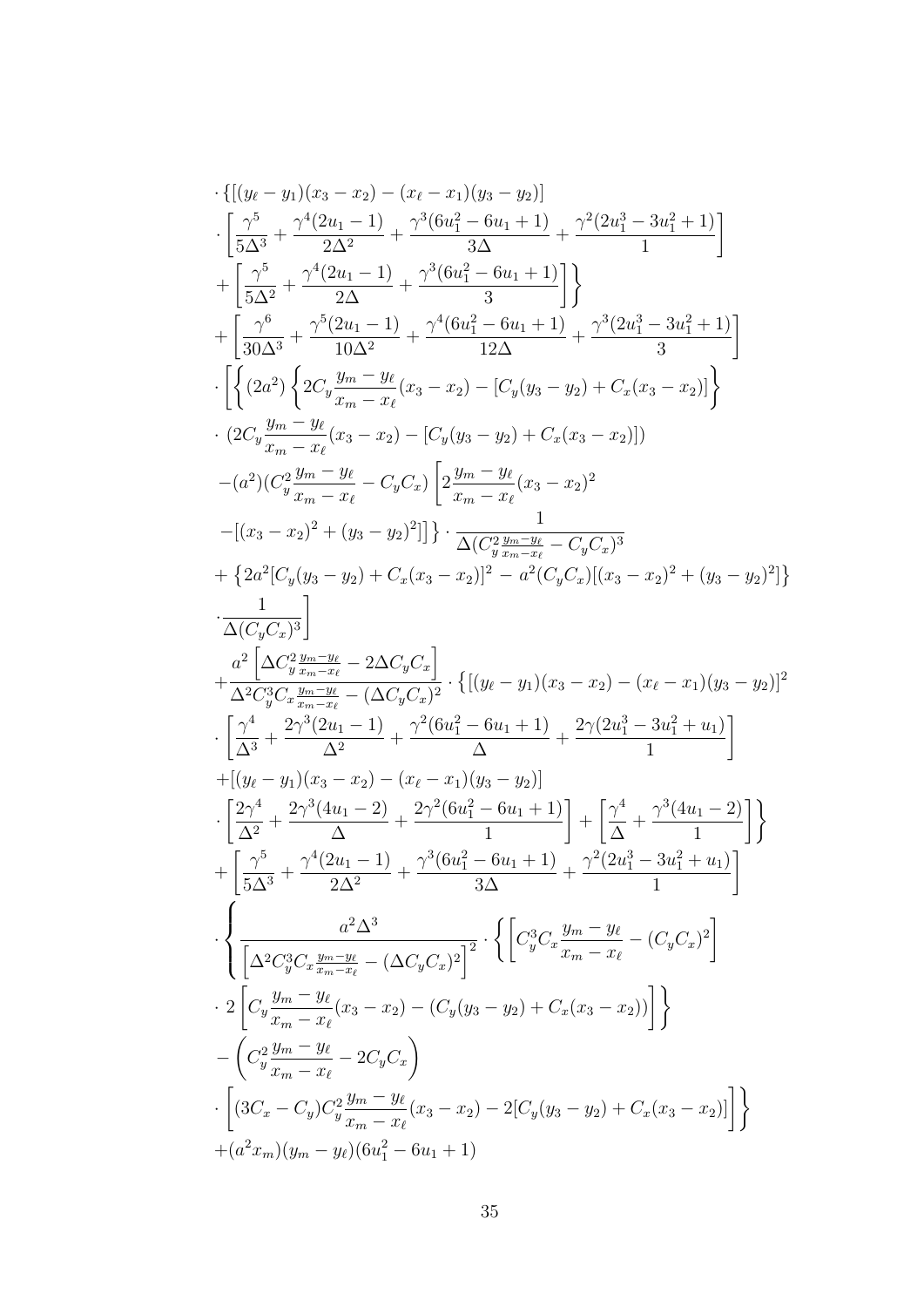$$
\frac{\partial}{\partial u_1 \partial u_2} \int_{T_1} a^2 u^2 (1 - u)^2 dy dx
$$
\n
$$
= \frac{2a^2 \Delta C_y \frac{y_m - y_\ell}{x_m - x_\ell} (x_3 - x_2) - a^2 \Delta (C_x (x_3 - x_2) + C_y (y_3 - y_2))}{-(\Delta C_y \frac{y_m - y_\ell}{x_m - x_\ell} - \Delta C_y C_x)^2}
$$
\n
$$
\cdot [(y_m - y_1)(x_1 - x_3) - (x_m - x_1)(y_1 - y_3)]
$$
\n
$$
\cdot \left[\frac{\Delta^5}{5\Delta^3} + \frac{\alpha^4 (2u_1 - 1)}{2\Delta^2} + \frac{\alpha^3 (6u_1^2 - 6u_1 + 1)}{3\Delta} + \frac{\alpha^2 (2u_1^3 - 3u_1^2 + u_1)}{1}\right]
$$
\n
$$
+ \left[\frac{\alpha^6}{30\Delta^3} + \frac{\alpha^5 (2u_1 - 1)}{10\Delta^2} + \frac{\alpha^4 (6u_1^2 - 6u_1 + 1)}{12\Delta} + \frac{\alpha^3 (2u_1^3 - 3u_1^2 + u_1)}{3}\right]
$$
\n
$$
\cdot \left[\frac{2a^2 \Delta \frac{y_m - y_\ell}{x_m - x_\ell} (x_3 - x_2)(x_1 - x_3)}{10\Delta^2} - \frac{a^2 \Delta ((x_3 - x_2)(y_1 - y_3) + (y_3 - y_2)(x_1 - x_3))}{(2C_y^2 \frac{y_m - y_\ell}{x_m - x_\ell} - \Delta C_y C_x)^2}\right]
$$
\n
$$
- \frac{a^2 \Delta C_y \frac{y_m - y_\ell}{y_m - x_\ell} (x_3 - x_2) - a^2 \Delta (C_x (x_3 - x_2) + C_y (y_3 - y_2))}{(\Delta C_y^2 \frac{y_m - y_\ell}{x_m - x_\ell} - \Delta C_y C_x)^3}
$$
\n
$$
\cdot [-4\Delta C_y \frac{y_m - y_\ell}{x_m - x_\ell} (x_1 - x_3) - \Delta (C_y (y_1 - y_3) + C_x (x_1 - x_3))]]
$$
\n
$$
+ \frac{a^2 [(y_m - y_1
$$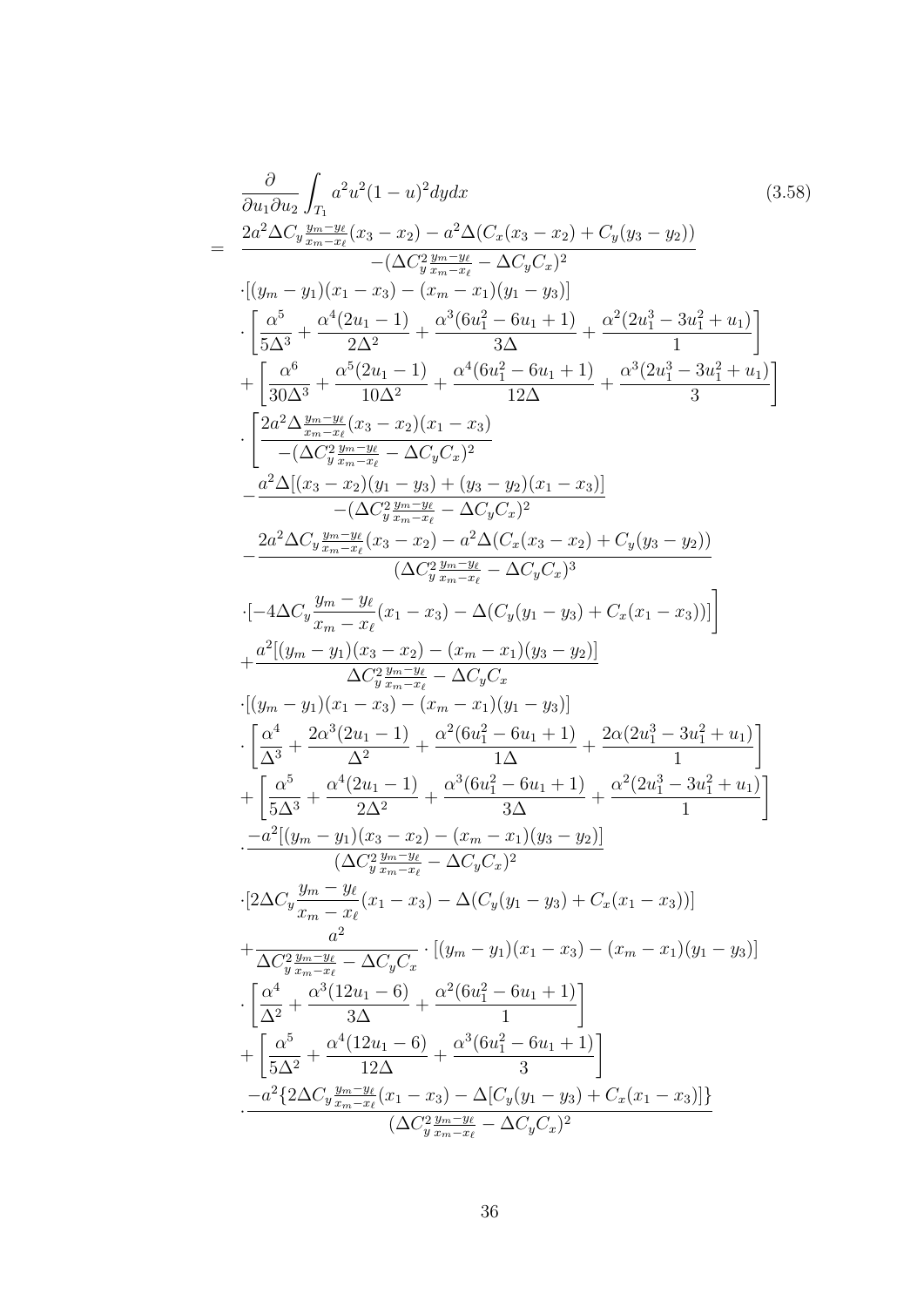$$
\begin{array}{l} +\frac{a^{2}\Delta[C_{x}(x_{3}-x_{2})+C_{y}(y_{3}-y_{2})]}{-(\Delta C_{y}C_{x})^{2}} \\ +\left\{[(y_{\ell}-y_{1})(x_{1}-x_{3})-(x_{m}-x_{1})(y_{1}-y_{3})]\right. \\ \left. +\left[\frac{\beta^{5}}{5\Delta^{3}}+\frac{\beta^{4}(2u_{1}-1)}{2\Delta^{2}}+\frac{\beta^{3}(6u_{1}^{2}-6u_{1}+1)}{3\Delta}+\frac{\beta^{2}(2u_{1}^{3}-3u_{1}^{2}+1)}{1}\right]\right\} \\ +\left\{ \frac{\beta^{6}}{30\Delta^{3}}+\frac{\beta^{5}(2u_{1}-1)}{10\Delta^{2}}+\frac{\beta^{4}(6u_{1}^{2}-6u_{1}+1)}{12\Delta}+\frac{\beta^{3}(2u_{1}^{3}-3u_{1}^{2}+1)}{3}\right] \\ \cdot\left\{ \frac{2a^{2}[C_{y}(y_{3}-y_{2})+C_{x}(x_{3}-x_{2})][C_{y}(y_{1}-y_{3})+C_{x}(x_{1}-x_{3})]}{\Delta(C_{y}C_{x})^{3}}-\frac{a^{2}C_{y}C_{x}[(x_{3}-x_{2})(y_{1}-y_{3})+(y_{3}-y_{2})(x_{1}-x_{3})]}{\Delta(C_{y}C_{x})}\right\} \\ +\frac{a^{2}[(y_{\ell}-y_{1})(x_{3}-x_{2})-(x_{m}-x_{1})(y_{3}-y_{2})]}{\Delta C_{y}C_{x}} \\ +\left\{[(y_{\ell}-y_{1})(x_{1}-x_{3})-(x_{m}-x_{1})(y_{1}-y_{3})]\right. \\ \cdot\left[\frac{\beta^{4}}{\Delta^{3}}+\frac{2\beta^{3}(2u_{1}-1)}{\Delta^{2}}+\frac{\beta^{2}(6u_{1}^{2}-6u_{1}+1)}{\Delta}+\frac{2\beta(2u_{1}^{3}-3u_{1}^{2}+u_{1})}{1}\right]\right\} \\ +\left[\frac{\beta^{5}}{5\Delta^{3}}+\frac{\beta^{4}(2u_{1}-1)}{\Delta^{2}}+\frac{\beta^{3}(6u_{1}^{2}-6u_{1}+1)}{\Delta}+\frac{\beta^{2}(2u_{1}^{3}-3u_{1}^{2}+u_{1})}{1}\right] \\ \cdot\frac{-a^{2}\Delta[(y
$$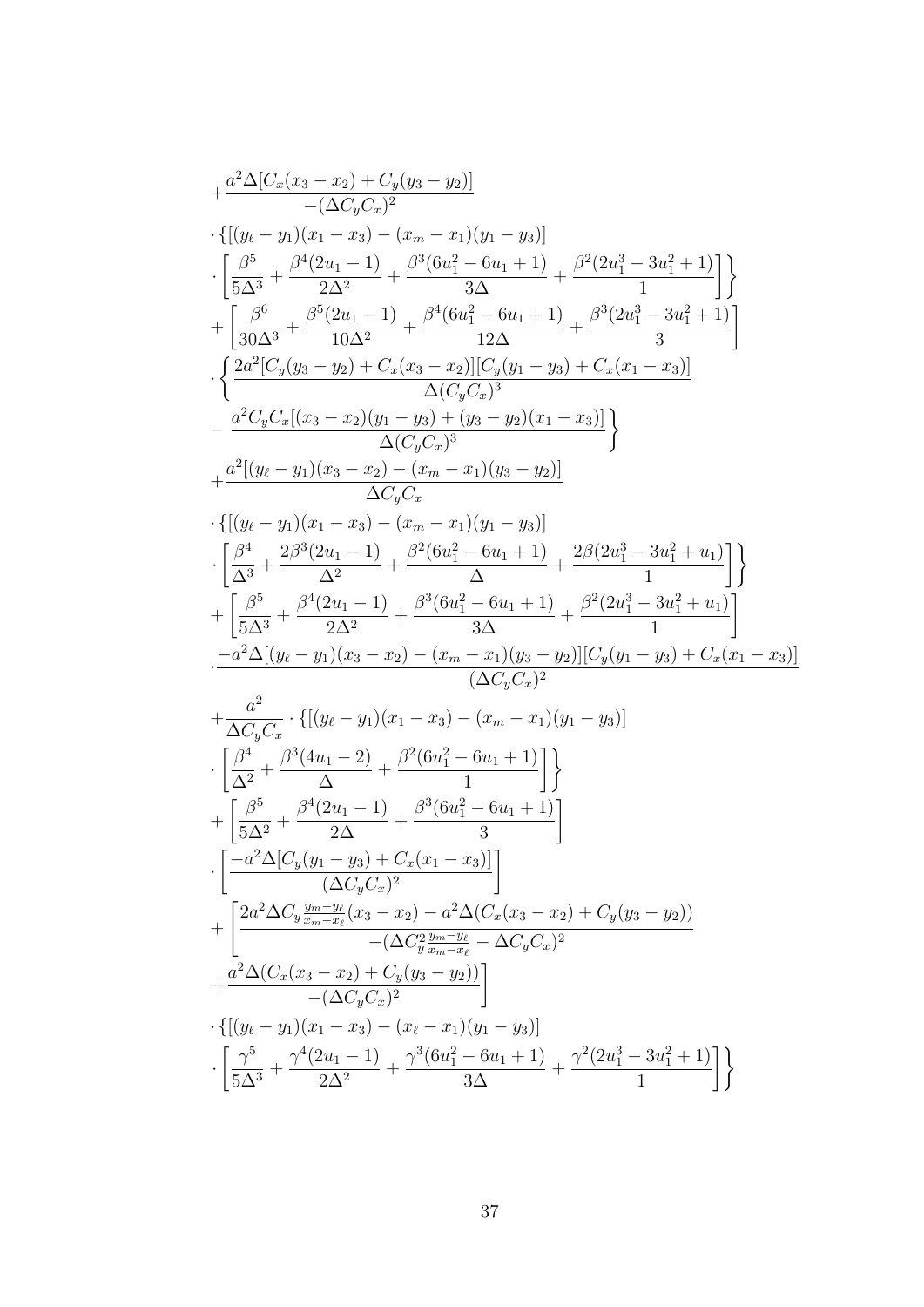$$
+\left[\frac{\gamma^{6}}{30\Delta^{3}}+\frac{\gamma^{5}(2u_{1}-1)}{10\Delta^{2}}+\frac{\gamma^{4}(6u_{1}^{2}-6u_{1}+1)}{12\Delta}+\frac{\gamma^{3}(2u_{1}^{3}-3u_{1}^{2}+1)}{3}\right] \cdot\left[\left\{(2a^{2})\left\{2C_{y}\frac{y_{m}-y_{\ell}}{x_{m}-x_{\ell}}(x_{3}-x_{2})-[C_{y}(y_{3}-y_{2})+C_{x}(x_{3}-x_{2})]\right\}\right. \\ \cdot (2C_{y}\frac{y_{m}-y_{\ell}}{x_{m}-x_{\ell}}(x_{1}-x_{3})-[C_{y}(y_{1}-y_{3})+C_{x}(x_{1}-x_{3})]) \\ - (a^{2})(C_{y}^{2}\frac{y_{m}-y_{\ell}}{x_{m}-x_{\ell}}-C_{y}C_{x})\left[2\frac{y_{m}-y_{\ell}}{x_{m}-x_{\ell}}(x_{3}-x_{2})(x_{1}-x_{3})\right. \\ \left. -[(x_{3}-x_{2})(x_{1}-x_{3})+(y_{3}-y_{2})(y_{1}-y_{3})]]\right\} \\ \cdot\frac{1}{\Delta(C_{y}^{2}\frac{y_{m}-y_{\ell}}{x_{m}-x_{\ell}}-C_{y}C_{x})^{3}} \\ +\left\{2a^{2}[C_{y}(y_{3}-y_{2})+C_{x}(x_{3}-x_{2})][C_{y}(y_{1}-y_{3})+C_{x}(x_{1}-x_{3})]\right.\right. \\ \cdot\frac{1}{\Delta(C_{y}C_{x})}\left[\frac{1}{(x_{3}-x_{2})(x_{1}-x_{3})+(y_{3}-y_{2})(y_{1}-y_{3})]\right\} \\ \cdot\frac{1}{\Delta(C_{y}C_{x})^{3}}\right] \\ -a^{2}\left[C_{y}C_{x}[(x_{3}-x_{2})(x_{1}-x_{3})+(y_{3}-y_{2})(y_{1}-y_{3})]\right\} \\ \cdot\frac{1}{\Delta(C_{y}C_{x})^{3}}\left. +\frac{a^{5}\left[\Delta C_{y}^{2}\frac{y_{m}-y_{\ell}}{x_{m}-x_{\ell}}-2\Delta C_{y}C_{x}\right]}{2\left\{2\left[(y_{\ell}-y_{1})(x_{1}-x_{3})-(x_{\ell}-x_{1})(y_{1}-y
$$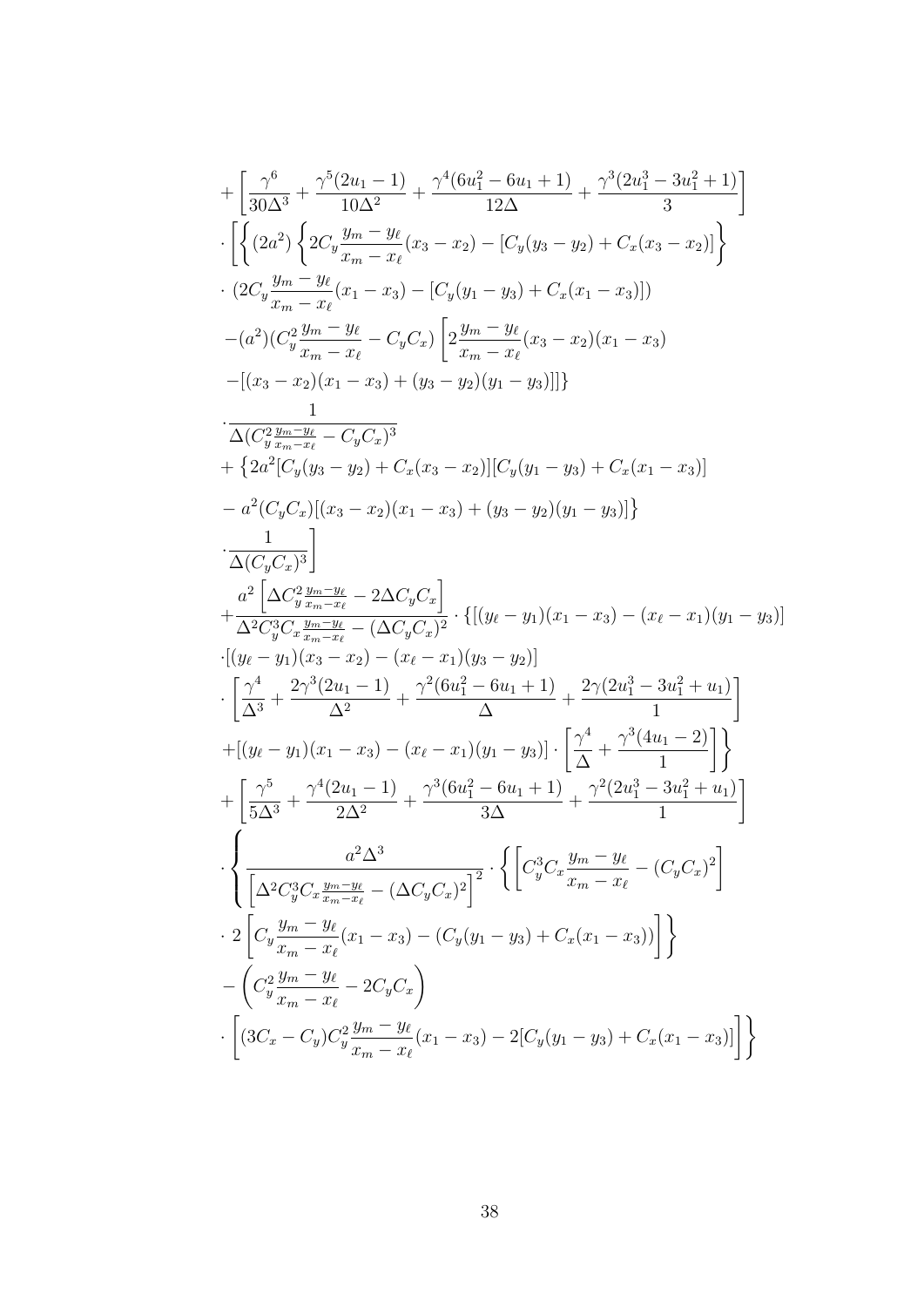$$
\frac{\partial}{\partial u_1 \partial u_3} \int_{T_1} a^2 u^2 (1 - u)^2 dy dx
$$
\n
$$
= \frac{2a^2 \Delta C_y \frac{y_{nm} - y_{\ell}}{z_m - z_{\ell}} (x_3 - x_2) - a^2 \Delta (C_x (x_3 - x_2) + C_y (y_3 - y_2))}{-(\Delta C_y^2 \frac{y_{nm} - y_{\ell}}{z_m - \Delta C_y C_x)^2}
$$
\n
$$
\cdot [(y_m - y_1)(x_2 - x_1) - (x_m - x_1)(y_2 - y_1)]
$$
\n
$$
\cdot \left[ \frac{\alpha^5}{3\Delta^3} + \frac{\alpha^4 (2u_1 - 1)}{2\Delta^2} + \frac{\alpha^3 (6u_1^2 - 6u_1 + 1)}{12\Delta} + \frac{\alpha^2 (2u_1^3 - 3u_1^2 + u_1)}{12}\right]
$$
\n
$$
+ \left[ \frac{\alpha^6}{30\Delta^3} + \frac{\alpha^5 (2u_1 - 1)}{10\Delta^2} + \frac{\alpha^4 (6u_1^2 - 6u_1 + 1)}{12\Delta} + \frac{\alpha^3 (2u_1^3 - 3u_1^2 + u_1)}{3} \right]
$$
\n
$$
\cdot \left[ \frac{2a^2 \Delta \frac{y_{nm} - y_{\ell}}{z_m - z_{\ell}} (x_3 - x_2)(x_2 - x_1)}{10\Delta^2} - \frac{a^2 \Delta ((x_3 - x_2)(y_2 - y_1) + (y_3 - y_2)(x_2 - x_1)}{12\Delta} - \frac{a^2 \Delta (C_y \frac{y_{nm} - y_{\ell}}{z_m - z_{\ell}} - \Delta C_y C_x)^2}{(\Delta C_y \frac{y_{nm} - y_{\ell}}{z_m - z_{\ell}} - \Delta C_y C_x)^3} - \frac{2a^2 \Delta C_y \frac{y_{nm} - y_{\ell}}{z_m - z_{\ell}} (x_2 - x_1) - \Delta (C_y (y_2 - y_1) + C_x (x_2 - x_1))]]
$$
\n
$$
+ \frac{a^2 [(y_m - y_1)(x_3 - x_2) - (x_m - x_1)(y_3 - y_2)]}{\Delta C_y^2 \frac{y_{nm} - y
$$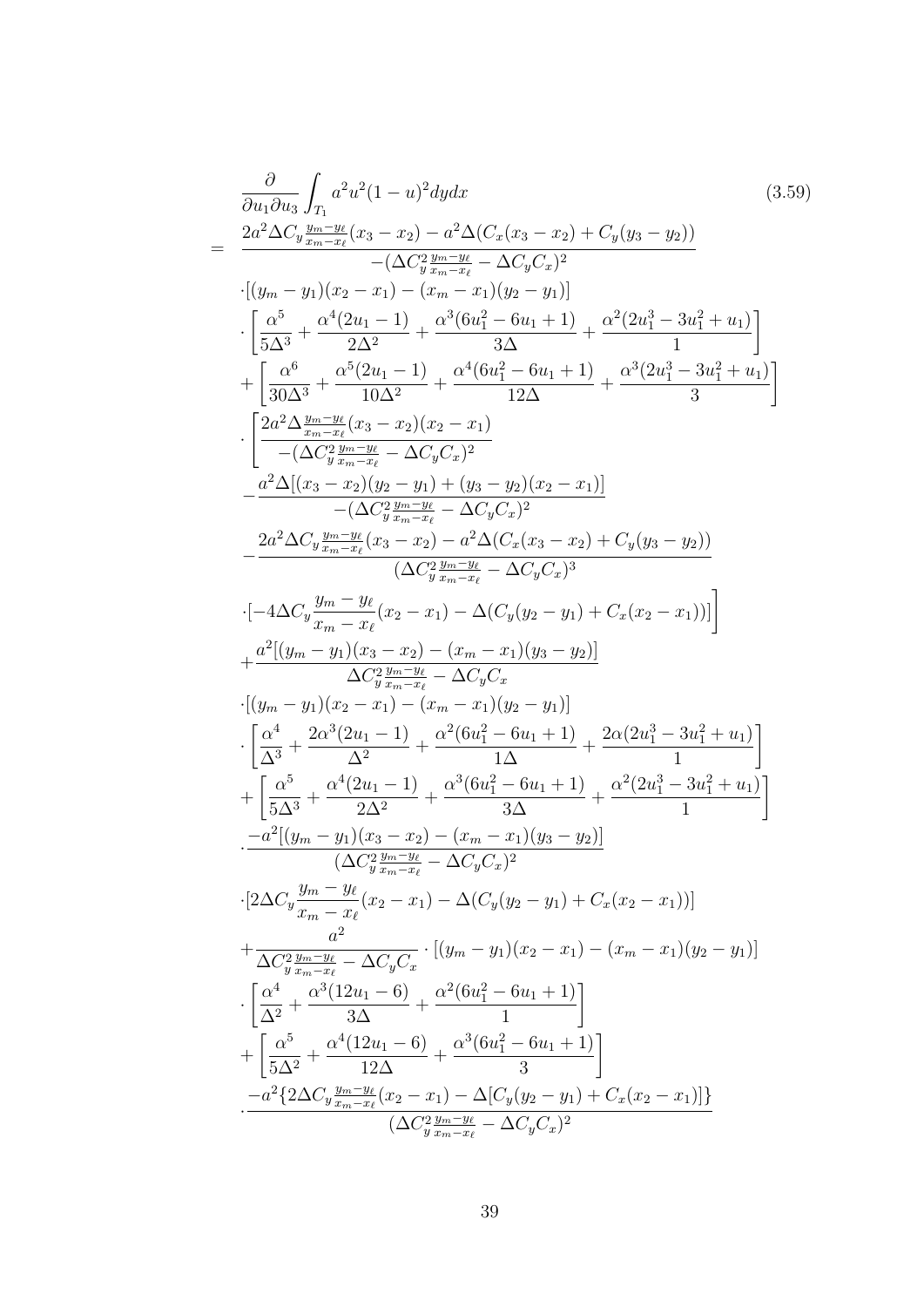$$
\begin{array}{l} +\frac{a^{2}\Delta[C_{x}(x_{3}-x_{2})+C_{y}(y_{3}-y_{2})]}{-(\Delta C_{y}C_{x})^{2}} \\ +\left\{[(y_{\ell}-y_{1})(x_{2}-x_{1})-(x_{m}-x_{1})(y_{2}-y_{1})\right] \\ +\left[\frac{\beta^{5}}{5\Delta^{3}}+\frac{\beta^{4}(2u_{1}-1)}{2\Delta^{2}}+\frac{\beta^{3}(6u_{1}^{2}-6u_{1}+1)}{3\Delta}+\frac{\beta^{2}(2u_{1}^{3}-3u_{1}^{2}+1)}{1}\right] \\ +\left[\frac{\beta^{6}}{30\Delta^{3}}+\frac{\beta^{5}(2u_{1}-1)}{10\Delta^{2}}+\frac{\beta^{4}(6u_{1}^{2}-6u_{1}+1)}{12\Delta}+\frac{\beta^{3}(2u_{1}^{3}-3u_{1}^{2}+1)}{3}\right] \\ +\left\{ \frac{2a^{2}[C_{y}(y_{3}-y_{2})+C_{x}(x_{3}-x_{2})][C_{y}(y_{2}-y_{1})+C_{x}(x_{2}-x_{1})]}{\Delta(C_{y}C_{x})^{3}}-\frac{a^{2}C_{y}C_{x}[(x_{3}-x_{2})(y_{2}-y_{1})+(y_{3}-y_{2})(x_{2}-x_{1})]}{\Delta(C_{y}C_{x})}\right\} \\ +\frac{a^{2}[(y_{\ell}-y_{1})(x_{3}-x_{2})-(x_{m}-x_{1})(y_{2}-y_{1})]}{\Delta C_{y}C_{x}} \\ +\left\{[\frac{\beta^{4}}{3}+\frac{2\beta^{3}(2u_{1}-1)}{\Delta^{2}}+\frac{\beta^{2}(6u_{1}^{2}-6u_{1}+1)}{\Delta}+\frac{2\beta(2u_{1}^{3}-3u_{1}^{2}+u_{1})}{1}\right]\right\} \\ +\left[\frac{\beta^{5}}{5\Delta^{3}}+\frac{\beta^{4}(2u_{1}-1)}{\Delta^{2}}+\frac{\beta^{3}(6u_{1}^{2}-6u_{1}+1)}{\Delta}+\frac{\beta^{2}(2u_{1}^{3}-3u_{1}^{2}+u_{1})}{1}\right] \\ -\frac{a^{2}\Delta[(y_{\ell}-y_{1})(x_{3}-x_{2})-(x_{m}-x_{1})(y_{3}-y_{2})][C_{y}(y_{2}-y_{1})+C_{x}(x_{2}-
$$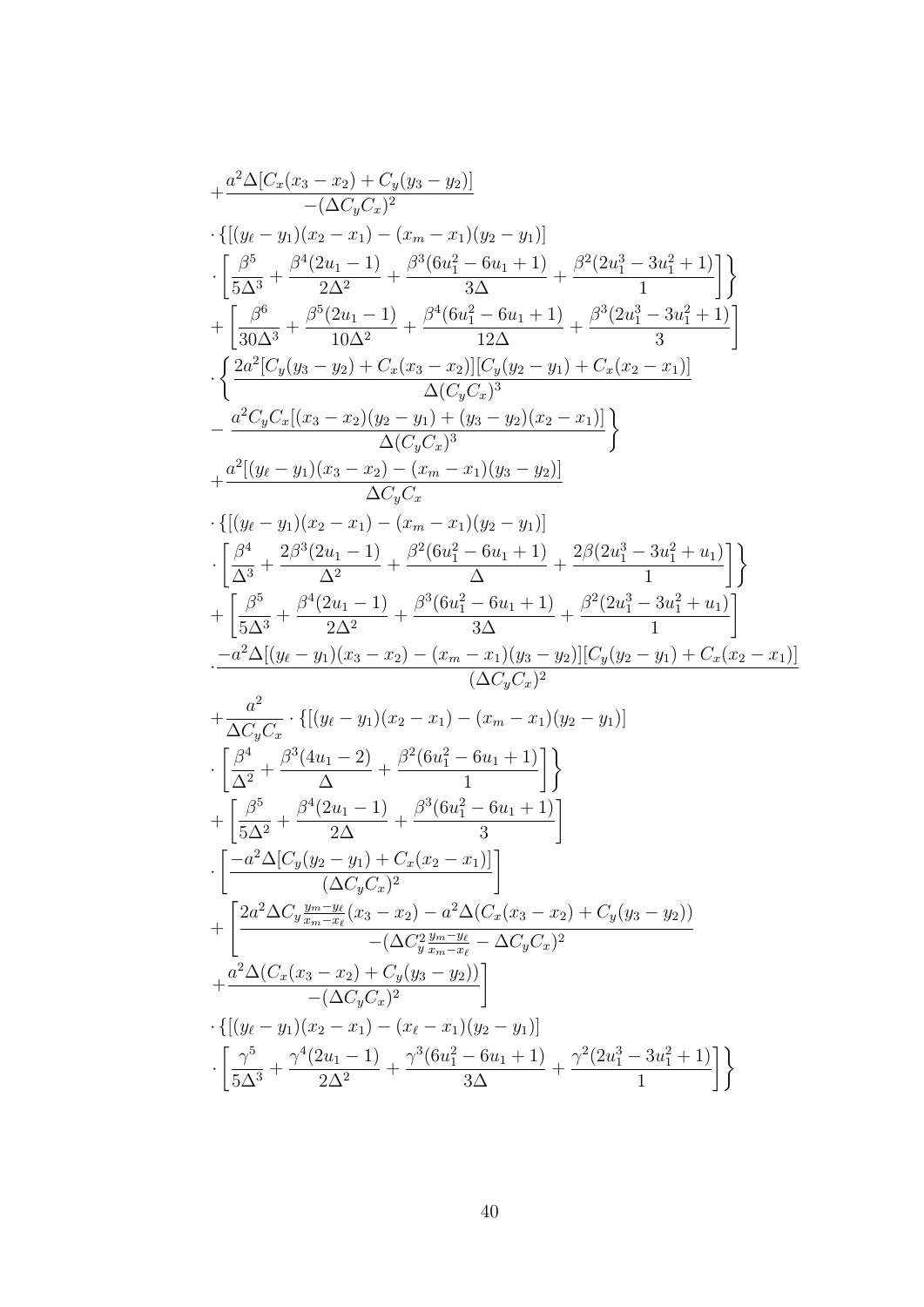$$
+ \left[ \frac{\gamma^6}{30\Delta^3} + \frac{\gamma^5 (2u_1 - 1)}{10\Delta^2} + \frac{\gamma^4 (6u_1^2 - 6u_1 + 1)}{12\Delta} + \frac{\gamma^3 (2u_1^3 - 3u_1^2 + 1)}{3} \right] \n\cdot \left[ \left\{ (2a^2) \left\{ 2C_y \frac{y_m - y_\ell}{x_m - x_\ell} (x_3 - x_2) - [C_y (y_3 - y_2) + C_x (x_3 - x_2)] \right\} \right. \n\left. (2C_y \frac{y_m - y_\ell}{x_m - x_\ell} (x_2 - x_1) - [C_y (y_2 - y_1) + C_x (x_2 - x_1)] \right) \n- (a^2) (C_y^2 \frac{y_m - y_\ell}{x_m - x_\ell} - C_y C_x) \left[ 2 \frac{y_m - y_\ell}{x_m - x_\ell} (x_3 - x_2) (x_2 - x_1) \right. \n- [(x_3 - x_2)(x_2 - x_1) + (y_3 - y_2)(y_2 - y_1)] ] \right\} \n\frac{1}{\Delta(C_y^2 \frac{y_m - y_\ell}{x_m - x_\ell} - C_y C_x)^3} \n+ \left\{ 2a^2 [C_y (y_3 - y_2) + C_x (x_3 - x_2)] [C_y (y_2 - y_1) + C_x (x_2 - x_1)] \right. \n- a^2 (C_y C_x) [(x_3 - x_2)(x_2 - x_1) + (y_3 - y_2)(y_2 - y_1)] \right\} \n\frac{1}{\Delta(C_y C_x)^3} \n+ \frac{1}{\Delta^2 C_y^3 C_x \frac{y_m - y_\ell}{x_m - x_\ell} - 2\Delta C_y C_x)} \cdot \left\{ [(y_\ell - y_1)(x_2 - x_1) - (x_\ell - x_1)(y_2 - y_1)] \right. \n\frac{1}{\Delta(C_y C_x)^3} - \frac{1}{\Delta(x_2 - x_2)} - (x_\ell - x_1)(y_3 - y_2)] \n+ [(y_\ell - y_1)(x_3 - x_2) - (x_\ell - x_1)(y_2 - y_1)] \cdot \left[ \frac{\gamma^4}{\Delta^4} + \frac
$$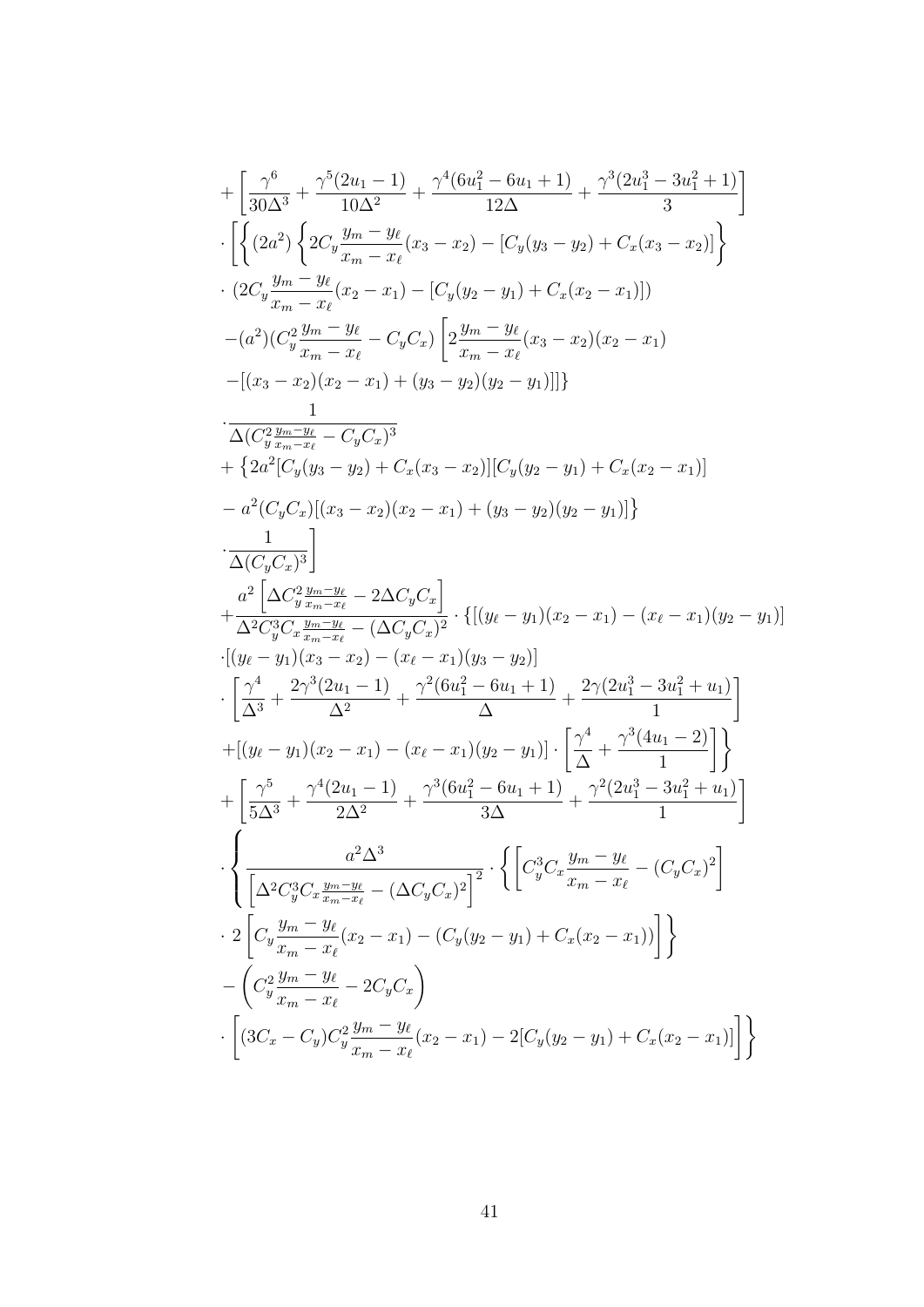$$
\frac{\partial}{\partial u_{2} \partial u_{1}} \int_{T_{1}} a^{2} u^{2} (1 - u)^{2} dy dx
$$
\n
$$
= \left[ \frac{2a^{2} \Delta C_{y} \frac{y_{m} - y_{\ell}}{x_{m} - x_{\ell}} (x_{1} - x_{3}) - a^{2} \Delta [C_{y}(y_{1} - y_{3}) + C_{x}(x_{1} - x_{3})] }{-(\Delta C_{y} \frac{y_{m} - x_{\ell}}{x_{m} - x_{\ell}} - \Delta C_{y} C_{x})^{2}} \right] \cdot \left( \left\{ \left\{ (y_{m} - y_{1})(x_{3} - x_{2}) - (x_{m} - x_{1})(y_{3} - y_{2}) \right\} \right\} \cdot \left\{ \frac{\alpha^{5}}{5\Delta^{3}} + \frac{\alpha^{4} (2u_{1} - 1)}{2\Delta^{2}} + \frac{\alpha^{3} (6u_{1}^{2} - 6u_{1} + 1)}{3\Delta} + \frac{\alpha^{2} (2u_{1}^{3} - 3u_{1}^{2} + u_{1}) }{1} \right\} \right\} + \left\{ \frac{\alpha^{6}}{3\Delta^{2}} + \frac{\alpha^{4} (2u_{1} - 1)}{2\Delta^{2}} + \frac{\alpha^{3} (6u_{1}^{2} - 6u_{1} + 1)}{3} \right\} + \left\{ \frac{\alpha^{6}}{30\Delta^{3}} + \frac{\alpha^{5} (2u_{1} - 1)}{10\Delta^{2}} + \frac{\alpha^{4} (6u_{1}^{2} - 6u_{1} + 1)}{12\Delta} + \frac{\alpha^{3} (2u_{1}^{3} - 3u_{1}^{2} + u_{1}) }{3} \right\} \cdot \left\{ \frac{2a^{2} \Delta \frac{y_{m} - y_{\ell}}{x_{m} - x_{\ell}} (x_{3} - x_{2})(x_{1} - x_{3})}{-(\Delta C_{y} \frac{y_{m} - y_{\ell}}{x_{m} - x_{\ell}} - \Delta C_{y} C_{x})^{2}} - \frac{a^{2} \Delta [(x_{1} - x_{3})(y_{3} - y_{2}) + (y_{1} - y_{3})(x_{3} - x_{2})]}{-(\Delta C_{y} \frac{y_{m} - y_{\ell}}{x_{m} - x_{\ell}} - \
$$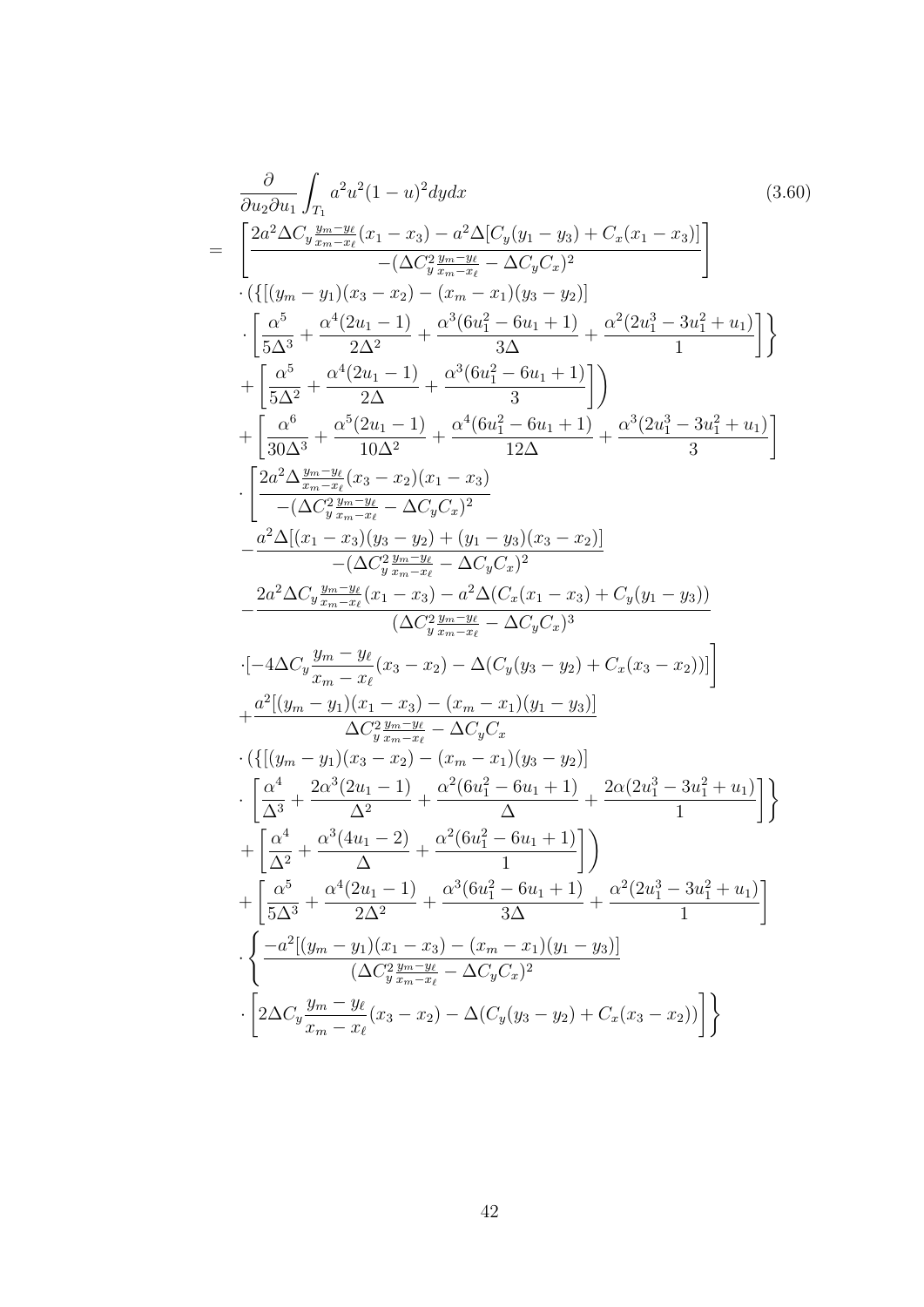$$
+ \left[ \frac{a^2 \Delta[C_y(y_1-y_3)+C_x(x_1-x_3)]}{-(\Delta C_y C_x)^2} \right] \cdot \left\{ \left[ \frac{(y_t-y_1)(x_3-x_2)-(x_m-x_1)(y_3-y_2)}{2\Delta^2} \right] \right. \\ \left. + \left[ \frac{\beta^5}{5\Delta^3} + \frac{\beta^4(2u_1-1)}{2\Delta^2} + \frac{\beta^3(6u_1^2-6u_1+1)}{3\Delta} + \frac{\beta^2(2u_1^3-3u_1^2+u_1)}{1} \right] \right\} \\ + \left[ \frac{\beta^6}{5\Delta^2} + \frac{\beta^4(2u_1-1)}{2\Delta} + \frac{\beta^3(6u_1^2-6u_1+1)}{3} \right] \right) \\ + \left[ \frac{\beta^6}{30\Delta^3} + \frac{\beta^5(2u_1-1)}{10\Delta^2} + \frac{\beta^4(6u_1^2-6u_1+1)}{12\Delta} + \frac{\beta^3(2u_1^3-3u_1^2+u_1)}{3} \right] \\ \cdot \left\{ \frac{2a^2[C_y(y_3-y_2)+C_x(x_3-x_2)][C_y(y_1-y_3)+C_x(x_1-x_3)]}{\Delta(C_y C_x)^3} \right. \\ \left. - \frac{a^2C_yC_x[(x_3-x_2)(y_1-y_3)- (y_3-y_3)(x_1-x_3)]}{\Delta C_y C_x} \right\} \\ + \left[ \frac{a^4[(y_\ell-y_1)(x_1-x_3)-(x_m-x_1)(y_3-y_2)]}{\Delta C_y C_x} \right. \\ \cdot \left\{ \left[ \frac{\beta^4}{\Delta^3} + \frac{2\beta^3(2u_1-1)}{\Delta^2} + \frac{\beta^2(6u_1^2-6u_1+1)}{\Delta} + \frac{2\beta(2u_1^3-3u_1^2+u_1)}{1} \right] \right\} \\ + \left[ \frac{\beta^5}{\Delta^3} + \frac{\beta^4(2u_1-1)}{\Delta^2} + \frac{\beta^2(6u_1^2-6u_1+1)}{\Delta} \right] \left. \right) \\ - \frac{a^2\Delta[(y_\ell-y_1)(x_1-x_3)-a^2\Delta(C_x(x_1-x_3)+C_y
$$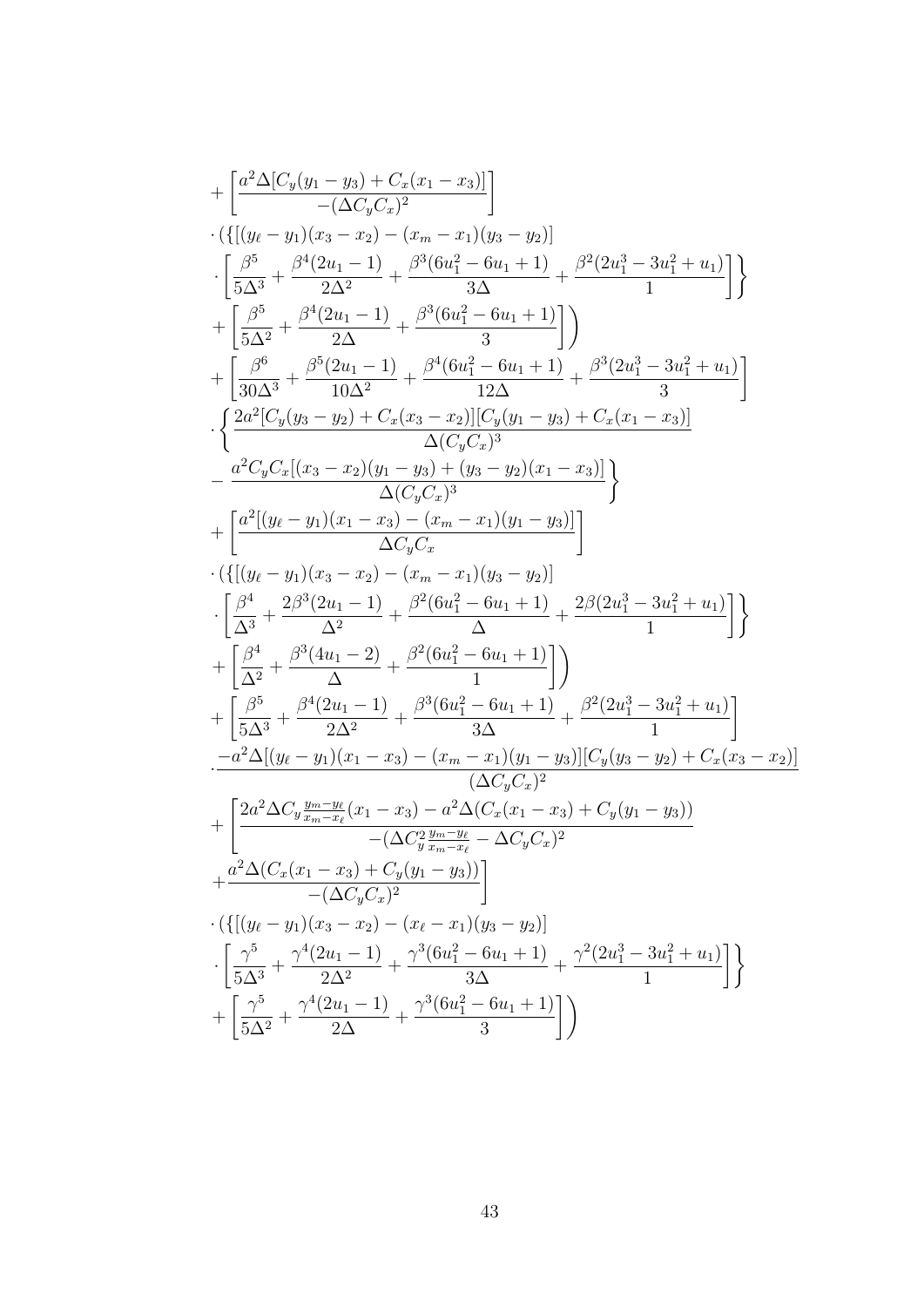$$
+ \left[ \frac{\gamma^6}{30\Delta^3} + \frac{\gamma^5(2u_1-1)}{10\Delta^2} + \frac{\gamma^4(6u_1^2-6u_1+1)}{12\Delta} + \frac{\gamma^3(2u_1^3-3u_1^2+u_1)}{3} \right]
$$
  
\n
$$
\cdot \left[ \left\{ (2a^2) \left\{ 2C_y \frac{y_m-y_\ell}{x_m-x_\ell}(x_1-x_3) - [C_y(y_1-y_3) + C_x(x_1-x_3)] \right\} \right\}
$$
  
\n
$$
\cdot (2C_y \frac{y_m-y_\ell}{x_m-x_\ell}(x_3-x_2) - [C_y(y_3-y_2) + C_x(x_3-x_2)] )
$$
  
\n
$$
- (a^2) (C_y^2 \frac{y_m-y_\ell}{x_m-x_\ell} - C_y C_x) \left[ 2\frac{y_m-y_\ell}{x_m-x_\ell}(x_1-x_3)(x_3-x_2) - [(x_1-x_3)(x_3-x_2) + (y_1-y_3)(y_3-y_2)] ] \right\}
$$
  
\n
$$
\cdot \frac{1}{\Delta(C_y^2 \frac{y_m-y_\ell}{x_m-x_\ell} - C_y C_x)^3}
$$
  
\n
$$
+ \left\{ 2a^2 [C_y(y_1-y_3) + C_x(x_1-x_3)][C_y(y_3-y_2) + C_x(x_3-x_2)] - a^2 (C_y C_x)[(x_1-x_3)(x_3-x_2) + (y_1-y_3)(y_3-y_2)] \right\}
$$
  
\n
$$
+ \frac{a^2 \Delta [C_y^2 \frac{y_m}{x_m-x_\ell} - 2C_y C_x][(y_\ell-y_1)(x_1-x_3) - (x_\ell-x_1)(y_1-y_3)]}{\Delta^2 C_y^3 C_x \frac{y_m-y_\ell}{x_m-x_\ell} - (\Delta C_y C_x)^2}
$$
  
\n
$$
\cdot \left\{ \frac{\gamma^4}{(\Delta^3} + \frac{2\gamma^3(2u_1-1)}{\Delta^2} + \frac{\gamma^2(6u_1^2-6u_1+1)}{\Delta^2} + \frac{2\gamma(2u_1^3-3u_1^2+u_1)}{1} \right\}
$$
  
\n
$$
+ \left[ \frac{\gamma^5}{\Delta^3
$$

 $44\phantom{.}$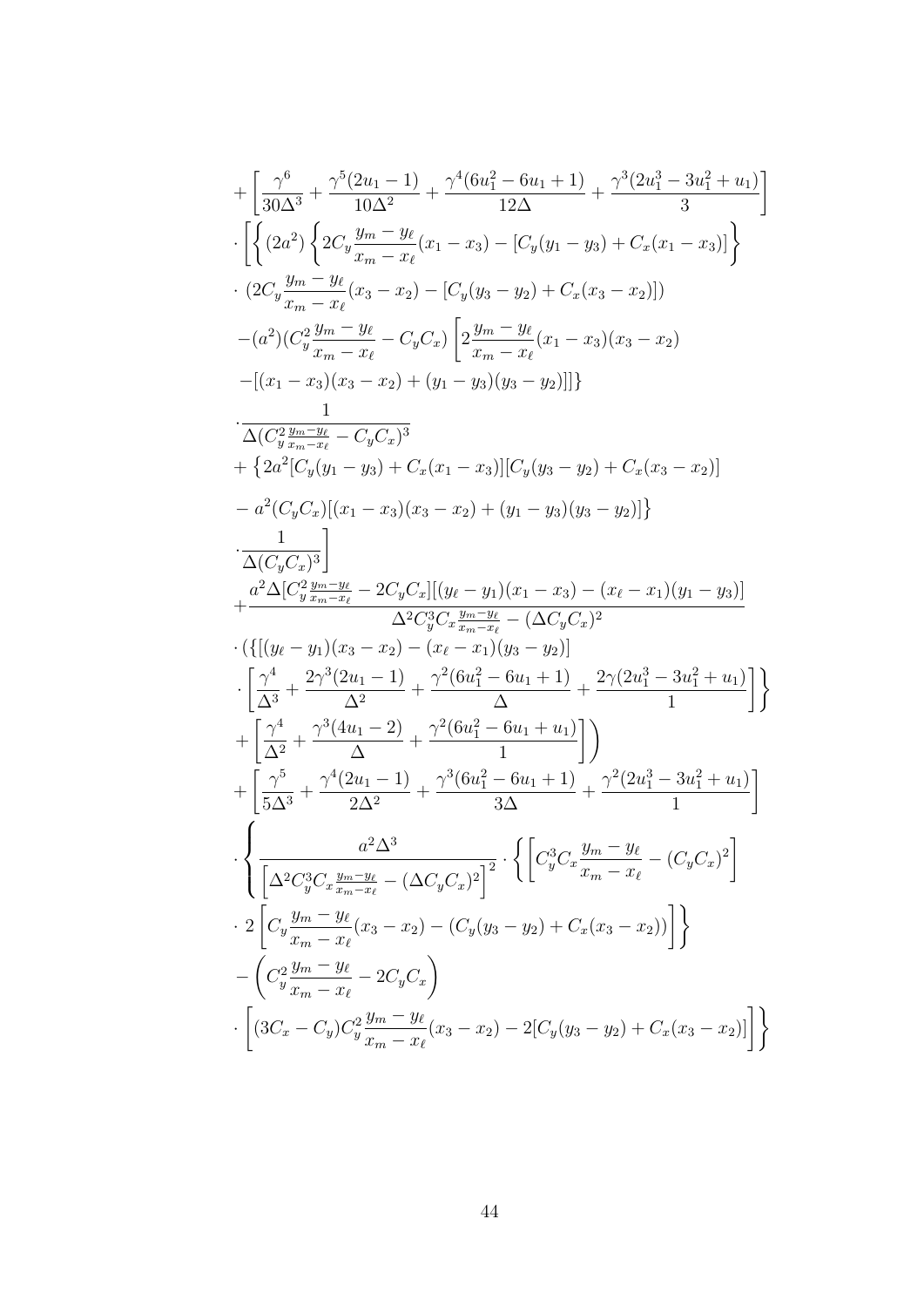$$
\frac{\partial}{\partial u_2^2} \int_{T_1} a^2 u^2 (1-u)^2 dy dx
$$
\n
$$
= \left[ \frac{2a^2 \Delta C_y \frac{y_{m} - y_k}{z_{m} - x_l} (x_1 - x_3) - a^2 \Delta [C_y(y_1 - y_3) + C_x(x_1 - x_3)]}{-(\Delta C_y \frac{y_{m} - y_k}{z_{m} - x_l} - \Delta C_y C_x)^2} \right]
$$
\n
$$
\cdot \left[ \frac{(y_m - y_1)(x_1 - x_3) - (x_m - x_1)(y_1 - y_3)}{5\Delta^3} + \frac{\alpha^4 (2u_1 - 1)}{1} + \frac{\alpha^3 (6u_1^2 - 6u_1 + 1)}{3\Delta} + \frac{\alpha^2 (2u_1^3 - 3u_1^2 + u_1)}{1} \right]
$$
\n
$$
+ \left[ \frac{\alpha^6}{30\Delta^3} + \frac{\alpha^5 (2u_1 - 1)}{10\Delta^2} + \frac{\alpha^4 (6u_1^2 - 6u_1 + 1)}{12\Delta} + \frac{\alpha^3 (2u_1^3 - 3u_1^2 + u_1)}{3} \right]
$$
\n
$$
\cdot \left[ \frac{2a^2 \Delta \frac{y_{m} - y_k}{z_{m} - x_k} (x_1 - x_3)^2 - a^2 \Delta [2(x_1 - x_3)(y_1 - y_3)]}{-(\Delta C_y \frac{y_{m} - y_k}{z_{m} - x_k} - \Delta C_y C_x)^2} \right]
$$
\n
$$
- \frac{2a^2 \Delta C_y \frac{y_{m} - y_k}{z_{m} - x_k} (x_1 - x_3) - a^2 \Delta (C_x(x_1 - x_3) + C_y(y_1 - y_3))}{(\Delta C_y \frac{y_{m} - y_k} - \Delta C_y C_x)^3}
$$
\n
$$
\cdot [-4\Delta C_y \frac{y_m - y_k}{x_m - x_k} (x_1 - x_3) - \Delta (C_y(y_1 - y_3) + C_x(x_1 - x_3))]]
$$
\n
$$
+ \frac{a^2 [(y_m - y_1)(x_1 - x_3) - (x_m - x_1)(y_1 - y_3)]^2}{\Delta C_y^2 \frac{y_{m} - y_k} - \Delta C_y C
$$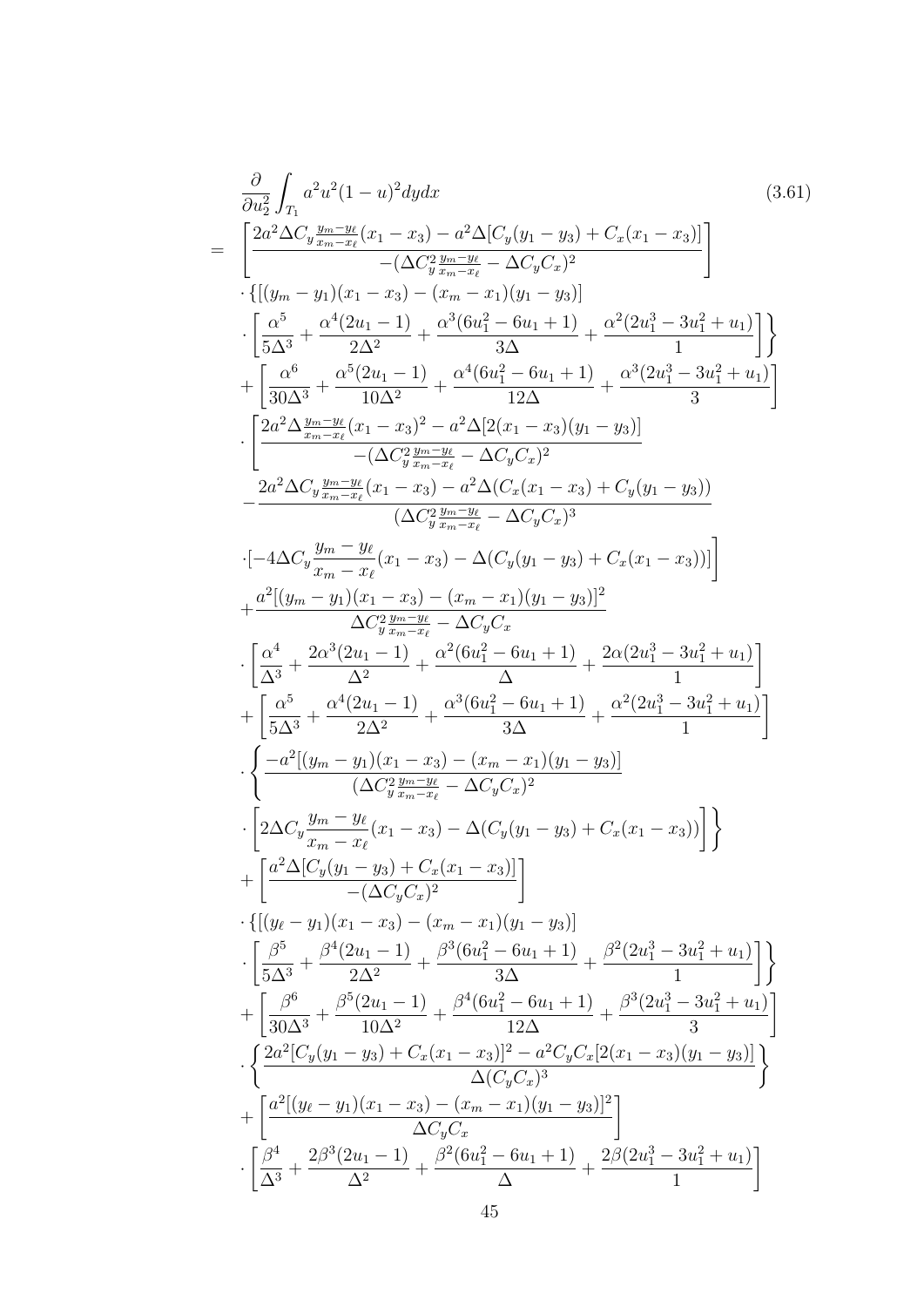$$
+ \left[ \frac{\beta^5}{5 \Delta^3} + \frac{\beta^4 (2u_1-1)}{2 \Delta^2} + \frac{\beta^3 (6u_1^2-6u_1+1)}{\Delta \Delta} + \frac{\beta^2 (2u_1^3-3u_1^2+u_1)}{1} \right] -a^2 \Delta [(y_\ell-y_1)(x_1-x_3)-(x_m-x_1)(y_1-y_3)][C_y(y_1-y_3)+C_x(x_1-x_3)] + \left[ \frac{2 a^2 \Delta C_y \frac{y_m-y_\ell}{x_m-x_\ell}(x_1-x_3)-\alpha^2 \Delta (C_x(x_1-x_3)+C_y(y_1-y_3))}{(\Delta C_y(x_1)-y_3)} \right. \\ \left. + \frac{a^2 \Delta (C_x(x_1-x_3)+C_y(y_1-y_3))}{-(\Delta C_y C_x)^2} \right]\\ + \left. \frac{(x_1-y_1)(x_1-x_3)-(x_\ell-x_1)(y_1-y_3)]}{2 \Delta^2} + \frac{\gamma^4 (6u_1^2-6u_1+1)}{3 \Delta} + \frac{\gamma^2 (2u_1^3-3u_1^2+u_1)}{1} \right] \right\}\\ + \left[ \frac{\gamma^5}{3 \Delta^3} + \frac{\gamma^4 (2u_1-1)}{2 \Delta^2} + \frac{\gamma^4 (6u_1^2-6u_1+1)}{3 \Delta} + \frac{\gamma^2 (2u_1^3-3u_1^2+u_1)}{1} \right] \right\}\\ + \left. \left[ \frac{\gamma^5}{3 \Delta^3} + \frac{\gamma^5 (2u_1-1)}{10 \Delta^2} + \frac{\gamma^4 (6u_1^2-6u_1+1)}{12 \Delta} + \frac{\gamma^3 (2u_1^3-3u_1^2+u_1)}{3} \right] \right. \\ \left. \left. \left( \left(2a^2 \right) \left\{ 2C_y \frac{y_m-y_\ell}{x_m-x_\ell}(x_1-x_3)-\left[ C_y(y_1-y_3)+C_x(x_1-x_3) \right] \right\}\\ - (a^2) (C_y^2 \frac{y_m-y_\ell}{x_m-x_\ell} - C_y C_x) \left[ 2 \frac{y_m-y_\ell}{x_m-x_\ell}(x_1-x_3)^2 - \left[ (x_1-x_3)^2 + (y_1-y_3)^2 \right] \right
$$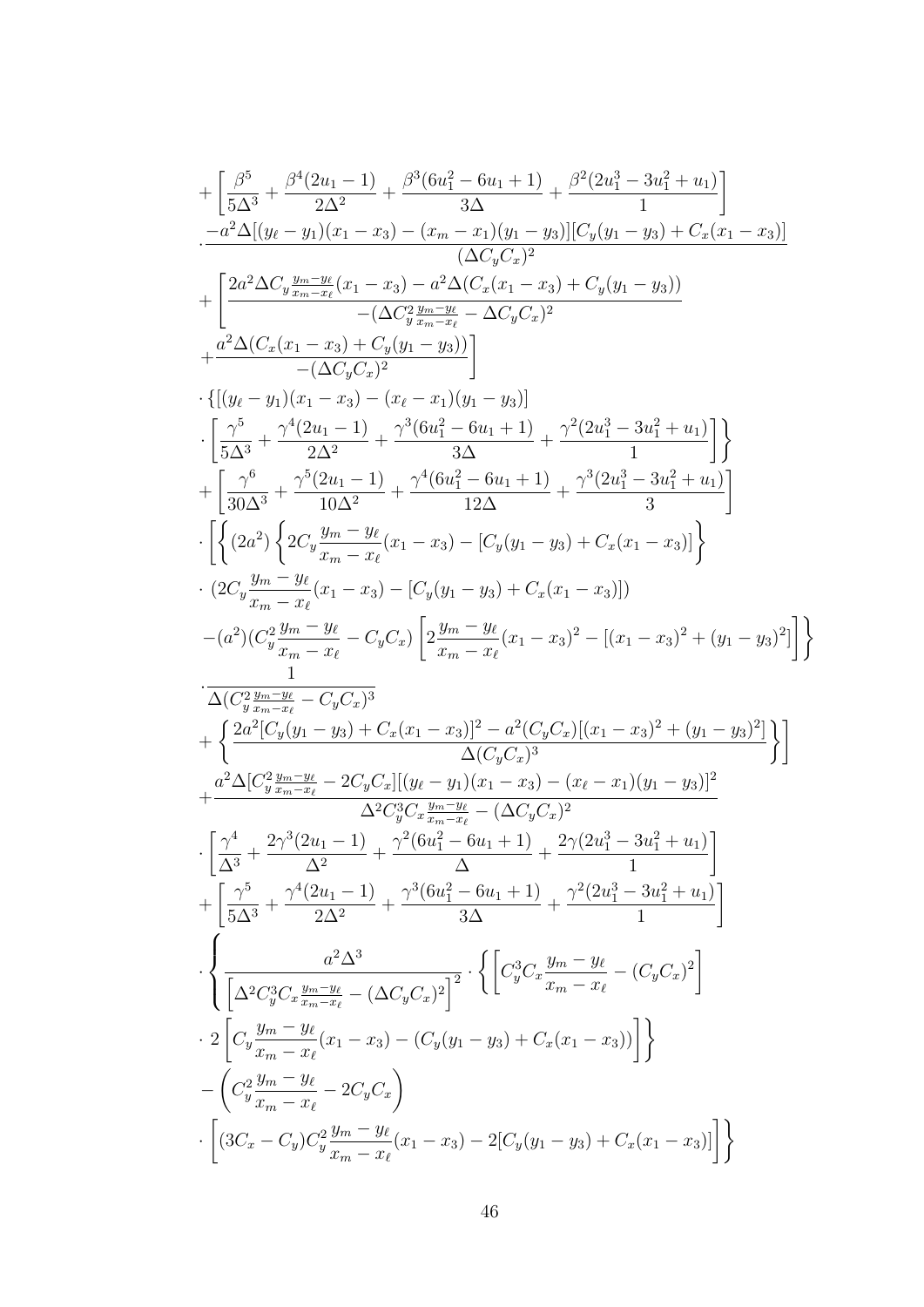$$
\frac{\partial}{\partial u_{2} \partial u_{3}} \int_{T_{1}} a^{2} u^{2} (1 - u)^{2} dy dx
$$
\n
$$
= \left[ \frac{2a^{2} \Delta C_{y} \frac{y_{m} - y_{\ell}}{s_{m} - x_{\ell}} (x_{1} - x_{3}) - a^{2} \Delta [C_{y}(y_{1} - y_{3}) + C_{x}(x_{1} - x_{3})] }{-(\Delta C_{y} \frac{y_{m} - x_{\ell}}{s_{m} - x_{\ell}} - \Delta C_{y} C_{x})^{2}} \right] \cdot \left\{ \left[ (y_{m} - y_{1})(x_{2} - x_{1}) - (x_{m} - x_{1})(y_{2} - y_{1}) \right] \right\} \cdot \left[ \frac{\alpha^{5}}{5\Delta^{3}} + \frac{\alpha^{4} (2u_{1} - 1)}{2\Delta^{2}} + \frac{\alpha^{3} (6u_{1}^{2} - 6u_{1} + 1)}{3\Delta} + \frac{\alpha^{2} (2u_{1}^{3} - 3u_{1}^{2} + u_{1}) }{1} \right] \right\} \cdot \left[ \frac{2a^{2} \Delta \frac{y_{m} - y_{\ell}}{s_{m} - x_{\ell}} (x_{2} - x_{1})(x_{1} - x_{3})}{10\Delta^{2}} + \frac{\alpha^{4} (6u_{1}^{2} - 6u_{1} + 1)}{12\Delta} + \frac{\alpha^{3} (2u_{1}^{3} - 3u_{1}^{2} + u_{1}) }{3} \right] \cdot \left[ \frac{2a^{2} \Delta \frac{y_{m} - y_{\ell}}{s_{m} - x_{\ell}} (x_{2} - x_{1})(x_{1} - x_{3})}{(\Delta C_{y} \frac{y_{m} - y_{\ell}}{s_{m} - x_{\ell}} - \Delta C_{y} C_{x})^{2}} - \frac{a^{2} \Delta [x_{1} - x_{3})(y_{2} - y_{1}) + (y_{1} - y_{3})(x_{2} - x_{1})]}{-(\Delta C_{y} \frac{y_{m} - y_{\ell}}{s_{m} - x_{\ell}} - \Delta C_{y} C_{x})^{2}} - \frac{2a^{2} \Delta C_{y} \frac{y_{m} - y_{\ell}}{s_{m} - x_{\ell}} (x_{1} - x_{3}) - a^{2} \Delta (
$$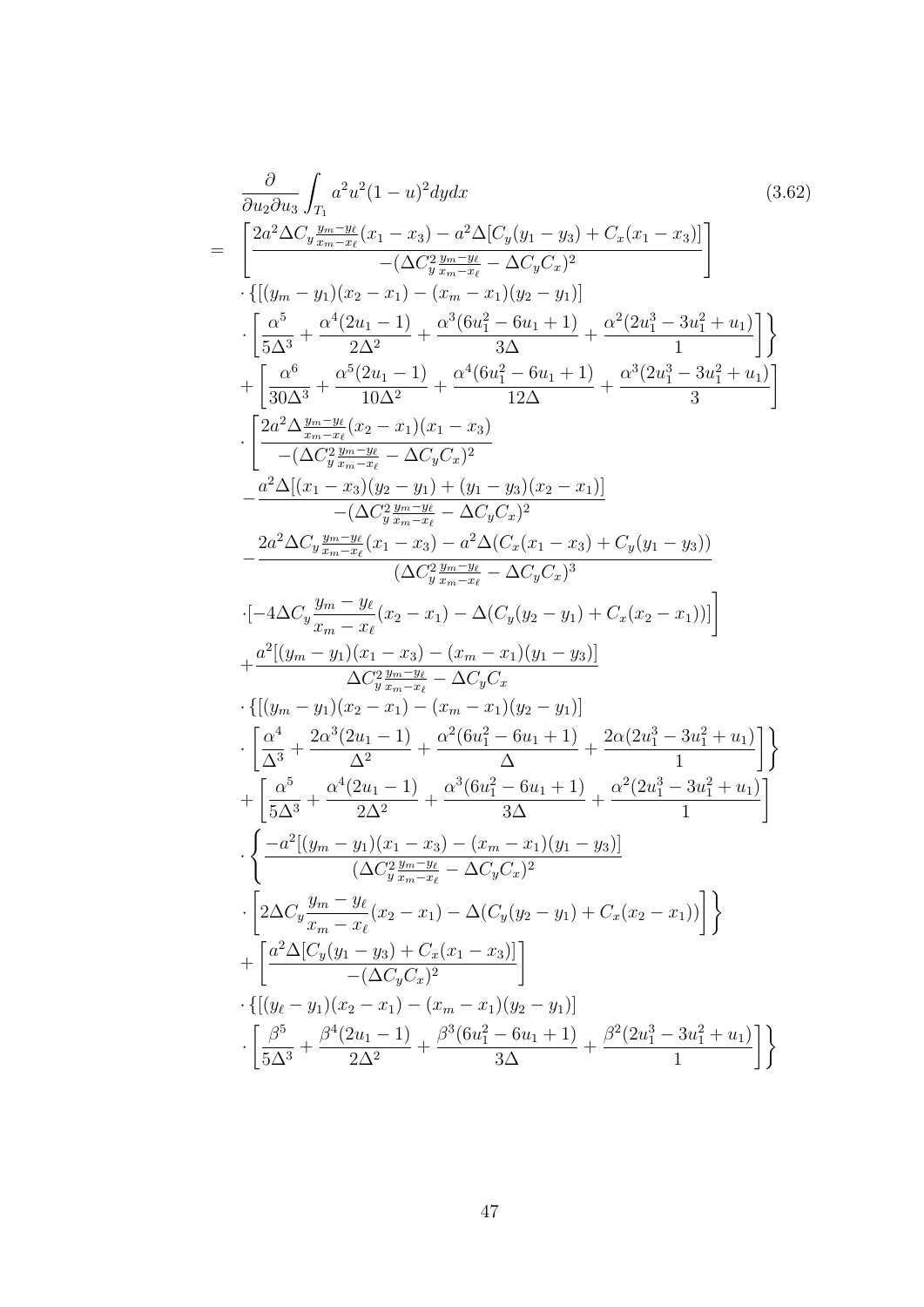$$
+ \left[ \frac{\beta^6}{30\Delta^3} + \frac{\beta^5 (2u_1 - 1)}{10\Delta^2} + \frac{\beta^4 (6u_1^2 - 6u_1 + 1)}{12\Delta} + \frac{\beta^3 (2u_1^3 - 3u_1^2 + u_1)}{3} \right] \\ - \frac{2u^2 [C_y(y_2 - y_1) + C_x(x_2 - x_1)][C_y(y_1 - y_3) + C_x(x_1 - x_3)]}{\Delta (C_y C_y)^3} \\ + \frac{u^2 (y_\ell - y_1)(x_1 - x_3) - (y_\ell - y_1)(x_1 - x_3)]}{\Delta (C_y C_x)} \right\}\\ + \left[ \frac{\alpha^2 [(y_\ell - y_1)(x_1 - x_3) - (x_m - x_1)(y_1 - y_3)]}{\Delta x_y} \right]\\ - \frac{(\beta^4}{\Delta^3} + \frac{2\beta^3 (2u_1 - 1)}{\Delta^2} + \frac{\beta^2 (6u_1^2 - 6u_1 + 1)}{\Delta} + \frac{2\beta (2u_1^3 - 3u_1^2 + u_1)}{1}}{\Delta x} \right]\\ + \left[ \frac{\beta^5}{5\Delta^3} + \frac{\beta^4 (2u_1 - 1)}{2\Delta^2} + \frac{\beta^3 (6u_1^2 - 6u_1 + 1)}{\Delta} + \frac{\beta^2 (2u_1^3 - 3u_1^2 + u_1)}{1}}{\Delta x} \right]\\ - \frac{-a^2 \Delta [(y_\ell - y_1)(x_1 - x_3) - (x_m - x_1)(y_1 - y_3)][C_y(y_2 - y_1) + C_x(x_2 - x_1)]}{(\Delta C_y C_x)^2} \\ + \frac{u^2 \Delta (C_x(x_1 - x_3) + C_y(y_1 - y_3))}{-(\Delta C_y^2 \frac{y_m - y_\ell}{\Delta x} - \Delta C_y C_x)^2} \\ + \frac{u^2 \Delta (C_x(x_1 - x_3) + C_y(y_1 - y_3))}{-(\Delta C_y^2 \frac{y_m - y_\ell}{\Delta x} - \Delta C_y C_x)^2} \\ + \frac{u^2 \Delta (C_x(x_1 - x_3) + C_y(y_1 - y_3))}{-(\Delta C_y^2 \frac{y_m - y_\ell}{\Delta x} - \Delta C_y C_x)^2} \\ + \left[ \frac{2^{6
$$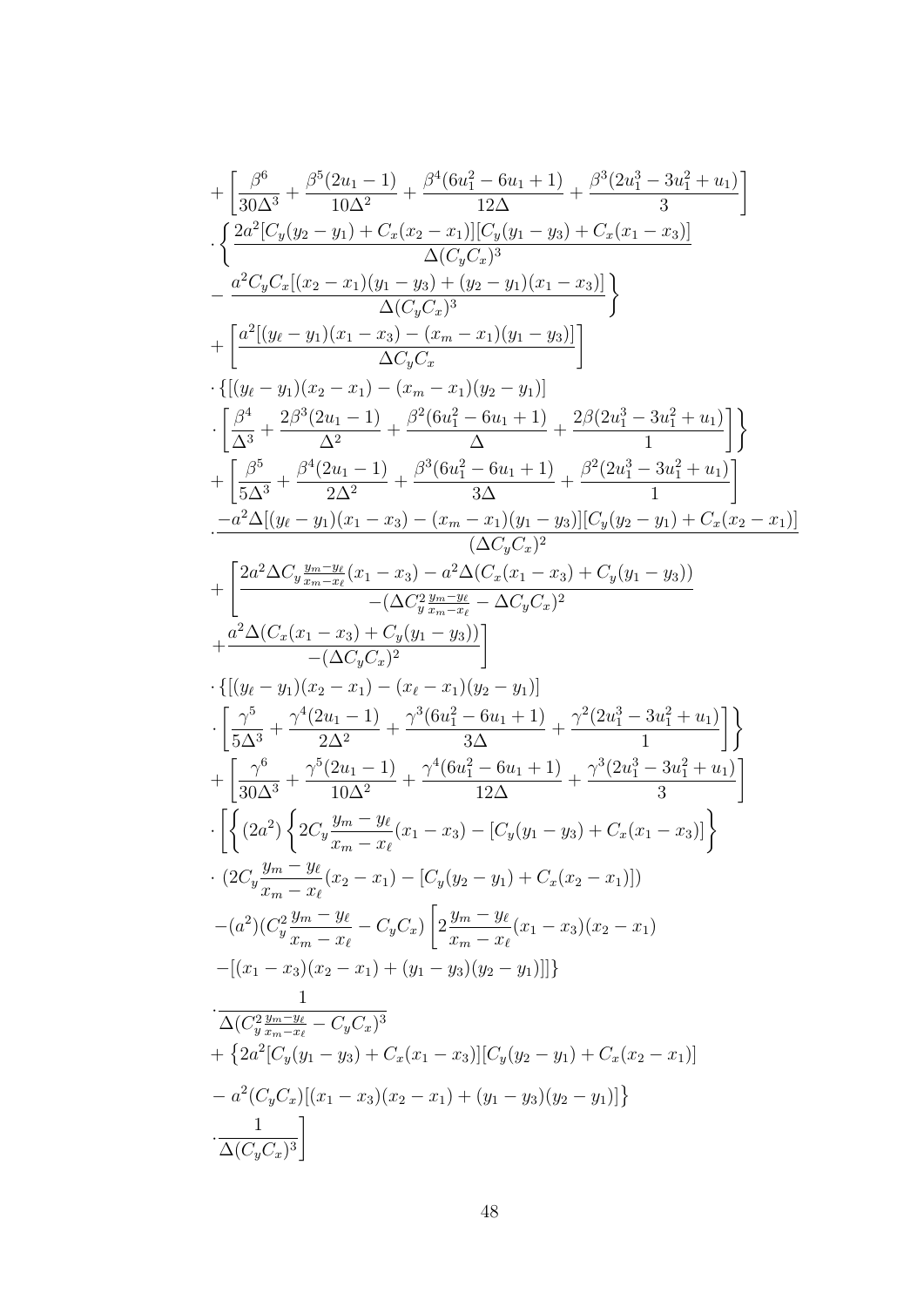$$
+\frac{a^2\Delta[C_y^2\frac{y_m-y_\ell}{x_m-x_\ell}-2C_yC_x][(y_\ell-y_1)(x_1-x_3)-(x_\ell-x_1)(y_1-y_3)]}{\Delta^2C_y^3C_x\frac{y_m-y_\ell}{x_m-x_\ell}-\Delta C_yC_x)^2}\cdot\{[(y_\ell-y_1)(x_2-x_1)-(x_\ell-x_1)(y_2-y_1)]\}\cdot\left[\frac{\gamma^4}{\Delta^3}+\frac{2\gamma^3(2u_1-1)}{\Delta^2}+\frac{\gamma^2(6u_1^2-6u_1+1)}{\Delta}+\frac{2\gamma(2u_1^3-3u_1^2+u_1)}{1}\right]\}\n+\left[\frac{\gamma^5}{5\Delta^3}+\frac{\gamma^4(2u_1-1)}{2\Delta^2}+\frac{\gamma^3(6u_1^2-6u_1+1)}{3\Delta}+\frac{\gamma^2(2u_1^3-3u_1^2+u_1)}{1}\right]\n\cdot\left[\frac{a^2\Delta^3}{\Delta^2C_y^3C_x\frac{y_m-y_\ell}{x_m-x_\ell}-\left(\Delta C_yC_x\right)^2}\right]^2}\cdot\left\{\left[C_y^3C_x\frac{y_m-y_\ell}{x_m-x_\ell}-\left(C_yC_x\right)^2\right]\right]\n\cdot 2\left[C_y\frac{y_m-y_\ell}{x_m-x_\ell}(x_2-x_1)-(C_y(y_2-y_1)+C_x(x_2-x_1))\right]\n- \left(C_y^2\frac{y_m-y_\ell}{x_m-x_\ell}-2C_yC_x\right)\n\cdot \left[(3C_x-C_y)C_y^2\frac{y_m-y_\ell}{x_m-x_\ell}(x_2-x_1)-2[C_y(y_2-y_1)+C_x(x_2-x_1)]\right]\n\right\}
$$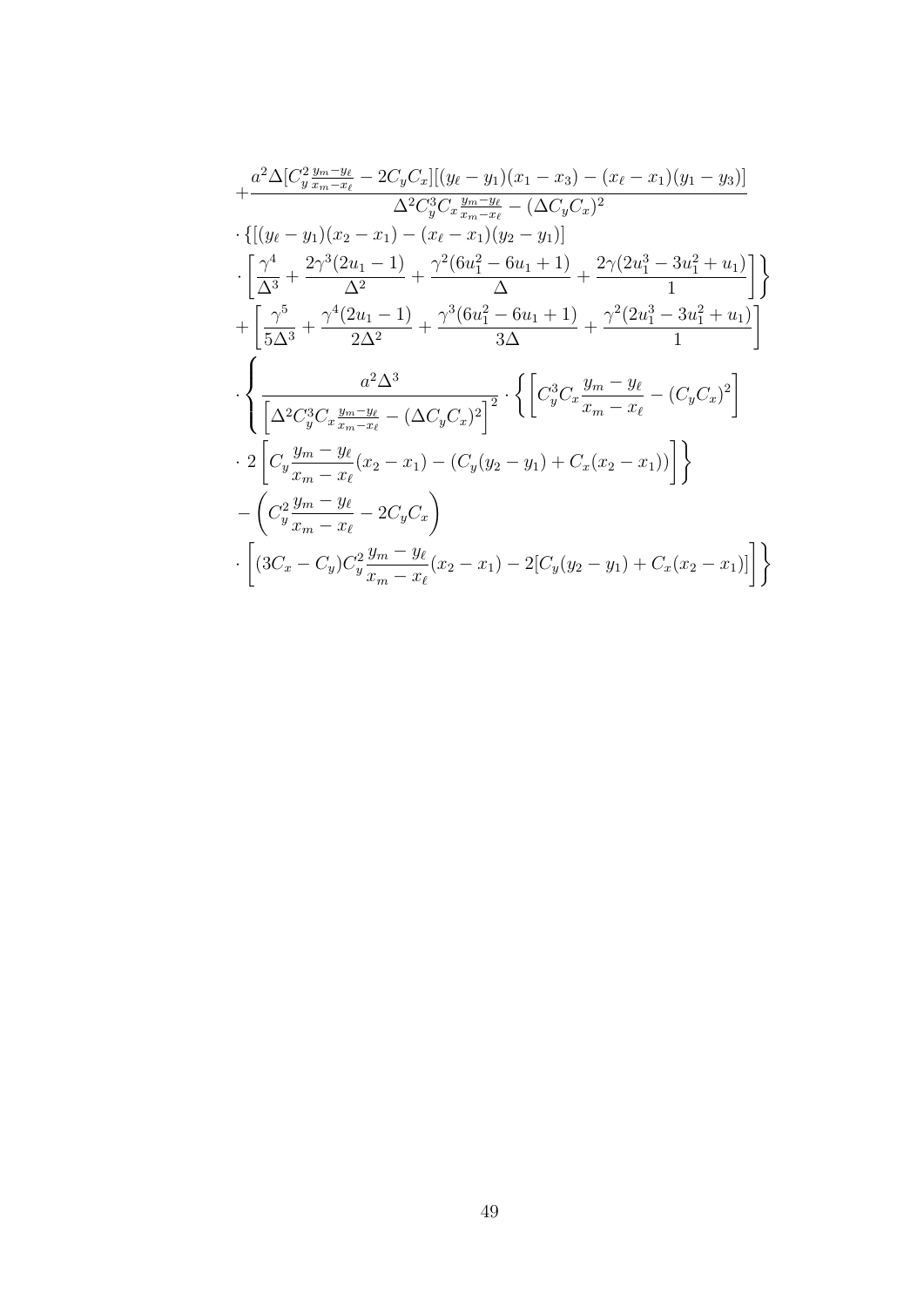$$
\frac{\partial}{\partial u_3 \partial u_1} \int_{T_1} a^2 u^2 (1 - u)^2 dy dx
$$
\n
$$
= \left[ \frac{2a^2 \Delta C_y \frac{y_{m} - y_{\ell}}{y_{m} - x_{\ell}} (x_2 - x_1) - a^2 \Delta [C_y (y_2 - y_1) + C_x (x_2 - x_1)]}{-(\Delta C_y \frac{y_{m} - x_{\ell}}{y_{m} - x_{\ell}} - \Delta C_y C_x)^2} \right] \cdot \left( \left\{ [(y_m - y_1)(x_3 - x_2) - (x_m - x_1)(y_3 - y_2)] \right\} \right] \cdot \left[ \frac{\alpha^5}{5\Delta^3} + \frac{\alpha^4 (2u_1 - 1)}{2\Delta^2} + \frac{\alpha^3 (6u_1^2 - 6u_1 + 1)}{3\Delta} + \frac{\alpha^2 (2u_1^3 - 3u_1^2 + u_1)}{1} \right] \right\} + \left[ \frac{\alpha^6}{3\Delta^2} + \frac{\alpha^4 (2u_1 - 1)}{2\Delta} + \frac{\alpha^3 (6u_1^2 - 6u_1 + 1)}{3} \right] \cdot \left[ \frac{2a^2 \Delta \frac{y_{m} - y_{\ell}}{x_{m} - x_{\ell}} (x_2 - x_2 - x_1)}{10\Delta^2} \right]
$$
\n
$$
+ \left[ \frac{\alpha^6}{30\Delta^3} + \frac{\alpha^5 (2u_1 - 1)}{10\Delta^2} + \frac{\alpha^4 (6u_1^2 - 6u_1 + 1)}{12\Delta} + \frac{\alpha^3 (2u_1^3 - 3u_1^2 + u_1)}{3} \right] \cdot \left[ \frac{2a^2 \Delta \frac{y_{m} - y_{\ell}}{x_{m} - x_{\ell}} (x_3 - x_2)(x_2 - x_1)}{-(\Delta C_y \frac{y_{m} - y_{\ell}}{y_{m} - x_{\ell}} - \Delta C_y C_x)^2} - \frac{a^2 \Delta [(x_2 - x_1)(y_3 - y_{m} - 1)(x_2 - y_1)(x_3 - x_2)]}{-(\Delta C_y \frac{y_{m} - y_{\ell}}{y_{m} - x_{\ell}} - \Delta C_y C_x)^3} - \frac{2a^2 \Delta C
$$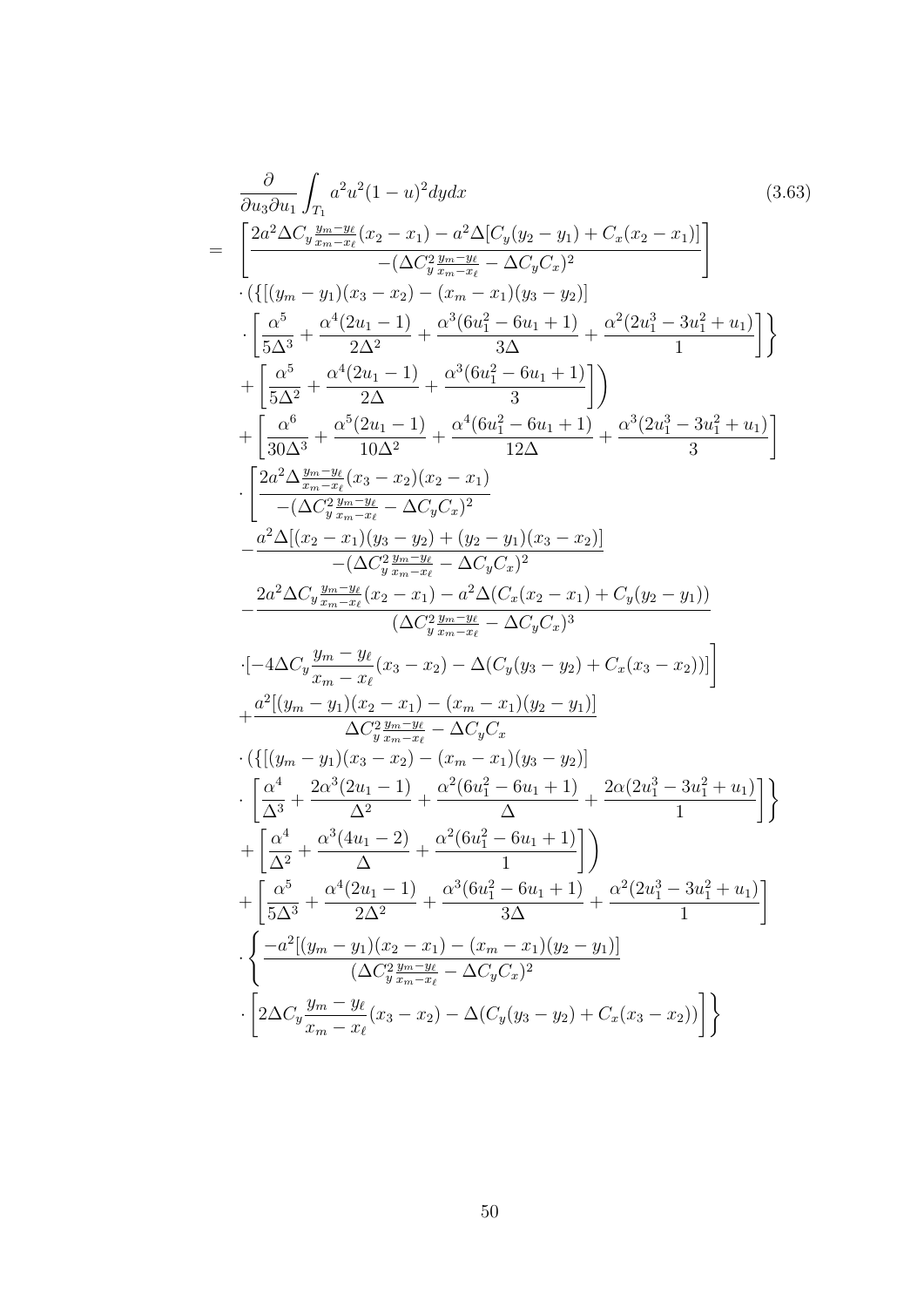$$
+ \left[ \frac{a^2 \Delta [C_y(y_2 - y_1) + C_x(x_2 - x_1)]}{-\Delta C_y C_x \bigr)^2} \right] \cdot \left\{ \left[ \frac{(y_t - y_1)(x_3 - x_2) - (x_m - x_1)(y_3 - y_2)}{2 \Delta^2} \right] \right. \\ \left. + \left[ \frac{\beta^5}{5 \Delta^3} + \frac{\beta^4 (2u_1 - 1)}{2 \Delta^2} + \frac{\beta^3 (6u_1^2 - 6u_1 + 1)}{3 \Delta} + \frac{\beta^2 (2u_1^3 - 3u_1^2 + u_1)}{1} \right] \right\} \\ + \left[ \frac{\beta^6}{5 \Delta^2} + \frac{\beta^4 (2u_1 - 1)}{2 \Delta} + \frac{\beta^3 (6u_1^2 - 6u_1 + 1)}{3} \right] \right) \\ + \left[ \frac{\beta^6}{30 \Delta^3} + \frac{\beta^5 (2u_1 - 1)}{10 \Delta^2} + \frac{\beta^4 (6u_1^2 - 6u_1 + 1)}{12 \Delta} + \frac{\beta^3 (2u_1^3 - 3u_1^2 + u_1)}{3} \right] \\ \cdot \left\{ \frac{2a^2 [C_y(y_3 - y_2) + C_x(x_3 - x_2)][C_y(y_2 - y_1) + C_x(x_2 - x_1)]}{\Delta (C_y C_x)^3} \right. \\ \left. - \frac{a^2 C_y C_x [(x_3 - x_2)(y_2 - y_1) + (y_3 - y_2)(x_2 - x_1)]}{\Delta C_y C_x} \right\} \\ + \left[ \frac{a^4 [(y_\ell - y_1)(x_2 - x_1) - (x_m - x_1)(y_2 - y_1)]}{\Delta C_y C_x} \right] \\ \cdot \left[ \frac{\beta^4}{\Delta^3} + \frac{2\beta^3 (2u_1 - 1)}{\Delta^2} + \frac{\beta^2 (6u_1^2 - 6u_1 + 1)}{\Delta} + \frac{2\beta (2u_1^3 - 3u_1^2 + u_1)}{1} \right] \right\} \\ + \left[ \frac{\beta^5}{\Delta^3} + \frac{\beta^4 (2u_1 - 1)}{\Delta^2} + \frac{\beta^2 (6u_1^2 - 6u_1 + 1)}{\Delta} + \frac{\beta
$$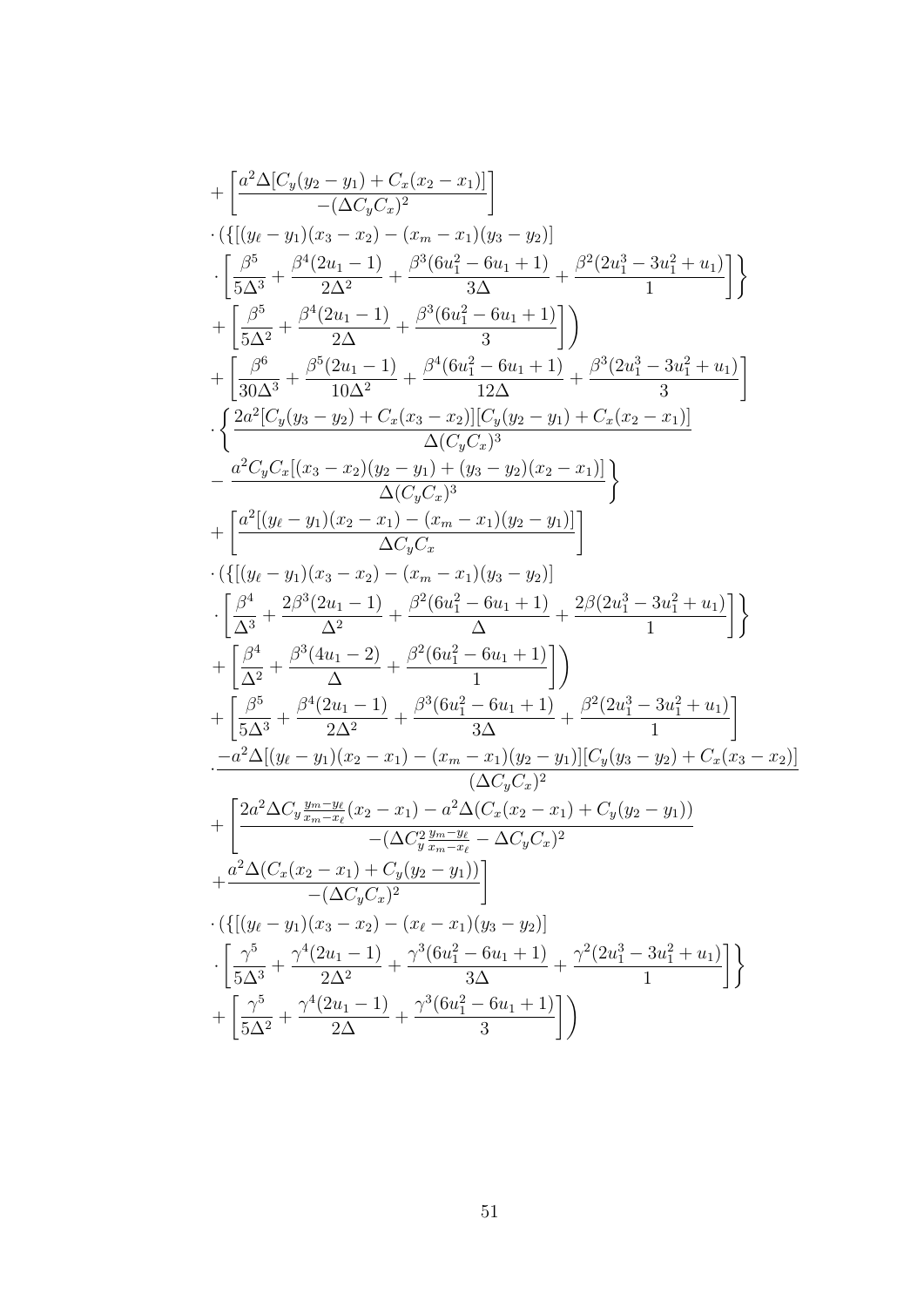$$
+ \left[ \frac{\gamma^6}{30\Delta^3} + \frac{\gamma^5(2u_1-1)}{10\Delta^2} + \frac{\gamma^4(6u_1^2-6u_1+1)}{12\Delta} + \frac{\gamma^3(2u_1^3-3u_1^2+u_1)}{3} \right]
$$
  
\n
$$
\cdot \left[ \left\{ (2a^2) \left\{ 2C_y \frac{y_m-y_\ell}{x_m-x_\ell}(x_2-x_1) - [C_y(y_2-y_1) + C_x(x_2-x_1)] \right\} \right\}
$$
  
\n
$$
\cdot (2C_y \frac{y_m-y_\ell}{x_m-x_\ell}(x_3-x_2) - [C_y(y_3-y_2) + C_x(x_3-x_2)] )
$$
  
\n
$$
- (a^2) (C_y^2 \frac{y_m-y_\ell}{x_m-x_\ell} - C_y C_x) \left[ 2\frac{y_m-y_\ell}{x_m-x_\ell}(x_2-x_1)(x_3-x_2) - [(x_2-x_1)(x_3-x_2) + (y_2-y_1)(y_3-y_2)] ] \right\}
$$
  
\n
$$
\cdot \frac{1}{\Delta(C_y^2 \frac{y_m-y_\ell}{x_m-x_\ell} - C_y C_x)^3}
$$
  
\n
$$
+ \left\{ 2a^2 [C_y(y_2-y_1) + C_x(x_2-x_1)][C_y(y_3-y_2) + C_x(x_3-x_2)] - a^2 (C_y C_x)[(x_2-x_1)(x_3-x_2) + (y_2-y_1)(y_3-y_2)] \right\}
$$
  
\n
$$
+ \frac{a^2 \Delta [C_y^2 \frac{y_m}{x_m-x_\ell} - 2C_y C_x][(y_\ell-y_1)(x_2-x_1) - (x_\ell-x_1)(y_2-y_1)]}{\Delta^2 C_y^3 C_x \frac{y_m-y_\ell}{x_m-x_\ell} - (\Delta C_y C_x)^2}
$$
  
\n
$$
\cdot \left\{ \frac{\gamma^4}{(\Delta^3} + \frac{2\gamma^3(2u_1-1)}{\Delta^2} + \frac{\gamma^2(6u_1^2-6u_1+1)}{\Delta^2} + \frac{2\gamma(2u_1^3-3u_1^2+u_1)}{1} \right\}
$$
  
\n
$$
+ \left[ \frac{\gamma^5}{\Delta^3}
$$

 $52\,$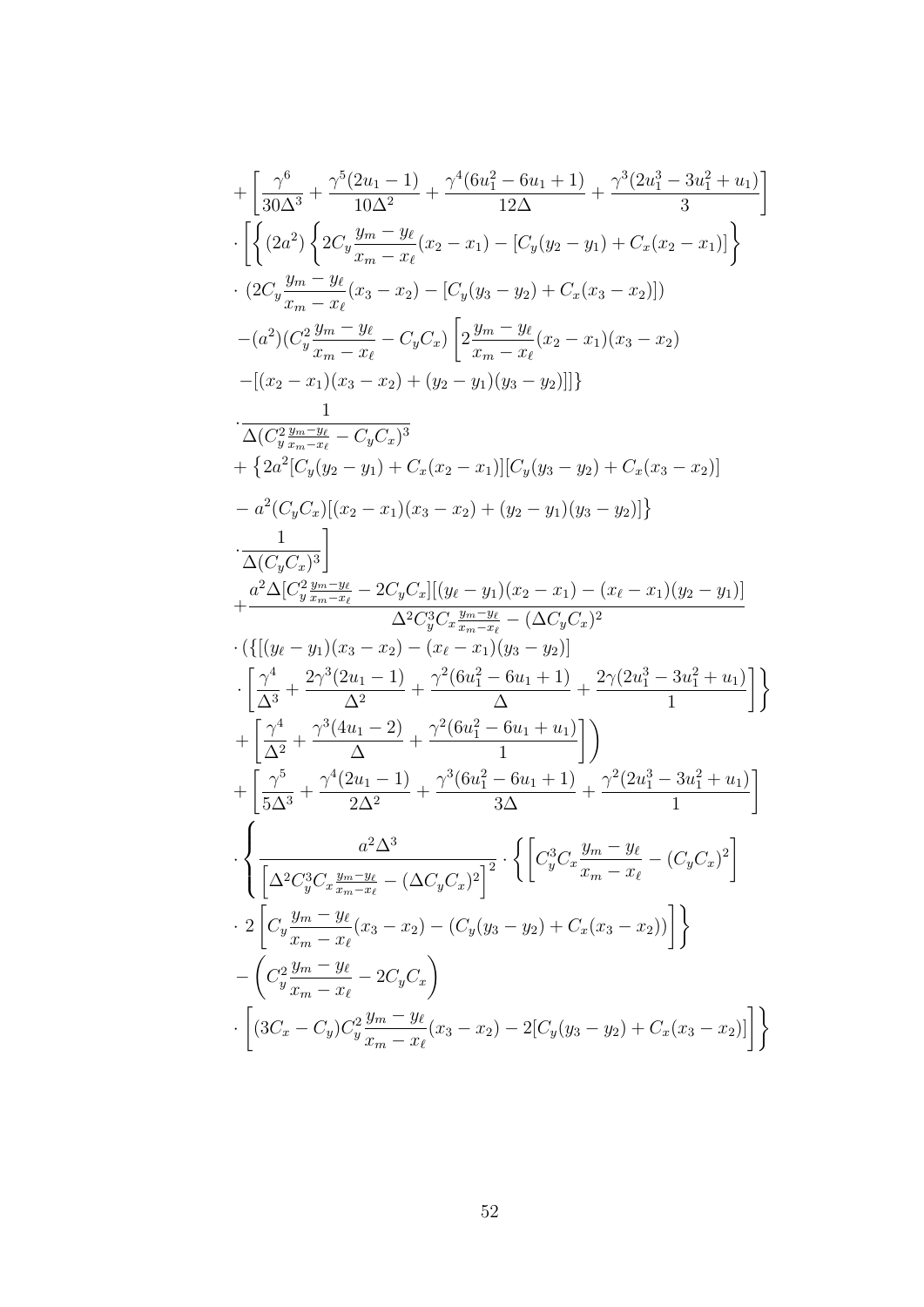$$
\frac{\partial}{\partial u_{3} \partial u_{2}} \int_{T_{1}} a^{2} u^{2} (1 - u)^{2} dy dx
$$
\n
$$
= \left[ \frac{2a^{2} \Delta C_{y} \frac{y_{m} - y_{\ell}}{s_{m} - x_{\ell}} (x_{2} - x_{1}) - a^{2} \Delta [C_{y}(y_{2} - y_{1}) + C_{x}(x_{2} - x_{1}) ]}{-(\Delta C_{y}^{2} \frac{y_{m} - x_{\ell}}{s_{m} - x_{\ell}} - \Delta C_{y} C_{x})^{2}} \right] \cdot \left[ \frac{\alpha^{5}}{5\Delta^{3}} + \frac{\alpha^{4} (2u_{1} - 1)}{2\Delta^{2}} + \frac{\alpha^{3} (6u_{1}^{2} - 6u_{1} + 1)}{3\Delta} + \frac{\alpha^{2} (2u_{1}^{3} - 3u_{1}^{2} + u_{1})}{1} \right] \right\}
$$
\n
$$
+ \left[ \frac{\alpha^{6}}{30\Delta^{3}} + \frac{\alpha^{6} (2u_{1} - 1)}{10\Delta^{2}} + \frac{\alpha^{4} (6u_{1}^{2} - 6u_{1} + 1)}{12\Delta} + \frac{\alpha^{3} (2u_{1}^{3} - 3u_{1}^{2} + u_{1})}{3} \right]
$$
\n
$$
+ \left[ \frac{2a^{2} \Delta \frac{y_{m} - y_{\ell}}{s_{m} - x_{\ell}} (x_{1} - x_{3})(x_{2} - x_{1})}{10\Delta^{2}} + \frac{\alpha^{4} (6u_{1}^{2} - 6u_{1} + 1)}{12\Delta} + \frac{\alpha^{3} (2u_{1}^{3} - 3u_{1}^{2} + u_{1})}{3} \right]
$$
\n
$$
- \left[ \frac{2a^{2} \Delta \frac{y_{m} - y_{\ell}}{s_{m} - x_{\ell}} (x_{1} - x_{3})(x_{2} - x_{1})}{\Delta \Delta^{2} \frac{y_{m} - y_{\ell}}{s_{m} - x_{\ell}} - \Delta C_{y} C_{x} \right] \right]
$$
\n
$$
- \frac{2a^{2} \Delta C_{y} \frac{y_{m} - y_{\ell}}{s_{m} - x_{\ell}} (x_{2} - x_{1}) - a^{2
$$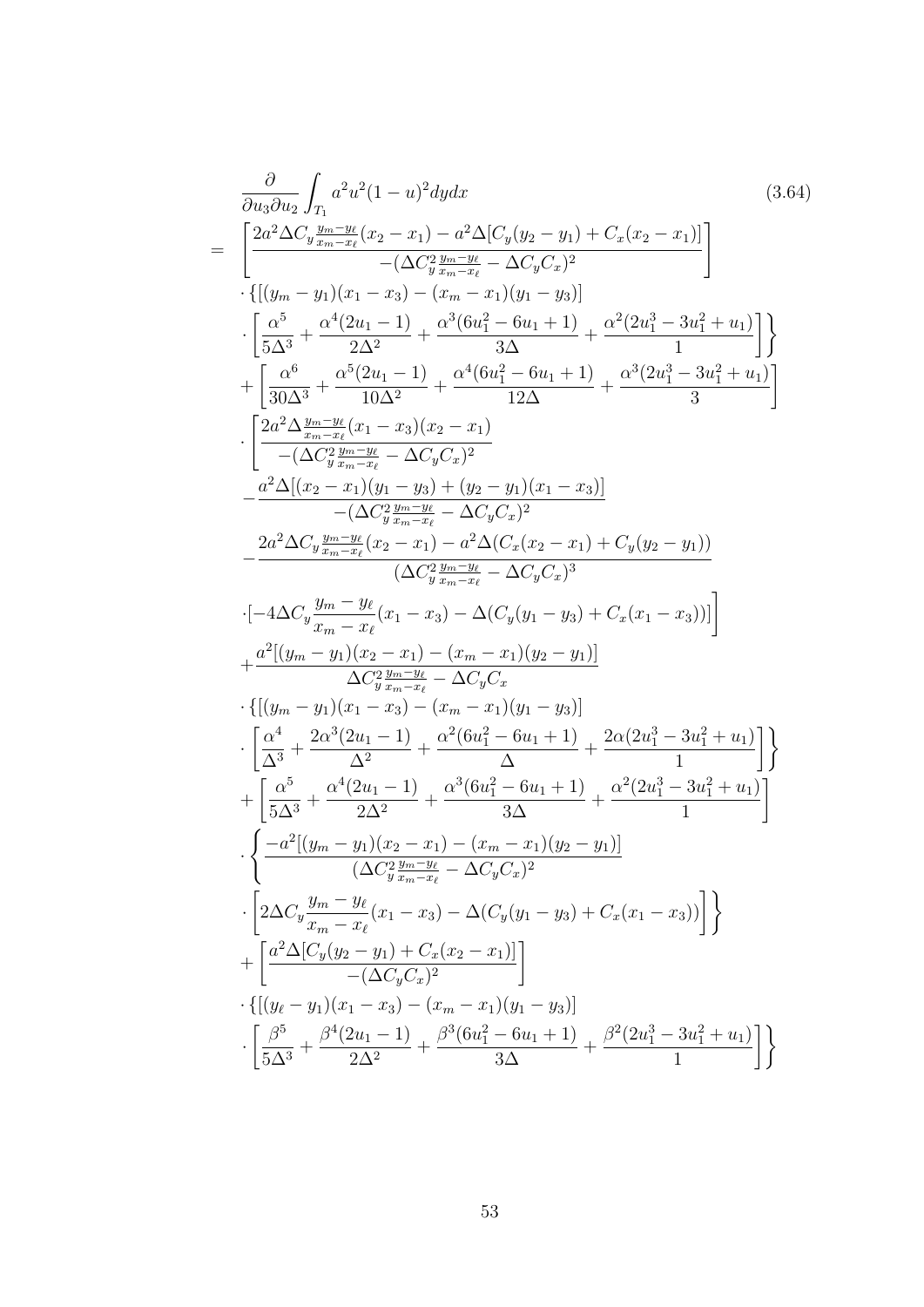$$
+ \left[ \frac{\beta^6}{30\Delta^3} + \frac{\beta^5 (2u_1 - 1)}{10\Delta^2} + \frac{\beta^4 (6u_1^2 - 6u_1 + 1)}{12\Delta} + \frac{\beta^3 (2u_1^3 - 3u_1^2 + u_1)}{3} \right]
$$
  
\n
$$
\cdot \left\{ \frac{2a^2 [C_y(y_1 - y_3) + C_x(x_1 - x_3)] (y_y(y_2 - y_1) + C_x(x_2 - x_1)]}{\Delta (C_y C_x)^3} \right\}
$$
  
\n
$$
+ \left[ \frac{a^2 [(y_\ell - y_1)(x_2 - x_1) - (y_m - x_1)(y_2 - y_1)]}{\Delta (C_y C_x)^3} \right]
$$
  
\n
$$
+ \left[ \frac{a^2 [(y_\ell - y_1)(x_2 - x_1) - (x_m - x_1)(y_2 - y_1)]}{\Delta x_y} \right]
$$
  
\n
$$
\cdot \left[ \frac{\beta^4}{\Delta^3} + \frac{2\beta^3 (2u_1 - 1)}{\Delta^2} + \frac{\beta^2 (6u_1^2 - 6u_1 + 1)}{\Delta} + \frac{2\beta (2u_1^3 - 3u_1^2 + u_1)}{1} \right]
$$
  
\n
$$
+ \left[ \frac{\beta^5}{5\Delta^3} + \frac{\beta^4 (2u_1 - 1)}{2\Delta^2} + \frac{\beta^3 (6u_1^2 - 6u_1 + 1)}{\Delta} + \frac{\beta^2 (2u_1^3 - 3u_1^2 + u_1)}{1} \right]
$$
  
\n
$$
- \frac{a^2 \Delta [(y_\ell - y_1)(x_2 - x_1) - (x_m - x_1)(y_2 - y_1)][C_y(y_1 - y_3) + C_x(x_1 - x_3)]}{\Delta (2\Delta x \frac{y_2 - y_2}{2\Delta^2} + \frac{\alpha^2 \Delta C_x (x_2 - x_1) + C_y(y_2 - y_1)}{1} \right]
$$
  
\n
$$
+ \left[ \frac{2a^2 \Delta C_y \frac{y_{m} - y_\ell}{x_{m-x_\ell}} (x_2 - x_1) - a^2 \Delta (C_x (x_2 - x_1) + C_y(y_2 - y_
$$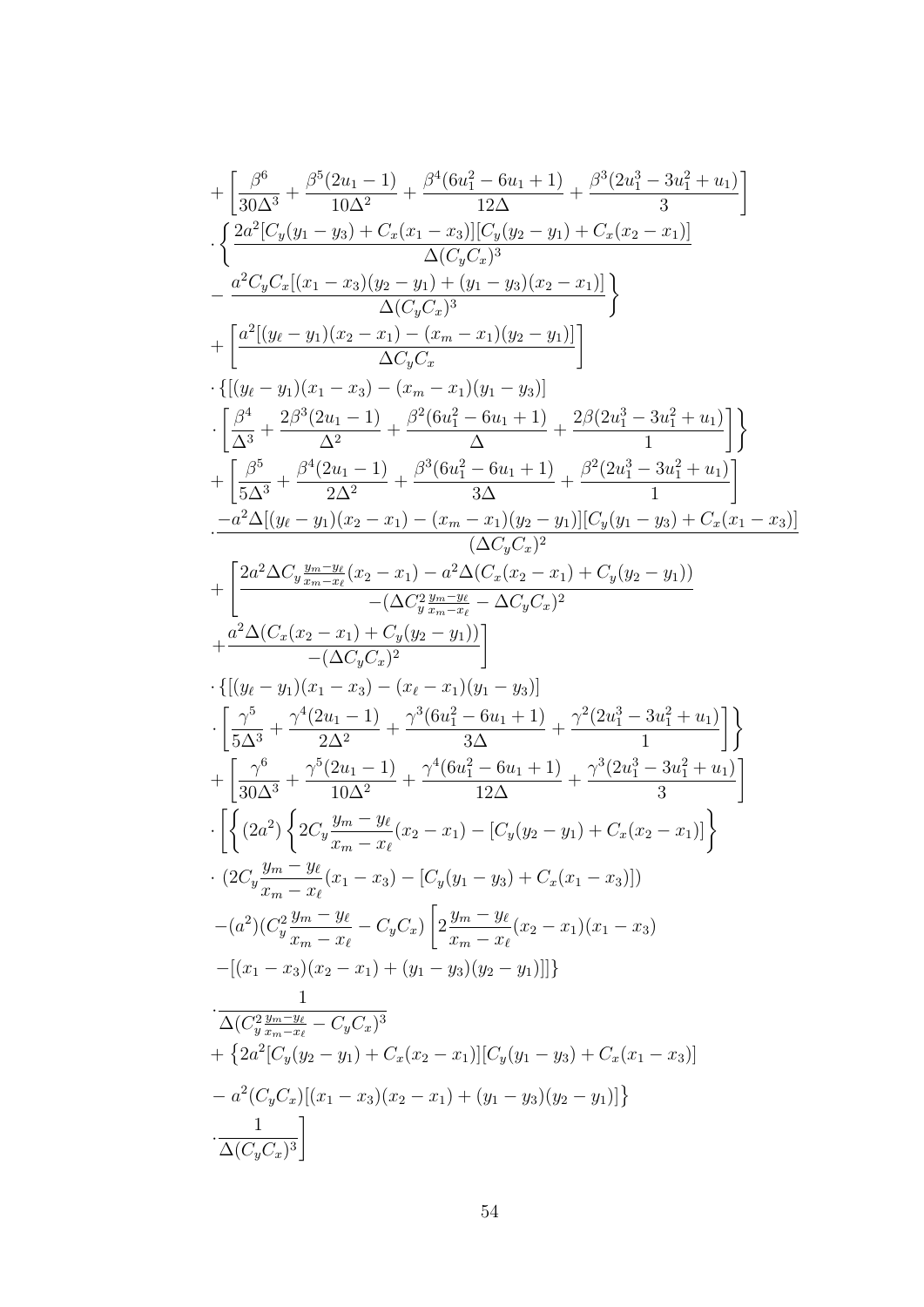$$
+\frac{a^2\Delta[C_y^2\frac{y_m-y_\ell}{x_m-x_\ell}-2C_yC_x][(y_\ell-y_1)(x_2-x_1)-(x_\ell-x_1)(y_2-y_1)]}{\Delta^2C_y^3C_x\frac{y_m-y_\ell}{x_m-x_\ell}-(\Delta C_yC_x)^2}
$$
\n
$$
\cdot\{[(y_\ell-y_1)(x_1-x_3)-(x_\ell-x_1)(y_1-y_3)]\}
$$
\n
$$
\cdot\left[\frac{\gamma^4}{\Delta^3}+\frac{2\gamma^3(2u_1-1)}{\Delta^2}+\frac{\gamma^2(6u_1^2-6u_1+1)}{\Delta}+\frac{2\gamma(2u_1^3-3u_1^2+u_1)}{1}\right]\}
$$
\n
$$
+\left[\frac{\gamma^5}{5\Delta^3}+\frac{\gamma^4(2u_1-1)}{2\Delta^2}+\frac{\gamma^3(6u_1^2-6u_1+1)}{3\Delta}+\frac{\gamma^2(2u_1^3-3u_1^2+u_1)}{1}\right]
$$
\n
$$
\cdot\left{\frac{a^2\Delta^3}{\left[\Delta^2C_y^3C_x\frac{y_m-y_\ell}{x_m-x_\ell}-(\Delta C_yC_x)^2\right]^2}\cdot\left\{\left[C_y^3C_x\frac{y_m-y_\ell}{x_m-x_\ell}-(C_yC_x)^2\right]\right.\right.
$$
\n
$$
\cdot 2\left[C_y\frac{y_m-y_\ell}{x_m-x_\ell}(x_1-x_3)-(C_y(y_1-y_3)+C_x(x_1-x_3))\right]\}
$$
\n
$$
-\left(C_y^2\frac{y_m-y_\ell}{x_m-x_\ell}-2C_yC_x\right)
$$
\n
$$
\cdot\left[(3C_x-C_y)C_y^2\frac{y_m-y_\ell}{x_m-x_\ell}(x_1-x_3)-2[C_y(y_1-y_3)+C_x(x_1-x_3)]\right]\right\}
$$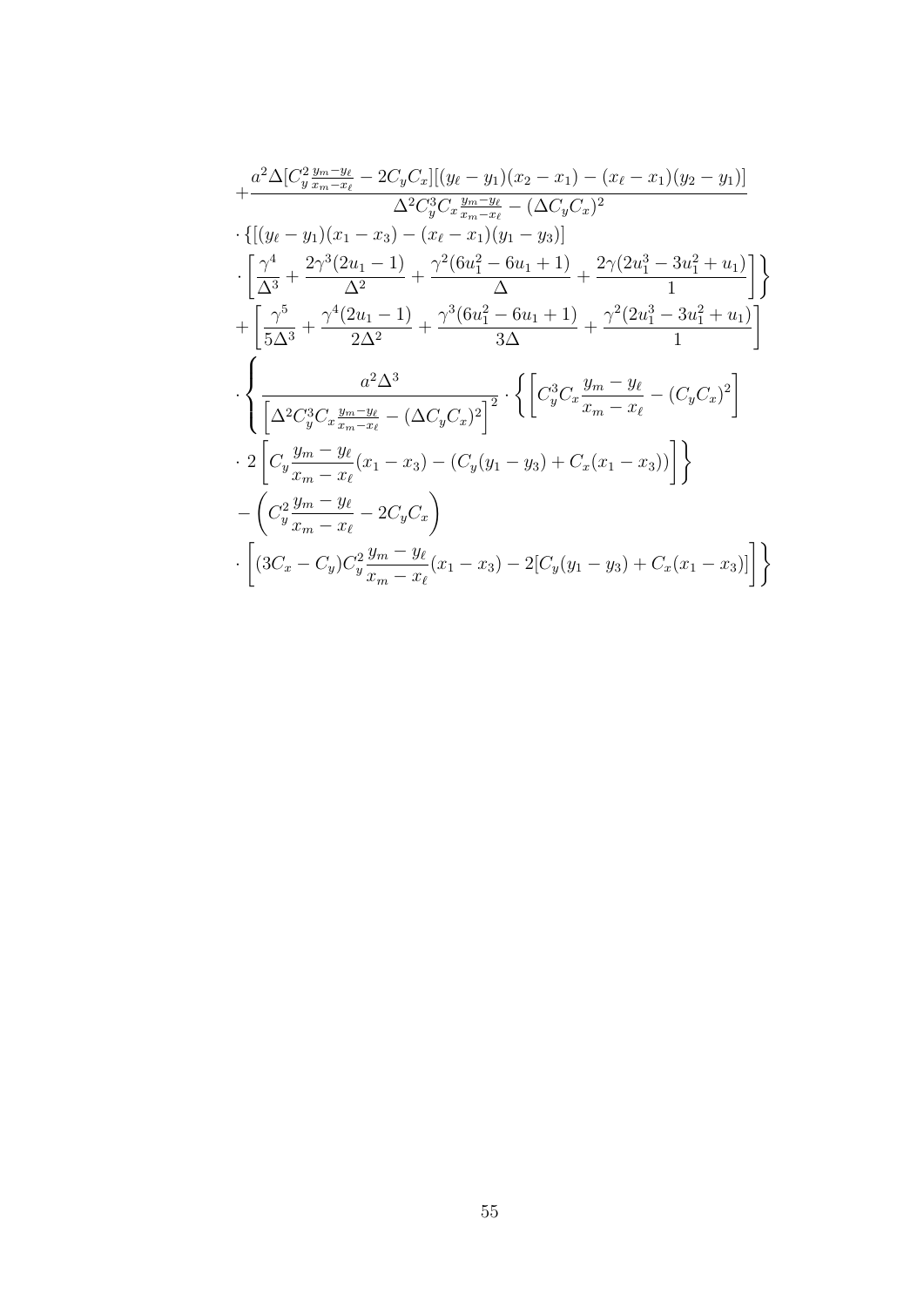$$
\frac{\partial}{\partial u_3^2} \int_{T_1} a^2 u^2 (1-u)^2 dy dx
$$
\n
$$
= \left[ \frac{2a^2 \Delta C_y \frac{y_m - y_x}{x_m - x_\ell} (x_2 - x_1) - a^2 \Delta [C_y(y_2 - y_1) + C_x(x_2 - x_1)]}{-(\Delta C_y^2 \frac{y_m - y_\ell}{x_m - x_\ell} - \Delta C_y C_x)^2} \right]
$$
\n
$$
\cdot \left[ \frac{\alpha^5}{5\Delta^3} + \frac{\alpha^4 (2u_1 - 1)}{\Delta^2} + \frac{\alpha^3 (6u_1^2 - 6u_1 + 1)}{\Delta^2} + \frac{\alpha^2 (2u_1^3 - 3u_1^2 + u_1)}{1} \right]
$$
\n
$$
+ \left[ \frac{\alpha^6}{30\Delta^3} + \frac{\alpha^5 (2u_1 - 1)}{10\Delta^2} + \frac{\alpha^4 (6u_1^2 - 6u_1 + 1)}{12\Delta} + \frac{\alpha^3 (2u_1^3 - 3u_1^2 + u_1)}{3} \right]
$$
\n
$$
+ \left[ \frac{\alpha^4 \Delta \frac{y_m - y_\ell}{x_m - x_\ell} (x_2 - x_1)^2 - a^2 \Delta [2(x_2 - x_1)(y_2 - y_1)]}{-(\Delta C_y^2 \frac{y_m - y_\ell}{x_m - x_\ell} - \Delta C_y C_x)^2} \right]
$$
\n
$$
- \frac{2a^2 \Delta C_y \frac{y_m - y_\ell}{x_m - x_\ell} (x_2 - x_1) - a^2 \Delta (C_x(x_2 - x_1) + C_y(y_2 - y_1))}{(\Delta C_y^2 \frac{y_m - y_\ell}{x_m - x_\ell} - \Delta C_y C_x)^3}
$$
\n
$$
\cdot [-4\Delta C_y \frac{y_m - y_\ell}{x_m - x_\ell} (x_2 - x_1) - \Delta (C_y(y_2 - y_1) + C_x(x_2 - x_1))]]
$$
\n
$$
+ \frac{a^2 [(y_m - y_1)(x_2 - x_1) - (x_m - x_1)(y_2 - y_1)]^2}{\Delta C_y^2 \frac{x_m - y_\ell}{x_m - x_\ell} - \Delta C_y C_x}
$$
\n
$$
\cdot \left[ \frac{\alpha^
$$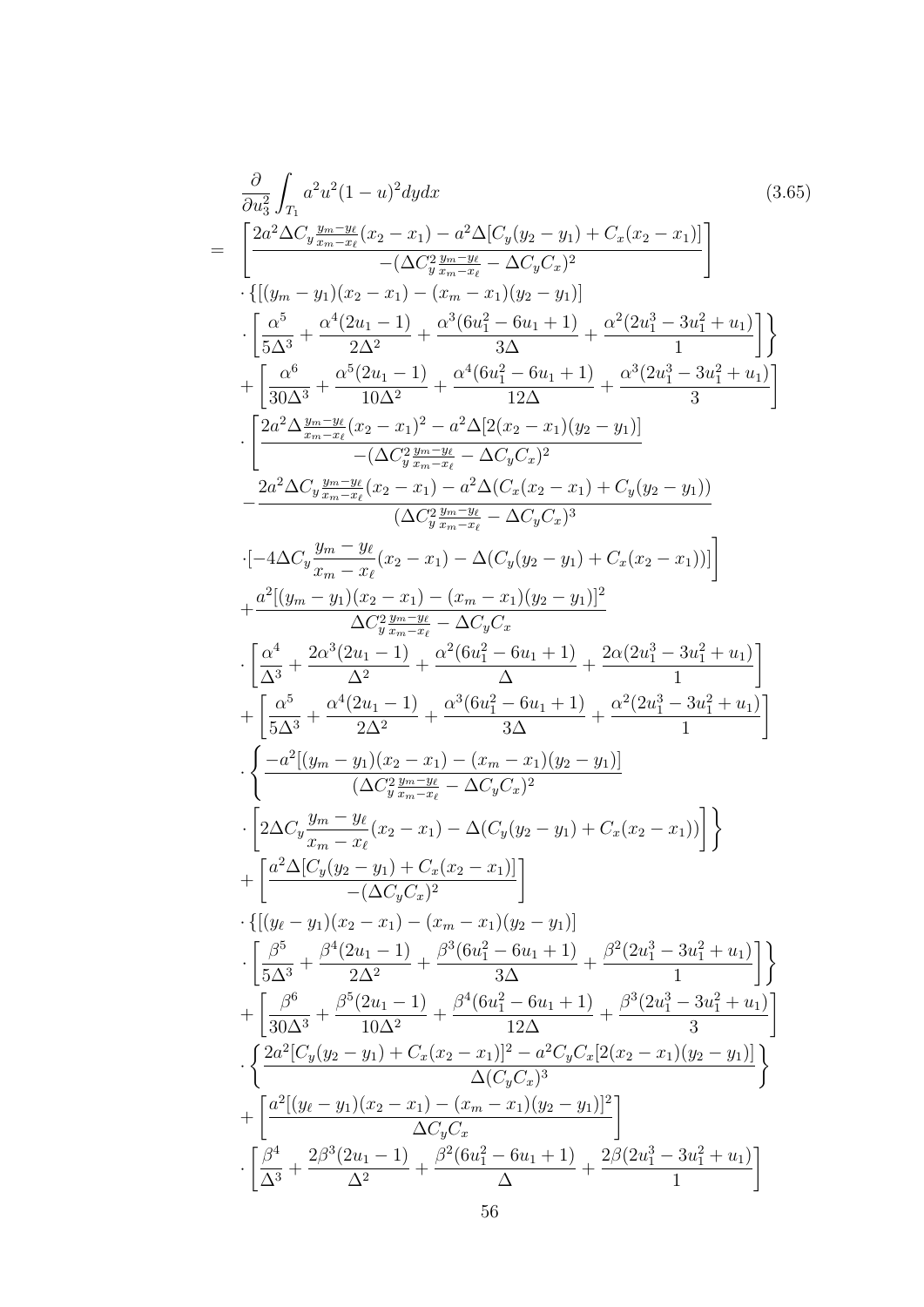$$
+\left[\frac{\beta^5}{5\Delta^3}+\frac{\beta^4(2u_1-1)}{2\Delta^2}+\frac{\beta^3(6u_1^2-6u_1+1)}{3\Delta}+\frac{\beta^2(2u_1^3-3u_1^2+u_1)}{1}\right]\\-\frac{-a^2\Delta[(y_{\ell}-y_1)(x_2-x_1)-(x_{m}-x_1)(y_2-y_1)][C_y(y_2-y_1)+C_x(x_2-x_1)]}{(\Delta C_yC_x)^2} \\+\left[\frac{2a^2\Delta C_y\frac{y_m-y_\ell}{x_m-x_\ell}(x_2-x_1)-a^2\Delta(C_x(x_2-x_1)+C_y(y_2-y_1))}{-(\Delta C_y^2\frac{y_m-y_\ell}{x_2}-\Delta C_yC_x)^2}\right]\\+\frac{a^2\Delta(C_x(x_2-x_1)+C_y(y_2-y_1)]}{-(\Delta C_yC_x)^2} \\+\frac{a^2\Delta(C_x(x_2-x_1)+C_y(y_2-y_1)]}{(\Delta\Delta^3}+\frac{\gamma^5(2u_1-1)}{2\Delta^2}+\frac{\gamma^3(6u_1^2-6u_1+1)}{3\Delta}+\frac{\gamma^3(2u_1^3-3u_1^2+u_1)}{1}\right]\\+\left[\frac{\gamma^5}{30\Delta^3}+\frac{\gamma^5(2u_1-1)}{2\Delta^2}+\frac{\gamma^4(6u_1^2-6u_1+1)}{3\Delta}+\frac{\gamma^3(2u_1^3-3u_1^2+u_1)}{1}\right]\\-\left\{ \left\{(2a^2)\left\{2C_y\frac{y_m-y_\ell}{x_m-x_\ell}(x_2-x_1)-[C_y(y_2-y_1)+C_x(x_2-x_1)]\right\}\right.\\-\left. (2C_y\frac{y_m-y_\ell}{x_m-x_\ell}(x_2-x_1)-[C_y(y_2-y_1)+C_x(x_2-x_1)]\right\} \\-\frac{(a^2)(C_y^2\frac{y_m-y_\ell}{x_m-x_\ell}-C_yC_x)\left[2\frac{y_m-y_\ell}{x_m-x_\ell}(x_2-x_1)^2\right]}{2\Delta(C_y^2\frac{y_m-y_\ell}{x_m-x_\ell}-C_yC_x)^3} \\+\left\{ \frac{2a^2[C_y(y_2-y_1)+C_x(x_2-y_1)^2- a^2(C_yC_x)((x_2-x_1)^2+(y_2-y_1
$$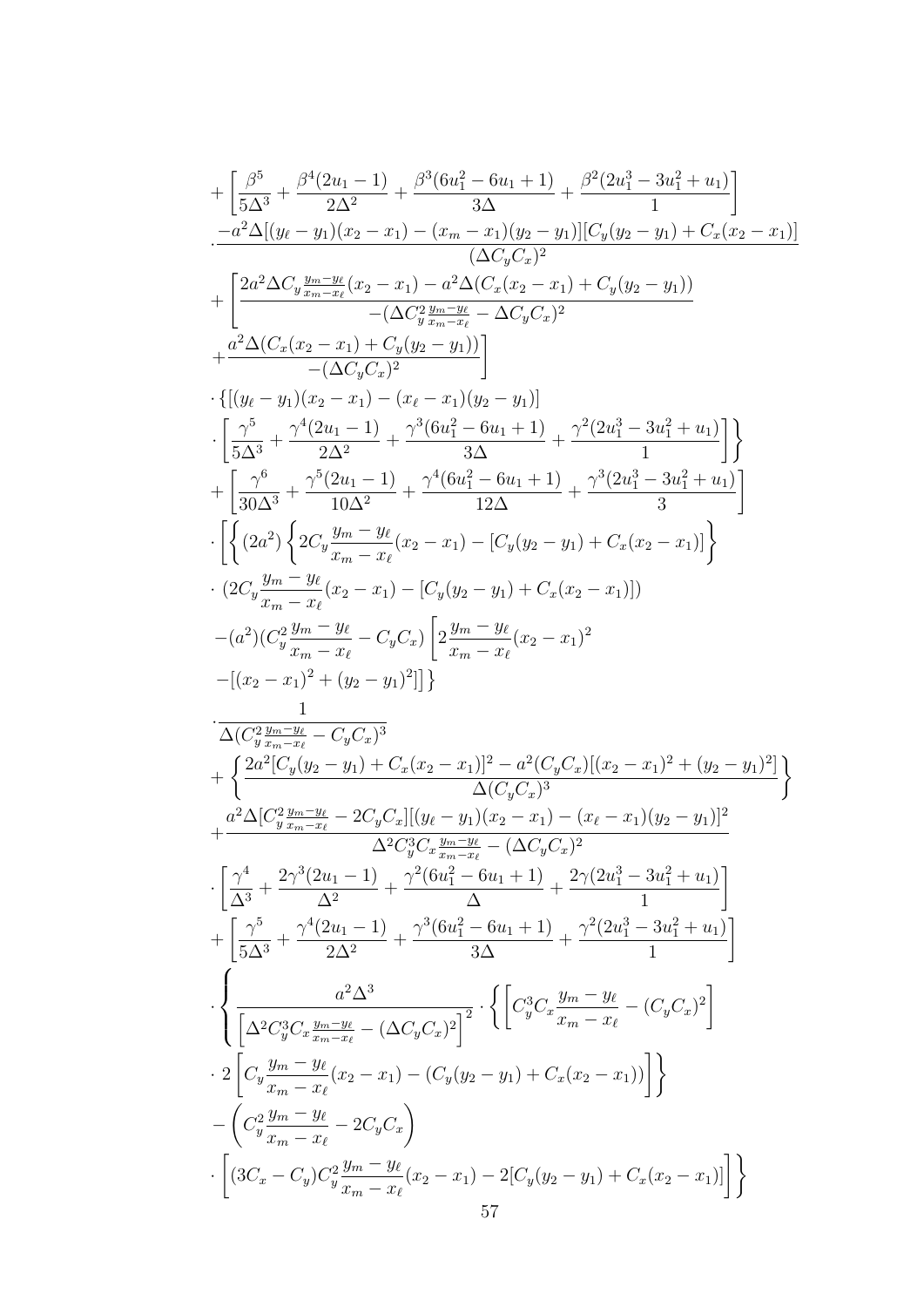## Gravity Term

We must now consider the gravity term of our energy distribution:  $\int_{\Omega} (\rho g u y) dy dx$ , where  $\rho$  is our liquid density,  $g$  is the gravitational constant, and the variable  $y$ models the height within our container  $\Omega$ . Looking at our left triangle,  $T_1$ , we break up our term into parts:

$$
\int_{T_1} (\rho g u y) \, dy dx = \int_{x_\ell}^{x_m} \int_{y_\ell}^{L_1(x)} (\rho g u y) \, dy dx \qquad (3.66)
$$
\n
$$
= \rho g \int_{x_\ell}^{x_m} \int_{y_\ell}^{L_1(x)} (yu) \, dy dx
$$
\n
$$
= \rho g \int_{x_\ell}^{x_m} \int_{y_\ell}^{L_1(x)} y \left[ \frac{C_y(y - y_1) - C_x(x - x_1)}{\Delta} + u_1 \right] dy dx
$$
\n
$$
= \rho g \int_{x_\ell}^{x_m} \int_{y_\ell}^{L_1(x)} \frac{y C_y(y - y_1)}{\Delta} dy dx
$$
\n
$$
- \rho g \int_{x_\ell}^{x_m} \int_{y_\ell}^{L_1(x)} \frac{y C_x(x - x_1)}{\Delta} dy dx
$$
\n
$$
+ \rho g \int_{x_\ell}^{x_m} \int_{y_\ell}^{L_1(x)} (u_1 y) dy dx.
$$
\n(3.66)

Recall that  $L_1(x) = \frac{y_m - y_\ell}{x_m - x_\ell}(x - x_\ell) + y_\ell$ . Integrating the first of these three terms gives us

$$
\rho g \int_{x_{\ell}}^{x_{m}} \int_{y_{\ell}}^{L_{1}(x)} \frac{yC_{y}(y-y_{1})}{\Delta} dy dx
$$
\n
$$
= \frac{\rho g C_{y}}{\Delta} \int_{x_{\ell}}^{x_{m}} \int_{y_{\ell}}^{L_{1}(x)} (y^{2} - y_{1}y) dy dx
$$
\n
$$
= \frac{(\rho g C_{y})}{3\Delta} \int_{x_{\ell}}^{x_{m}} \left[ \frac{y_{m} - y_{\ell}}{x_{m} - x_{\ell}} (x - x_{\ell}) + y_{\ell} \right]^{3} - y_{\ell}^{3} dx
$$
\n
$$
- \frac{(\rho g C_{y}) y_{1}}{2\Delta} \int_{x_{\ell}}^{x_{m}} \left[ \frac{y_{m} - y_{\ell}}{x_{m} - x_{\ell}} (x - x_{\ell}) + y_{\ell} \right]^{2} - y_{\ell}^{2} dx
$$
\n
$$
= \frac{(\rho g C_{y})}{\Delta} \cdot \left[ \frac{(y_{m}^{4} - y_{\ell}^{4}) - 2(y_{m}^{3} - y_{\ell}^{3})}{12 \frac{y_{m} - y_{\ell}}{x_{m} - x_{\ell}}} - \frac{y_{\ell}^{3} x_{m} - y_{\ell}^{3} x_{\ell}}{3} + \frac{y_{1} (y_{\ell}^{2} x_{m} - y_{\ell}^{2} x_{\ell}}{2} \right].
$$
\n(3.67)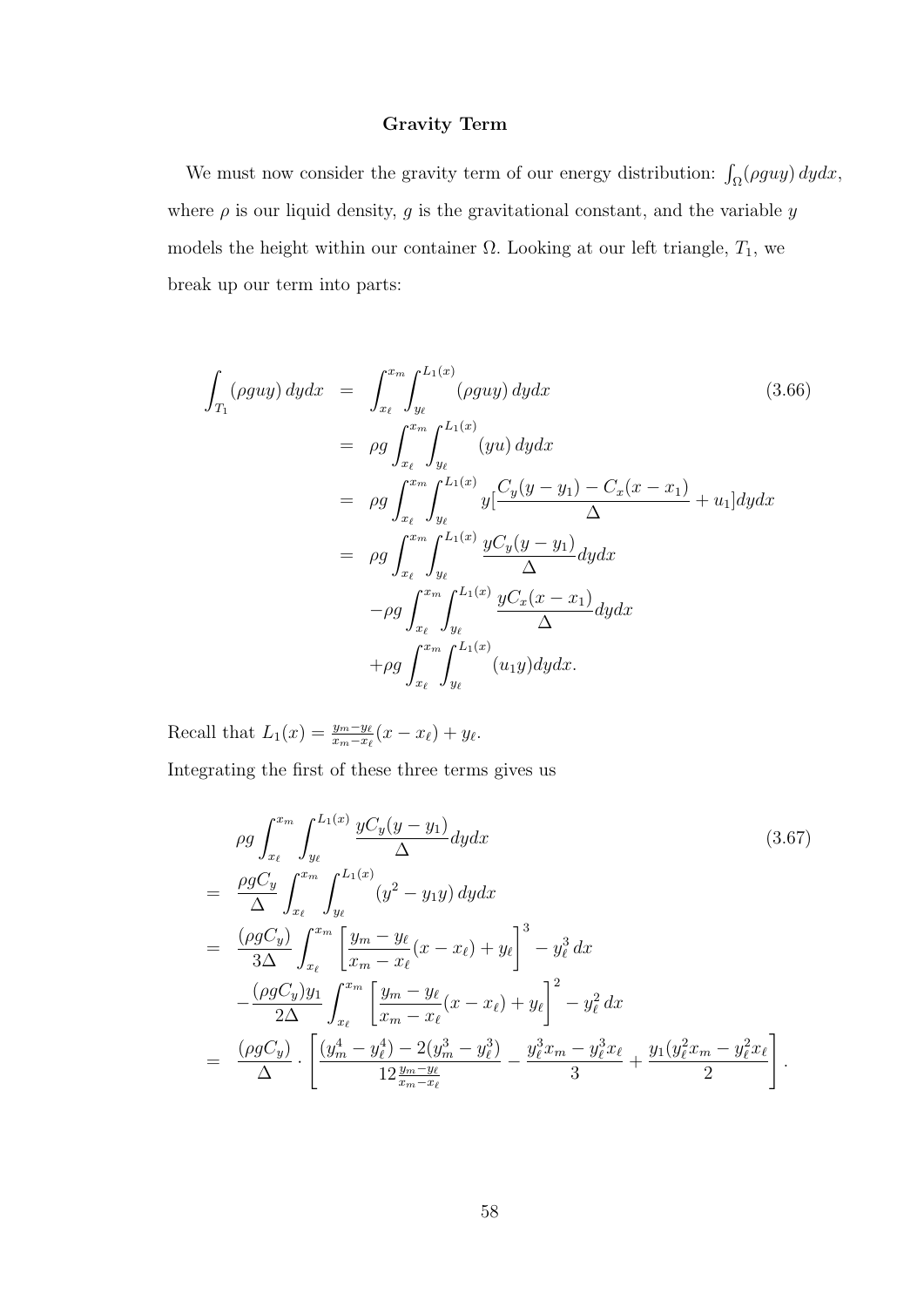Integrating the second term gives us

$$
\rho g \int_{x_{\ell}}^{x_{m}} \int_{y_{\ell}}^{L_{1}(x)} \frac{yC_{x}(x - x_{1})}{\Delta} dy dx
$$
\n
$$
= \frac{\rho g C_{x}}{\Delta} \int_{x_{\ell}}^{x_{m}} \int_{y_{\ell}}^{L_{1}(x)} y(x - x_{1}) dy dx
$$
\n
$$
= \frac{\rho g C_{x}}{2\Delta} \int_{x_{\ell}}^{x_{m}} (x - x_{1}) \left[ \frac{(y_{m} - y_{\ell})^{2}}{(x_{m} - x_{\ell})^{2}} (x - x_{\ell})^{2} + 2y_{\ell} \frac{y_{m} - y_{\ell}}{x_{m} - x_{\ell}} (x - x_{\ell}) \right] dx
$$
\n
$$
= \frac{\rho g C_{x}}{\Delta} \cdot \left[ (x_{m}^{4} - x_{\ell}^{4}) \left[ \frac{(y_{m} - y_{\ell})^{2}}{8(x_{m} - x_{\ell})^{2}} \right] + (x_{m}^{3} - x_{\ell}^{3}) \left[ \frac{y_{\ell}(y_{m} - y_{\ell})}{3(x_{m} - x_{\ell})} - \frac{(-x_{1} - 2x_{\ell})(y_{m} - y_{\ell})^{2}}{6(x_{m} - x_{\ell})^{2}} \right] + (x_{m}^{2} - x_{\ell}^{2}) \left[ \frac{(x_{\ell}^{2} + 2x_{1}x_{\ell})(y_{m} - y_{\ell})^{2}}{4(x_{m} - x_{\ell})^{2}} + \frac{y_{\ell}(-x_{1} - x_{\ell})(y_{m} - y_{\ell})}{2(x_{m} - x_{\ell})} \right] + (x_{m} - x_{\ell}) \left[ \frac{y_{\ell}x_{\ell}x_{1}(y_{m} - y_{\ell})}{(x_{m} - x_{\ell})} - \frac{x_{\ell}^{2}x_{1}(y_{m} - y_{\ell})^{2}}{2(x_{m} - x_{\ell})^{2}} \right].
$$
\n(10.10)

Finally, integrating the third term gives us

$$
\rho g \int_{x_{\ell}}^{x_{m}} \int_{y_{\ell}}^{L_{1}(x)} (u_{1}y) dy dx
$$
\n
$$
= \rho g u_{1} \int_{x_{\ell}}^{x_{m}} \int_{y_{\ell}}^{L_{1}(x)} (y) dy dx
$$
\n
$$
= \frac{(\rho g u_{1})}{2} \int_{x_{\ell}}^{x_{m}} \left[ \frac{(y_{m} - y_{\ell})^{2}}{(x_{m} - x_{\ell})^{2}} (x - x_{\ell})^{2} + 2 y_{\ell} \frac{y_{m} - y_{\ell}}{x_{m} - x_{\ell}} (x - x_{\ell}) \right] dx
$$
\n
$$
= (\rho g u_{1}) \cdot \left[ \frac{(y_{m} - y_{\ell})^{2}}{2(x_{m} - x_{\ell})^{2}} \left[ \frac{1}{3} (x_{m}^{3} - x_{\ell}^{3}) + x_{\ell}^{2} (x_{m} - x_{\ell}) - x_{\ell} (x_{m}^{2} - x_{\ell}^{2}) \right] + \frac{y_{\ell}(y_{m} - y_{\ell})}{(x_{m} - x_{\ell})} \left[ \frac{1}{2} (x_{m}^{2} - x_{\ell}^{2}) - x_{\ell} (x_{m} - x_{\ell}) \right] \right].
$$
\n(3.69)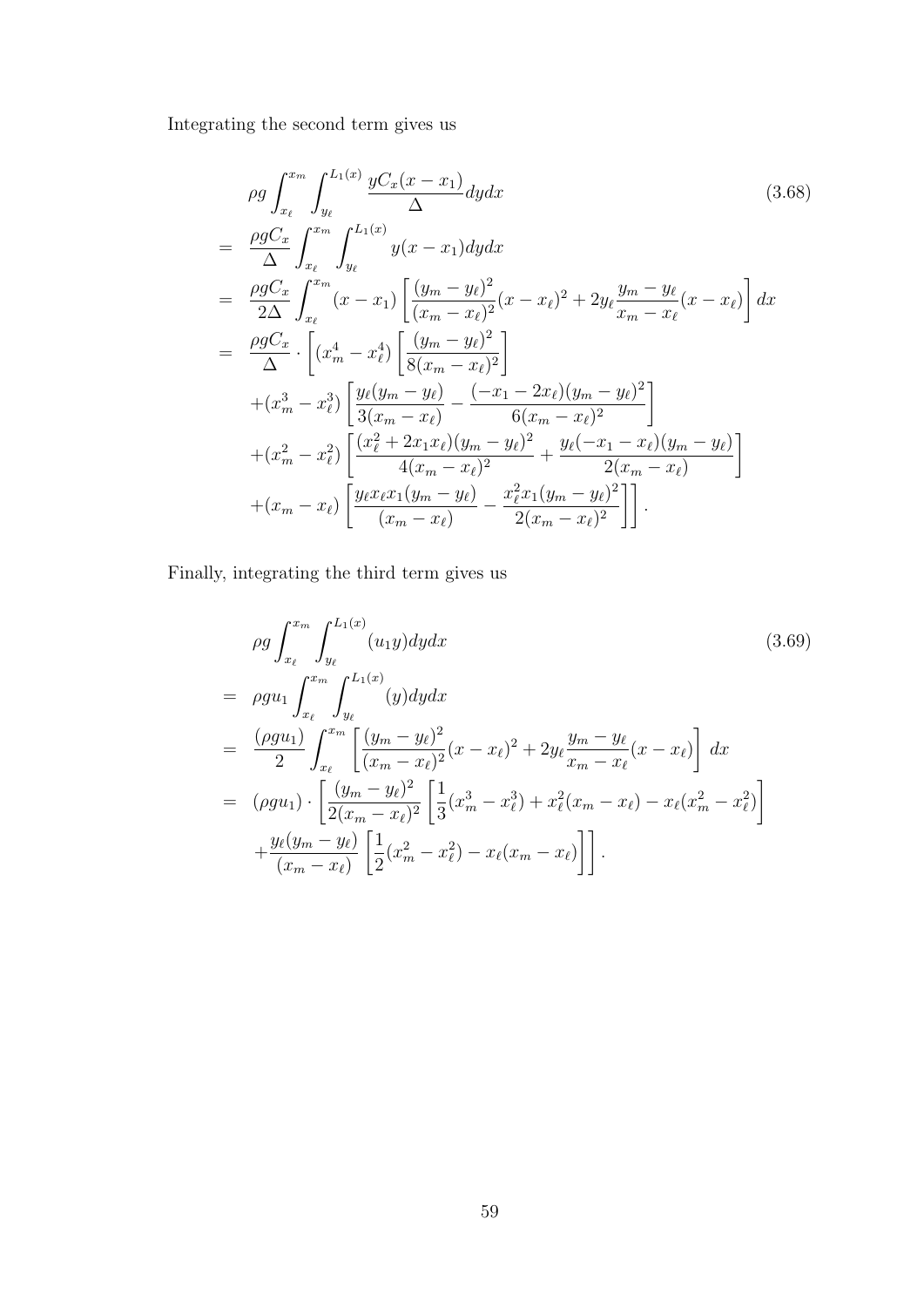We get that our final gravity term for the triangle  $\mathcal{T}_1$ 

$$
\int_{T_1} (\rho g u y) \, dy dx \qquad (3.70)
$$
\n
$$
= \int_{x_{\ell}}^{x_m} \int_{y_{\ell}}^{L_1(x)} (\rho g u y) \, dy dx
$$
\n
$$
= \frac{(\rho g C_y)}{\Delta} \cdot \left[ \frac{(y_m^4 - y_\ell^4) - 2(y_m^3 - y_\ell^3)}{12 \frac{y_m - y_\ell}{m - x_\ell}} - \frac{y_\ell^3 x_m - y_\ell^3 x_\ell}{3} + \frac{y_1 (y_\ell^2 x_m - y_\ell^2 x_\ell)}{2} \right]
$$
\n
$$
- \frac{\rho g C_x}{\Delta} \cdot \left[ (x_m^4 - x_\ell^4) \left[ \frac{(y_m - y_\ell)^2}{8(x_m - x_\ell)^2} \right] + (x_m^3 - x_\ell^3) \left[ \frac{y_\ell (y_m - y_\ell)}{3(x_m - x_\ell)} - \frac{(-x_1 - 2x_\ell)(y_m - y_\ell)^2}{6(x_m - x_\ell)^2} \right] + (x_m^2 - x_\ell^2) \left[ \frac{(x_\ell^2 + 2x_1 x_\ell)(y_m - y_\ell)^2}{4(x_m - x_\ell)^2} + \frac{y_\ell (-x_1 - x_\ell)(y_m - y_\ell)}{2(x_m - x_\ell)} \right]
$$
\n
$$
+ (x_m - x_\ell) \left[ \frac{y_\ell x_\ell x_1 (y_m - y_\ell)}{(x_m - x_\ell)} - \frac{x_\ell^2 x_1 (y_m - y_\ell)^2}{2(x_m - x_\ell)^2} \right] + (\rho g u_1) \cdot \left\{ \frac{(y_m - y_\ell)^2}{2(x_m - x_\ell)^2} \left[ \frac{1}{3} (x_m^3 - x_\ell^3) + x_\ell^2 (x_m - x_\ell) - x_\ell (x_m^2 - x_\ell^2) \right] + \frac{y_\ell (y_m - y_\ell)}{(x_m - x_\ell)} \left[ \frac{1}{2} (x_m^2 - x_\ell^2) - x_\ell (x_m - x_\ell) \right] \right\}.
$$
\n
$$
(3.70)
$$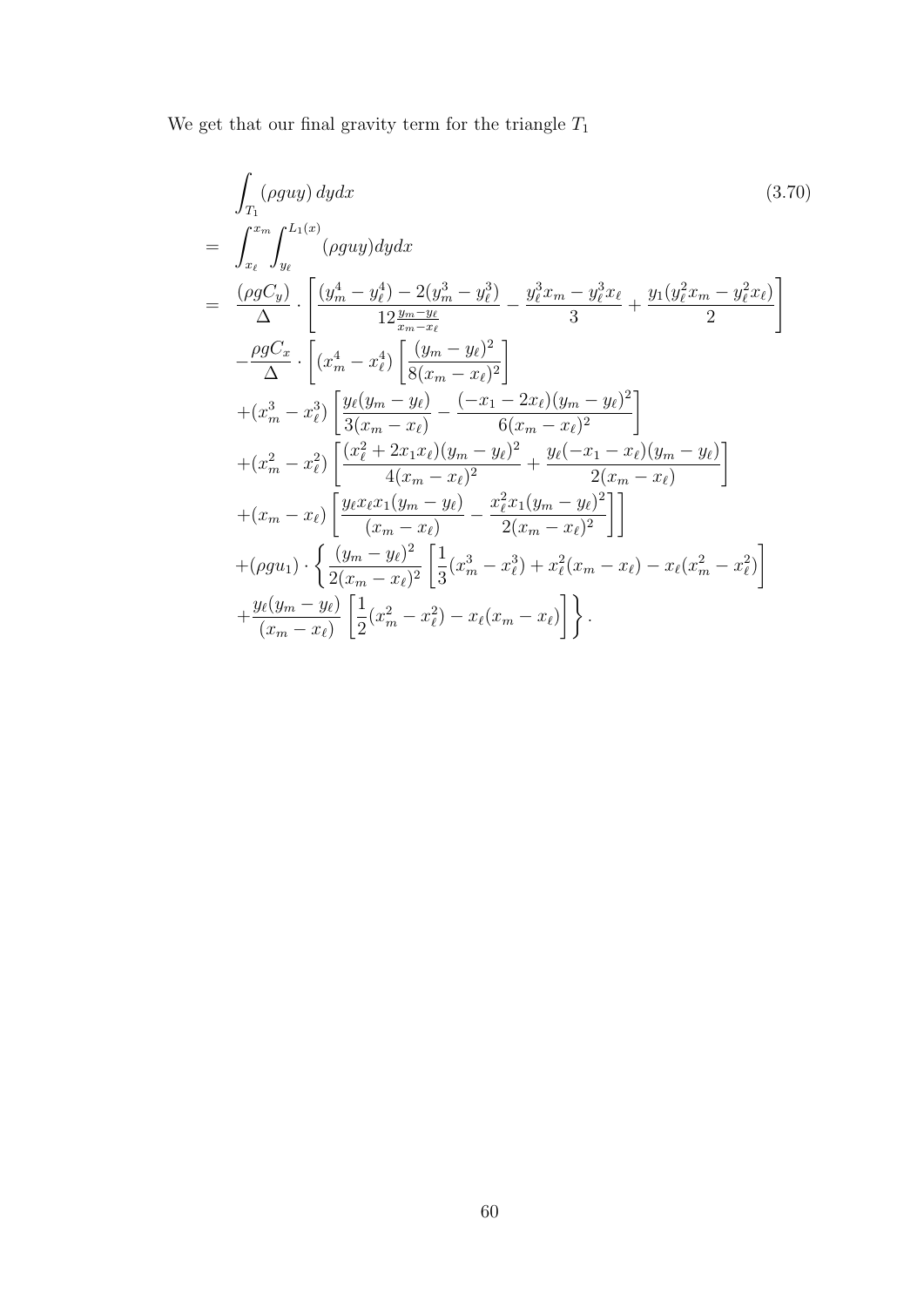We differentiate to yield our node-wise partial derivatives:

$$
\frac{\partial}{\partial u_1} \int_{T_1} (\rho g u y) dy dx \qquad (3.71)
$$
\n
$$
= \frac{\rho g(y_3 - y_2)}{\left[\frac{(y_m^4 - y_\ell^4) - 2(y_m^3 - y_\ell^3)}{12 \frac{y_{m} - y_\ell}{x_{m} - x_\ell}} - \frac{y_\ell^3 x_m - y_\ell^3 x_\ell}{3} + \frac{y_1 (y_\ell^2 x_m - y_\ell^2 x_\ell)}{2}\right]}
$$
\n
$$
- \frac{\rho g(x_3 - x_2)}{\Delta} \qquad \frac{\Delta}{\Delta} \cdot \left[ (x_m^4 - x_\ell^4) \left[ \frac{(y_m - y_\ell)^2}{8(x_m - x_\ell)^2} \right] + (x_m^3 - x_\ell^3) \left[ \frac{y_\ell (y_m - y_\ell)}{3(x_m - x_\ell)} - \frac{(-x_1 - 2x_\ell)(y_m - y_\ell)^2}{6(x_m - x_\ell)^2} \right] + (x_m^2 - x_\ell^2) \left[ \frac{(x_\ell^2 + 2x_1 x_\ell)(y_m - y_\ell)^2}{4(x_m - x_\ell)^2} + \frac{y_\ell (-x_1 - x_\ell)(y_m - y_\ell)}{2(x_m - x_\ell)} \right]
$$
\n
$$
+ (x_m - x_\ell) \left[ \frac{y_\ell x_\ell x_1 (y_m - y_\ell)}{(x_m - x_\ell)} - \frac{x_\ell^2 x_1 (y_m - y_\ell)^2}{2(x_m - x_\ell)^2} \right] \right]
$$
\n
$$
+ (\rho g)
$$
\n
$$
\cdot \left[ \frac{(y_m - y_\ell)^2}{2(x_m - x_\ell)^2} \left[ \frac{1}{3} (x_m^3 - x_\ell^3) + x_\ell^2 (x_m - x_\ell) - x_\ell (x_m^2 - x_\ell^2) \right] + \frac{y_\ell (y_m - y_\ell)}{(x_m - x_\ell)} \left[ \frac{1}{2} (x_m^2 - x_\ell^2) - x_\ell (x_m - x_\ell) \right] \right],
$$
\n(3.71)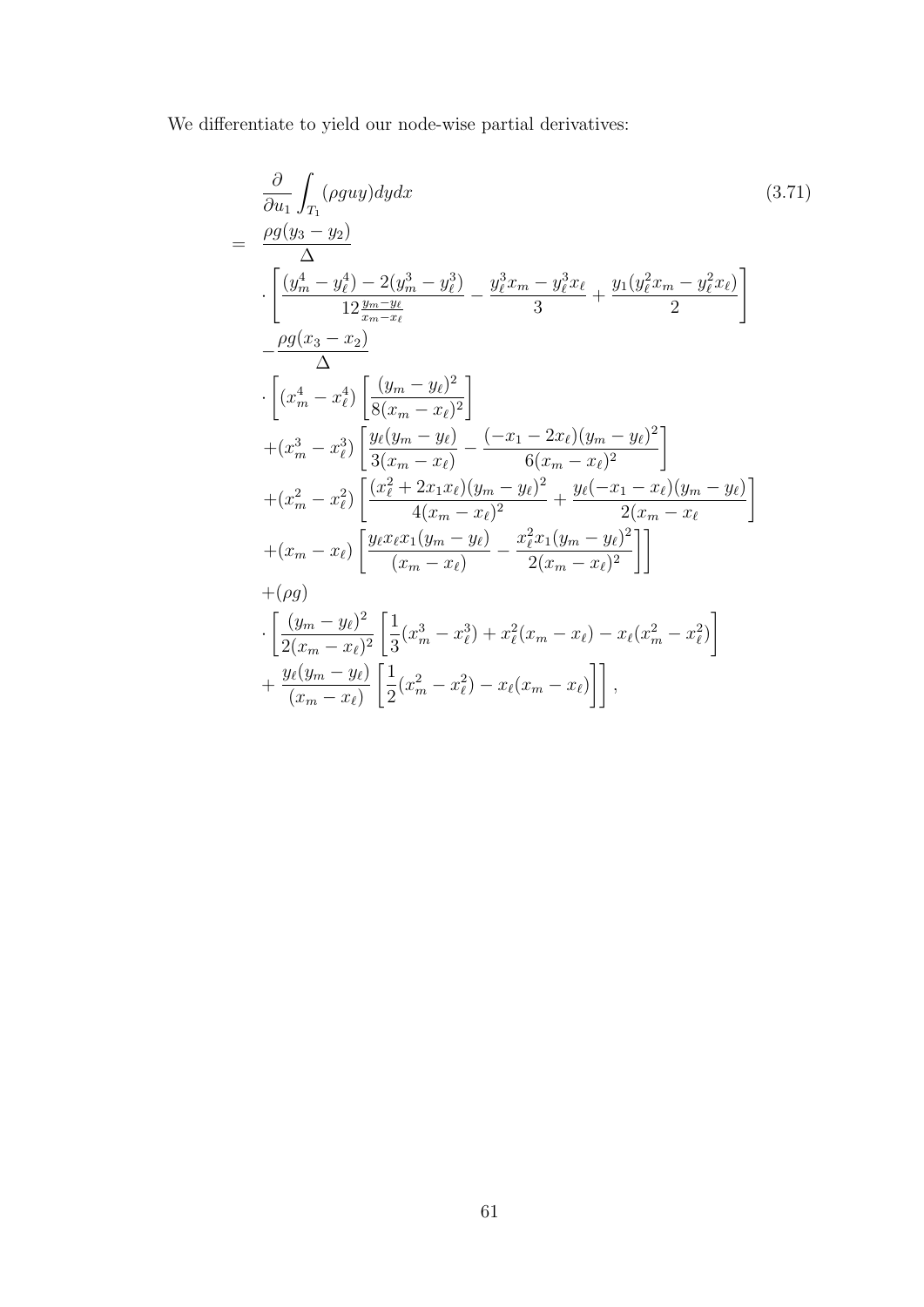$$
\frac{\partial}{\partial u_2} \int_{T_1} (\rho g u y) dy dx \qquad (3.72)
$$
\n
$$
= \frac{\rho g (y_1 - y_3)}{\Delta} \cdot \left[ \frac{(y_m^4 - y_\ell^4) - 2(y_m^3 - y_\ell^3)}{12 \frac{y_m - y_\ell}{x_m - x_\ell}} - \frac{y_\ell^3 x_m - y_\ell^3 x_\ell}{3} + \frac{y_1 (y_\ell^2 x_m - y_\ell^2 x_\ell)}{2} \right] \cdot \left[ (x_m^4 - x_\ell^4) \left[ \frac{(y_m - y_\ell)^2}{8(x_m - x_\ell)^2} \right] + (x_m^3 - x_\ell^3) \left[ \frac{y_\ell (y_m - y_\ell)}{3(x_m - x_\ell)} - \frac{(-x_1 - 2x_\ell)(y_m - y_\ell)^2}{6(x_m - x_\ell)^2} \right] + (x_m^2 - x_\ell^2) \left[ \frac{(x_\ell^2 + 2x_1 x_\ell)(y_m - y_\ell)^2}{4(x_m - x_\ell)^2} + \frac{y_\ell (-x_1 - x_\ell)(y_m - y_\ell)}{2(x_m - x_\ell)} \right] + (x_m - x_\ell) \left[ \frac{y_\ell x_\ell x_1 (y_m - y_\ell)}{(x_m - x_\ell)} - \frac{x_\ell^2 x_1 (y_m - y_\ell)^2}{2(x_m - x_\ell)^2} \right],
$$
\n
$$
(3.72)
$$

and

$$
\frac{\partial}{\partial u_3} \int_{T_1} (\rho g u y) dy dx \qquad (3.73)
$$
\n
$$
= \frac{\rho g (y_2 - y_1)}{\Delta} \cdot \left[ \frac{(y_m^4 - y_\ell^4) - 2(y_m^3 - y_\ell^3)}{12 \frac{y_m - y_\ell}{x_m - x_\ell}} - \frac{y_\ell^3 x_m - y_\ell^3 x_\ell}{3} + \frac{y_1 (y_\ell^2 x_m - y_\ell^2 x_\ell)}{2} \right] - \frac{\rho g (x_2 - x_1)}{\Delta} \cdot \left[ (x_m^4 - x_\ell^4) \left[ \frac{(y_m - y_\ell)^2}{8(x_m - x_\ell)^2} \right] + (x_m^3 - x_\ell^3) \left[ \frac{y_\ell (y_m - y_\ell)}{3(x_m - x_\ell)} - \frac{(-x_1 - 2x_\ell)(y_m - y_\ell)^2}{6(x_m - x_\ell)^2} \right] + (x_m^2 - x_\ell^2) \left[ \frac{(x_\ell^2 + 2x_1 x_\ell)(y_m - y_\ell)^2}{4(x_m - x_\ell)^2} + \frac{y_\ell (-x_1 - x_\ell)(y_m - y_\ell)}{2(x_m - x_\ell)} \right] + (x_m - x_\ell) \left[ \frac{y_\ell x_\ell x_1 (y_m - y_\ell)}{(x_m - x_\ell)} - \frac{x_\ell^2 x_1 (y_m - y_\ell)^2}{2(x_m - x_\ell)^2} \right] \right]
$$
\n(3.73)

Without loss of generality, we get our integral and node-wise partial derivative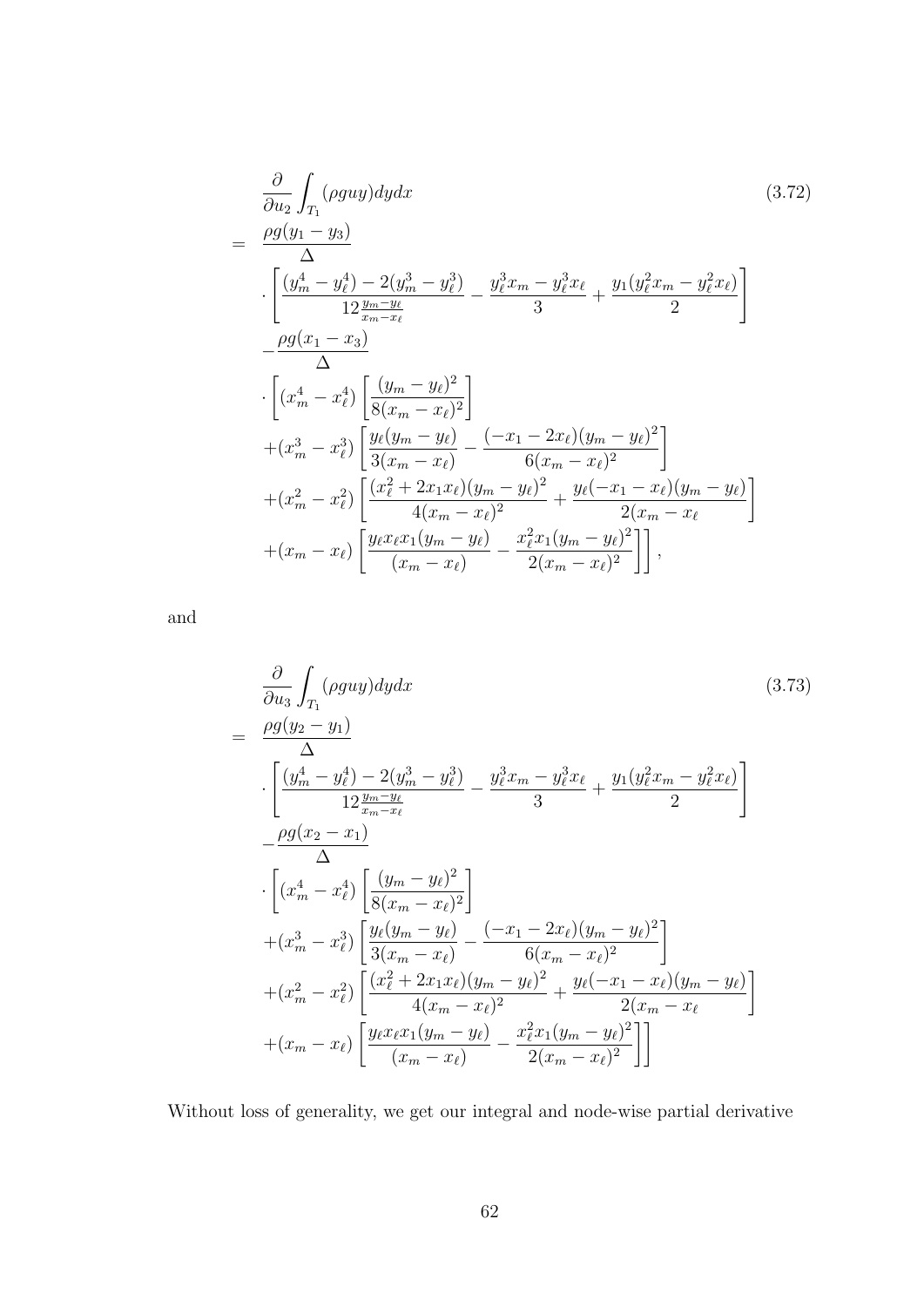values for  $T_2$  by replacing  $x_\ell$  and  $y_\ell$  with  $x_r$  and  $y_r$  respectively.

We must also calculate the Hessian for this term, but as all of the node-wise partial derivatives are constants with respect to the nodes, the second partial derivatives are all 0, and this term does not contribute to the overall Hessian of our energy functional.

## Volume Constraint and Boundary Conditions

Along with the minimization of our energy functional, our problem has equality constraints which we must satisfy. Namely, that  $\int_{\Omega} u(x, y) dy dx = V_{\Omega}$ , where our volume is a prescribed quantity depending on the fluid. In order to input this into our logarithmic barrier scheme, we need this equality constraint in terms of  $Au = b$ , so here, our volume equates to the right-hand side, and we need only devise A such that it represents the integral over the entire domain.

Consider how we would calculate the integral  $\int_{\Omega} u(x, y) dy dx$  on our descretized domain. The integral over the whole space is the sum of the integral over each element of our domain. However, in order to put this calculation in terms of the nodes of our system, the vector  $u$ , we must find the contribution each node has to the element integral. Consider a singular element T, rotated and divided into  $T_1 \cup T_2$  as before. Then,

$$
\int_{T} u(x, y) dy dx = \int_{T_1} u(x, y) dy dx + \int_{T_2} u(x, y) dy dx
$$
\n(3.74)\n
$$
= \int_{x_{\ell}}^{x_{m}} \int_{y_{\ell}}^{L_1(x)} u(x, y) dy dx - \int_{x_{r}}^{x_{m}} \int_{y_{r}}^{L_2(x)} u(x, y) dy dx.
$$

Once again, as these integrals are computed similarly, we will focus only on the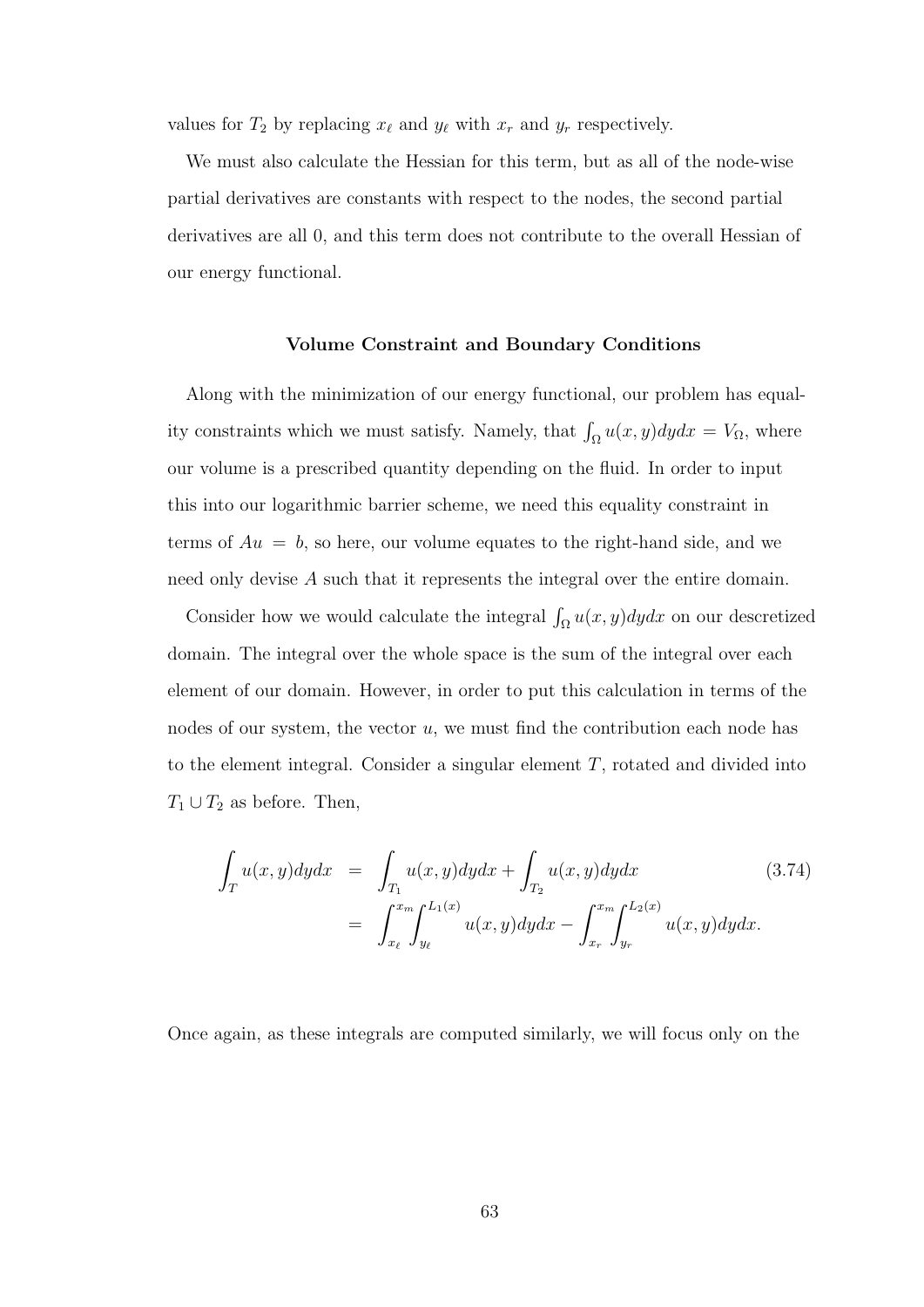integral over  $T_1$ . We have

$$
\int_{x_{\ell}}^{x_{m}} \int_{y_{\ell}}^{L_{1}(x)} u(x, y) dy dx
$$
\n
$$
= \int_{x_{\ell}}^{x_{m}} \int_{y_{\ell}}^{L_{1}(x)} \frac{C_{y}(y - y_{1}) - C_{x}(x - x_{1})}{\Delta} dy dx
$$
\n
$$
+ \int_{x_{\ell}}^{x_{m}} \int_{y_{\ell}}^{L_{1}(x)} u_{1} dy dx
$$
\n
$$
= \frac{1}{\Delta} \int_{x_{\ell}}^{x_{m}} \int_{y_{\ell}}^{L_{1}(x)} C_{y}(y - y_{1}) - C_{x}(x - x_{1}) dy dx
$$
\n
$$
+ u_{1} \int_{x_{\ell}}^{x_{m}} \int_{y_{\ell}}^{L_{1}(x)} 1 dy dx
$$
\n
$$
= \frac{1}{2\Delta C_{y}} \int_{x_{\ell}}^{x_{m}} \left\{ C_{y} \left[ \frac{y_{m} - y_{\ell}}{x_{m} - x_{\ell}} (x - x_{\ell}) + y_{\ell} - y_{1} \right] - C_{x}(x - x_{1}) \right\}^{2} dx
$$
\n
$$
- \frac{1}{2\Delta C_{y}} \int_{x_{\ell}}^{x_{m}} [C_{y}(y_{\ell} - y_{1}) - C_{x}(x - x_{1})]^{2} dx
$$
\n
$$
+ u_{1} \int_{x_{\ell}}^{x_{m}} \frac{y_{m} - y_{\ell}}{x_{m} - x_{\ell}} (x - x_{\ell}) dx
$$
\n
$$
= \frac{[C_{y}(y_{m} - y_{1}) - C_{x}(x_{m} - x_{1})]^{3} - [C_{y}(y_{\ell} - y_{1}) - C_{x}(x_{\ell} - x_{1})]^{3}}{6\Delta C_{y}^{2} \frac{y_{m} - y_{\ell}}{x_{m} - x_{\ell}} - 6\Delta C_{y} C_{x}}
$$
\n
$$
+ \frac{[C_{y}(y_{\ell} - y_{1}) - C_{x}(x_{m} - x_{1})]^{3} - [C_{y}(y_{\ell} - y_{1}) - C_{x}(x_{\ell} - x_{1})]^{3}}{6\Delta C_{y} C_{x}}
$$
\n
$$
+ \frac{u_{1}(y_{m} - y_{\ell})(x_{m} -
$$

Now, in order to best factor this node-wise, we will look at how to do this for the numerators of these three terms. Noticing that the numerators of the first two terms take similar forms, we will just look at the factorization of  $[C_y(y_m - y_1) - C_x(x_m - x_1)]^3$ .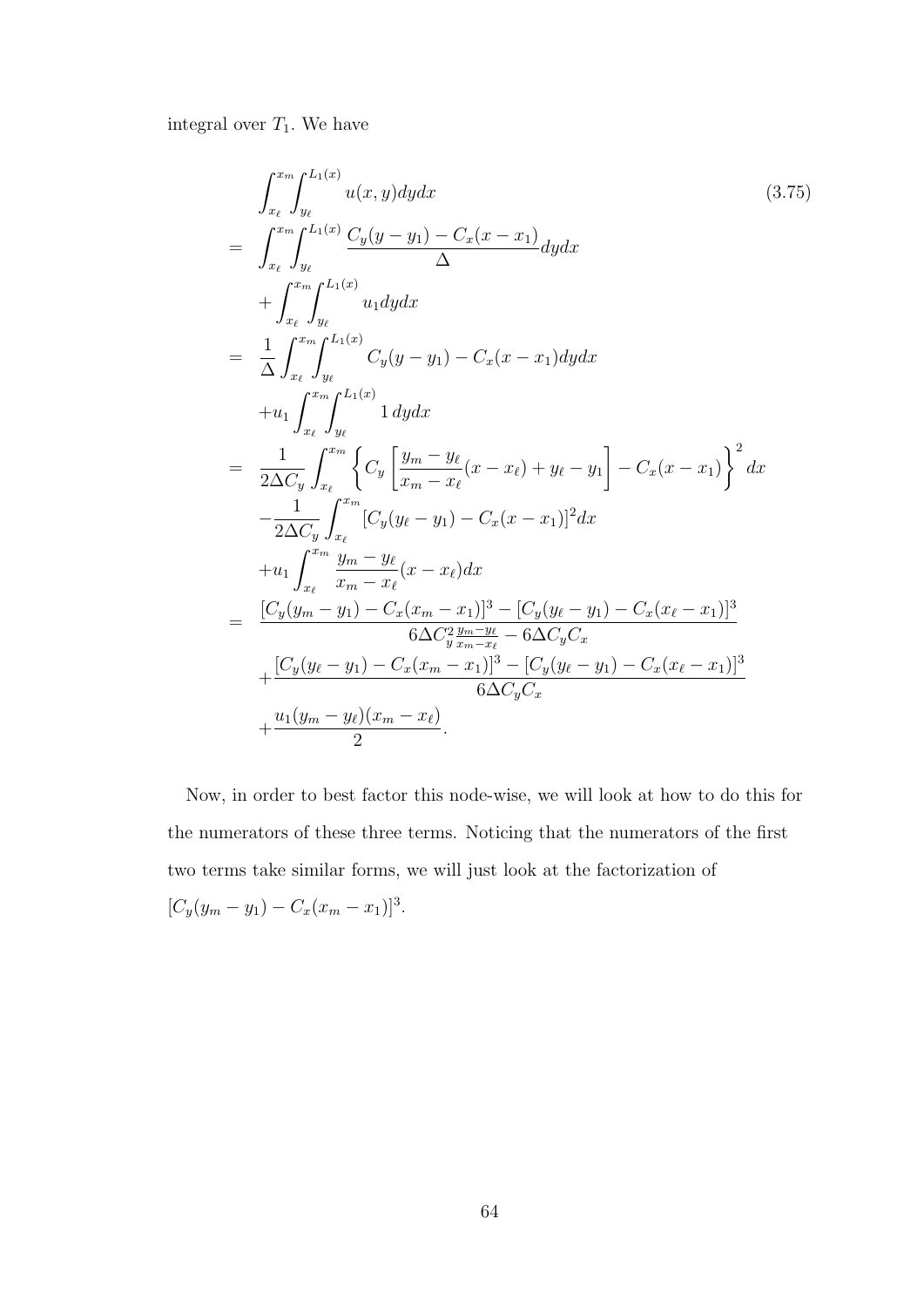We have

$$
[C_y(y_m - y_1) - C_x(x_m - x_1)]^3
$$
\n
$$
= C_y^3(y_m - y_1)^3 - 3C_y^2C_x(y_m - y_1)^2(x_m - x_1)
$$
\n
$$
+3C_yC_x^2(y_m - y_1)(x_m - x_1)^2 - C_x^3(x_m - x_1)^3
$$
\n
$$
= C_y^2(y_m - y_1)^3 \{(u_3(x_2 - x_1) - u_2[(x_2 - x_1) + (x_3 - x_2)] + u_1(x_3 - x_2)\}
$$
\n
$$
-3C_y^2(y_m - y_1)^2(x_m - x_1)
$$
\n
$$
\cdot \{(u_3(y_2 - y_1) - u_2[(y_2 - y_1) + (y_3 - y_2)] + u_1(y_3 - y_2)\}
$$
\n
$$
+3C_x^2(y_m - y_1)(x_m - x_1)^2
$$
\n
$$
\cdot \{(u_3(x_2 - x_1) - u_2[(x_2 - x_1) + (x_3 - x_2)] + u_1(x_3 - x_2)\}
$$
\n
$$
-C_x^2(x_m - x_1)^3 \{(u_3(y_2 - y_1) - u_2[(y_2 - y_1) + (y_3 - y_2)] + u_1(y_3 - y_2)\}
$$
\n
$$
-C_x^2(x_m - x_1)[C_y^2(y_m - y_1)^3 + 3C_x^2(y_m - y_1)(x_m - x_1)^2]
$$
\n
$$
-u_3(y_2 - y_1)[3C_y^2(y_m - y_1)^2(x_m - x_1) + C_x^2(x_m - x_1)^3]
$$
\n
$$
-u_2[(x_2 - x_1) + (x_3 - x_2)][C_y^2(y_m - y_1)^3 + 3C_x^2(y_m - y_1)(x_m - x_1)^2]
$$
\n
$$
+u_2[(y_2 - y_1) - (y_3 - y_2)][3C_y^2(y_m - y_1)^2(x_m - x_1) + C_x^2(x_m - x_1)^3]
$$
\n
$$
+u_1(x_3 - x_2)[C_y^2(y_m - y_1)^3 + 3C_x^2(y_m - y_1)(x_m - x_1)^2]
$$
\n
$$
-u_1(y_3 - y_2)[3C
$$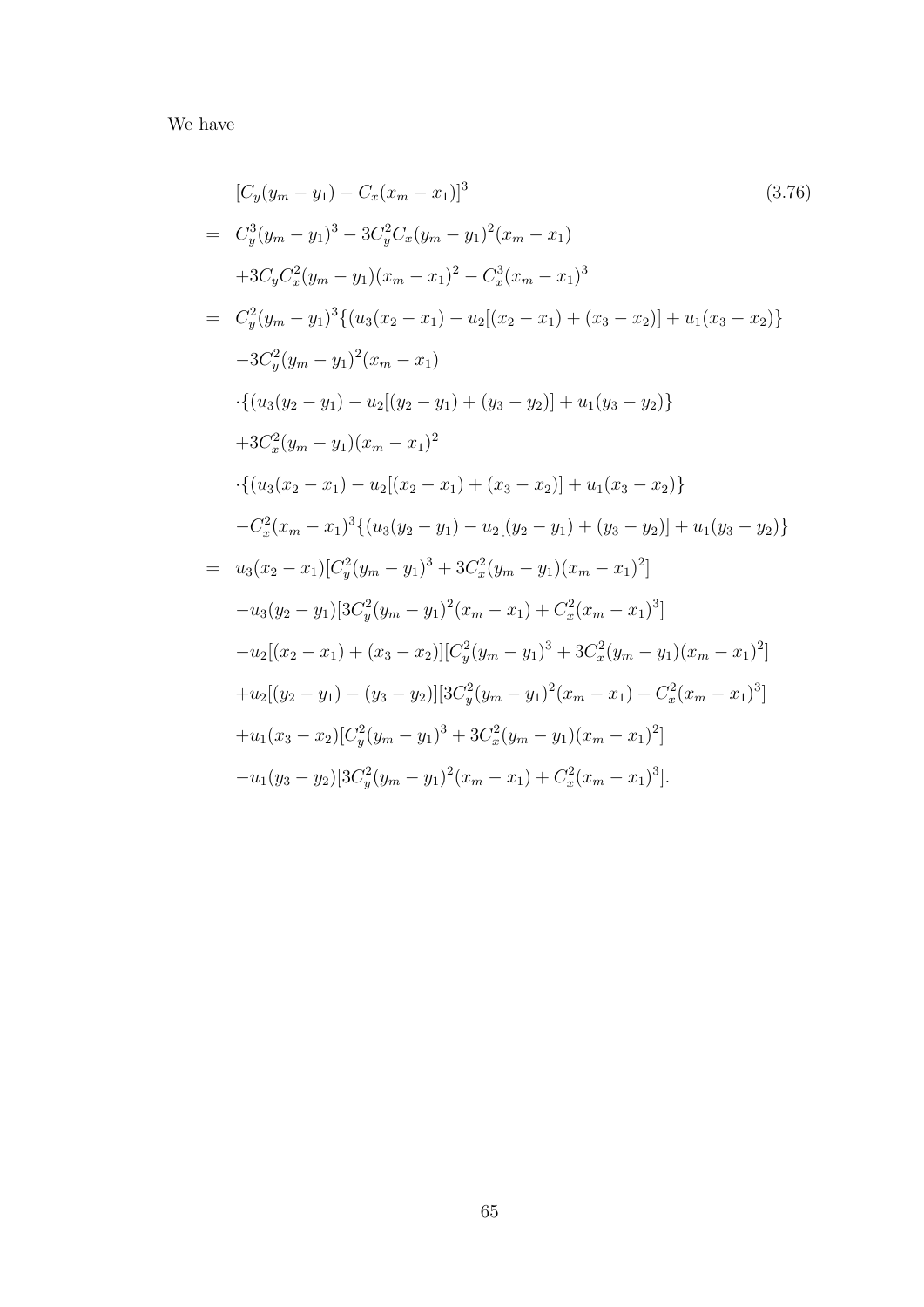Repeating this process for all of the similar terms, we can get the distributions of the  $T_1$  integral over our node values. That is, if  $\int_{T_1} u(x, y) dy dx = A_1 u_1 +$  $A_2u_2 + A_3u_3$ , we get that

$$
A_{1} = \frac{(x_{3} - x_{2})}{6\Delta C_{y}^{2} \frac{y_{m} - y_{\ell}}{x_{m} - x_{\ell}} - 6\Delta C_{y} C_{x}} \cdot \left\{ C_{y}^{2} [(y_{m} - y_{1})^{3} - (y_{\ell}) - y_{1})^{3}] \right\}
$$
  
\n
$$
+ 3C_{x}^{2} [(y_{m} - y_{1})(x_{m} - x_{1})^{2} - (y_{\ell} - y_{1})(x_{\ell} - x_{1})^{2}] \right\}
$$
  
\n
$$
- \frac{(y_{3} - y_{2})}{6\Delta C_{y}^{2} \frac{y_{m} - y_{\ell}}{x_{m} - x_{\ell}} - 6\Delta C_{y} C_{x}} \cdot \left\{ C_{x}^{2} [(x_{m} - x_{1})^{3} - (x_{\ell}) - x_{1})^{3}] \right\}
$$
  
\n
$$
+ 3C_{y}^{2} [(y_{m} - y_{1})^{2} (x_{m} - x_{1}) - (y_{\ell} - y_{1})^{2} (x_{\ell} - x_{1})] \right\}
$$
  
\n
$$
+ \frac{(x_{3} - x_{2})}{6\Delta C_{y} C_{x}} \cdot \left\{ 3C_{x}^{2} [(y_{\ell} - y_{1})(x_{m} - x_{1})^{2} - (y_{\ell} - y_{1})(x_{\ell} - x_{1})^{2}] \right\}
$$
  
\n
$$
- \frac{(y_{3} - y_{2})}{6\Delta C_{y} C_{x}} \cdot \left\{ C_{x}^{2} [(x_{m} - x_{1})^{3} - (x_{\ell} - x_{1})^{3}] \right\}
$$
  
\n
$$
+ \frac{(y_{m} - y_{\ell})(x_{m} - x_{\ell})}{2}.
$$
 (3.77)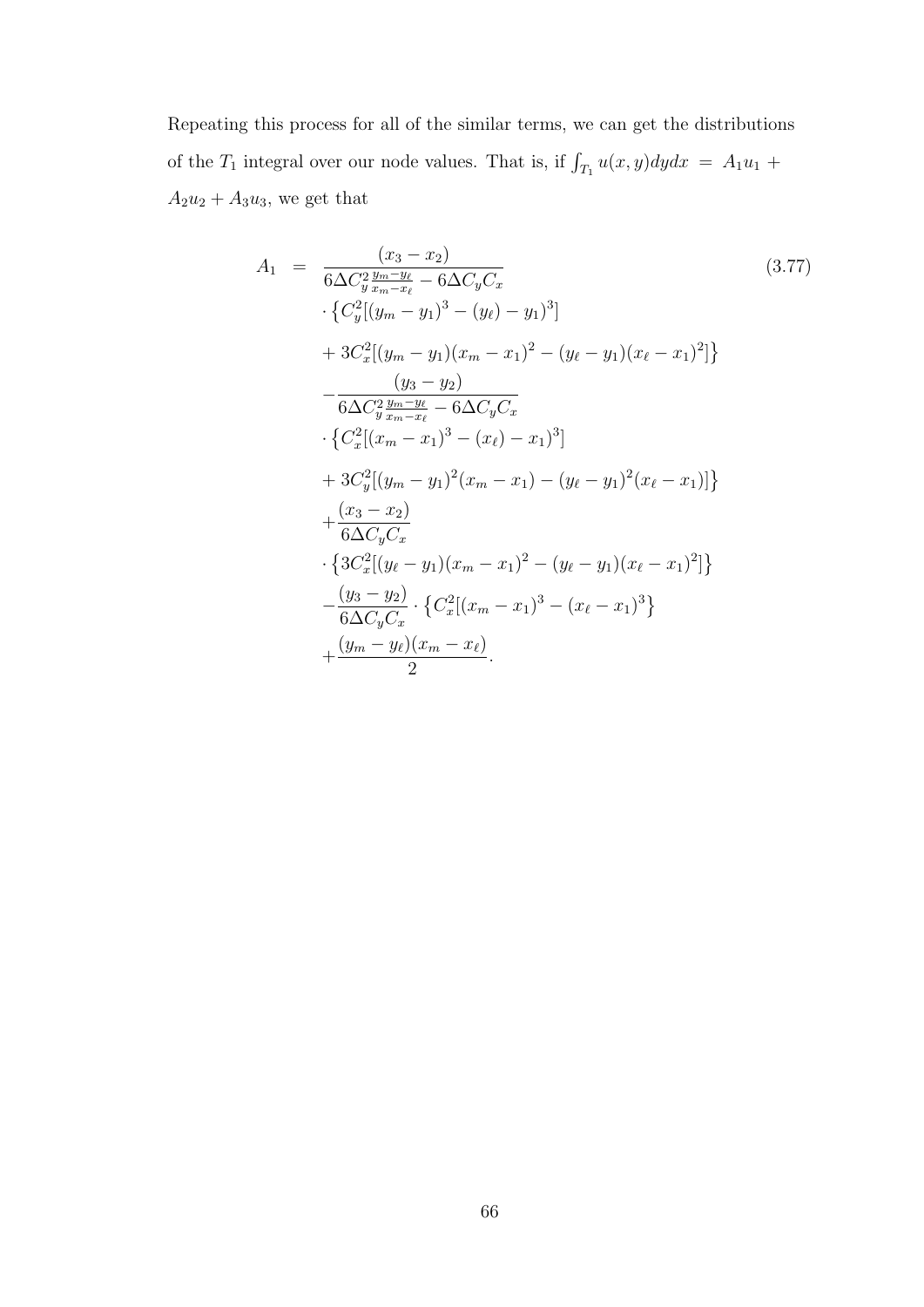We have that

$$
A_2 = \frac{-[(x_2 - x_1) + (x_3 - x_2)]}{6\Delta C_3^2 \frac{y_m - y_\ell}{x_m - x_\ell} - 6\Delta C_y C_x}
$$
\n
$$
\cdot \{C_y^2[(y_m - y_1)^3 - (y_\ell) - y_1)^3]
$$
\n
$$
+ 3C_x^2[(y_m - y_1)(x_m - x_1)^2 - (y_\ell - y_1)(x_\ell - x_1)^2]\}
$$
\n
$$
- \frac{-[(y_2 - y_2) + (y_3 - y_2)]}{6\Delta C_3^2 \frac{y_m - y_\ell}{x_m - x_\ell} - 6\Delta C_y C_x}
$$
\n
$$
\cdot \{C_x^2[(x_m - x_1)^3 - (x_\ell) - x_1)^3]
$$
\n
$$
+ 3C_y^2[(y_m - y_1)^2(x_m - x_1) - (y_\ell - y_1)^2(x_\ell - x_1)]\}
$$
\n
$$
+ \frac{(x_3 - x_2)}{6\Delta C_y C_x}
$$
\n
$$
\cdot \{3C_x^2[(y_\ell - y_1)(x_m - x_1)^2 - (y_\ell - y_1)(x_\ell - x_1)^2]\}
$$
\n
$$
- \frac{(y_3 - y_2)}{6\Delta C_y C_x} \cdot \{C_x^2[(x_m - x_1)^3 - (x_\ell - x_1)^3]\}.
$$
\n(3.78)

Finally, we get that

$$
A_3 = \frac{(x_3 - x_2)}{6\Delta C_y^2 \frac{y_m - y_\ell}{x_m - x_\ell} - 6\Delta C_y C_x}
$$
\n
$$
\cdot \{C_y^2[(y_m - y_1)^3 - (y_\ell) - y_1)^3]
$$
\n
$$
+ 3C_x^2[(y_m - y_1)(x_m - x_1)^2 - (y_\ell - y_1)(x_\ell - x_1)^2]\}
$$
\n
$$
- \frac{(y_3 - y_2)}{6\Delta C_y^2 \frac{y_m - y_\ell}{x_m - x_\ell} - 6\Delta C_y C_x}
$$
\n
$$
\cdot \{C_x^2[(x_m - x_1)^3 - (x_\ell) - x_1)^3]
$$
\n
$$
+ 3C_y^2[(y_m - y_1)^2(x_m - x_1) - (y_\ell - y_1)^2(x_\ell - x_1)]\}
$$
\n
$$
+ \frac{(x_3 - x_2)}{6\Delta C_y C_x}
$$
\n
$$
\cdot \{3C_x^2[(y_\ell - y_1)(x_m - x_1)^2 - (y_\ell - y_1)(x_\ell - x_1)^2]\}
$$
\n
$$
- \frac{(y_3 - y_2)}{6\Delta C_y C_x} \cdot \{C_x^2[(x_m - x_1)^3 - (x_\ell - x_1)^3].
$$
\n(3.79)

We calculate these coefficients similarly for the right-hand triangle of our element  $T_2$  once again by replacing  $x_\ell$  and  $y_\ell$  with  $x_r$  and  $y_r$ , respectively.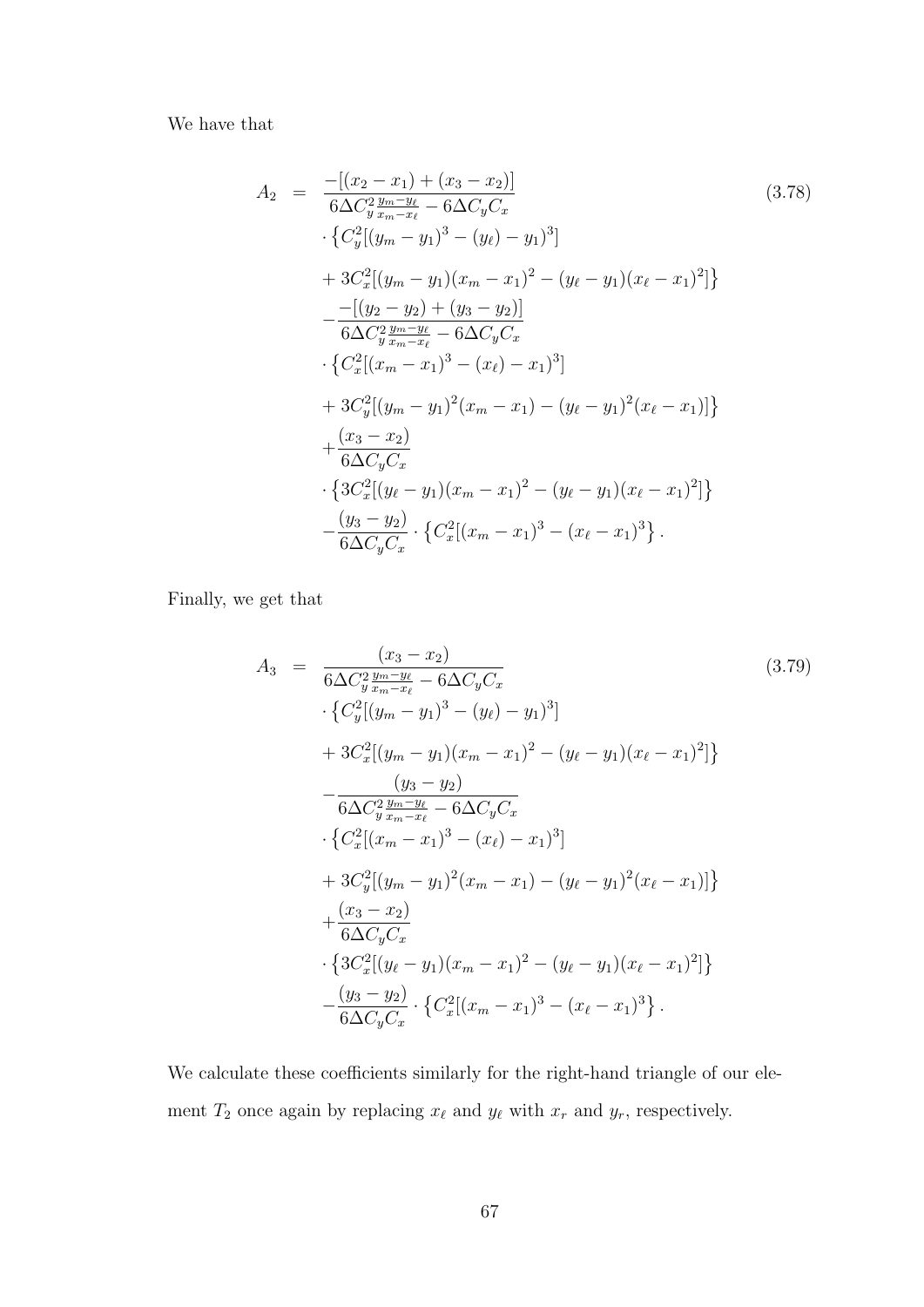We will cycle through all of the elements in our discretized domain, adding each of these terms to the vector  $A$ , so that we may achieve an appropriate vector such that  $Au = V_{\Omega}$ .

We must also consider our boundary conditions for the liquid-solid interface of our bounded container. From the study of the phase field model, we yielded a mechanism by which to recover the appropriate Dirichlet boundary conditions. Recall that

$$
cos(\theta_Y) = -4u_{\partial S}^3 + 6u_{\partial S}^2 + 1.
$$
\n(3.80)

To implement this, we will simply force the boundary nodes to assume the appropriate root of this equation (0  $\leq u_{\partial S} \leq 1$ ). As we allow for free motion of the fluid within our entire container until it reaches equilibrium, no boundary data is required for the vapor boundary.

In observing the density distribution of the system in equilibrium, we expect only to find the configuration which is most in line with classical capillary theory - that our data should take on the phases  $u=0$  and  $u=1$  in most of the container, with  $|\{u \in (0,1)\}\rangle$  being negligible. That is, we expect an infinitely thin layer of the transition phase between the liquid and the container, and likewise for the phase between the liquid and the vapor.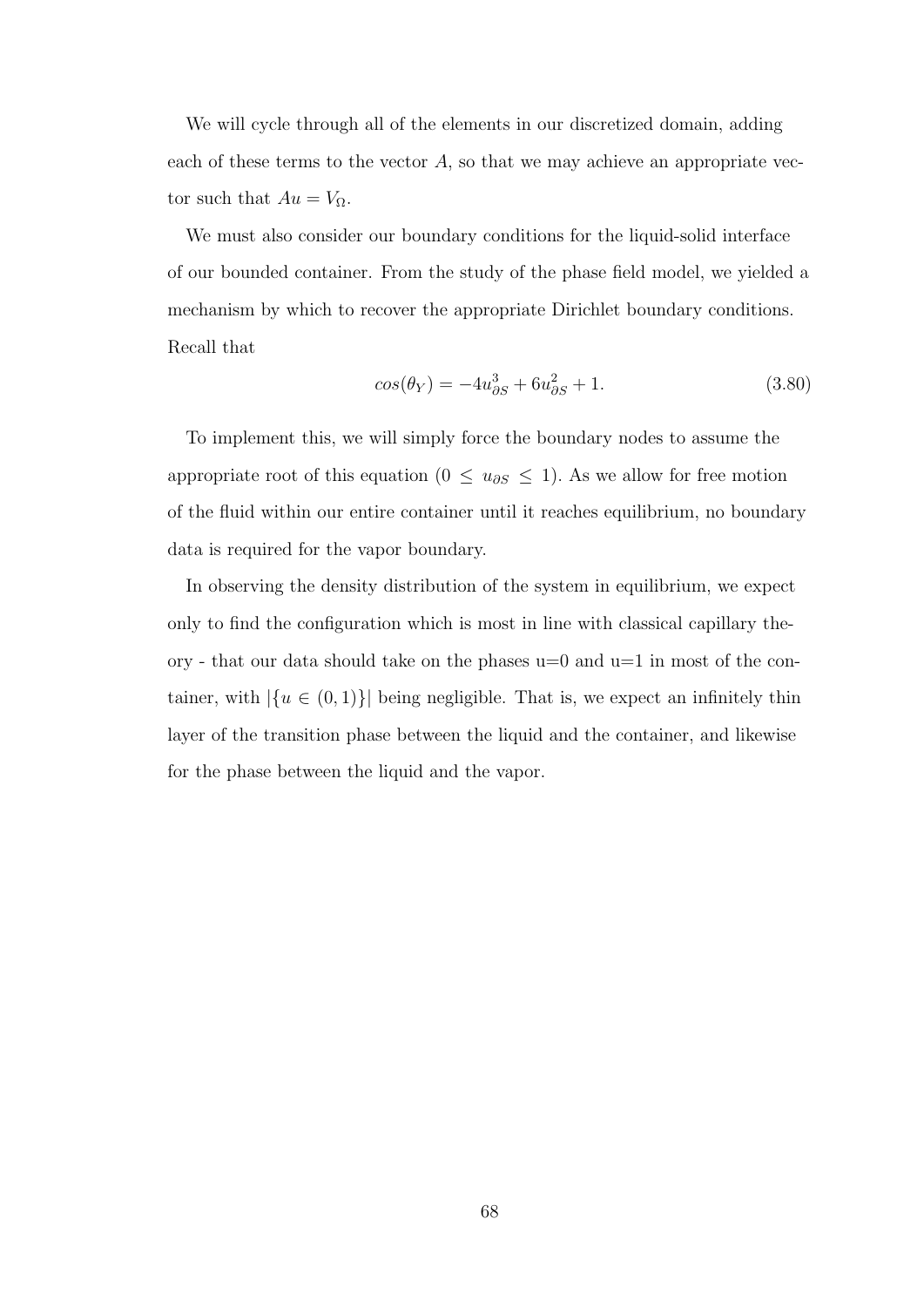## IV. FUTURE WORK

Future work will include the completion of a numerical solver based on our approach and yielding numerical results. Taking this work even further, we wish to try to adjust the scheme to optimize energy functionals for a bounded container containing three immiscible fluids. We hope our discretized approach will properly model asymmetric configurations under these circumstances.